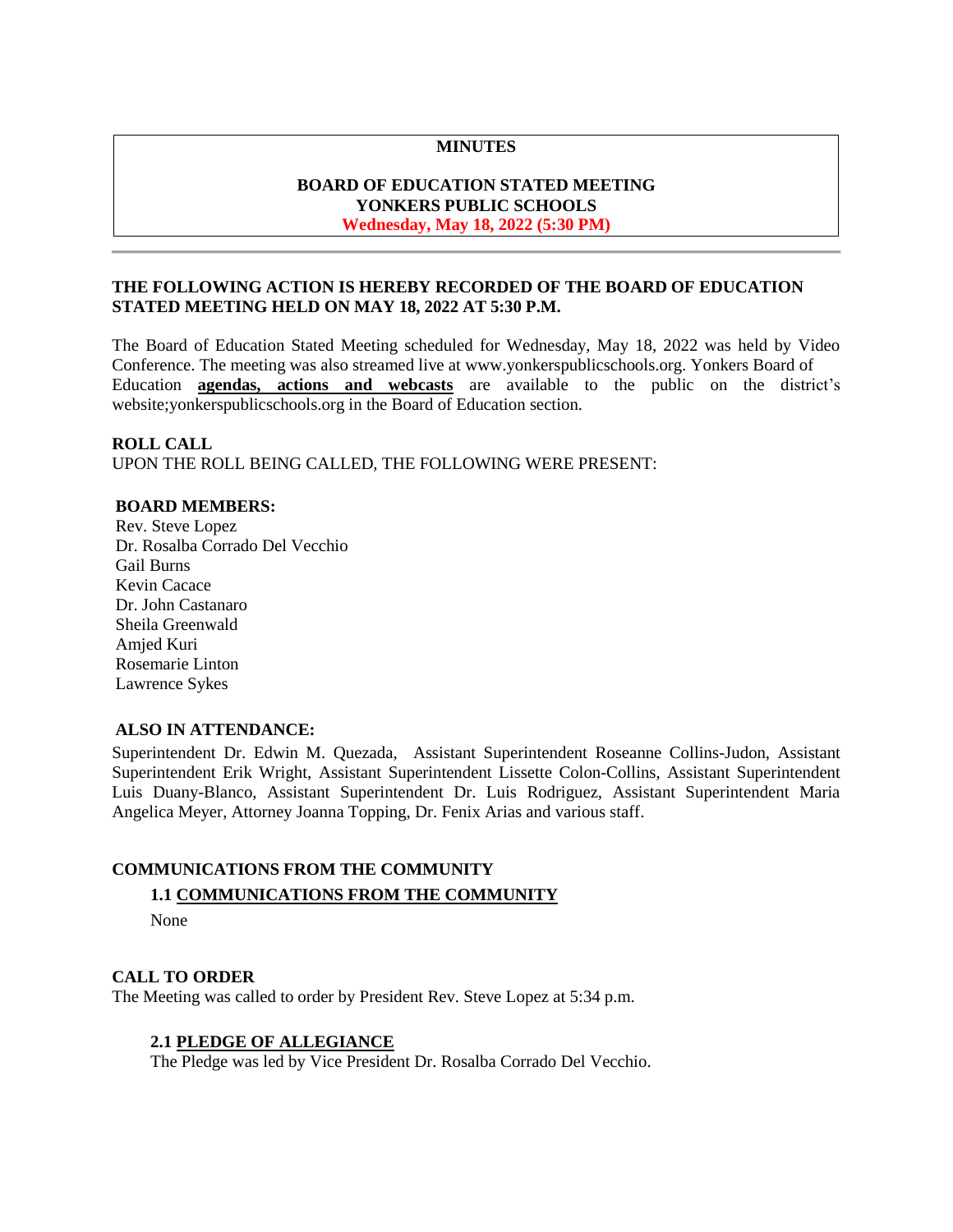### **2.2 PRAYER**

"Almighty God, we acknowledge our dependence upon Thee and ask Thy blessing upon us and Thy guidance in our deliberations. May Thy blessing rest upon all those who serve in our schools, upon our students, and upon our city and our country."

The Prayer was led by Vice President Dr. Rosalba Corrado Del Vecchio.

### **2.3 MOMENT OF SILENCE**

Moment of Silence

## **ROLL CALL AND QUORUM CHECK**

## **3.1 ROLL CALL AND QUORUM CHECK**

ROLL CALL REVEREND STEVE LOPEZ - Yes DR. ROSALBA CORRADO DEL VECCHIO - Yes GAIL BURNS - Yes KEVIN CACACE - Yes DR. JOHN CASTANARO - Yes SHEILA GREENWALD - Yes AMJED KURI - Yes ROSEMARIE LINTON - Yes LAWRENCE SYKES - Yes

# **APPROVAL OF MINUTES OF PREVIOUS MEETING**

# **4.1 APPROVAL OF THE APRIL 20, 2022 BOARD OF EDUCATION STATED MEETING MINUTES**

**Resolution:** TO APPROVE THE APRIL 20, 2022 BOE STATED MEETING MINUTES

### **ORIGINAL - Motion**

Member **(Kevin Cacace)** Moved, Member **(Dr. Rosalba Corrado Del Vecchio)** Seconded to approve the **ORIGINAL** motion 'TO APPROVE THE APRIL 20, 2022 BOE STATED MEETING MINUTES'. Upon a roll call vote being taken, the vote was: Aye: **9** Nay: **0**. The motion **Carried. 9 - 0** 

| Dr. John Castanaro                  | Yes |
|-------------------------------------|-----|
| Dr. Rosalba Corrado Del Vecchio Yes |     |
| Gail Burns                          | Yes |
| Kevin Cacace                        | Yes |
| Rev. Steve Lopez                    | Yes |
| Sheila Greenwald                    | Yes |
| Amjed Kuri                          | Yes |
| Rosemarie Linton                    | Yes |
| Lawrence Sykes                      | Yes |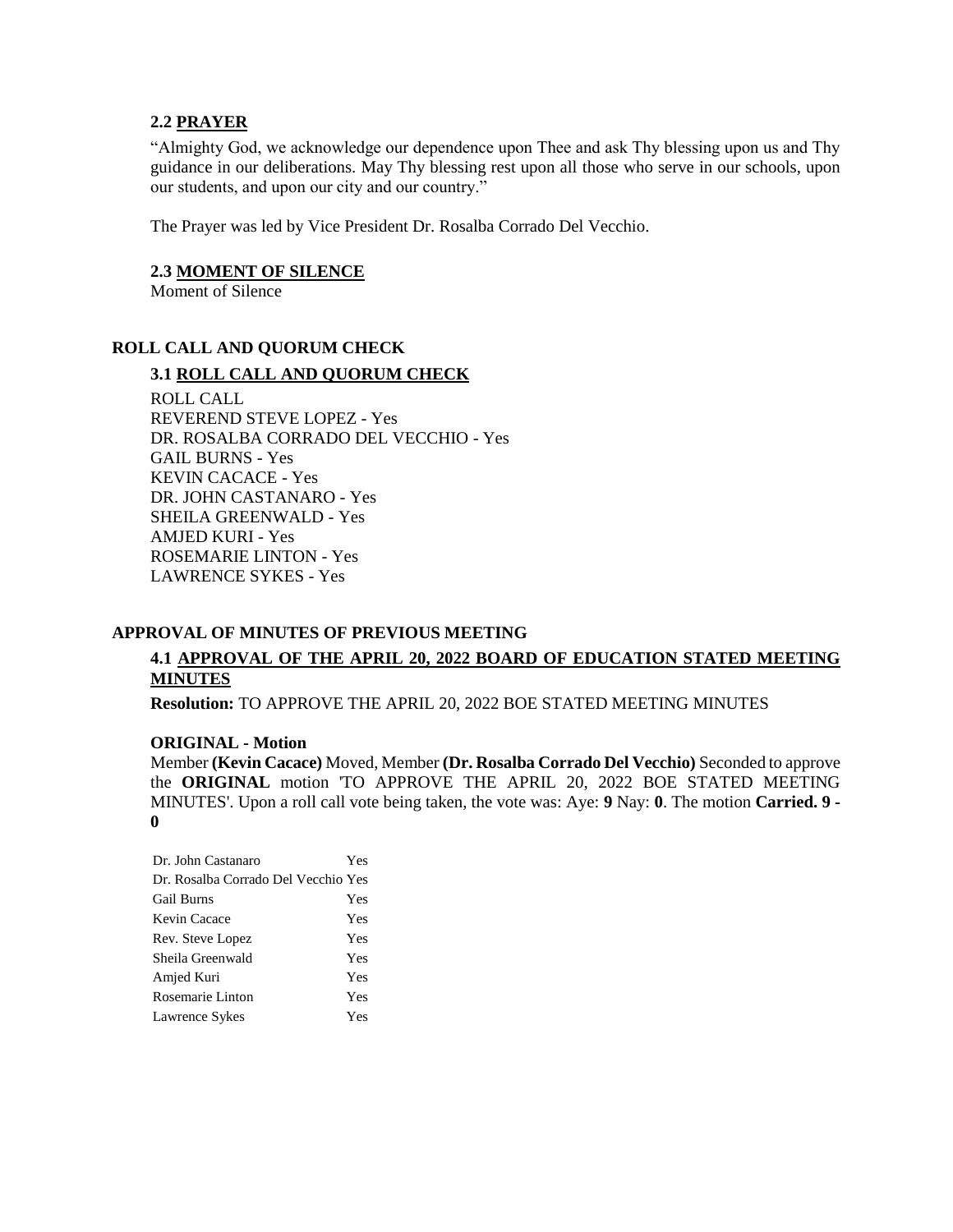# **PROPOSED EXECUTIVE SESSION SUBJECT TO BOARD APPROVAL 5.1 PROPOSED EXECUTIVE SESSION SUBJECT TO BOARD APPROVAL**

The Board will now move into Executive session to discuss a personnel matter with regard to a particular staff member.

**Resolution:** The Board will now move into Executive session to discuss a personnel matter with regard to a particular staff member.

# **ORIGINAL - Motion**

Member **(Sheila Greenwald)** Moved, Member **(Dr. John Castanaro)** Seconded to approve the **ORIGINAL** motion 'The Board will now move into Executive session to discuss a personnel matter with regard to a particular staff member'. Upon a roll call vote being taken, the vote was: Aye: **9** Nay: **0**. The motion **Carried. 9 - 0** 

| Dr. John Castanaro                  | Yes |
|-------------------------------------|-----|
| Dr. Rosalba Corrado Del Vecchio Yes |     |
| <b>Gail Burns</b>                   | Yes |
| Kevin Cacace                        | Yes |
| Rev. Steve Lopez                    | Yes |
| Sheila Greenwald                    | Yes |
| Amjed Kuri                          | Yes |
| Rosemarie Linton                    | Yes |
| Lawrence Sykes                      | Yes |

## **PRESENTATIONS**

**6.1 PRESENTATIONS** None

## **COMMUNICATIONS**

## **- COMMITTEE REPORTS**

## **7.1 REPORT OF THE FACILITIES COMMITTEE MEETING OF MAY 10, 2022**

REPORT OF THE FACILITIES COMMITTEE MEETING OF MAY 10, 2022

The committee reviewed all items on the May agenda for School Facilities. John Carr, Executive Director of Facilities provided rationales for each resolution.

The Next Facilities Meeting will be held on Tuesday, June 7, 2022. To see the full details of this meeting, please watch WDMC-TV, which is the school district's television station and is broadcast on Cablevision Channel 75 and Verizon FiOS Channel 38 or on demand at [www.yonkerspublicschools.org.](http://www.yonkerspublicschools.org/)

# **7.2 REPORT OF THE AUDIT, BUDGET AND FINANCE COMMITTEE MEETING OF MAY 10, 2022**

REPORT OF THE AUDIT, BUDGET AND FINANCE COMMITTEE MEETING OF MAY 10, 2022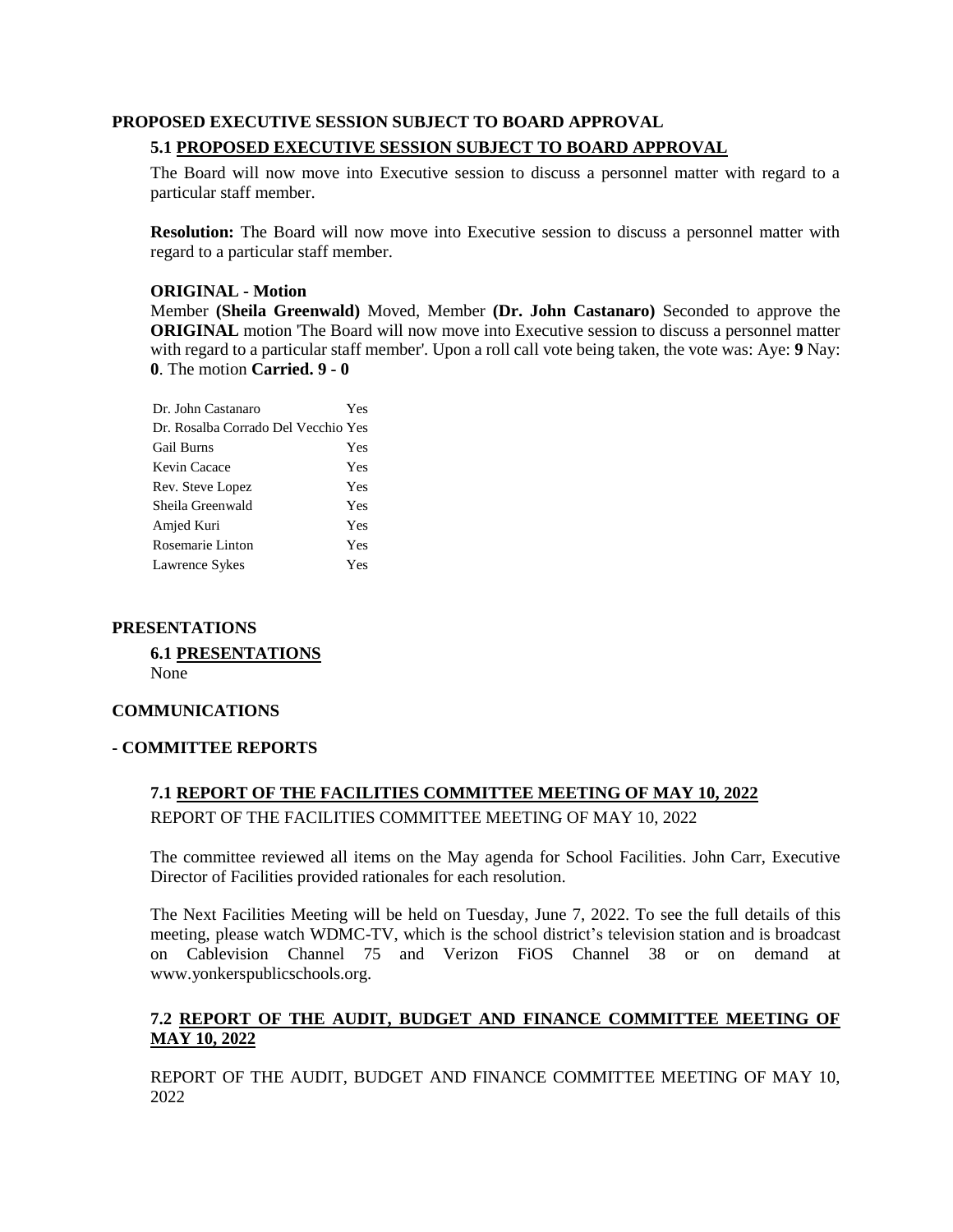Trustee Amjed Kuri presented highlights of the Audit, Budget, and Finance Committee Meeting of May 10, 2022.

Commissioner Liszewski provided an update on the City Budget process, Budget Director John Jacobson provided a brief financial update which included a review of the quarterly forecast and the recommended budget transfers.

The next Audit Budget & Finance committee meeting will be held on Tuesday, June 7, 2022. To see the full details of this meeting, please watch WDMC-TV, which is the school district's television station and is broadcast on Cablevision Channel 75 and Verizon FiOS Channel 38 or on demand [www.yonkerspublicschools.org.](http://www.yonkerspublicschools.org/)

## **7.3 REPORT OF THE WORKSHOP COMMITTEE MEETING OF MAY 10, 2022**

REPORT OF THE WORKSHOP COMMITTEE MEETING OF MAY 10, 2022

Board President Rev. Steve Lopez presented highlights of the Workshop Committee Meeting of May 10, 2022.

Rationales were provided by administrative staff for all Board Resolutions on the May 18, 2022 stated meeting agenda. Dr. Quezada presented the Superintendent Updates. The Audit Budget and Finance Committee Meeting was held earlier in the day to discuss all Finance Resolutions and the Facilities Committee Meeting was held earlier in the day to discuss all School Facility Resolutions.

The next BOE Workshop meeting will be held on Tuesday, June 7, 2022. To see the full details of this meeting, please watch WDMC-TV, which is the school district's television station and is broadcast on Cablevision Channel 75 and Verizon FiOS Channel 38 or on demand at [www.yonkerspublicschools.org.](http://www.yonkerspublicschools.org/)

# **7.4 REPORT OF THE INSTRUCTIONAL AFFAIRS COMMITTEE MEETING OF MAY 12, 2022**

REPORT OF THE INSTRUCTIONAL AFFAIRS COMMITTEE MEETING OF MAY 12, 2022

Vice President Dr. Rosalba Corrado Del Vecchio presented highlights of the Instructional Affairs Committee Meeting of May 12, 2022.

Tracey Wong, Director of Library Services organized an informative presentation entitled, "Library Services Instructional Alignment". The presentation included Library renovations and improvements within our school buildings, advances in Technology, diverse and engaging learning opportunities offered to our students to help promote student voice including Digital illustration, the use of advanced technology including 3D printers to promote creativity, supplemental classroom instruction utilizing internet-based platforms, Culturally Responsive literature for students of all ages, Sora eBook access, ePortfolios for student work andStudent service learning projects.

To see the full details of this meeting, please watch WDMC-TV, which is the school district's television station and is broadcast on Cablevision Channel 75 and Verizon FiOS Channel 38 or on demand at [www.yonkerspublicschools.org.](http://www.yonkerspublicschools.org/)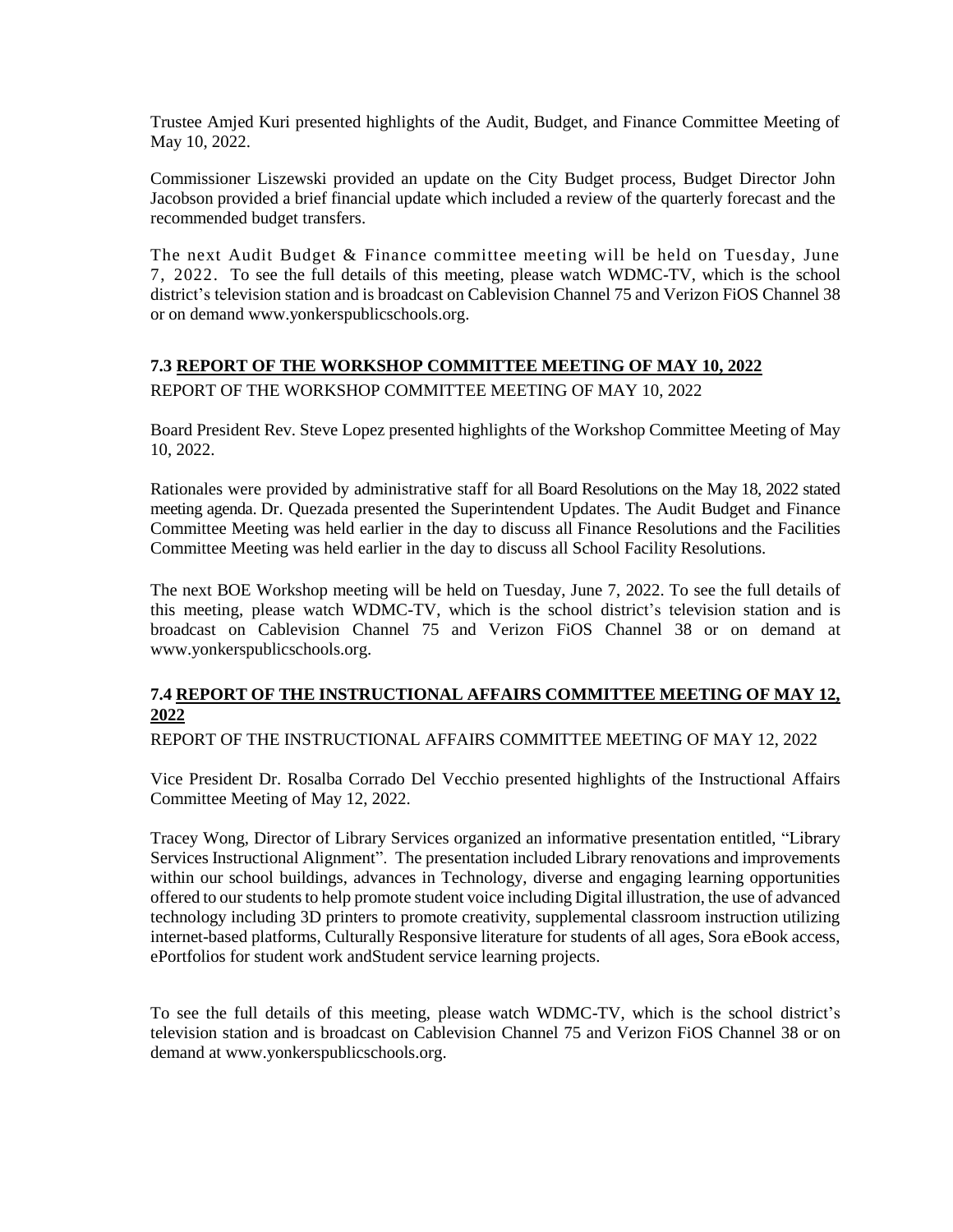# **7.5 REPORT OF POLICY COMMITTEE MEETING OF MAY 12, 2022**

REPORT OF POLICY COMMITTEE MEETING OF MAY 12, 2022

Trustee Gail Burns presented highlights of the Policy Committee Meeting of May 12, 2022.

The committee discussed and reviewed the following draft policies: 4311.1 Display of the Flag, 4311.1 R Display of the Flag – Regulation, 9170 Meals and Refreshments. Items 431.11 and 431.11R were tabled.

The committee recommended the following policies for adoption at the May 18, 2022 stated meeting: 4511 Textbook Selection and Adoption, 2110.2 Responsibilities for Review and Approval of Collective Bargaining Agreements, 9260 Conditional Appointment Student Safety Policy.

To see the full details of this meeting, please watch WDMC-TV, which is the school district's television station and is broadcast on Cablevision Channel 75 and Verizon FiOS Channel 38 or on demand at [www.yonkerspublicschools.org](http://www.yonkerspublicschools.org/)

## **- FROM BOARD MEMBERS**

# **8.1 COMMUNICATIONS FROM THE BOARD**

COMMUNICATIONS FROM THE BOARD

Trustee Sheila Greenwald expressed condolences on behalf of the Board of Education to the Saffran Family on the recent passing of Mary Jacinta Saffran. Mary was a special education teacher at Lincoln High School for thirty-six years.

Yonkers Board of Education **agendas, actions and webcasts** are available to the public on the District's website; yonkerspublicschools.org in the Board of Education section.

Yonkers Relay for Life Event will be held on Friday, June 3, 2022 at Gorton High School. For more information, please visit Yonkers Relay for Life.org/YonkersNY.

Reminder Yonkers Puerto Rican / Hispanic Day Parade will take place on Sunday, June 5 beginning at 12:30 p.m. For more information, visit their website YonkersHCF.org.

## **- FROM THE SUPERINTENDENT**

## **9.1 SUPERINTENDENT UPDATES**

Communication from the Superintendent

Superintendent Dr. Edwin M. Quezada expressed condolences to the Saffran Family on the passing of Mary Jacinta Saffran.

Superintendent Dr. Edwin M. Quezada expressed condolences to the citizens of Buffalo.

The YPS Districtwide Art Expo Kickoff will be held on Saturday, May 21<sup>st</sup> from 11:00 am, to 6:00 p.m. at the Yonkers Arts Building, 540 Nepperhan Avenue.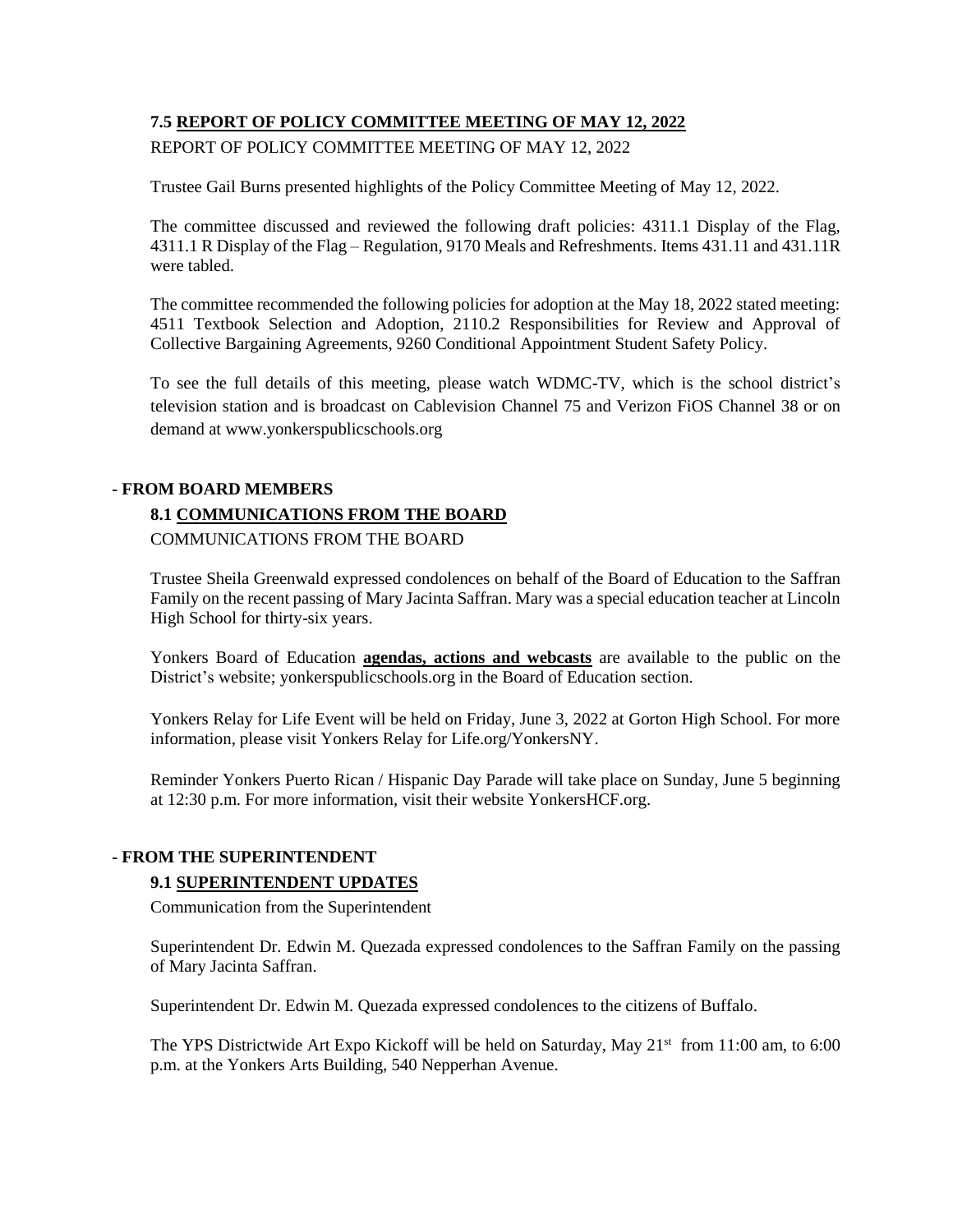Yonkers City Council will hold a Public Hearing on the Budget on Monday, May 23<sup>rd</sup> at 7:00 p.m. at Saunders Trades and Technical High School.

Yonkers Public Schools 2022-2023 Proposed Budget Presentation will be presented to the Yonkers City Council on Tuesday, May 24, 2022.

Career and Technical Education (CTE) Annual Breakfast will be held on Thursday, May 26<sup>th</sup> at Castle Royale.

In collaboration with Westchester County, the district will continue the Free Covid-19 Vaccination Clinics for Ages 5 and over on Saturday, May  $28<sup>th</sup>$  from 10:00 a.m. to 2:00 p.m. at the Yonkers Riverfront Library.

Teacher of the Year Award Recipients will be honored at the Kiwanis Teacher of the Year Dinner held on Thursday, June 2<sup>nd</sup>, and at the June 14, 2022 Board of Education Stated Meeting held at Saunders Trades and Technical High School. Congratulations to Elementary School Teacher of the Year Dawn Marie Soliman, Middle School Teacher of the Year Sunitha Howard, and High School Teacher of the Year Theresa Smith.

Friday, June 3, 2022 Yonkers Relay for Life Community Event at 3 p.m. at Gorton High School.

The  $56<sup>th</sup>$  Annual Citywide Spelling Bee will be held on Monday, June  $6<sup>th</sup>$  at 6:30 p.m., Saunders Trades and Technical High School.

All City Festival will be held on Friday, June 10<sup>th</sup>, 6:00 p.m. Josephine A. Caruso Auditorium, Lincoln High School

YCPTA End of Year Dessert Reception will be held on Wednesday, June 15<sup>th</sup> at 6:30 p.m. One Larkin Center, Board Room, 4<sup>th</sup> floor.

2<sup>nd</sup> Annual MBK Gold Outing - Swing Fore MBK will be held Tuesday, June 21<sup>st</sup> at Dunwoodie Gold Course.

### **Calendar Reminder**:

Monday, May 30, 2022 Schools/Central Office Closed in observance of Memorial Day.

### **- OTHER ITEMS**

### **10.1 DONATIONS RECEIVED UNDER \$10,000.00**

REPORT ATTACHED FOR DONATIONS RECEIVED UNDER \$10,000.00

### **BOARD MEMBER REPORTS**

## **11.1 ADOPTION OF BOARD MEMBERS REPORTS - 11.2 - 11.6**

May I have a motion to vote on the Adoption of Board Members Reports - 11.2 - 11.6?

**Resolution:** ADOPTION OF BOARD MEMBERS REPORTS - 11.2. - 11.6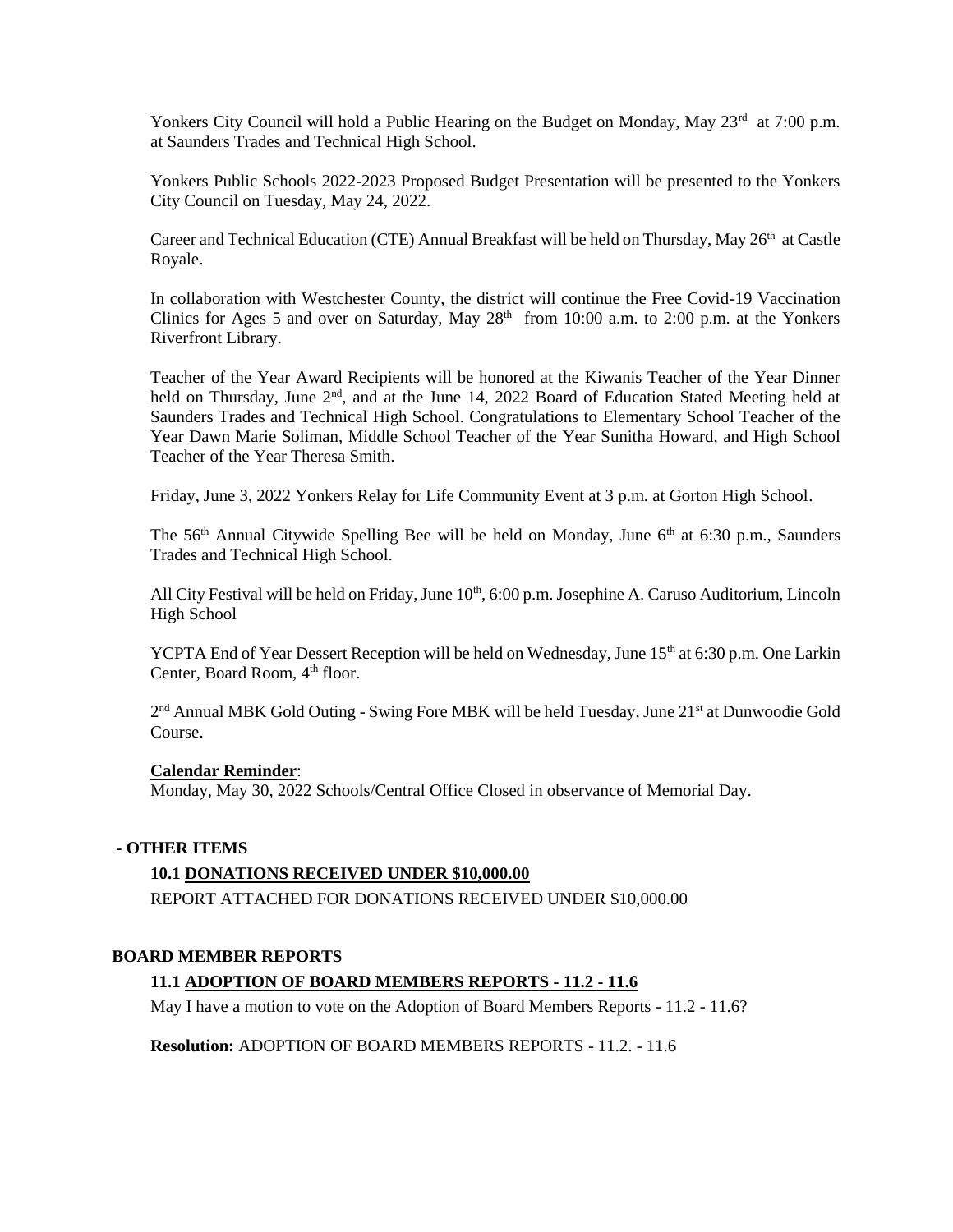## **ORIGINAL - Motion**

Member **(Dr. John Castanaro)** Moved, Member **(Kevin Cacace)** Seconded to approve the **ORIGINAL** motion 'ADOPTION OF BOARD MEMBERS REPORTS - 11.2. - 11.6'. Upon a roll call vote being taken, the vote was: Aye: **9** Nay: **0**. The motion **Carried. 9 - 0** 

| Dr. John Castanaro                  | Yes |
|-------------------------------------|-----|
| Dr. Rosalba Corrado Del Vecchio Yes |     |
| <b>Gail Burns</b>                   | Yes |
| Kevin Cacace                        | Yes |
| Rev. Steve Lopez                    | Yes |
| Sheila Greenwald                    | Yes |
| Amjed Kuri                          | Yes |
| Rosemarie Linton                    | Yes |
| Lawrence Sykes                      | Yes |

## **11.2 2022-2023 Appropriation of Fund Balance**

**Resolution:** Whereas the Board of Education finds it necessary to appropriate a portion of the FY 2020-2021 unassigned General Fund balance, as per the FY 2020-2021 Audit, for the purpose of balancing the 2022-2023 budget. BE IT FURTHER RESOLVED, That the Board of Education authorizes the Superintendent of Schools to appropriate a portion of the FY 2020-2021 unassigned General Fund balance in an amount not to exceed \$9,403,910 to close the budget gap.

## **ORIGINAL - Motion**

Member **(Dr. John Castanaro)** Moved, Member **(Kevin Cacace)** Seconded to approve the **ORIGINAL** motion 'Whereas the Board of Education finds it necessary to appropriate a portion of the FY 2020-2021 unassigned General Fund balance, as per the FY 2020-2021 Audit, for the purpose of balancing the 2022-2023 budget. BE IT FURTHER RESOLVED, That the Board of Education authorizes the Superintendent of Schools to appropriate a portion of the FY 2020-2021 unassigned General Fund balance in an amount not to exceed \$9,403,910 to close the budget gap'. Upon a roll call vote being taken, the vote was: Aye: **9** Nay: **0**. The motion **Carried. 9 - 0** 

| Dr. John Castanaro                  | Yes |
|-------------------------------------|-----|
| Dr. Rosalba Corrado Del Vecchio Yes |     |
| <b>Gail Burns</b>                   | Yes |
| Kevin Cacace                        | Yes |
| Rev. Steve Lopez                    | Yes |
| Sheila Greenwald                    | Yes |
| Amjed Kuri                          | Yes |
| Rosemarie Linton                    | Yes |
| Lawrence Sykes                      | Yes |

# **11.3 Nomination for the New York State School Boards Association's 2022 Everett R. Dyer Award**

**Resolution:** WHEREAS: The New York State School Boards Association's Everett R. Dyer Award for Distinguished School Board Service is presented annually to a current or former school board member, who, in the judgment of the NYSSBA Awards Committee, should be recognized for outstanding contributions to public education and children , and WHEREAS: The quality and quantity of the candidate's contribution to public education is widely recognized and acknowledged, and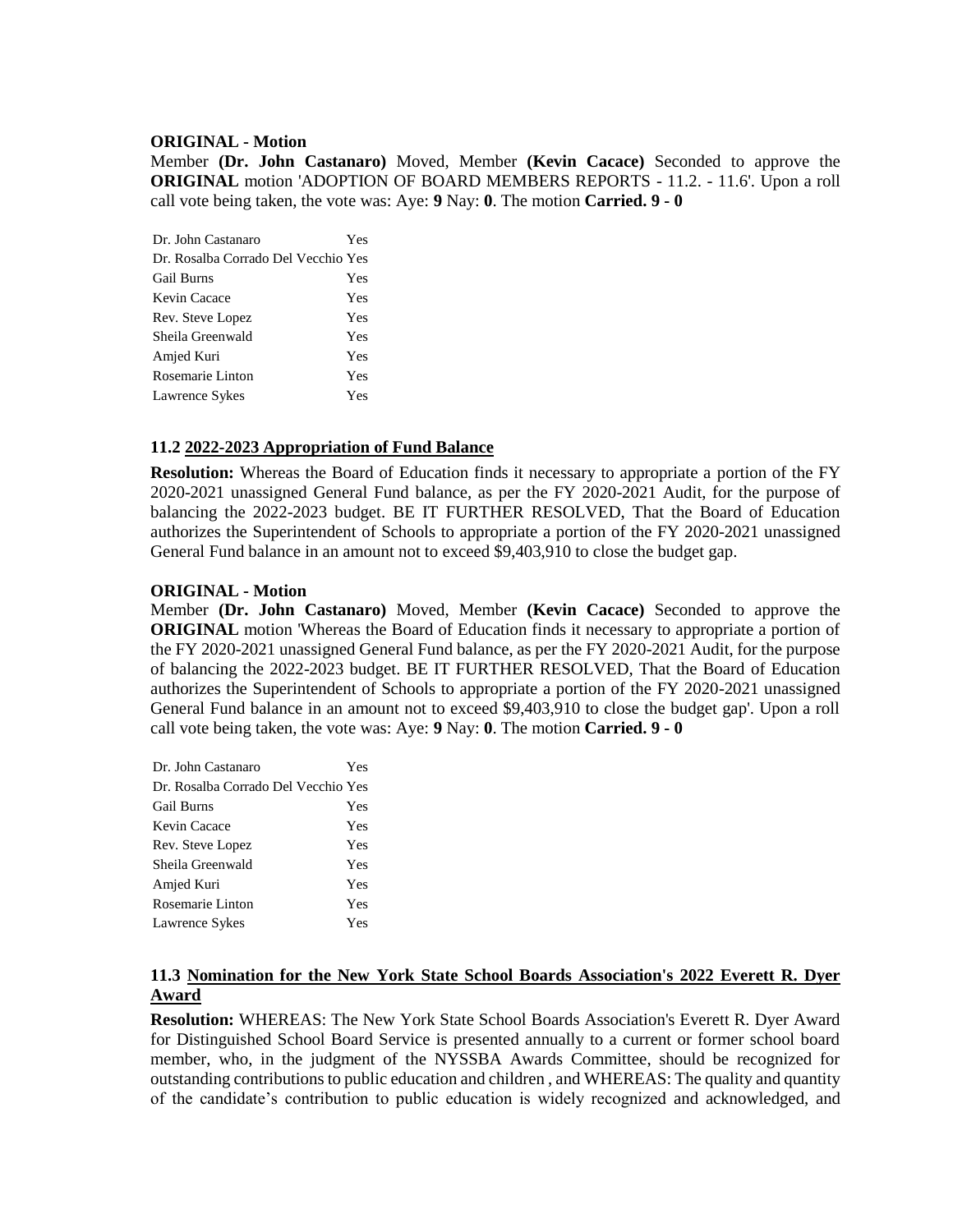WHEREAS: The extent of the candidate's recognition will inspire other school board members to make similar or even greater contributions, Motion made by Trustee Dr. John Castanaro, seconded by Trustee Kevin Cacace: RESOLVED That the Board of Education of the Yonkers School District hereby nominates Rev. Steve Lopez of the Yonkers Board of Education for the 2022 Everett R. Dyer Award for Distinguished School Board Service.

## **ORIGINAL - Motion**

Member **(Dr. John Castanaro)** Moved, Member **(Kevin Cacace)** Seconded to approve the **ORIGINAL** motion 'WHEREAS: The New York State School Boards Association's Everett R. Dyer Award for Distinguished School Board Service is presented annually to a current or former school board member, who, in the judgment of the NYSSBA Awards Committee, should be recognized for outstanding contributions to public education and children , and WHEREAS: The quality and quantity of the candidate's contribution to public education is widely recognized and acknowledged, and WHEREAS: The extent of the candidate's recognition will inspire other school board members to make similar or even greater contributions, Motion made by Trustee Dr. John Castanaro, seconded by Trustee Kevin Cacace: RESOLVED That the Board of Education of the Yonkers School District hereby nominates Rev. Steve Lopez of the Yonkers Board of Education for the 2022 Everett R. Dyer Award for Distinguished School Board Service'. Upon a roll call vote being taken, the vote was: Aye: **9** Nay: **0**. The motion **Carried. 9 - 0** 

| Yes                                 |
|-------------------------------------|
| Dr. Rosalba Corrado Del Vecchio Yes |
| Yes                                 |
| Yes                                 |
| Yes                                 |
| Yes                                 |
| Yes                                 |
| Yes                                 |
| Yes                                 |
|                                     |

## **11.4 Adoption of Textbook Selection and Adoption - Policy #4511**

Textbook Selection and Adoption - Policy #4511

Adoption of Textbook Selection and Adoption - Policy #4511

**Resolution:** Ladies and Gentlemen: Whereas, the Board of Education wishes to adopt Textbook Selection and Adoption - Policy #4511. Now, therefore, be it resolved that the Board of Education hereby adopts Textbook Selection and Adoption - Policy #4511;and Be it further resolved that Policy#4511 Textbook Selection and Adoption shall be incorporated into the Policy Manual.

### **ORIGINAL - Motion**

Member **(Dr. John Castanaro)** Moved, Member **(Kevin Cacace)** Seconded to approve the **ORIGINAL** motion 'Ladies and Gentlemen: Whereas, the Board of Education wishes to adopt Textbook Selection and Adoption - Policy #4511. Now, therefore, be it resolved that the Board of Education hereby adopts Textbook Selection and Adoption - Policy #4511;and Be it further resolved that Policy#4511 Textbook Selection and Adoption shall be incorporated into the Policy Manual'. Upon a roll call vote being taken, the vote was: Aye: **9** Nay: **0**. The motion **Carried. 9 - 0** 

| Dr. John Castanaro                  | Yes |
|-------------------------------------|-----|
| Dr. Rosalba Corrado Del Vecchio Yes |     |
| <b>Gail Burns</b>                   | Yes |
| Kevin Cacace                        | Yes |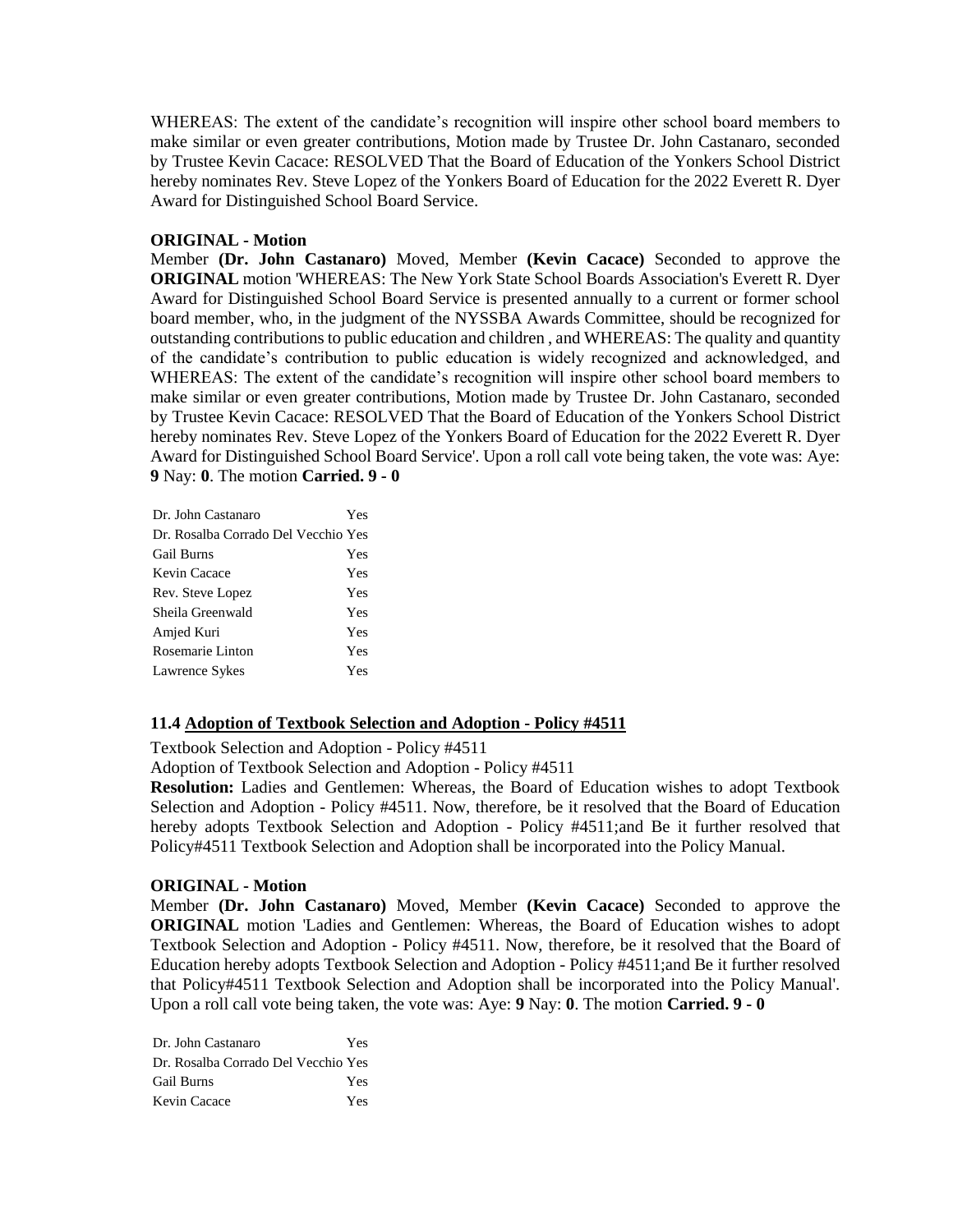| Rev. Steve Lopez | Yes |
|------------------|-----|
| Sheila Greenwald | Yes |
| Amjed Kuri       | Yes |
| Rosemarie Linton | Yes |
| Lawrence Sykes   | Yes |

# **11.5 Adoption of Responsibilities for Review and Approval of Collective Bargaining Agreements- Policy #2110.2**

Responsibilities for Review and Approval of Collective Bargaining Agreements - Policy #2110.2 Responsibilities for Review and Approval of Collective Bargaining Agreements - Policy #2110.2

**Resolution:** Ladies and Gentlemen: Whereas, the Board of Education wishes to adopt Responsibilities for Review and Approval of Collective Bargaining Agreements - Policy #2110.2. Now, therefore, be it resolved that the Board of Education hereby adopts Responsibilities for Review and Approval of Settlement and Other Agreements - Policy #2110.2;and Be it further resolved that Policy#2110.2 Responsibilities for Review and Approval of Collective Bargaining Agreements shall be incorporated into the Policy Manual.

## **ORIGINAL - Motion**

Member **(Dr. John Castanaro)** Moved, Member **(Kevin Cacace)** Seconded to approve the **ORIGINAL** motion 'Ladies and Gentlemen: Whereas, the Board of Education wishes to adopt Responsibilities for Review and Approval of Collective Bargaining Agreements - Policy #2110.2. Now, therefore, be it resolved that the Board of Education hereby adopts Responsibilities for Review and Approval of Settlement and Other Agreements - Policy #2110.2;and Be it further resolved that Policy#2110.2 Responsibilities for Review and Approval of Collective Bargaining Agreements shall be incorporated into the Policy Manual'. Upon a roll call vote being taken, the vote was: Aye: **9** Nay: **0**. The motion **Carried. 9 - 0** 

| Dr. John Castanaro                  | Yes |
|-------------------------------------|-----|
| Dr. Rosalba Corrado Del Vecchio Yes |     |
| <b>Gail Burns</b>                   | Yes |
| Kevin Cacace                        | Yes |
| Rev. Steve Lopez                    | Yes |
| Sheila Greenwald                    | Yes |
| Amjed Kuri                          | Yes |
| Rosemarie Linton                    | Yes |
| Lawrence Sykes                      | Yes |
|                                     |     |

## **11.6 Adoption of Conditional Appointment Student Safety Policy #9260**

Conditional Appointment Student Safety Policy #9260 Conditional Appointment Student Safety Policy #9260

**Resolution:** Ladies and Gentlemen: Whereas, the Board of Education wishes to adopt Conditional Appointment Student Safety Policy #9260. Now, therefore, be it resolved that the Board of Education hereby adopts Conditional Appointment Student Safety Policy #9260;and Be it further resolved that Policy#9260 Conditional Appointment Student Safety shall be incorporated into the Policy Manual.

### **ORIGINAL - Motion**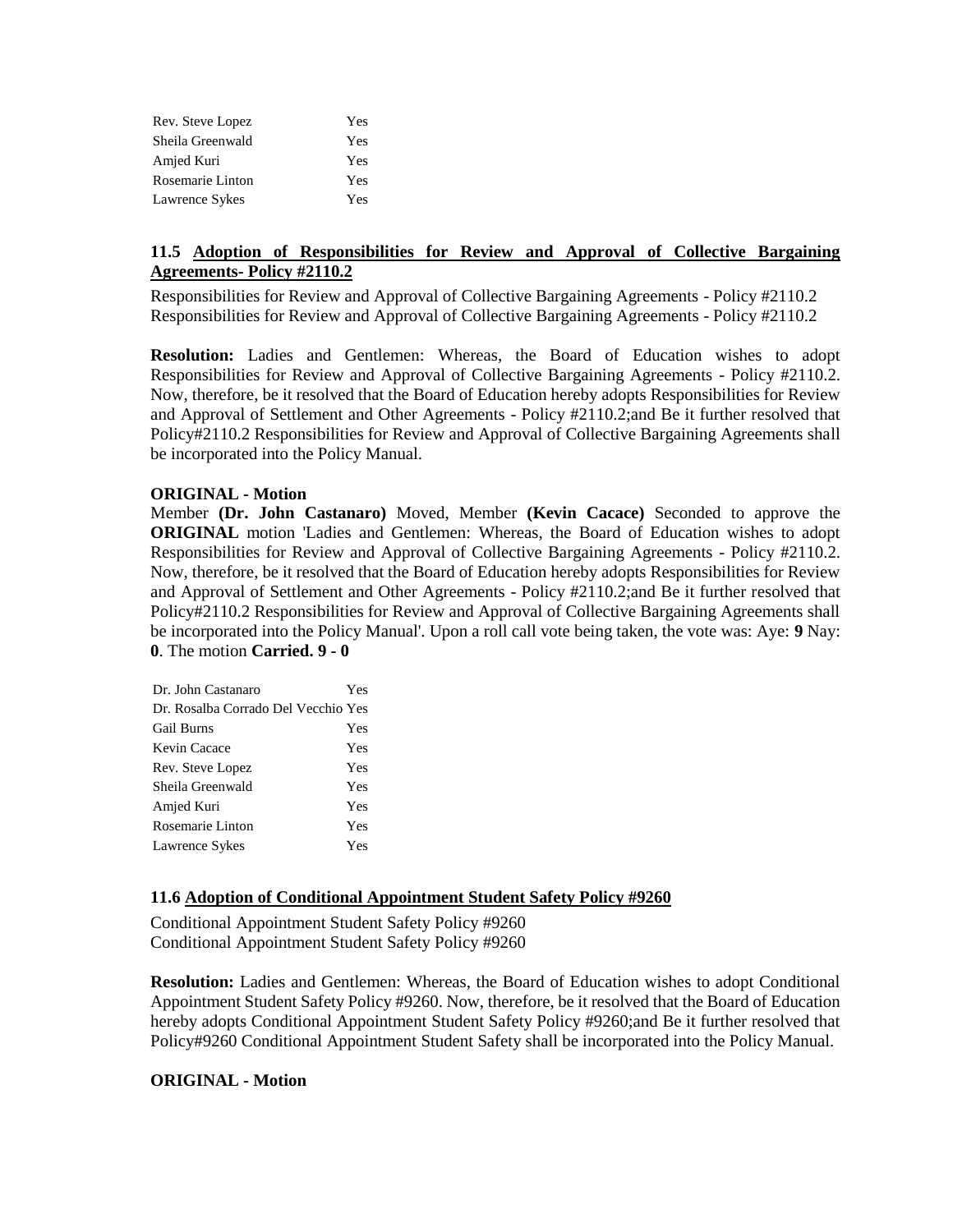Member **(Dr. John Castanaro)** Moved, Member **(Kevin Cacace)** Seconded to approve the **ORIGINAL** motion 'Ladies and Gentlemen: Whereas, the Board of Education wishes to adopt Conditional Appointment Student Safety Policy #9260. Now, therefore, be it resolved that the Board of Education hereby adopts Conditional Appointment Student Safety Policy #9260;and Be it further resolved that Policy#9260 Conditional Appointment Student Safety shall be incorporated into the Policy Manual'. Upon a roll call vote being taken, the vote was: Aye: **9** Nay: **0**. The motion **Carried. 9 - 0** 

| Dr. John Castanaro                  | Yes |
|-------------------------------------|-----|
| Dr. Rosalba Corrado Del Vecchio Yes |     |
| <b>Gail Burns</b>                   | Yes |
| Kevin Cacace                        | Yes |
| Rev. Steve Lopez                    | Yes |
| Sheila Greenwald                    | Yes |
| Amjed Kuri                          | Yes |
| Rosemarie Linton                    | Yes |
| Lawrence Sykes                      | Yes |

## **PERSONNEL**

# **12.1 ADOPTION OF PERSONNEL REPORTS - 12.2 - 12.4**

May I have a motion to vote on the Adoption of the Personnel Reports - 12.2 - 12.4?

**Resolution:** ADOPTION OF PERSONNEL REPORTS - 12.2 - 12.4

## **ORIGINAL - Motion**

Member **(Dr. John Castanaro)** Moved, Member **(Lawrence Sykes)** Seconded to approve the **ORIGINAL** motion 'ADOPTION OF PERSONNEL REPORTS - 12.2 - 12.4'. Upon a roll call vote being taken, the vote was: Aye: **9** Nay: **0**. The motion **Carried. 9 - 0** 

| Dr. John Castanaro                  | Yes |
|-------------------------------------|-----|
| Dr. Rosalba Corrado Del Vecchio Yes |     |
| Gail Burns                          | Yes |
| Kevin Cacace                        | Yes |
| Rev. Steve Lopez                    | Yes |
| Sheila Greenwald                    | Yes |
| Amjed Kuri                          | Yes |
| Rosemarie Linton                    | Yes |
| Lawrence Sykes                      | Yes |
|                                     |     |

### **12.2 Certified Personnel Resolutions**

Certified Personnel Resolutions for Approval

**Resolution:** WHEREAS the Superintendent of Schools recommends approval of those items as listed on the attached sheets covering certificated personnel. NOW THEREFORE BE IT RESOLVED: That all personnel action as listed on the attached sheets is hereby confirmed.

### **ORIGINAL - Motion**

Member **(Dr. John Castanaro)** Moved, Member **(Lawrence Sykes)** Seconded to approve the **ORIGINAL** motion 'WHEREAS the Superintendent of Schools recommends approval of those items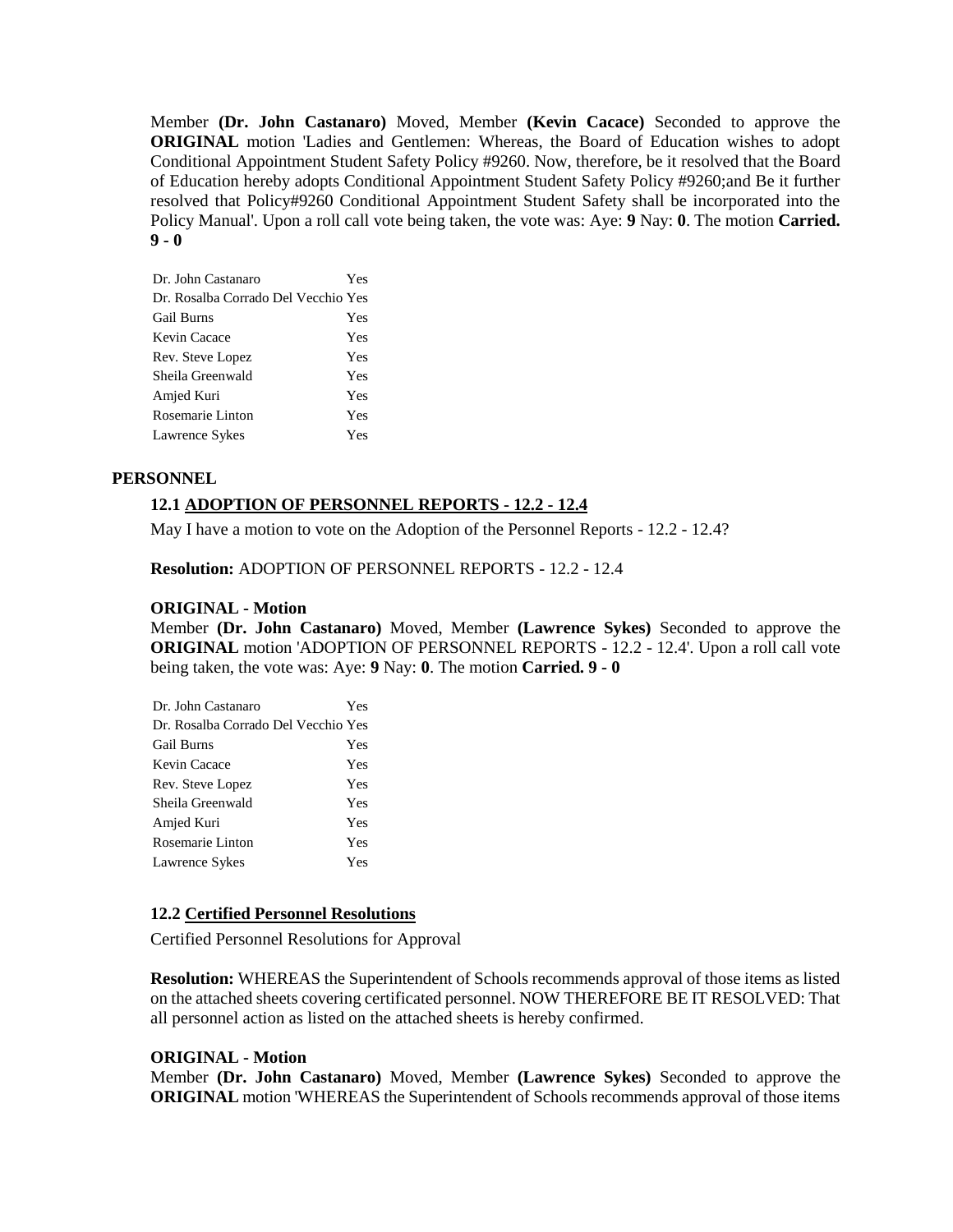as listed on the attached sheets covering certificated personnel. NOW THEREFORE BE IT RESOLVED: That all personnel action as listed on the attached sheets is hereby confirmed'. Upon a roll call vote being taken, the vote was: Aye: **9** Nay: **0**. The motion **Carried. 9 - 0** 

| Dr. John Castanaro                  | Yes |
|-------------------------------------|-----|
| Dr. Rosalba Corrado Del Vecchio Yes |     |
| <b>Gail Burns</b>                   | Yes |
| Kevin Cacace                        | Yes |
| Rev. Steve Lopez                    | Yes |
| Sheila Greenwald                    | Yes |
| Amjed Kuri                          | Yes |
| Rosemarie Linton                    | Yes |
| Lawrence Sykes                      | Yes |

## **12.3 Non-Certified Personnel**

To Approve Non-Certified Personnel

**Resolution:** Ladies and Gentlemen: WHEREAS the Superintendent of Schools recommends approval of those items as listed on the attached sheets covering non-certificated personnel. NOW THEREFORE BE IT RESOLVED: That all personnel action as listed on the attached sheets is hereby confirmed.

## **ORIGINAL - Motion**

Member **(Dr. John Castanaro)** Moved, Member **(Lawrence Sykes)** Seconded to approve the **ORIGINAL** motion 'Ladies and Gentlemen: WHEREAS the Superintendent of Schools recommends approval of those items as listed on the attached sheets covering non-certificated personnel. NOW THEREFORE BE IT RESOLVED: That all personnel action as listed on the attached sheets is hereby confirmed'. Upon a roll call vote being taken, the vote was: Aye: **9** Nay: **0**. The motion **Carried. 9 - 0** 

| Yes                                 |
|-------------------------------------|
| Dr. Rosalba Corrado Del Vecchio Yes |
| Yes                                 |
| Yes                                 |
| Yes                                 |
| Yes                                 |
| Yes                                 |
| Yes                                 |
| Yes                                 |
|                                     |

## **12.4 Tenure**

Recommendation for Tenure Upon Completion of Probationary Period

**Resolution:** WHEREAS the following teacher(s) are presently completing a probationary period in the Yonkers Public Schools as indicated, and WHEREAS the services to date of these teacher(s) individual have been deemed satisfactory during the probationary period, and WHEREAS the Superintendent of Schools recommends that these teacher(s) be granted tenure in accordance with the provisions of the New York State Education Law. NOW THEREFORE BE IT RESOLVED: That the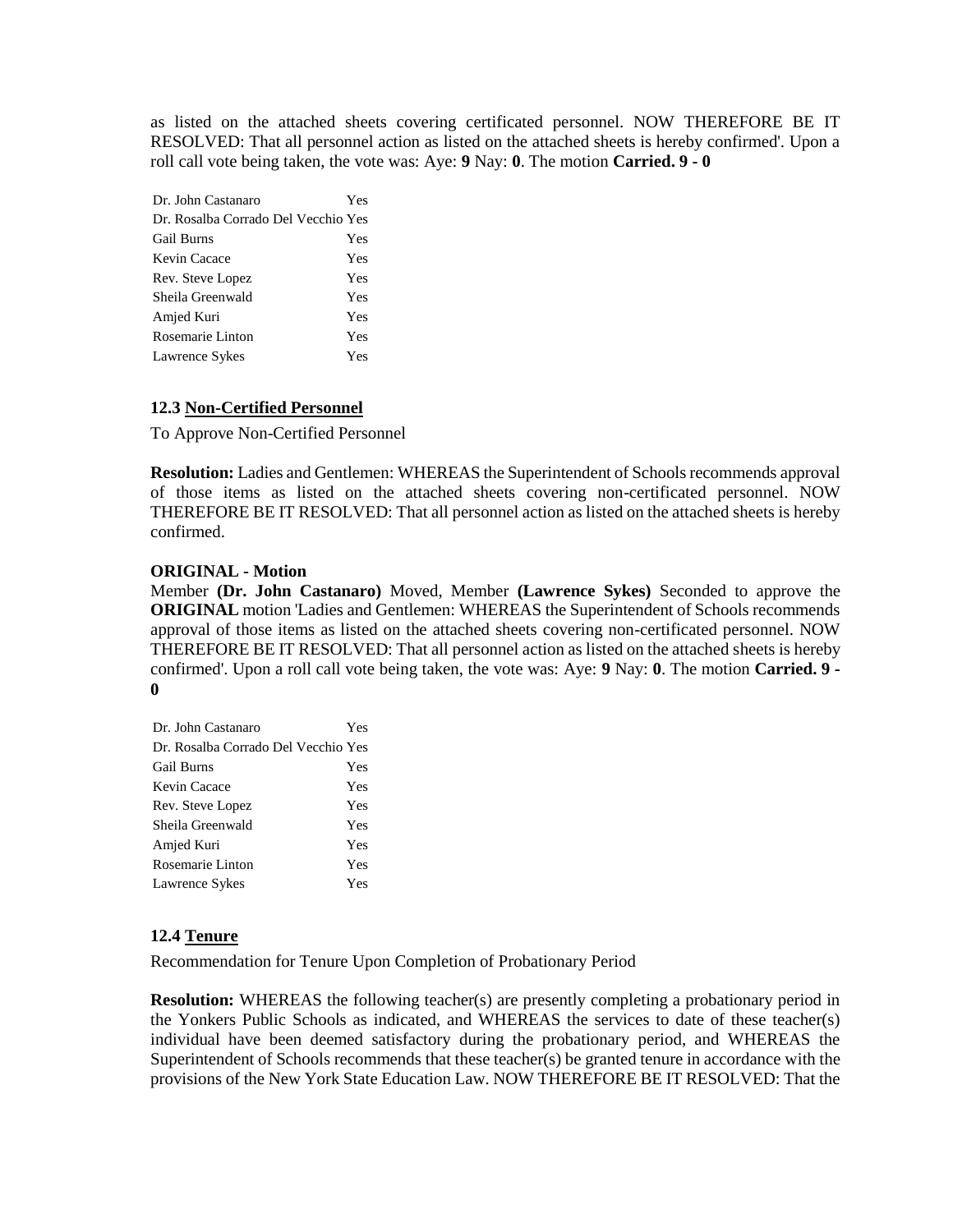following teacher(s) shall be granted tenure upon the completion of their probationary period as set forth:

### **ORIGINAL - Motion**

Member **(Dr. John Castanaro)** Moved, Member **(Lawrence Sykes)** Seconded to approve the **ORIGINAL** motion 'WHEREAS the following teacher(s) are presently completing a probationary period in the Yonkers Public Schools as indicated, and WHEREAS the services to date of these teacher(s) individual have been deemed satisfactory during the probationary period, and WHEREAS the Superintendent of Schools recommends that these teacher(s) be granted tenure in accordance with the provisions of the New York State Education Law. NOW THEREFORE BE IT RESOLVED: That the following teacher(s) shall be granted tenure upon the completion of their probationary period as set forth:'. Upon a roll call vote being taken, the vote was: Aye: **9** Nay: **0**. The motion **Carried. 9 - 0** 

| Dr. John Castanaro                  | Yes |
|-------------------------------------|-----|
| Dr. Rosalba Corrado Del Vecchio Yes |     |
| <b>Gail Burns</b>                   | Yes |
| Kevin Cacace                        | Yes |
| Rev. Steve Lopez                    | Yes |
| Sheila Greenwald                    | Yes |
| Amjed Kuri                          | Yes |
| Rosemarie Linton                    | Yes |
| Lawrence Sykes                      | Yes |
|                                     |     |

# **DIVISION OF SPECIAL EDUCATION AND PUPIL SUPPORT SERVICES**

# **13.1 ADOPTION OF DIVISION OF SPECIAL EDUCATION AND PUPIL SUPPORT SERVICES REPORTS - 13.2 - 13.11**

ADOPTION OF DIVISION OF SPECIAL EDUCATION AND PUPIL SUPPORT SERVICES REPORTS - 13.2 - 13.11

May I have a motion to vote on the Adoption of Division of Special Education and Pupil Support Services Reports - 13.2 - 13.11?

**Resolution:** ADOPTION OF DIVISION OF SPECIAL EDUCATION AND PUPIL SUPPORT SERVICES REPORTS - 13.2 - 13.11

### **ORIGINAL - Motion**

Member **(Sheila Greenwald)** Moved, Member **(Dr. John Castanaro)** Seconded to approve the **ORIGINAL** motion 'ADOPTION OF DIVISION OF SPECIAL EDUCATION AND PUPIL SUPPORT SERVICES REPORTS - 13.2 - 13.11'. Upon a roll call vote being taken, the vote was: Aye: **9** Nay: **0**. The motion **Carried. 9 - 0** 

| Dr. John Castanaro                  | Yes |
|-------------------------------------|-----|
| Dr. Rosalba Corrado Del Vecchio Yes |     |
| <b>Gail Burns</b>                   | Yes |
| Kevin Cacace                        | Yes |
| Rev. Steve Lopez                    | Yes |
| Sheila Greenwald                    | Yes |
| Amjed Kuri                          | Yes |
| Rosemarie Linton                    | Yes |
| Lawrence Sykes                      | Yes |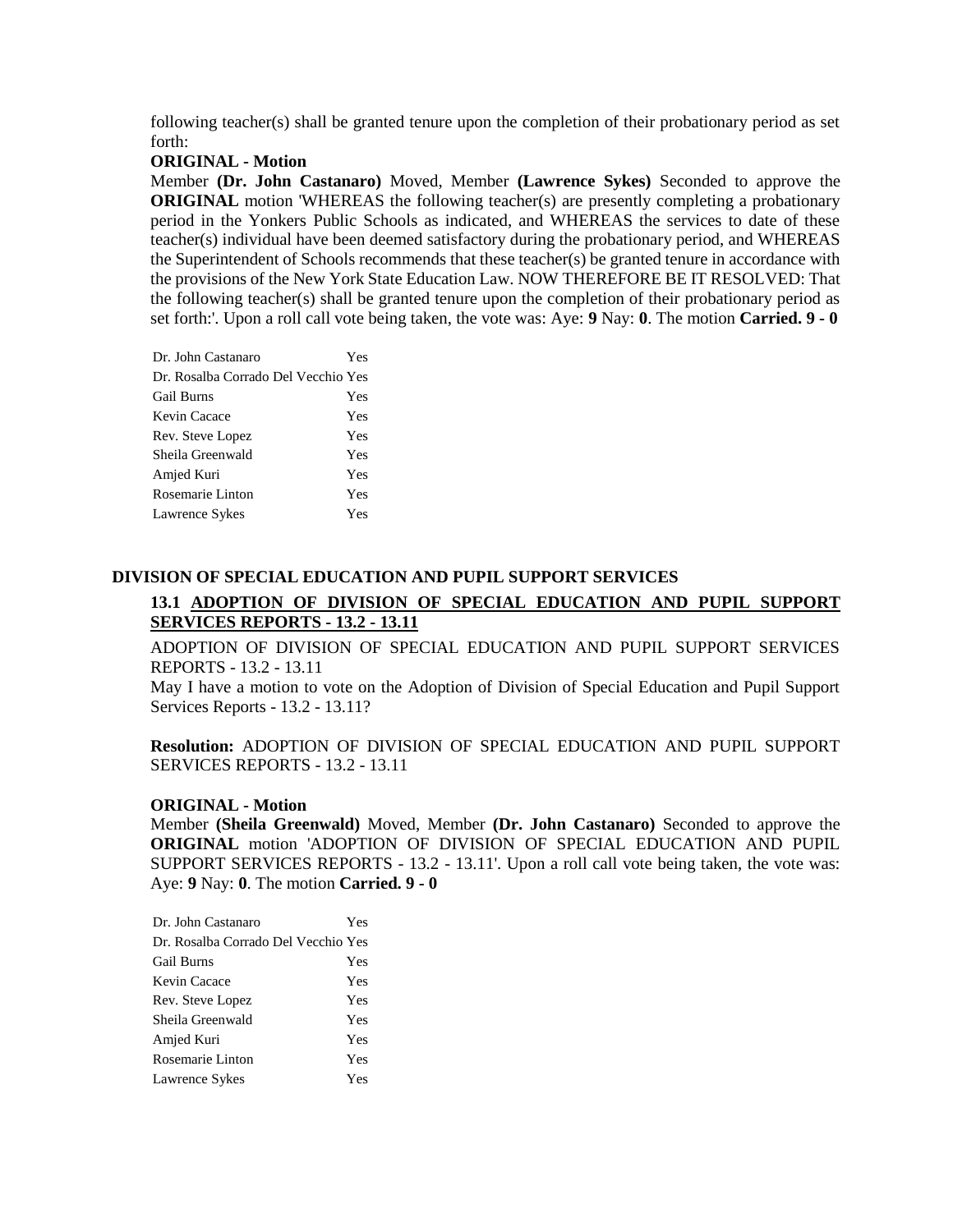# **13.2 Annual Review of Disabled Children**

Special Education 1. Annual Review of Disabled Children Term: 2022-2023 School Year Scope:This is a resolution as required by Part 200 Regulations from the Special Education Department requesting the Board of Trustees' approval of the Annual Review recommendations for school age (K - 12) students receiving special education services, as determined by the Committee On Special Education (CSE) during the month. FOCUS POPULATION: Students grades K - 12 who are classified as students with a disability. ASSESSMENT PROCESS: Review IEP Goals for each student receiving special education services to determine if they are still eligible for services for the 2022-2023 school year.

**Resolution:** WHEREAS a Committee on Special Education has been organized and approved by the Board of Education and said Committee has conducted Annual Review meetings in accordance with the requirements of the State of New York and has made recommendations for the disabled students in the Yonkers Public Schools or in the approved out-of-district public and private schools in accordance with the Regulations of the State of New York. NOW THEREFORE BE IT RESOLVED: that the Board of Education of the City of Yonkers accepts the Annual Review recommendations made by the Committee on Special Education and that the listing of such recommendations be maintained in the office of the Executive Assistant to the Trustees.

## **ORIGINAL - Motion**

Member **(Sheila Greenwald)** Moved, Member **(Dr. John Castanaro)** Seconded to approve the **ORIGINAL** motion 'WHEREAS a Committee on Special Education has been organized and approved by the Board of Education and said Committee has conducted Annual Review meetings in accordance with the requirements of the State of New York and has made recommendations for the disabled students in the Yonkers Public Schools or in the approved out-of-district public and private schools in accordance with the Regulations of the State of New York. NOW THEREFORE BE IT RESOLVED: that the Board of Education of the City of Yonkers accepts the Annual Review recommendations made by the Committee on Special Education and that the listing of such recommendations be maintained in the office of the Executive Assistant to the Trustees'. Upon a roll call vote being taken, the vote was: Aye: **9** Nay: **0**. The motion **Carried. 9 - 0** 

| Dr. John Castanaro                  | Yes |
|-------------------------------------|-----|
| Dr. Rosalba Corrado Del Vecchio Yes |     |
| <b>Gail Burns</b>                   | Yes |
| Kevin Cacace                        | Yes |
| Rev. Steve Lopez                    | Yes |
| Sheila Greenwald                    | Yes |
| Amjed Kuri                          | Yes |
| Rosemarie Linton                    | Yes |
| Lawrence Sykes                      | Yes |

## **13.3 Annual Review of Preschool Disabled Children**

Special Education 1. Annual Review of Preschool Disabled Children Term: 2022-2023 School Year Scope:This is a resolution as required by Part 200 Regulations from the Special Education Department requesting the Board of Trustees' approval of all Annual Review recommendations for preschool students receiving special education services, as determined by the Committee On Preschool Special Education (CPSE) during the month. FOCUS POPULATION: Students ages 3 to 5 who are classified as preschool students with a disability ASSESSMENT PROCESS: Review IEP Goals for each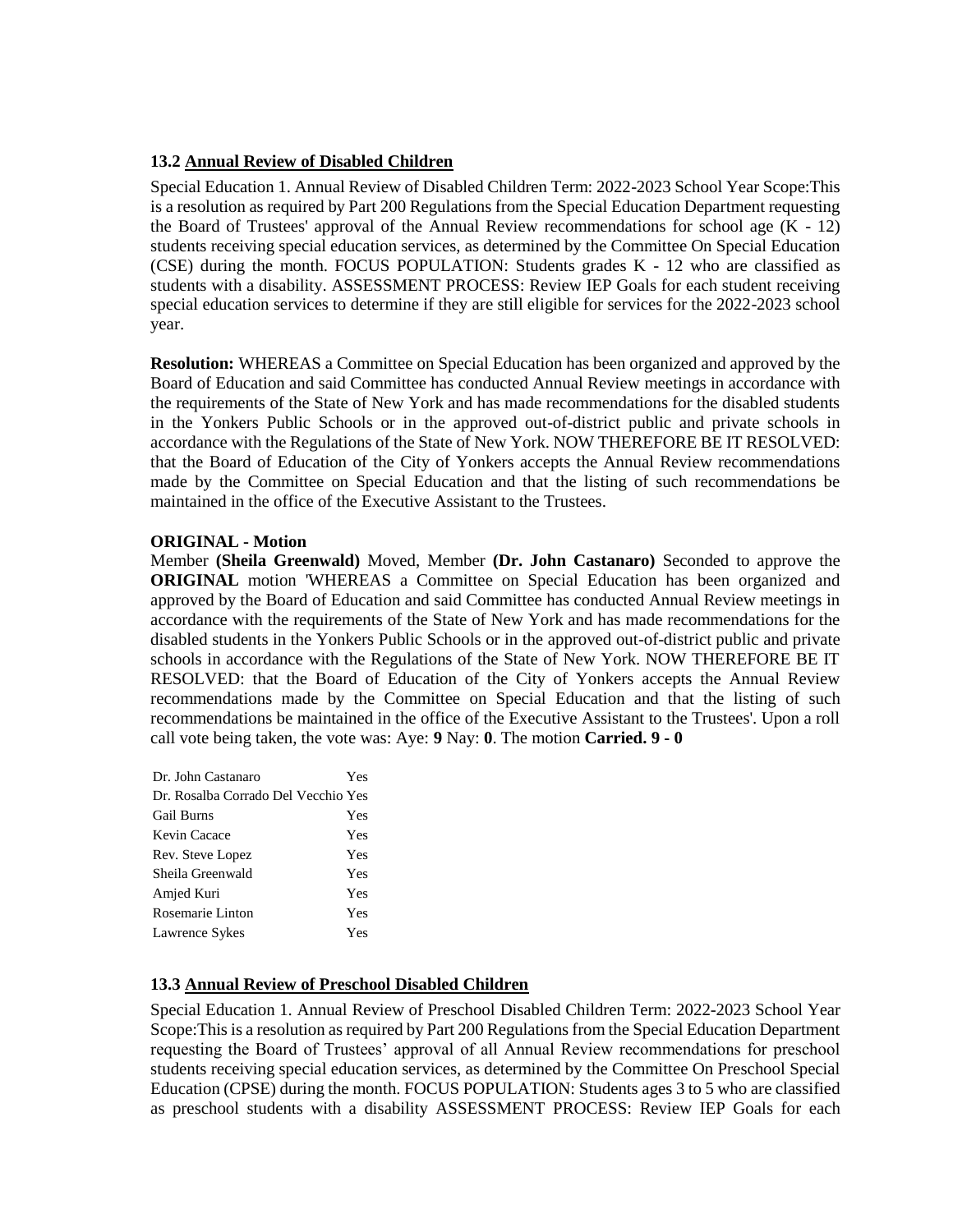preschool student receiving special education services to determine if they are still eligible for services for the 2022-2023 school year.

**Resolution:** Ladies and Gentlemen: WHEREAS: A Committee on Preschool Special Education has been organized and approved by the Board of Education and said Committee has conducted Annual Review meetings in accordance with the requirements of the State of New York and has made recommendations for disabled students in State approved out-of-district public and private schools in accordance with the Regulations of the State of New York. NOW THEREFORE BE IT RESOLVED: that the Board of Education of the City of Yonkers accepts the Annual Review recommendations made by the Committee on Preschool Special Education and that the listing of such recommendations be maintained in the office of the Executive Assistant to the Board of Trustees.

## **ORIGINAL - Motion**

Member **(Sheila Greenwald)** Moved, Member **(Dr. John Castanaro)** Seconded to approve the **ORIGINAL** motion 'Ladies and Gentlemen: WHEREAS: A Committee on Preschool Special Education has been organized and approved by the Board of Education and said Committee has conducted Annual Review meetings in accordance with the requirements of the State of New York and has made recommendations for disabled students in State approved out-of-district public and private schools in accordance with the Regulations of the State of New York. NOW THEREFORE BE IT RESOLVED: that the Board of Education of the City of Yonkers accepts the Annual Review recommendations made by the Committee on Preschool Special Education and that the listing of such recommendations be maintained in the office of the Executive Assistant to the Board of Trustees'. Upon a roll call vote being taken, the vote was: Aye: **9** Nay: **0**. The motion **Carried. 9 - 0** 

| Dr. John Castanaro                  | Yes        |
|-------------------------------------|------------|
| Dr. Rosalba Corrado Del Vecchio Yes |            |
| <b>Gail Burns</b>                   | Yes        |
| Kevin Cacace                        | Yes        |
| Rev. Steve Lopez                    | <b>Yes</b> |
| Sheila Greenwald                    | <b>Yes</b> |
| Amjed Kuri                          | <b>Yes</b> |
| Rosemarie Linton                    | <b>Yes</b> |
| Lawrence Sykes                      | Yes        |

### **13.4 CSE Initial Program Recommendations for Disabled Children 2021-2022**

Special Education 1. CSE Program Recommendations for Disabled Children Term: 2021-2022 Scope:This is a monthly resolution as required by Part 200 Regulations from the Special Education Department requesting the Board of Trustees' approval of all program recommendations presented by the Committee On Special Education (CSE) during the month. BOE Recommendation: Stated Meeting 5/18/2020 FOCUS POPULATION: Students grades K-12 who have been deemed Disabled. ASSESSMENT PROCESS: Monitoring IEP Goals for each individual

**Resolution:** Ladies and Gentlemen: WHEREAS a Committee on Special Education has been organized and approved by the Board of Education and said Committee has reviewed cases referred to it in accordance with the requirements of the State of New York and has recommended programs in the Yonkers Public Schools or in approved out-of-district schools in accordance with the Regulations of the State of New York. NOW THEREFORE BE IT RESOLVED: That the Board of Education of the Yonkers Public Schools approves the programs recommended by the Committee on Special Education and directs that the listing of such recommendations be maintained in the office of the Executive Assistant to the Board of Trustees.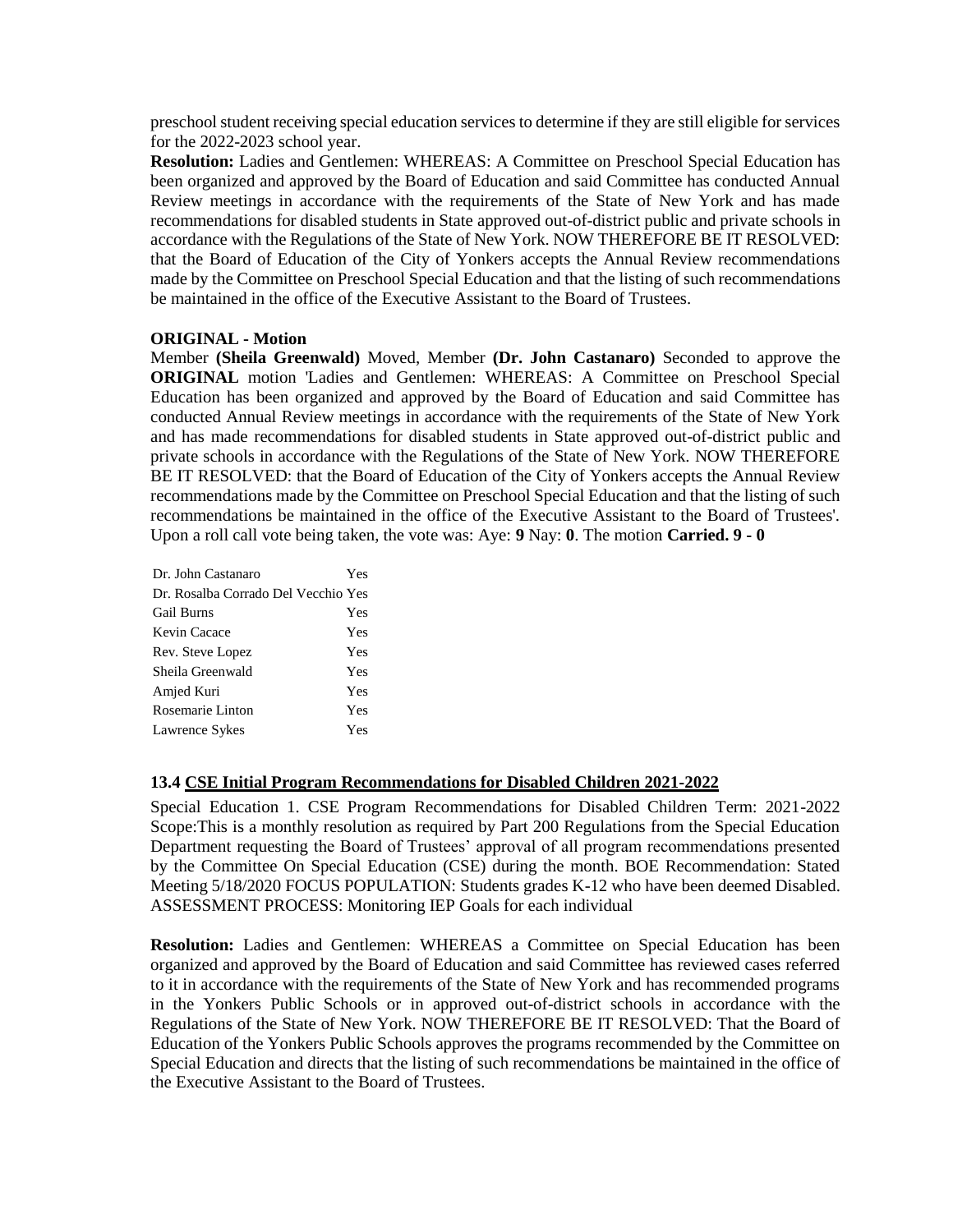## **ORIGINAL - Motion**

Member **(Sheila Greenwald)** Moved, Member **(Dr. John Castanaro)** Seconded to approve the **ORIGINAL** motion 'Ladies and Gentlemen: WHEREAS a Committee on Special Education has been organized and approved by the Board of Education and said Committee has reviewed cases referred to it in accordance with the requirements of the State of New York and has recommended programs in the Yonkers Public Schools or in approved out-of-district schools in accordance with the Regulations of the State of New York. NOW THEREFORE BE IT RESOLVED: That the Board of Education of the Yonkers Public Schools approves the programs recommended by the Committee on Special Education and directs that the listing of such recommendations be maintained in the office of the Executive Assistant to the Board of Trustees'. Upon a roll call vote being taken, the vote was: Aye: **9** Nay: **0**. The motion **Carried. 9 - 0** 

| Dr. John Castanaro                  | Yes |
|-------------------------------------|-----|
| Dr. Rosalba Corrado Del Vecchio Yes |     |
| <b>Gail Burns</b>                   | Yes |
| Kevin Cacace                        | Yes |
| Rev. Steve Lopez                    | Yes |
| Sheila Greenwald                    | Yes |
| Amjed Kuri                          | Yes |
| Rosemarie Linton                    | Yes |
| Lawrence Sykes                      | Yes |

# **13.5 Initial Program Recommendations for Preschool Disabled Children- 2021-2022 School Year**

Special Education 1.Program Recommendations for Preschool Disabled Children Term: 2021-2022 Scope: This is a resolution as required by Part 200 Regulations from the Special Education Department requesting the Board of Trustees' approval of all program recommendations presented by the Committee on Pre-school Special Education (CPSE) during the month. BOE Recommendation: Stated Meeting 5/18/21

**Resolution:** Ladies and Gentlemen: WHEREAS a Committee on Preschool Special Education has been organized and approved by the Board of Education and said Committee has reviewed cases referred to it in accordance with the requirements of the State of New York and has recommended placement in the State approved out-of-district and private schools in accordance with the Regulations of the State of New York, and WHEREAS the State Regulations require the county to be fiscally responsible, and to contract with individual schools after the local Board of Education reviews the CPSE recommendation. NOW THEREFORE BE IT RESOLVED: That the Board of Education of the City of Yonkers approve the recommended placement of students into the schools recommended by the Committee on Preschool Special Education and that the listing of such placements be maintained in the office of the Executive Assistant to the Board of Trustees.

### **ORIGINAL - Motion**

Member **(Sheila Greenwald)** Moved, Member **(Dr. John Castanaro)** Seconded to approve the **ORIGINAL** motion 'Ladies and Gentlemen: WHEREAS a Committee on Preschool Special Education has been organized and approved by the Board of Education and said Committee has reviewed cases referred to it in accordance with the requirements of the State of New York and has recommended placement in the State approved out-of-district and private schools in accordance with the Regulations of the State of New York, and WHEREAS the State Regulations require the county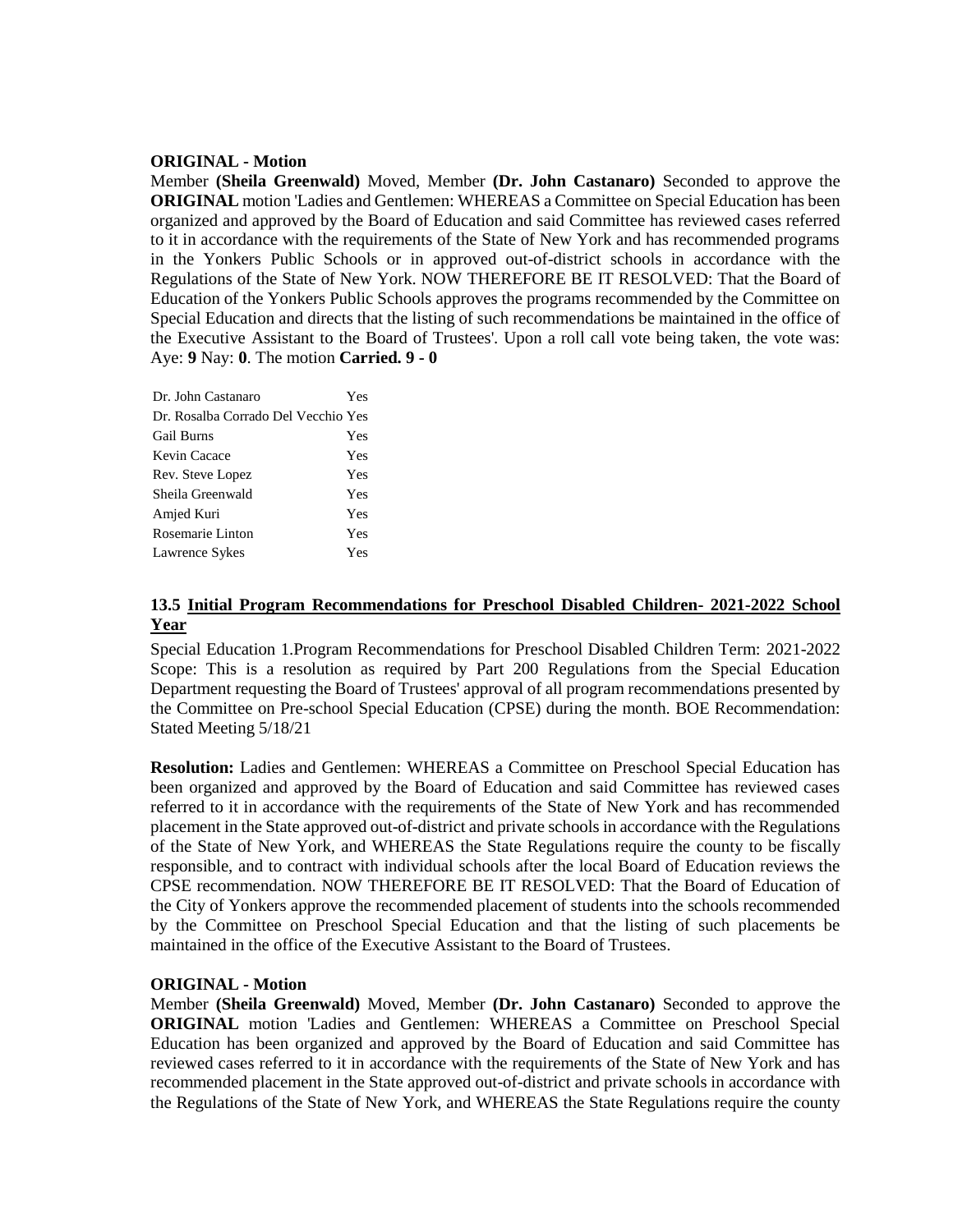to be fiscally responsible, and to contract with individual schools after the local Board of Education reviews the CPSE recommendation. NOW THEREFORE BE IT RESOLVED: That the Board of Education of the City of Yonkers approve the recommended placement of students into the schools recommended by the Committee on Preschool Special Education and that the listing of such placements be maintained in the office of the Executive Assistant to the Board of Trustees'. Upon a roll call vote being taken, the vote was: Aye: **9** Nay: **0**. The motion **Carried. 9 - 0** 

| Dr. John Castanaro                  | Yes |
|-------------------------------------|-----|
| Dr. Rosalba Corrado Del Vecchio Yes |     |
| <b>Gail Burns</b>                   | Yes |
| Kevin Cacace                        | Yes |
| Rev. Steve Lopez                    | Yes |
| Sheila Greenwald                    | Yes |
| Amjed Kuri                          | Yes |
| Rosemarie Linton                    | Yes |
| Lawrence Sykes                      | Yes |

# **13.6 2nd Amendment to Resolution #11.15 Agreement with Execu/Search Group, LLC. approved 6/16/21**

Special Education - GML-104B 1. 2nd Amendment to Resolution #11.15 Agreement with Execu/Search Group, LLC. approved 6/16/21, Contract#2022-00000315 Term: 2021-2022 Total Amount: \$154,800.00 (NO INCREASE IN FUNDING) Scope- The purpose of this resolution is due to a CHANGE in the HOURLY RATE only for specialized nursing services. This change will not affect the total contract amount. (SEE ATTACHED RATE CHART)

**Resolution:** WHEREAS the Board of Education wishes to amend its existing contract with Execu/Search Group, LLC for the 2021-2022 school year, WHEREAS the Board of Education of the City of Yonkers is required to provide services to a disabled student as mandated on the Individual Education Plan (IEP) and WHEREAS the Board of Education has determined that these services can best be provided by Execu/Search Group, LLC, NOW THEREFORE BE IT RESOLVED: that the Board of Education hereby authorizes the Superintendent of Schools to enter into a contract with Execu/Search, LLC for the total contract amount not the exceed \$154,800.

### **ORIGINAL - Motion**

Member **(Sheila Greenwald)** Moved, Member **(Dr. John Castanaro)** Seconded to approve the **ORIGINAL** motion 'WHEREAS the Board of Education wishes to amend its existing contract with Execu/Search Group, LLC for the 2021-2022 school year, WHEREAS the Board of Education of the City of Yonkers is required to provide services to a disabled student as mandated on the Individual Education Plan (IEP) and WHEREAS the Board of Education has determined that these services can best be provided by Execu/Search Group, LLC, NOW THEREFORE BE IT RESOLVED: that the Board of Education hereby authorizes the Superintendent of Schools to enter into a contract with Execu/Search, LLC for the total contract amount not the exceed \$154,800'. Upon a roll call vote being taken, the vote was: Aye: **9** Nay: **0**. The motion **Carried. 9 - 0** 

| Dr. John Castanaro                  | Yes |
|-------------------------------------|-----|
| Dr. Rosalba Corrado Del Vecchio Yes |     |
| <b>Gail Burns</b>                   | Yes |
| Kevin Cacace                        | Yes |
| Rev. Steve Lopez                    | Yes |
| Sheila Greenwald                    | Yes |
| Amjed Kuri                          | Yes |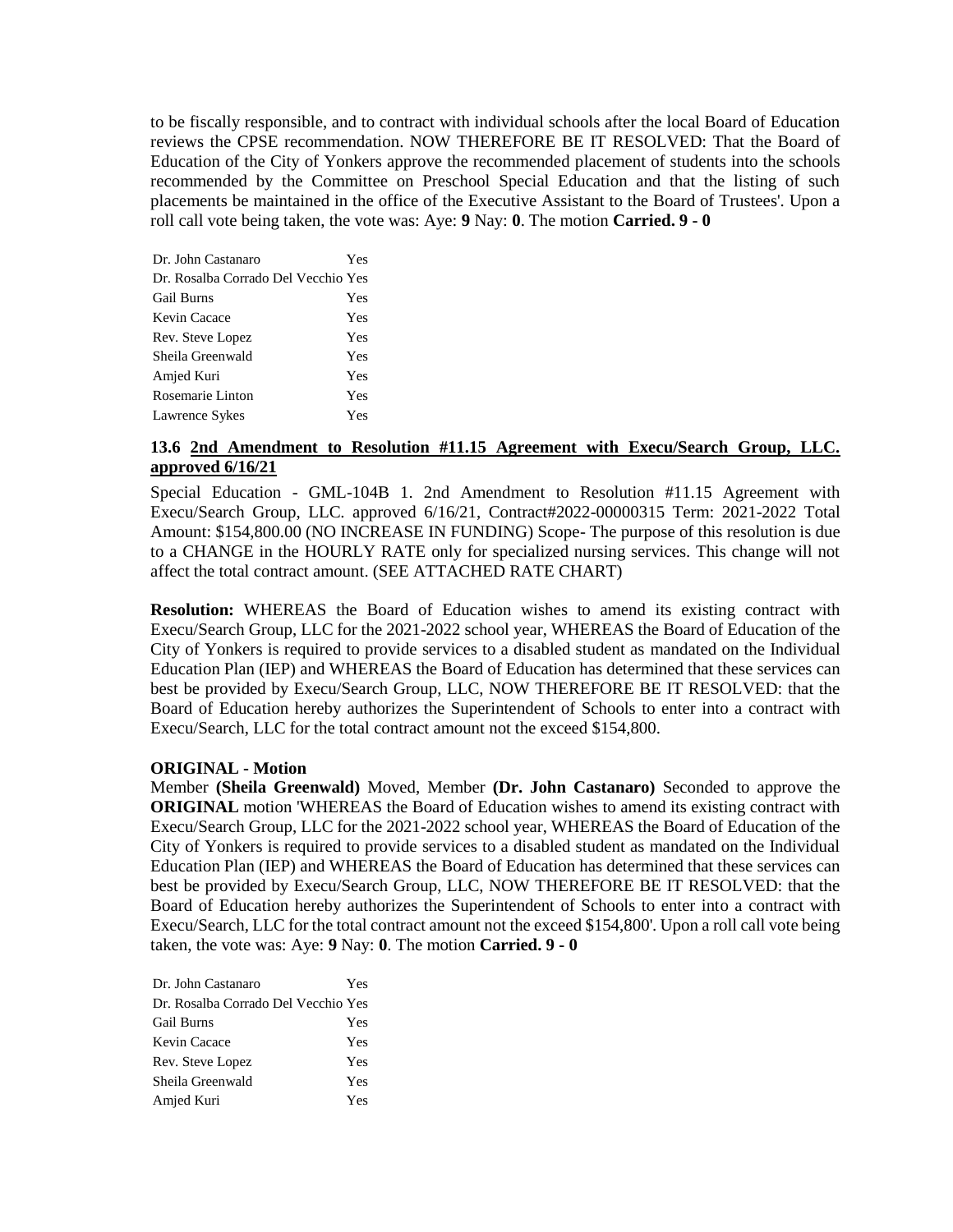| Rosemarie Linton | Yes |
|------------------|-----|
| Lawrence Sykes   | Yes |

## **13.7 Amendment to Resolution #12.5 Agreement with Maxim Healthcare Staffing approved 12/15/22**

Special Education - GML-104B 1. Amendment to Resolution #12.5 Agreement with Maxim Healthcare Staffing approved 12/15/22, Contract # 2022-00000575 Term: 2021-2022 School Year Original Amount - \$80,000.00 Amended Amount - \$5,000.00 New Total Contract Amount - \$85,000.00 Original Account #- 450-5270-100000-2830-B2300 Amended Account # - 450-5270- 100000-2830-B2300 Scope - Supplementary funds are needed for additional services: Specialized Nursing Services for 1:1 Out of District Student Revised rates for RN form \$65.00 to \$75.00 per hour.

**Resolution:** WHEREAS the Board of Education wishes to amend its existing contract with Maxim Healthcare Staffing for the 2021-2022 School Year, WHEREAS the Board of Education has determined that these services can best be provided by Maxim Healthcare Staffing, NOW THEREFORE BE IT RESOLVED: that the Board of Education hereby authorizes the Superintendent of Schools to enter into a contract with Maxim Healthcare Staffing for the total contract amount not to exceed \$85,000.00

## **ORIGINAL - Motion**

Member **(Sheila Greenwald)** Moved, Member **(Dr. John Castanaro)** Seconded to approve the **ORIGINAL** motion 'WHEREAS the Board of Education wishes to amend its existing contract with Maxim Healthcare Staffing for the 2021-2022 School Year, WHEREAS the Board of Education has determined that these services can best be provided by Maxim Healthcare Staffing, NOW THEREFORE BE IT RESOLVED: that the Board of Education hereby authorizes the Superintendent of Schools to enter into a contract with Maxim Healthcare Staffing for the total contract amount not to exceed \$85,000.00'. Upon a roll call vote being taken, the vote was: Aye: **9** Nay: **0**. The motion **Carried. 9 - 0** 

| Dr. John Castanaro                  | Yes |
|-------------------------------------|-----|
| Dr. Rosalba Corrado Del Vecchio Yes |     |
| <b>Gail Burns</b>                   | Yes |
| Kevin Cacace                        | Yes |
| Rev. Steve Lopez                    | Yes |
| Sheila Greenwald                    | Yes |
| Amjed Kuri                          | Yes |
| Rosemarie Linton                    | Yes |
| Lawrence Sykes                      | Yes |

### **13.8 Agreement with CPI - Crisis Prevention Institute for the 2021 - 2022 School Year**

Special Education - GML-104B 1. Agreement with CPI - Crisis Prevention Institute for the 2021 - 2022 School Year Term: 2021-2022 School Year Amount: \$35,000.00 Account: 490-5271-22F114- 2250-B2300 Scope: CPI (Crisis Prevention Institute) will provide a one day onsite training seminar for District staff members. CPI Nonviolent Crisis Intervention 2nd edition training is an instructor certification program. After completion of this training these instructors will then train additional District staff members. The training will provide them with the framework to prevent, de-escalating, and safely respond to crisis behavior.

**Resolution:** WHEREAS the Board of Education wishes to enter into a contract with CPI (Crisis Prevention Institute to provide staff with the framework for preventing, de-escalating and safe responses to crisis behavior, NOW THERFORE BE IT RESOLVED : That the Board of Education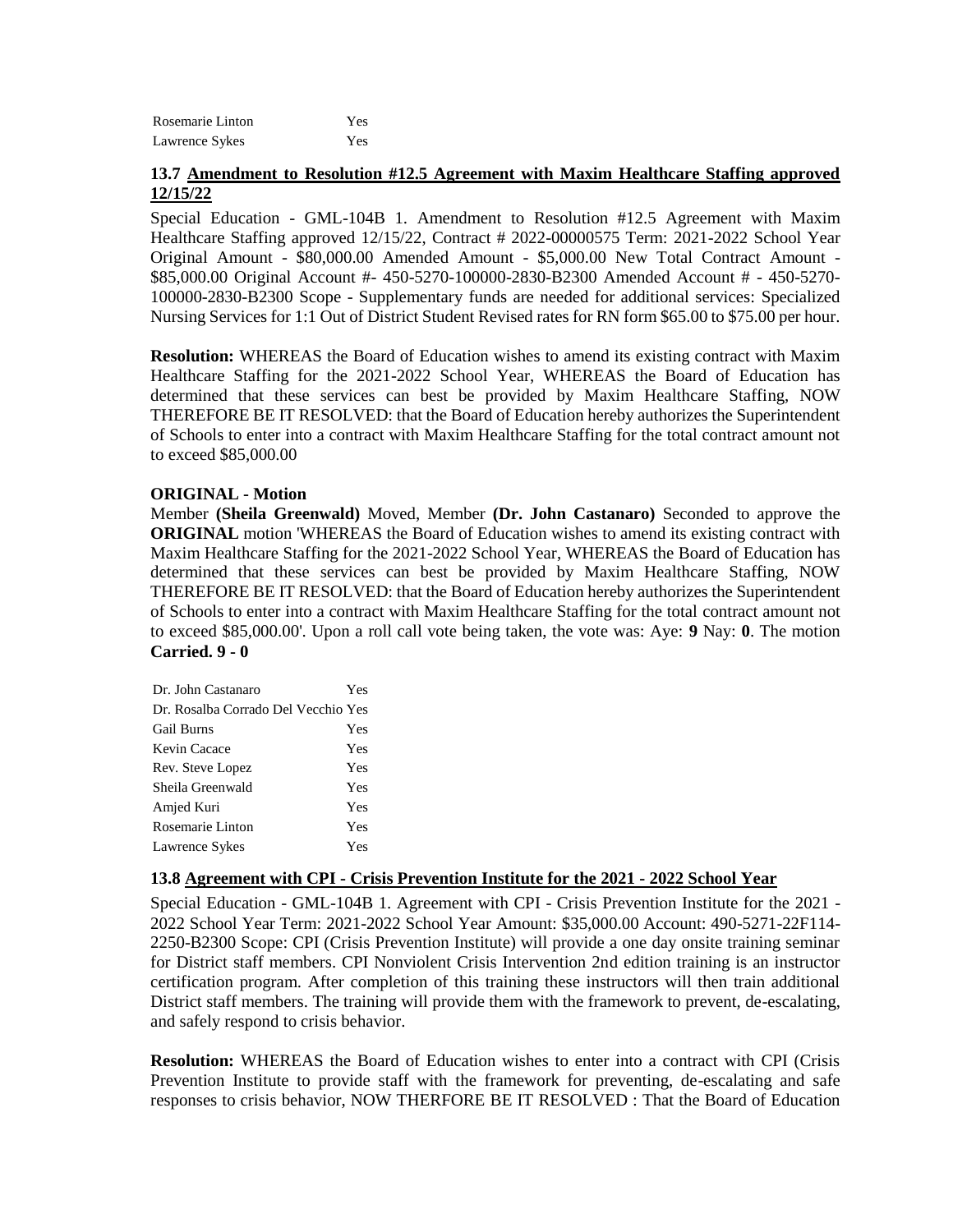hereby authorizes the Superintendent of Schools to enter into a contract with the above named provider in the amount not to exceed \$35,000.00

### **ORIGINAL - Motion**

Member **(Sheila Greenwald)** Moved, Member **(Dr. John Castanaro)** Seconded to approve the **ORIGINAL** motion 'WHEREAS the Board of Education wishes to enter into a contract with CPI (Crisis Prevention Institute to provide staff with the framework for preventing, de-escalating and safe responses to crisis behavior, NOW THERFORE BE IT RESOLVED : That the Board of Education hereby authorizes the Superintendent of Schools to enter into a contract with the above named provider in the amount not to exceed \$35,000.00'. Upon a roll call vote being taken, the vote was: Aye: **9** Nay: **0**. The motion **Carried. 9 - 0** 

| Dr. John Castanaro                  | Yes |
|-------------------------------------|-----|
| Dr. Rosalba Corrado Del Vecchio Yes |     |
| <b>Gail Burns</b>                   | Yes |
| Kevin Cacace                        | Yes |
| Rev. Steve Lopez                    | Yes |
| Sheila Greenwald                    | Yes |
| Amjed Kuri                          | Yes |
| Rosemarie Linton                    | Yes |
| Lawrence Sykes                      | Yes |

## **13.9 Amendment to Resolution 11.12 Agreement with Marcie L. Klebanoff, MA,ATP Assistive Technology & Augmentative Communication Specialist, approved June 16, 2021**

Special Education - GML-104B 1. Amendment to Resolution 11.12 Agreement with Marcie L. Klebanoff, MA.ATP approved June 16, 2021, Contract #2022-00000238 Term: 2021-2022 School Year Original Contract Amount - \$30,000.00 Amended Amount - \$28,000.00 New Total Contract Amount - \$58,000.00 Original Account #- 450-5271-100000-2252-B2300 Amended Account # - 450- 5271-100000-2252-B2300 Scope- Additional funding is needed to provides assistive technology services on an as needed basis.

**Resolution:** WHEREAS the Board of Education wishes to obtain assistive technology services from Marcie L. Klebanoff, MA.ATP on an as needed basis, NOW THEREFORE BE IS RESOLVED: That the Board of Education hereby authorizes the District to enter into a contract with Marcie L. Klebanoff, MA, ATP Technology & Augmentative Communication Specialist at new total contract amount not to exceed \$58,000.00

### **ORIGINAL - Motion**

Member **(Sheila Greenwald)** Moved, Member **(Dr. John Castanaro)** Seconded to approve the **ORIGINAL** motion 'WHEREAS the Board of Education wishes to obtain assistive technology services from Marcie L. Klebanoff, MA.ATP on an as needed basis, NOW THEREFORE BE IS RESOLVED: That the Board of Education hereby authorizes the District to enter into a contract with Marcie L. Klebanoff, MA, ATP Technology & Augmentative Communication Specialist at new total contract amount not to exceed \$58,000.00'. Upon a roll call vote being taken, the vote was: Aye: **9** Nay: **0**. The motion **Carried. 9 - 0** 

| Dr. John Castanaro                  | Yes |
|-------------------------------------|-----|
| Dr. Rosalba Corrado Del Vecchio Yes |     |
| Gail Burns                          | Yes |
| Kevin Cacace                        | Yes |
| Rev. Steve Lopez                    | Yes |
| Sheila Greenwald                    | Yes |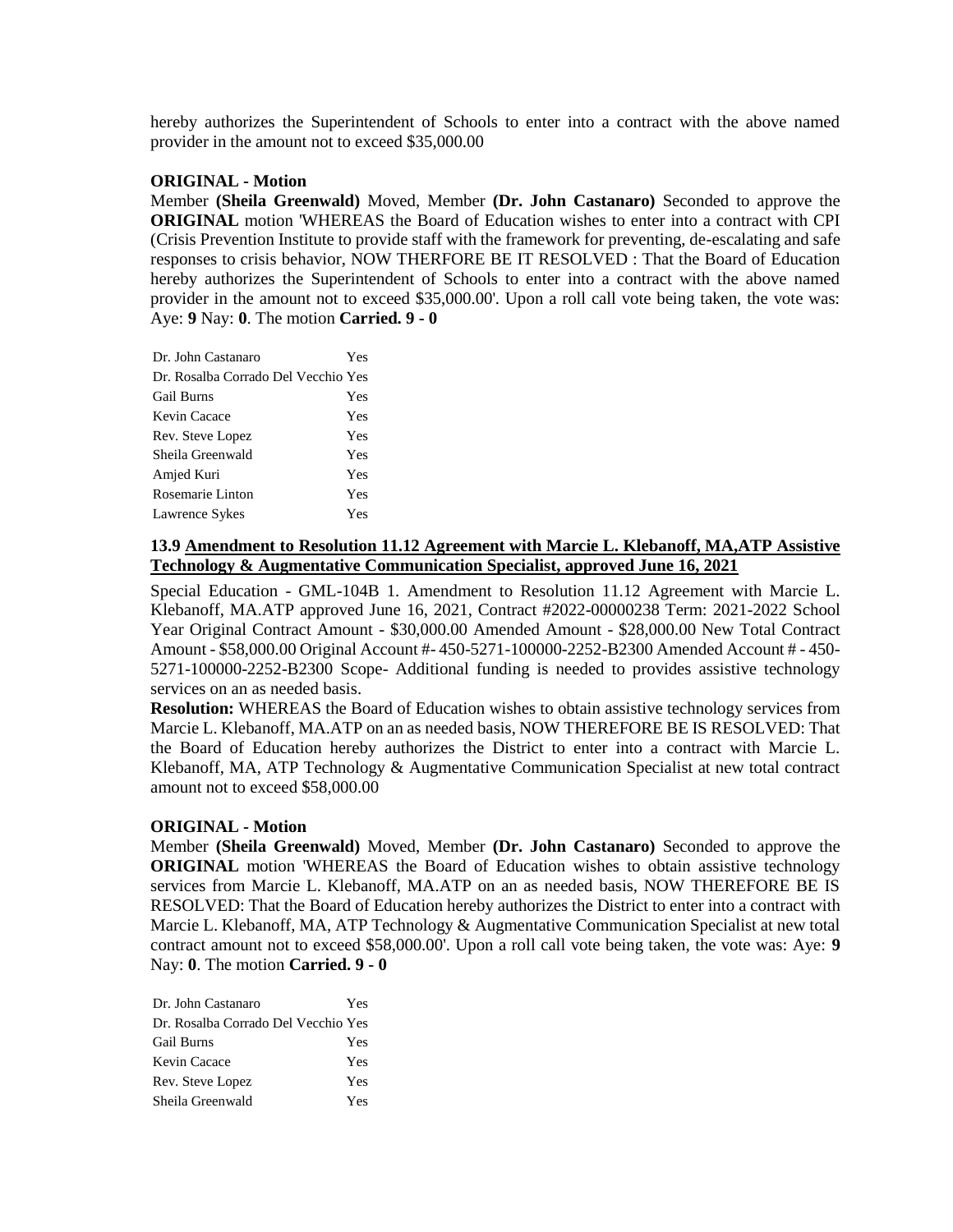| Amjed Kuri       | Yes |
|------------------|-----|
| Rosemarie Linton | Yes |
| Lawrence Sykes   | Yes |

## **13.10 Resolution for Request for Independent Evaluation**

Special Education 1. Resolution for Request for Independent Evaluation Amount:\$5,500.00 Account:450-5270-100000-2870-B2300 Scope: Vendors are not listed because regulations do not require Parents to identify providers beforehand but only require Compliance with the District's Board approved schedule.

**Resolution:** NOW, THEREFORE BE IT RESOLVED that the Trustees of the Board of Education hereby approves funding for Independent Evaluations in the area of neuropsychology in resolution of impending litigation, NOW, BE IT FURTHER RESOLVED that the Superintendent and/or his designee is hereby authorized to execute any documents in furtherance of this resolution.

## **ORIGINAL - Motion**

Member **(Sheila Greenwald)** Moved, Member **(Dr. John Castanaro)** Seconded to approve the **ORIGINAL** motion 'NOW, THEREFORE BE IT RESOLVED that the Trustees of the Board of Education hereby approves funding for Independent Evaluations in the area of neuropsychology in resolution of impending litigation, NOW, BE IT FURTHER RESOLVED that the Superintendent and/or his designee is hereby authorized to execute any documents in furtherance of this resolution'. Upon a roll call vote being taken, the vote was: Aye: **9** Nay: **0**. The motion **Carried. 9 - 0** 

| Dr. John Castanaro                  | Yes |
|-------------------------------------|-----|
| Dr. Rosalba Corrado Del Vecchio Yes |     |
| <b>Gail Burns</b>                   | Yes |
| Kevin Cacace                        | Yes |
| Rev. Steve Lopez                    | Yes |
| Sheila Greenwald                    | Yes |
| Amjed Kuri                          | Yes |
| Rosemarie Linton                    | Yes |
| Lawrence Sykes                      | Yes |

## **13.11 Resolution for Request for Independent Evaluation**

Special Education 1. Resolution for Request for Independent Evaluation Amount:\$5,500.00 Account: 450-5270-100000-2870-B2300 Scope: Vendors are not listed because regulations do not require Parents to identify providers beforehand but only require Compliance with the District's Board approved schedule.

**Resolution:** NOW, THEREFORE BE IT RESOLVED that the Trustees of the Board of Education hereby approves funding for Independent Evaluations in the area of neuropsychology in resolution of impending litigation, NOW, BE IT FURTHER RESOLVED that the Superintendent and/or his designee is hereby authorized to execute any documents in furtherance of this resolution.

### **ORIGINAL - Motion**

Member **(Sheila Greenwald)** Moved, Member **(Dr. John Castanaro)** Seconded to approve the **ORIGINAL** motion 'NOW, THEREFORE BE IT RESOLVED that the Trustees of the Board of Education hereby approves funding for Independent Evaluations in the area of neuropsychology in resolution of impending litigation, NOW, BE IT FURTHER RESOLVED that the Superintendent and/or his designee is hereby authorized to execute any documents in furtherance of this resolution'. Upon a roll call vote being taken, the vote was: Aye: **9** Nay: **0**. The motion **Carried. 9 - 0**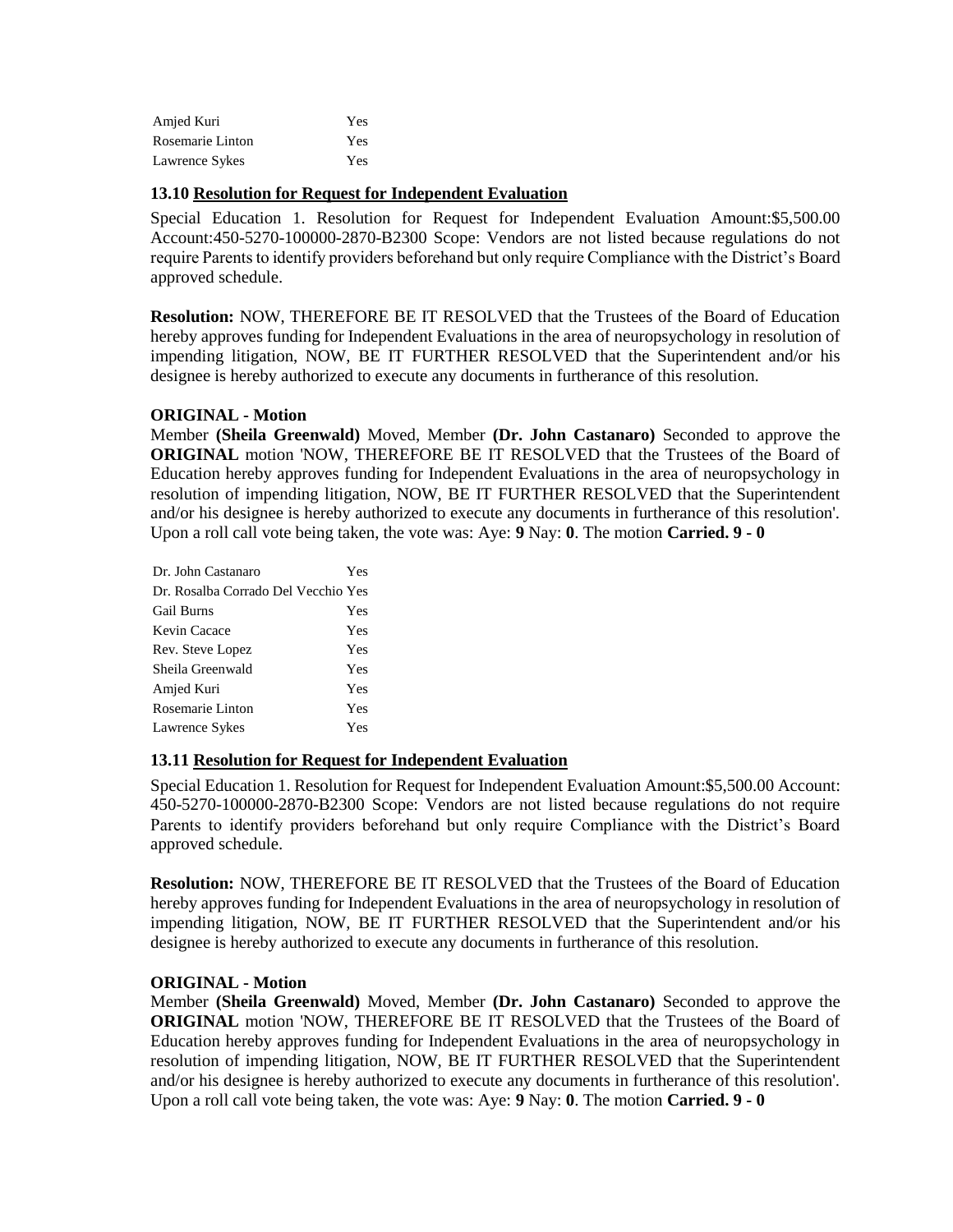| Dr. John Castanaro                  | Yes |
|-------------------------------------|-----|
| Dr. Rosalba Corrado Del Vecchio Yes |     |
| Gail Burns                          | Yes |
| Kevin Cacace                        | Yes |
| Rev. Steve Lopez                    | Yes |
| Sheila Greenwald                    | Yes |
| Amjed Kuri                          | Yes |
| Rosemarie Linton                    | Yes |
| Lawrence Sykes                      | Yes |

## **FINANCE**

## **14.1 ADOPTION OF FINANCE REPORTS - 14.2**

May I have a motion to vote on the Adoption of Finance Reports - 14.2?

**Resolution:** ADOPTION OF FINANCE REPORTS - 14.2

#### **ORIGINAL - Motion**

Member **(Amjed Kuri)** Moved, Member **(Dr. Rosalba Corrado Del Vecchio)** Seconded to approve the **ORIGINAL** motion 'ADOPTION OF FINANCE REPORTS - 14.2'. Upon a roll call vote being taken, the vote was: Aye: **9** Nay: **0**. The motion **Carried. 9 - 0** 

| Dr. John Castanaro                  | Yes |
|-------------------------------------|-----|
| Dr. Rosalba Corrado Del Vecchio Yes |     |
| Gail Burns                          | Yes |
| Kevin Cacace                        | Yes |
| Rev. Steve Lopez                    | Yes |
| Sheila Greenwald                    | Yes |
| Amjed Kuri                          | Yes |
| Rosemarie Linton                    | Yes |
| Lawrence Sykes                      | Yes |
|                                     |     |

### **14.2 Budget Transfers**

Reallocation of appropriations to align with currently projected expenditures.

**Resolution:** NOW THEREFORE BE IT RESOLVED That all budget transfers as listed on the attached document are hereby authorized.

### **ORIGINAL - Motion**

Member **(Amjed Kuri)** Moved, Member **(Dr. Rosalba Corrado Del Vecchio)** Seconded to approve the **ORIGINAL** motion 'NOW THEREFORE BE IT RESOLVED That all budget transfers as listed on the attached document are hereby authorized'. Upon a roll call vote being taken, the vote was: Aye: **9** Nay: **0**. The motion **Carried. 9 - 0** 

| Dr. John Castanaro                  | Yes |
|-------------------------------------|-----|
| Dr. Rosalba Corrado Del Vecchio Yes |     |
| <b>Gail Burns</b>                   | Yes |
| Kevin Cacace                        | Yes |
| Rev. Steve Lopez                    | Yes |
| Sheila Greenwald                    | Yes |
| Amjed Kuri                          | Yes |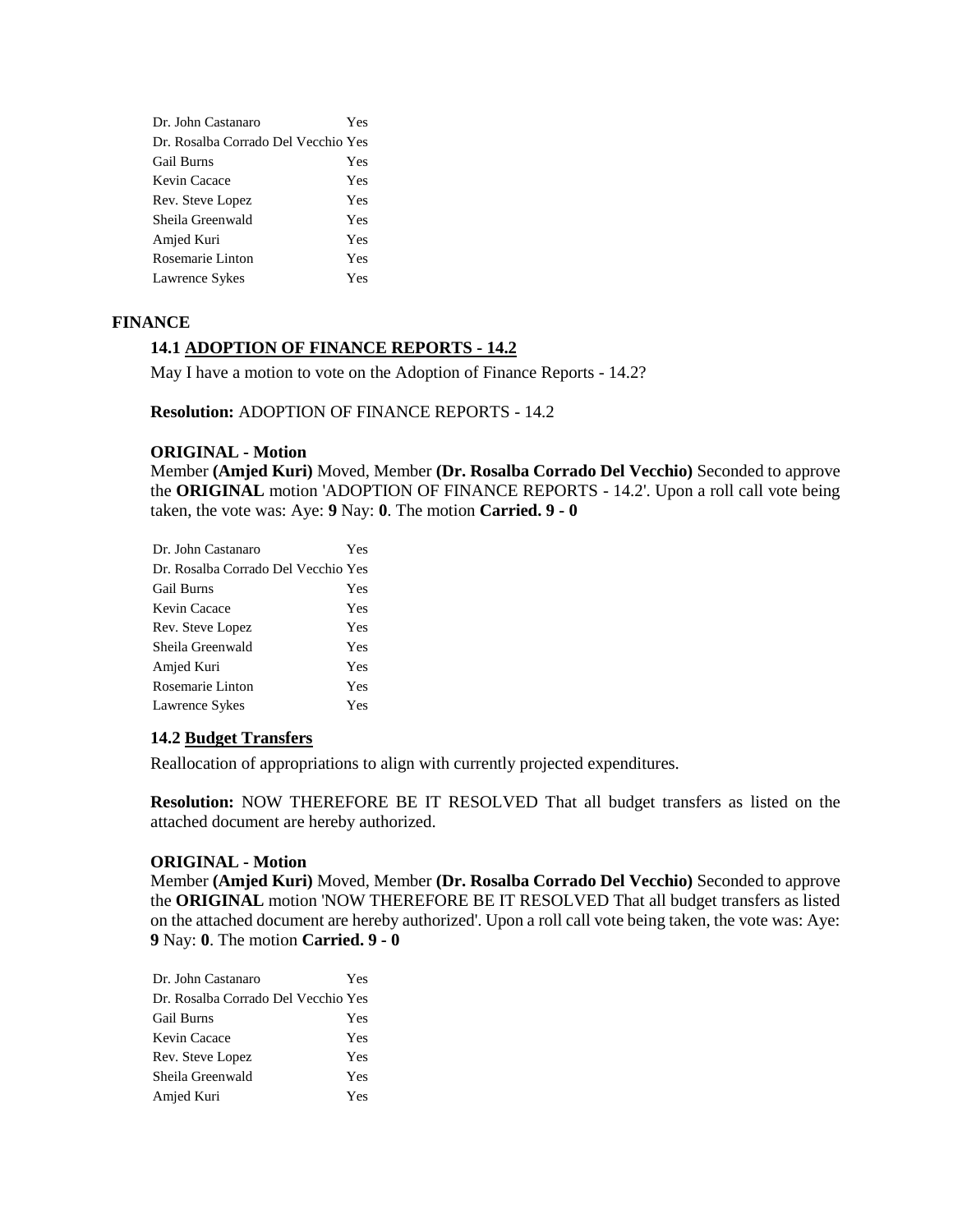| Rosemarie Linton | Yes |
|------------------|-----|
| Lawrence Sykes   | Yes |

### **FOOD SERVICES**

# **15.1 ADOPTION OF FOOD SERVICES REPORTS - 15.2 - 15.3**

May I have a motion to vote on the Adoption of Food Services Reports - 15.2 - 15.3? **Resolution:** ADOPTION OF FINANCE REPORTS - 15.2 - 15.3

### **ORIGINAL - Motion**

Member **(Kevin Cacace)** Moved, Member **(Gail Burns)** Seconded to approve the **ORIGINAL**  motion 'ADOPTION OF FINANCE REPORTS - 15.2 - 15.3'. Upon a roll call vote being taken, the vote was: Aye: **9** Nay: **0**. The motion **Carried. 9 - 0** 

| Yes                                 |
|-------------------------------------|
| Dr. Rosalba Corrado Del Vecchio Yes |
| Yes                                 |
| Yes                                 |
| Yes                                 |
| Yes                                 |
| Yes                                 |
| Yes                                 |
| Yes                                 |
|                                     |

## **15.2 Brophy Brothers - To pay for the purchase fresh fruit and vegetables for the 2021-2022 School Year as part of the Fresh Fruit and Vegetable Program.**

## BOCS for Brophy Brothers SY 21-22

Brophy Brothers 15 Harrison Avenue Yonkers, NY 10705 AMOUNT: \$13,803.50 TERM: July 1, 2021 -June 30, 2022 FOCUS POPULATION: Students attending Yonkers Public Schools and participating in the FFVP at School 5, School 17, Montessori 31 and Family School 32.

**Resolution:** WHEREAS the Board of Education wishes to enter into a contract with Brophy Brothers to provide fresh fruit and vegetables to the students of YPS attending School 5, School 17, Montessori 31 and Family School 32 for the 2021-2022 school year. NOW THEREFORE IT BE RESOLVED: That the Board of Education authorizes the Superintendent of Schools to enter into an agreement with Brophy Brothers at a cost not to exceed \$13,803.50.

### **ORIGINAL - Motion**

Member **(Kevin Cacace)** Moved, Member **(Gail Burns)** Seconded to approve the **ORIGINAL**  motion 'WHEREAS the Board of Education wishes to enter into a contract with Brophy Brothers to provide fresh fruit and vegetables to the students of YPS attending School 5, School 17, Montessori 31 and Family School 32 for the 2021-2022 school year. NOW THEREFORE IT BE RESOLVED: That the Board of Education authorizes the Superintendent of Schools to enter into an agreement with Brophy Brothers at a cost not to exceed \$13,803.50'. Upon a roll call vote being taken, the vote was: Aye: **9** Nay: **0**. The motion **Carried. 9 - 0** 

| Dr. Rosalba Corrado Del Vecchio Yes |  |
|-------------------------------------|--|
| <b>Gail Burns</b><br>Yes            |  |
| Kevin Cacace<br>Yes                 |  |
| Rev. Steve Lopez<br>Yes             |  |
| Sheila Greenwald<br>Yes             |  |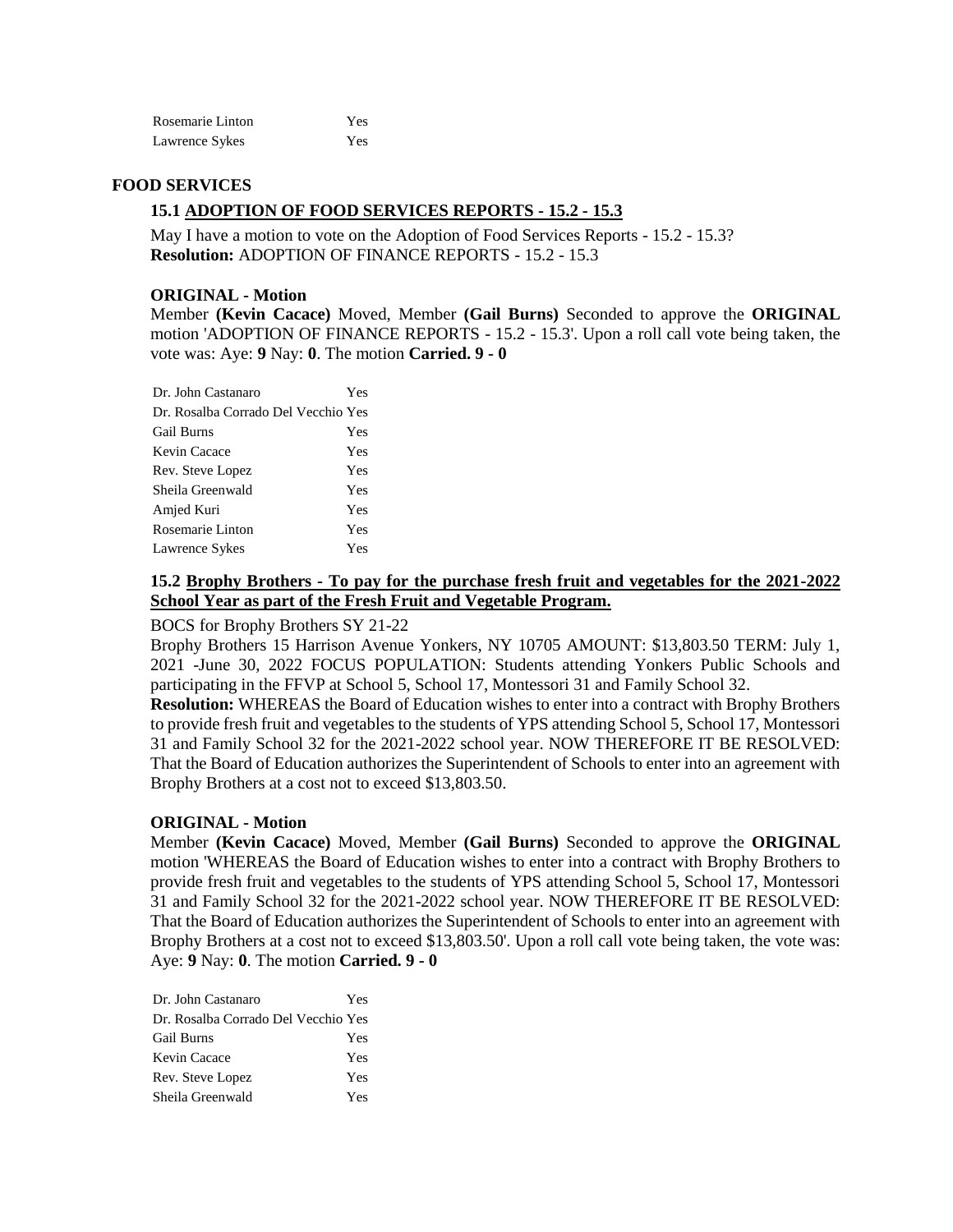| Amjed Kuri       | Yes |
|------------------|-----|
| Rosemarie Linton | Yes |
| Lawrence Sykes   | Yes |

# **15.3 Westchester County Department of Health permits required for kitchen operation for School Year 2022-2023**

Renewal DOH applications, YPS kitchens for School Year 2022-2023

Westchester County Department of Health permits required for kitchen operation for School Year 2021-2022 in the amount of \$18,970.00

**Resolution:** WHEREAS, it is required by the Westchester County Department of Health that all school kitchens maintain a DOH permit to operate. WHEREAS, this is an annual requirement. The active term is effective from May 1, 2022 through April 30, 2023. WHEREAS, the anticipated dollar allocation for the purchase of Department of Health permits to operate YPS kitchens is \$18,970.00. NOW THEREFORE IT BE RESOLVED, that the Board of Education authorizes the Superintendent of Schools to purchase the required Department of Health permits to operate and maintain compliance with the governing agency of the Westchester Department of Health for School Year 2022-2023 in an amount not to exceed \$18,970.00

## **ORIGINAL - Motion**

Member **(Kevin Cacace)** Moved, Member **(Gail Burns)** Seconded to approve the **ORIGINAL**  motion 'WHEREAS, it is required by the Westchester County Department of Health that all school kitchens maintain a DOH permit to operate. WHEREAS, this is an annual requirement. The active term is effective from May 1, 2022 through April 30, 2023. WHEREAS, the anticipated dollar allocation for the purchase of Department of Health permits to operate YPS kitchens is \$18,970.00. NOW THEREFORE IT BE RESOLVED, that the Board of Education authorizes the Superintendent of Schools to purchase the required Department of Health permits to operate and maintain compliance with the governing agency of the Westchester Department of Health for School Year 2022-2023 in an amount not to exceed \$18,970.00'. Upon a roll call vote being taken, the vote was: Aye: **9** Nay: **0**. The motion **Carried. 9 - 0** 

| Dr. John Castanaro                  | Yes |
|-------------------------------------|-----|
| Dr. Rosalba Corrado Del Vecchio Yes |     |
| <b>Gail Burns</b>                   | Yes |
| Kevin Cacace                        | Yes |
| Rev. Steve Lopez                    | Yes |
| Sheila Greenwald                    | Yes |
| Amjed Kuri                          | Yes |
| Rosemarie Linton                    | Yes |
| Lawrence Sykes                      | Yes |

# **HEALTH, PHYSICAL EDUCATION & INTERSCHOLASTIC ATHLETICS 16.1 ADOPTION OF HEALTH, PHYSICAL EDUCATION AND ATHLETICS REPORT - 16.2 - 16.4**

May I have a motion to vote on the Adoption of Health, Physical Education, and Athletics Report - 16.2 - 16.4?

**Resolution:** ADOPTION OF HEALTH, PHYSICAL EDUCATION AND ATHLETICS REPORT - 16.2 - 16.4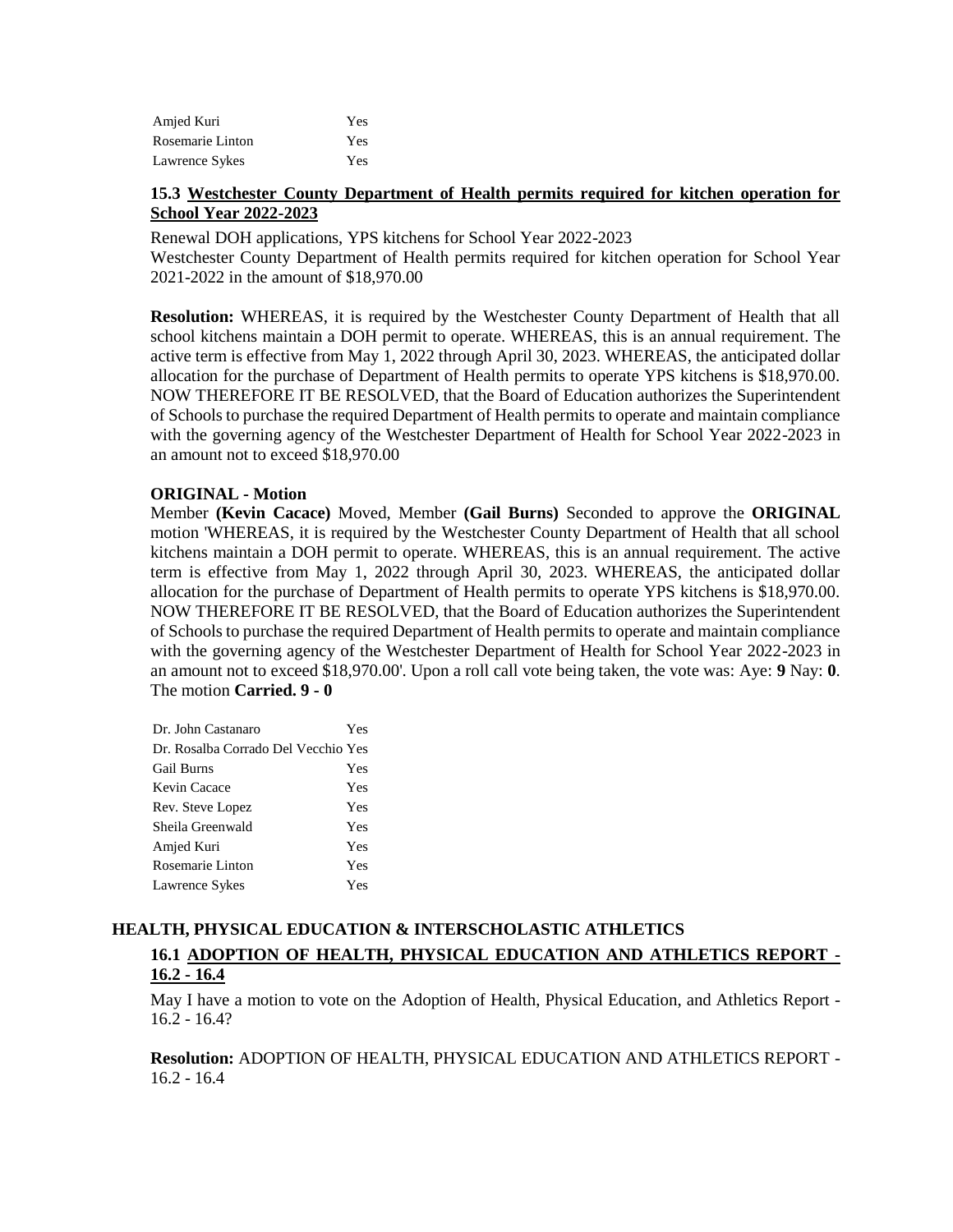## **ORIGINAL - Motion**

Member **(Rosemarie Linton)** Moved, Member **(Amjed Kuri)** Seconded to approve the **ORIGINAL**  motion 'ADOPTION OF HEALTH, PHYSICAL EDUCATION AND ATHLETICS REPORT - 16.2 - 16.4'. Upon a roll call vote being taken, the vote was: Aye: **9** Nay: **0**. The motion **Carried. 9 - 0** 

| Dr. John Castanaro                  | Yes |
|-------------------------------------|-----|
| Dr. Rosalba Corrado Del Vecchio Yes |     |
| <b>Gail Burns</b>                   | Yes |
| Kevin Cacace                        | Yes |
| Rev. Steve Lopez                    | Yes |
| Sheila Greenwald                    | Yes |
| Amjed Kuri                          | Yes |
| Rosemarie Linton                    | Yes |
| Lawrence Sykes                      | Yes |

## **16.2 Amendment to BSN Sports contract for purchase of Interscholastic Athletic Supplies and Equipment for 2021-2022.**

BOCS Worksheet-Amendment to Contract BSN Sports (2022-00000175)

Original Contract #2022-00000175 Original amount - \$105,000.00 Amended Amount - \$45,000.00 New Total Contract Amount - \$150,000.00 Scope: Increase due to the addition of junior varsity interscholastic athletic teams for the fall, winter and spring seasons.

**Resolution:** Whereas Interscholastic Athletics is an integral part of the education process. Whereas the addition of junior varsity teams requires additional funds to purchase the necessary supplies and equipment for the new teams. Now Therefore Be It Resolved that the Board of Education and the Superintendent of Schools approve the contract amendment for additional funds in the amount of \$45,000 to BSN Sports for Interscholastic Athletics.

## **ORIGINAL - Motion**

Member **(Rosemarie Linton)** Moved, Member **(Amjed Kuri)** Seconded to approve the **ORIGINAL**  motion 'Whereas Interscholastic Athletics is an integral part of the education process. Whereas the addition of junior varsity teams requires additional funds to purchase the necessary supplies and equipment for the new teams. Now Therefore Be It Resolved that the Board of Education and the Superintendent of Schools approve the contract amendment for additional funds in the amount of \$45,000 to BSN Sports for Interscholastic Athletics'. Upon a roll call vote being taken, the vote was: Aye: **9** Nay: **0**. The motion **Carried. 9 - 0** 

| Dr. John Castanaro                  | Yes |
|-------------------------------------|-----|
| Dr. Rosalba Corrado Del Vecchio Yes |     |
| <b>Gail Burns</b>                   | Yes |
| Kevin Cacace                        | Yes |
| Rev. Steve Lopez                    | Yes |
| Sheila Greenwald                    | Yes |
| Amjed Kuri                          | Yes |
| Rosemarie Linton                    | Yes |
| Lawrence Sykes                      | Yes |

# **16.3 Purchase of football uniforms from Stadium System, Inc for Yonkers Brave and Yonkers Force for 2022-2023, as per attached bid, not to exceed the amount of \$30,000.00**

Copy of RFB-6752 dated 4.1.22 BOCS for Stadium System football uniforms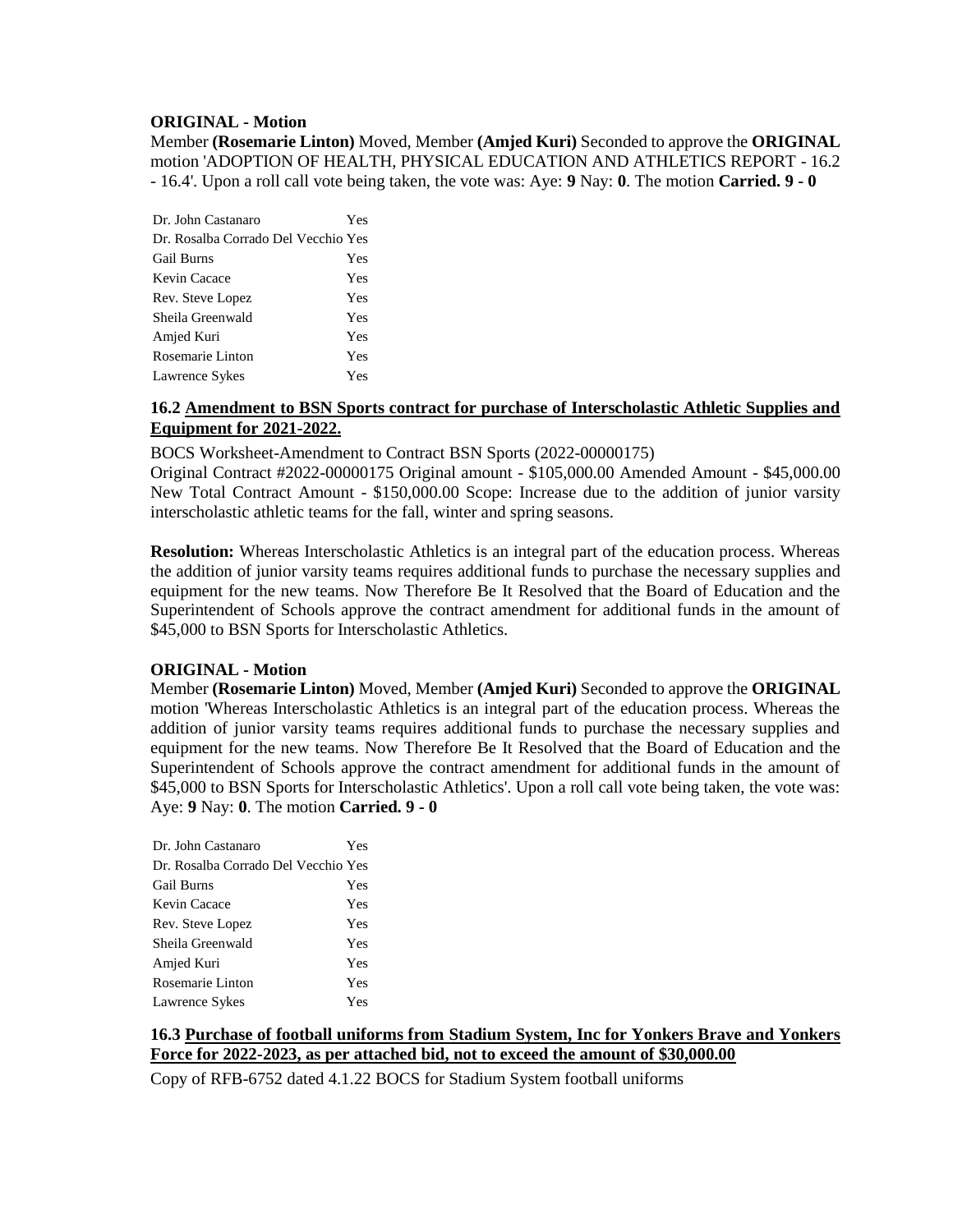The football uniforms went out to bid. Of the three (3) bids that were submitted, Stadium System, Inc. was awarded the contract as they met all specification requirements and submitted the lowest bid.

**Resolution:** WHEREAS Yonkers Public Schools is purchasing football uniforms for their two (2) football teams; Yonkers Brave and Yonkers Force. WHEREAS Stadium System, Inc. placed the lowest bid that met all specifications and was awarded the contract. NOW THEREFORE BE IT RESOLVED that the Board of Education and the Superintendent of Schools approve the awarded contract for uniforms from Stadium System Inc. not to exceed the amount of \$30,000.

# **ORIGINAL - Motion**

Member **(Rosemarie Linton)** Moved, Member **(Amjed Kuri)** Seconded to approve the **ORIGINAL**  motion 'WHEREAS Yonkers Public Schools is purchasing football uniforms for their two (2) football teams; Yonkers Brave and Yonkers Force. WHEREAS Stadium System, Inc. placed the lowest bid that met all specifications and was awarded the contract. NOW THEREFORE BE IT RESOLVED that the Board of Education and the Superintendent of Schools approve the awarded contract for uniforms from Stadium System Inc. not to exceed the amount of \$30,000'. Upon a roll call vote being taken, the vote was: Aye: **9** Nay: **0**. The motion **Carried. 9 - 0** 

| Dr. John Castanaro                  | Yes |
|-------------------------------------|-----|
| Dr. Rosalba Corrado Del Vecchio Yes |     |
| <b>Gail Burns</b>                   | Yes |
| Kevin Cacace                        | Yes |
| Rev. Steve Lopez                    | Yes |
| Sheila Greenwald                    | Yes |
| Amjed Kuri                          | Yes |
| Rosemarie Linton                    | Yes |
| Lawrence Sykes                      | Yes |

# **16.4 Purchase of First Aid and AED supplies for Interscholastic Athletics for 2022-2023 from School Health Corp (Sourcewell Contract 061417-SHC) not to exceed \$11,000.00**

School Health Quote BOCS for School Health

To purchase First Aid and AED supplies for kits for Interscholastic Athletics in order to be in compliance.

**Resolution:** Whereas the safety of our athletes is our highest priority. Whereas the purchase of First Aid and AED supplies will keep the district in compliance. Now Therefore Be It Resolved that the Board of Education and the Superintendent of Schools approve funds of \$11,000 to School Health Corp (Sourcewell Contract 061417-SH) for Interscholastic Athletics for the purchase of First Aid kit and AED supplies.

## **ORIGINAL - Motion**

Member **(Rosemarie Linton)** Moved, Member **(Amjed Kuri)** Seconded to approve the **ORIGINAL**  motion 'Whereas the safety of our athletes is our highest priority. Whereas the purchase of First Aid and AED supplies will keep the district in compliance. Now Therefore Be It Resolved that the Board of Education and the Superintendent of Schools approve funds of \$11,000 to School Health Corp (Sourcewell Contract 061417-SH) for Interscholastic Athletics for the purchase of First Aid kit and AED supplies'. Upon a roll call vote being taken, the vote was: Aye: **9** Nay: **0**. The motion **Carried. 9 - 0** 

Dr. John Castanaro Yes Dr. Rosalba Corrado Del Vecchio Yes Gail Burns Yes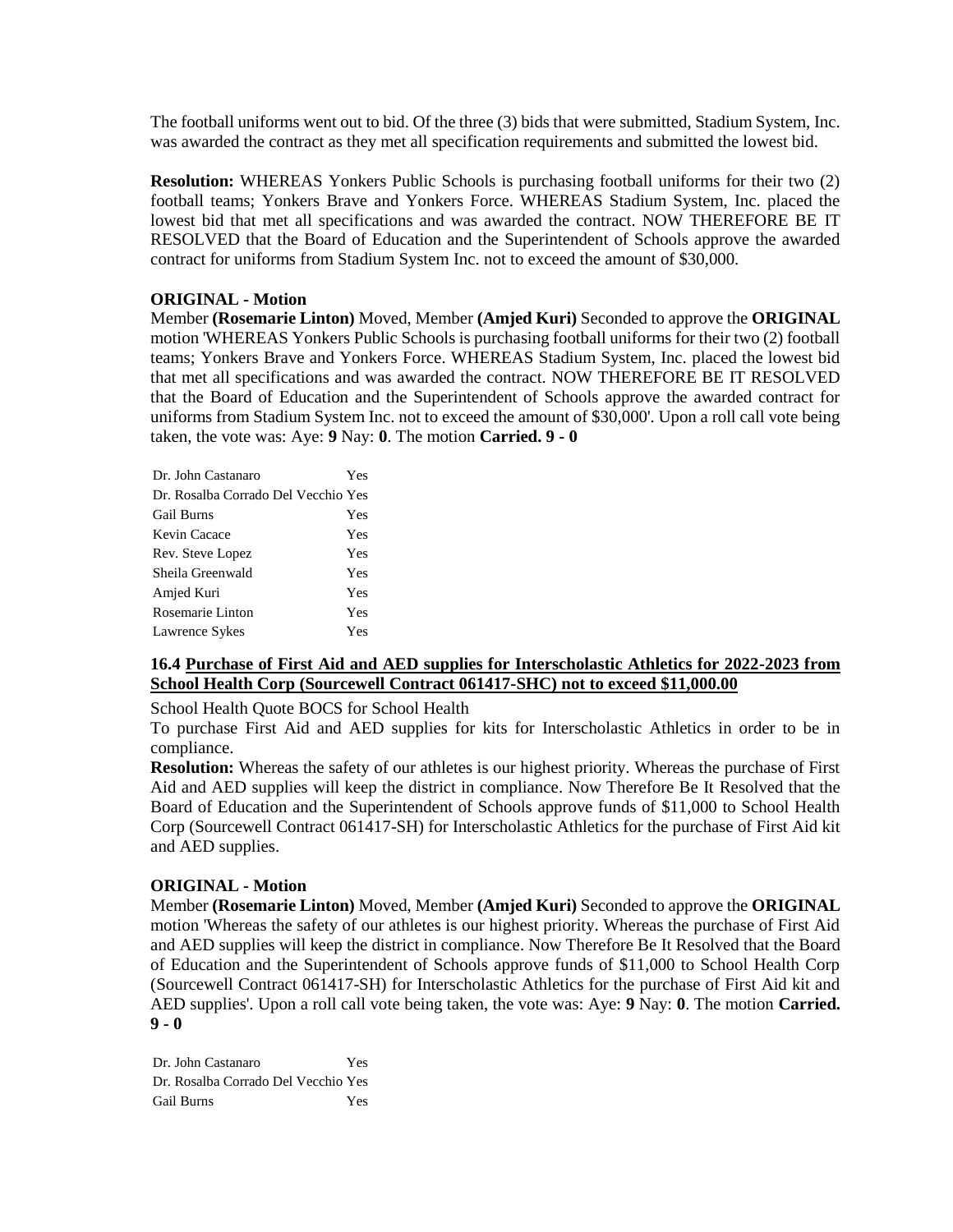| Kevin Cacace     | Yes |
|------------------|-----|
| Rev. Steve Lopez | Yes |
| Sheila Greenwald | Yes |
| Amjed Kuri       | Yes |
| Rosemarie Linton | Yes |
| Lawrence Sykes   | Yes |

## **INFORMATION TECHNOLOGY**

## **17.1 ADOPTION OF INFORMATION TECHNOLOGY REPORTS - 17.2 - 17.4**

May I have a motion to vote on the Adoption of Information Technology Reports - 17.2 - 17.4

**Resolution:** ADOPTION OF INFORMATION TECHNOLOGY REPORTS - 17.2 - 17.4

## **ORIGINAL - Motion**

Member **(Dr. Rosalba Corrado Del Vecchio)** Moved, Member **(Sheila Greenwald)** Seconded to approve the **ORIGINAL** motion 'ADOPTION OF INFORMATION TECHNOLOGY REPORTS - 17.2 - 17.4'. Upon a roll call vote being taken, the vote was: Aye: **9** Nay: **0**. The motion **Carried. 9 - 0** 

| Dr. John Castanaro                  | Yes |
|-------------------------------------|-----|
| Dr. Rosalba Corrado Del Vecchio Yes |     |
| <b>Gail Burns</b>                   | Yes |
| Kevin Cacace                        | Yes |
| Rev. Steve Lopez                    | Yes |
| Sheila Greenwald                    | Yes |
| Amjed Kuri                          | Yes |
| Rosemarie Linton                    | Yes |
| Lawrence Sykes                      | Yes |

### **17.2 Malwarebytes with Endpoint Detection and Response (EDR) – Renewal 2022-2023**

Information Technology Department – GML104B CDW/G – Sourcewell 081419-CDW Term – July 1, 2022 – June 30, 2023 Amount of Subscription – \$202,180.00 Account Number – 450-5164-100000- 2630-B2300 (2022-2023 Contractual Account) Scope – The existing Malwarebytes subscription provides the District with enterprise wide anti-malware protection. We are also anticipating the addition (pending approval) of Malwarebytes Endpoint Detection and Response (EDR) to our annual subscription. This in conjunction with our anti-virus program help to keep District devices protected from viruses and malware while minimizing the risk of ransomware attacks. EDR provides the ability to isolate endpoints from network communication, restricting processes and total node isolation completely blocking the device while leaving it online for analysis. Additionally, EDR includes 72 hour ransomware rollback effectively allowing the device to be rolled back to a state prior to infection. Each desktop and laptop have the client software installed and the system is maintained from a central control panel. Scans run on a schedule and updates are continuous. Renewal also provides us with technical support as well as updated definitions which are then disseminated to all devices. This resolution is for the renewal of the District's subscription for the 2022-2023 school year, at a total cost of \$202,180.00.

**Resolution:** WHEREAS the District is in need of renewing our software subscription for Malwarebytes, which is set to expire June 30, 2022, and, WHEREAS Malwarebytes, provides the District with an enterprise-wide anti malware solution, along with Endpoint Detection and Response (EDR), designed to protect all desktop and laptop computers from malware and ransomware, and,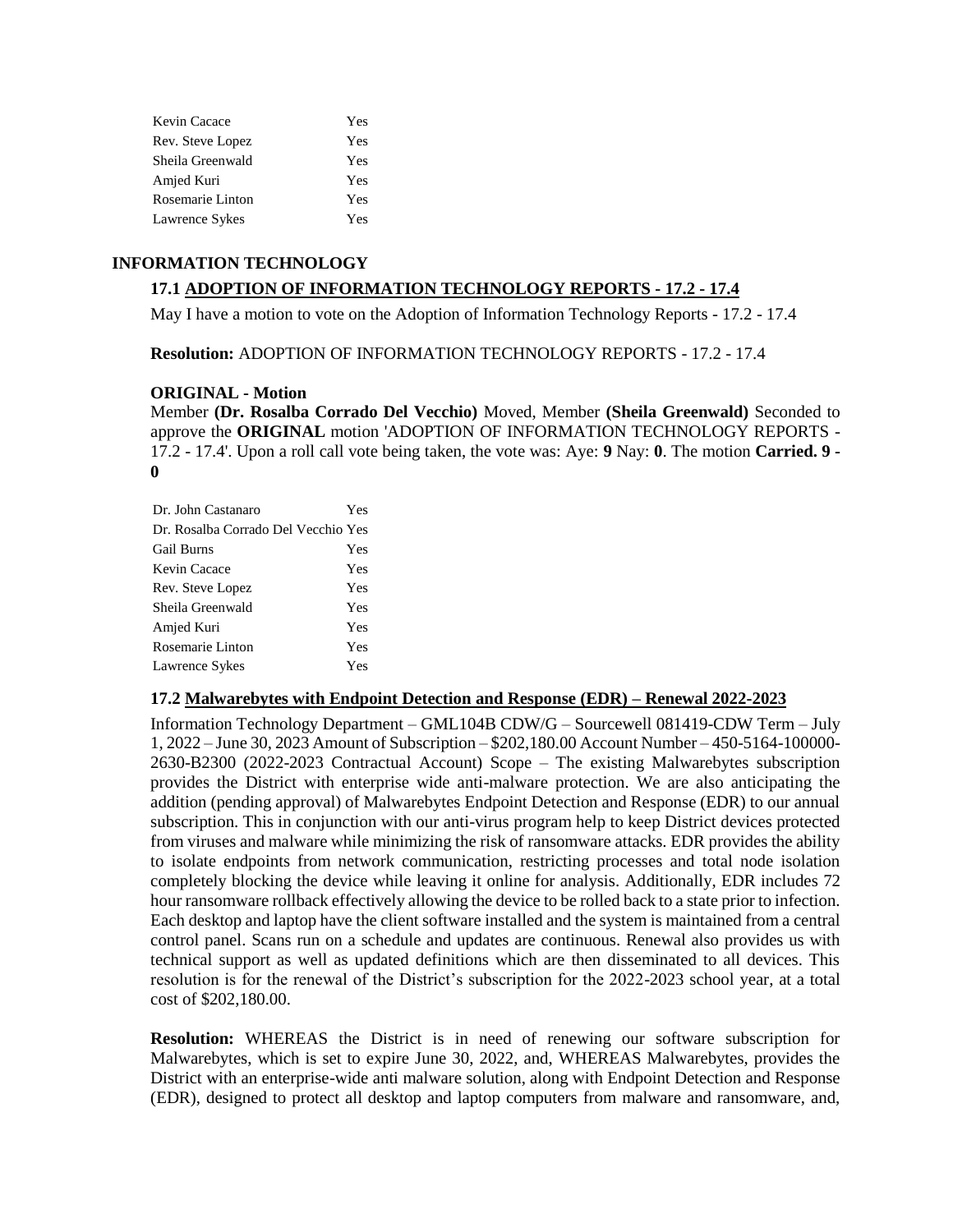WHEREAS the client software is installed on all desktops and laptops and scans are scheduled. The renewal of the subscription provides the District with technical support as well as continuous updates throughout the subscription period. NOW THEREFORE BE IT RESOLVED: That the Yonkers Public Schools issue a purchase order to CDW/G, Sourcewell 081419-CDW, in the amount of \$202,180.00 to renew the Malwarebytes Anti Malware enterprise solution and add the Malwarebytes Endpoint Detection and Response (EDR) to our annual subscription beginning with the 2022-2023 school year.

## **ORIGINAL - Motion**

Member **(Dr. Rosalba Corrado Del Vecchio)** Moved, Member **(Sheila Greenwald)** Seconded to approve the **ORIGINAL** motion 'WHEREAS the District is in need of renewing our software subscription for Malwarebytes, which is set to expire June 30, 2022, and, WHEREAS Malwarebytes, provides the District with an enterprise-wide anti malware solution, along with Endpoint Detection and Response (EDR), designed to protect all desktop and laptop computers from malware and ransomware, and, WHEREAS the client software is installed on all desktops and laptops and scans are scheduled. The renewal of the subscription provides the District with technical support as well as continuous updates throughout the subscription period. NOW THEREFORE BE IT RESOLVED: That the Yonkers Public Schools issue a purchase order to CDW/G, Sourcewell 081419-CDW, in the amount of \$202,180.00 to renew the Malwarebytes Anti Malware enterprise solution and add the Malwarebytes Endpoint Detection and Response (EDR) to our annual subscription beginning with the 2022-2023 school year'. Upon a roll call vote being taken, the vote was: Aye: **9** Nay: **0**. The motion **Carried. 9 - 0** 

| Dr. John Castanaro                  | Yes |
|-------------------------------------|-----|
| Dr. Rosalba Corrado Del Vecchio Yes |     |
| <b>Gail Burns</b>                   | Yes |
| Kevin Cacace                        | Yes |
| Rev. Steve Lopez                    | Yes |
| Sheila Greenwald                    | Yes |
| Amjed Kuri                          | Yes |
| Rosemarie Linton                    | Yes |
| Lawrence Sykes                      | Yes |

# **17.3 Pricing Agreements for Computer Hardware, Software, Peripherals, Professional Development, Related Services and Supplies 2022-2023**

Information Technology Department – GML 104B Various Vendors (See Attached list of providers and allocations) Term – July 1, 2022 – June 30, 2023 Amount – Total expenditures shall not exceed the total dollar amount of \$3,000,000.00 Account Number(s): Various Grant, Capital Hardware/Equipment, Contractual and Supply (General Fund) Accounts Scope - The purpose of this resolution is to establish a listing of vendors and a set of not to exceed amounts for the District-wide procurement of computer hardware, software, peripherals, Professional Development, related services (as needed and required) as well as supplies. These purchases will be from a variety of funding sources, namely Capital funds and General Fund Contractual and Supply accounts and various Grant funds. The vendors listed will provide the required items based on pricing from established New York State Contracts, BOCES Bids, county contracts or cooperative purchasing contracts. The Purchasing Department will create Service Agreements in the financial system, allowing purchase orders to be issued against those agreements. This will give us the ability to track purchases to ensure that the purchase orders issued do not exceed the spending limits outlined in this resolution. Should the District approach the dollar value expressed, an amendment to this resolution or a new resolution will be submitted to the Board of Trustees for approval. The allocations are based on the 2021-2022 expenditures for these vendors as well as the anticipated hardware needs going into the 2022-2023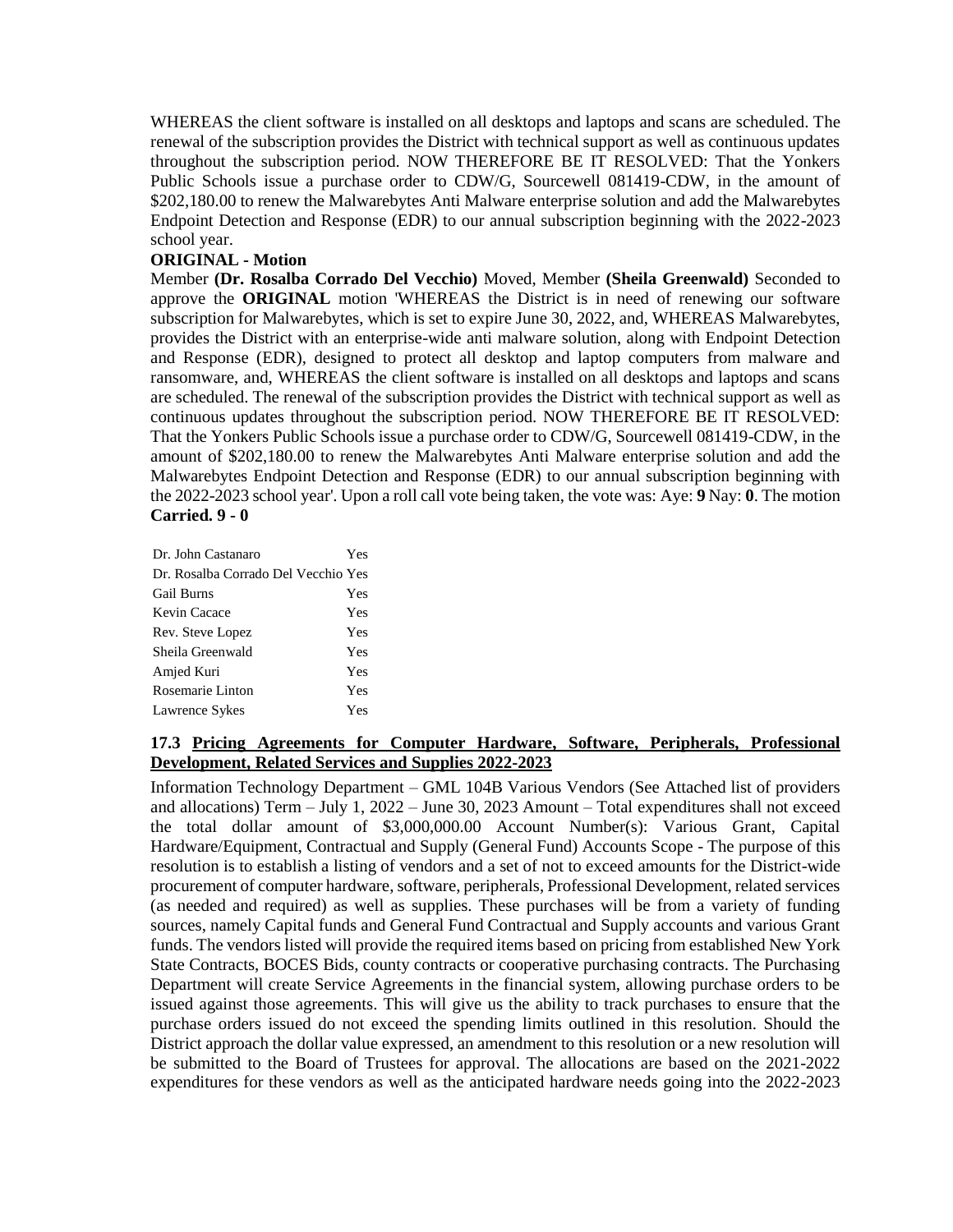school year to ensure that all classrooms students and staff have an equitable distribution of hardware, peripherals and supplies.

**Resolution:** WHEREAS, the vendors listed on the attached page offer pricing based on New York State Contracts, BOCES Bids, County Contracts or cooperative purchasing contracts, etc. that may be used by the Yonkers Public Schools under the current Yonkers Board of Education Policy and New York State General Municipal Law, and WHEREAS, the Administration wishes to use the discounts to purchase computer hardware, software, peripherals, related services and supplies as needed throughout the 2022-2023 school year. NOW THEREFORE BE IT RESOLVED: That the Board of Education hereby approves the use of vendors as listed on the attached page to provide Computer Hardware, Software, Peripherals Professional Development, Related Services (as needed and required) and supplies. AND BE IT FURTHER RESOLVED: That the total expenditures pursuant to this resolution shall not exceed a total dollar amount of \$3,000,000.00.

## **ORIGINAL - Motion**

Member **(Dr. Rosalba Corrado Del Vecchio)** Moved, Member **(Sheila Greenwald)** Seconded to approve the **ORIGINAL** motion 'WHEREAS, the vendors listed on the attached page offer pricing based on New York State Contracts, BOCES Bids, County Contracts or cooperative purchasing contracts, etc. that may be used by the Yonkers Public Schools under the current Yonkers Board of Education Policy and New York State General Municipal Law, and WHEREAS, the Administration wishes to use the discounts to purchase computer hardware, software, peripherals, related services and supplies as needed throughout the 2022-2023 school year. NOW THEREFORE BE IT RESOLVED: That the Board of Education hereby approves the use of vendors as listed on the attached page to provide Computer Hardware, Software, Peripherals Professional Development, Related Services (as needed and required) and supplies. AND BE IT FURTHER RESOLVED: That the total expenditures pursuant to this resolution shall not exceed a total dollar amount of \$3,000,000.00'. Upon a roll call vote being taken, the vote was: Aye: **9** Nay: **0**. The motion **Carried. 9 - 0** 

| Dr. John Castanaro                  | Yes |
|-------------------------------------|-----|
| Dr. Rosalba Corrado Del Vecchio Yes |     |
| <b>Gail Burns</b>                   | Yes |
| Kevin Cacace                        | Yes |
| Rev. Steve Lopez                    | Yes |
| Sheila Greenwald                    | Yes |
| Amjed Kuri                          | Yes |
| Rosemarie Linton                    | Yes |
| Lawrence Sykes                      | Yes |

## **17.4 Blackboard Subscription One Year Continuation - August 1, 2022 – July 31, 2023**

Information Technology Department – GML104B Blackboard Schoolwires (NCPA - #01-92) Term – August 1, 2022 – July 31, 2023 Amount of Subscription - \$103,155.00 Account Number – 450- 5164-100000-2630-B2300 (2022-2023 Contractual - \$103,155.00 – One Year Continuation) Scope – In April 2016, the Board of Trustees approved Board Report No. 16.3 in support of the transition from eChalk to Blackboard's Schoolwires platform for the creation of the District's new website as well as the sub sites for all schools. The creation of the sites as well as the migration to this new platform was completed successfully and the sites are, and have been, up and running for the past six years. Additionally, we maintain several sub sites for VIVE, My Brother's Keeper etc. Schoolwires continues to provide all of the features and functionality of a web based communications tool, including a Content Management System (CMS). The system provides online class pages for teachers to post assignments, instructional materials and classroom related information for parents/guardians and students. In addition, the subscription includes the Mass Notification System which provides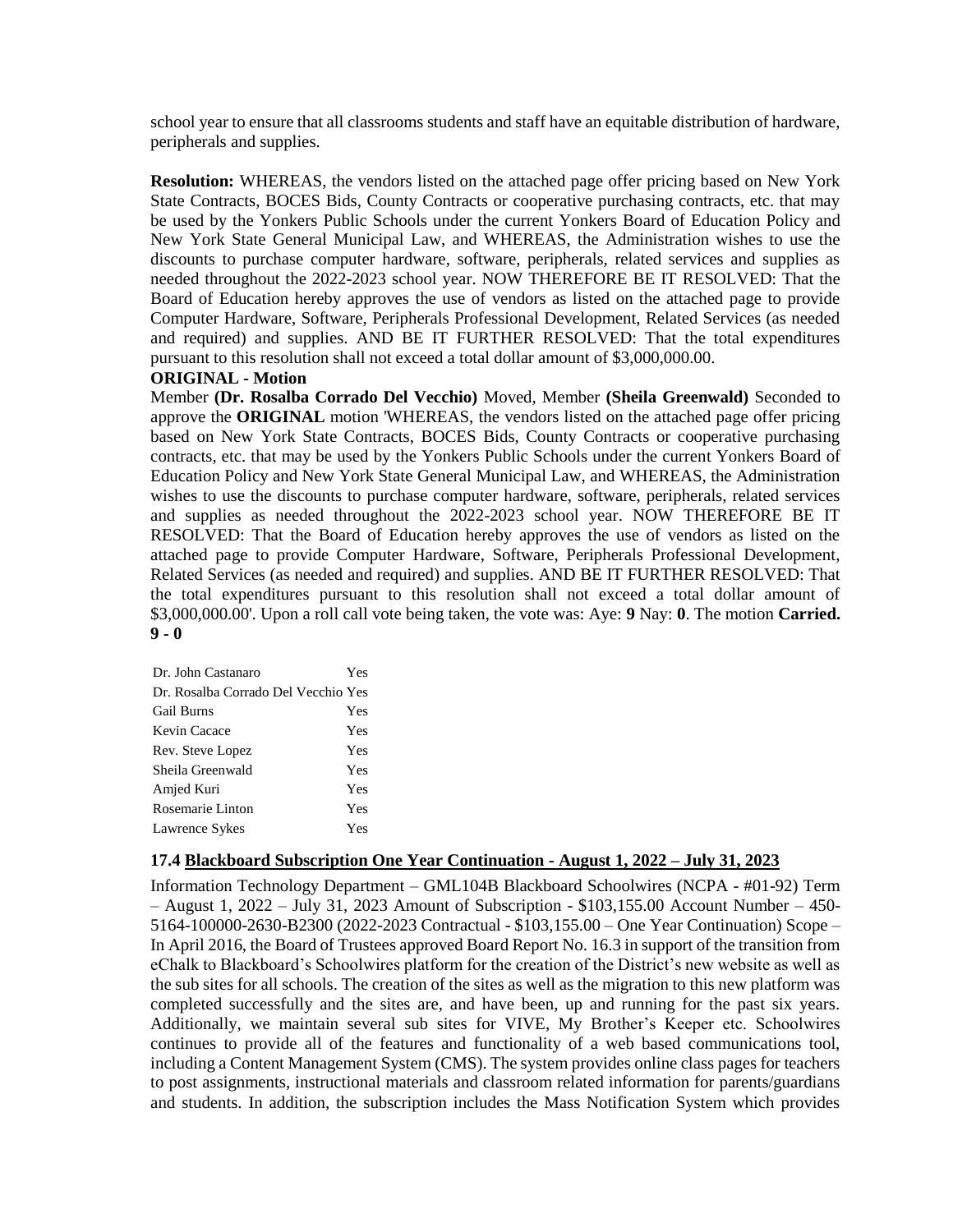communication via phone, text, email and social media, and the integration of PowerSchool into the platform. This resolution is seeking the approval of the Board to continue the agreement with Blackboard, the parent company of Schoolwires, for the 2022-2023 school.

**Resolution:** WHEREAS the District has been maintaining its web presence through the use of Blackboard's Schoolwires since July 2016. The Board of Trustees' approved Board Report No. 16.3, April 20, 2016, at which time the District began the migration from eChalk to Schoolwires. The District sites as well as all school sub sites were brought online and staff trained in the use of the new platform. Additionally three sub sites, VIVE, My Brother's Keeper and Yonkers Basics were created to effectively and efficiently serve the best interest of the students, staff and the Yonkers Public Schools community. The District is seeking to continue the agreement with Blackboard for the 2022- 2023 school year. WHEREAS Schoolwires provides custom content managed websites for the District and each school, as well as all of the features and functionality of a web based communications tool, including a new Mass Notification System. This new system affords the District the ability to communicate with District stakeholders, via phone, email, text and social media. NOW THEREFORE BE IT RESOLVED: That the Yonkers Public Schools issue a purchase order, for year two of service for this agreement, to Blackboard, in the amount of \$103,155.00 for the 2022-2023 school year.

### **ORIGINAL - Motion**

Member **(Dr. Rosalba Corrado Del Vecchio)** Moved, Member **(Sheila Greenwald)** Seconded to approve the **ORIGINAL** motion 'WHEREAS the District has been maintaining its web presence through the use of Blackboard's Schoolwires since July 2016. The Board of Trustees' approved Board Report No. 16.3, April 20, 2016, at which time the District began the migration from eChalk to Schoolwires. The District sites as well as all school sub sites were brought online and staff trained in the use of the new platform. Additionally three sub sites, VIVE, My Brother's Keeper and Yonkers Basics were created to effectively and efficiently serve the best interest of the students, staff and the Yonkers Public Schools community. The District is seeking to continue the agreement with Blackboard for the 2022-2023 school year. WHEREAS Schoolwires provides custom content managed websites for the District and each school, as well as all of the features and functionality of a web based communications tool, including a new Mass Notification System. This new system affords the District the ability to communicate with District stakeholders, via phone, email, text and social media. NOW THEREFORE BE IT RESOLVED: That the Yonkers Public Schools issue a purchase order, for year two of service for this agreement, to Blackboard, in the amount of \$103,155.00 for the 2022-2023 school year'. Upon a roll call vote being taken, the vote was: Aye: **9** Nay: **0**. The motion **Carried. 9 - 0** 

| Dr. John Castanaro                  | Yes |
|-------------------------------------|-----|
| Dr. Rosalba Corrado Del Vecchio Yes |     |
| Gail Burns                          | Yes |
| Kevin Cacace                        | Yes |
| Rev. Steve Lopez                    | Yes |
| Sheila Greenwald                    | Yes |
| Amjed Kuri                          | Yes |
| Rosemarie Linton                    | Yes |
| Lawrence Sykes                      | Yes |

# **SCHOOL FACILITIES MANAGEMENT 18.1 ADOPTION OF SCHOOL FACILITIES MANAGEMENT REPORTS -18. 2 - 18.24**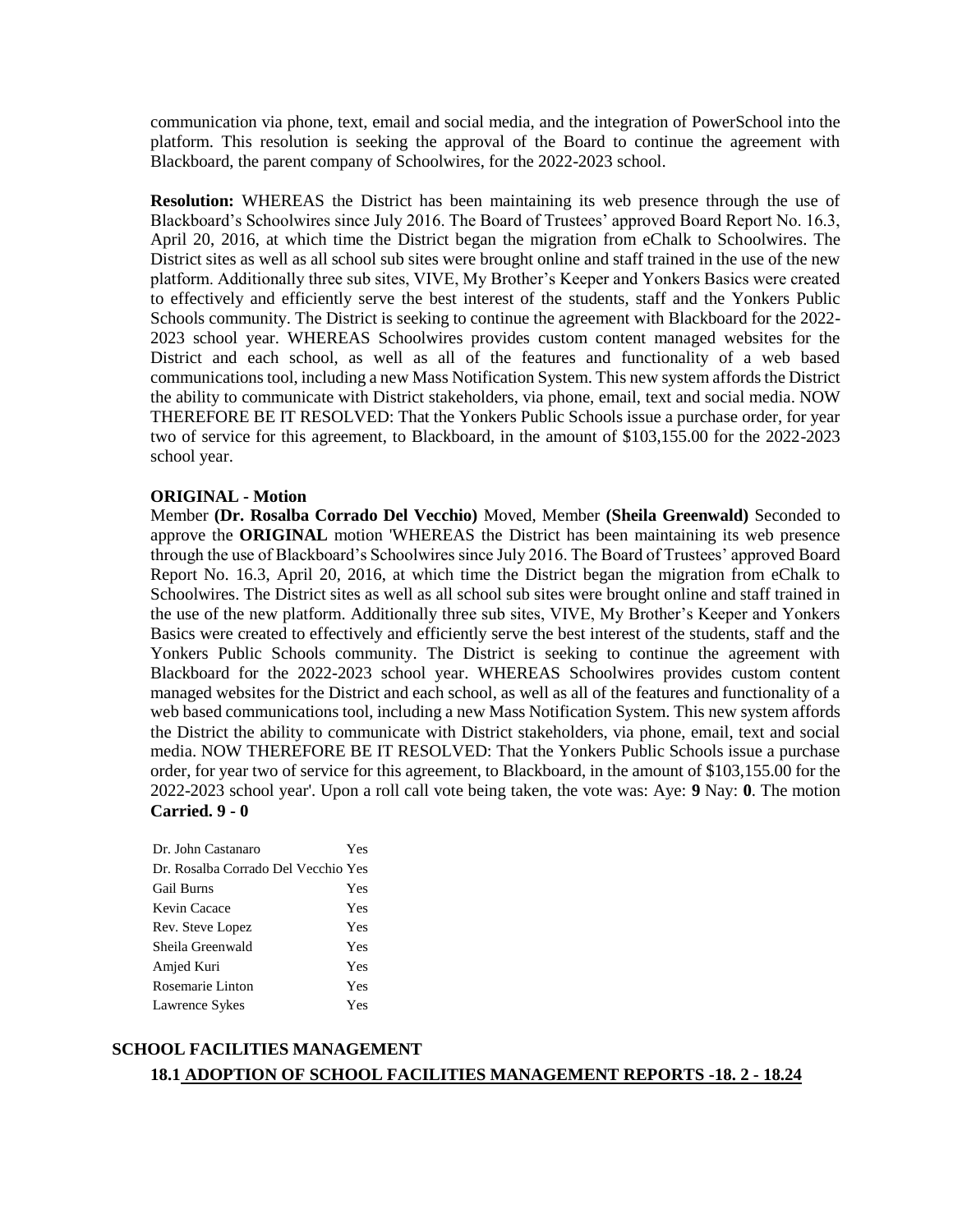May I have a motion to vote on the Adoption of School Facilities Management Services' Reports - 18. 2 - 18.24?

**Resolution:** ADOPTION OF SCHOOL FACILITIES MANAGEMENT REPORTS - 18. 2 - 18.24

## **ORIGINAL - Motion**

Member **(Kevin Cacace)** Moved, Member **(Lawrence Sykes)** Seconded to approve the **ORIGINAL**  motion 'ADOPTION OF SCHOOL FACILITIES MANAGEMENT REPORTS - 18. 2 - 18.24'. Upon a roll call vote being taken, the vote was: Aye: **9** Nay: **0**. The motion **Carried. 9 - 0** 

| Dr. John Castanaro                  | Yes |
|-------------------------------------|-----|
| Dr. Rosalba Corrado Del Vecchio Yes |     |
| Gail Burns                          | Yes |
| Kevin Cacace                        | Yes |
| Rev. Steve Lopez                    | Yes |
| Sheila Greenwald                    | Yes |
| Amjed Kuri                          | Yes |
| Rosemarie Linton                    | Yes |
| Lawrence Sykes                      | Yes |

## **18.2 Authorization/Re-Authorization for Capital Projects**

MAY 22 RE-AUTHORIZATIONMTG.RES.pdf

**Resolution:** Re-Authorization(s): #10745 Paideia School 24 #10813 School 5 #10867 Westchester Hills School 29 #10869 PEARLS Hawthorne School #10871 Thomas Cornell Academy #10878 Westchester Hills School 29 #10891 Roosevelt High School – Early College Studies #10895 District Wide #10907 School 21 #10909 Gorton High School #10944 Robert C. Dodson School

### **ORIGINAL - Motion**

Member **(Kevin Cacace)** Moved, Member **(Lawrence Sykes)** Seconded to approve the **ORIGINAL**  motion 'Re-Authorization(s): #10745 Paideia School 24 #10813 School 5 #10867 Westchester Hills School 29 #10869 PEARLS Hawthorne School #10871 Thomas Cornell Academy #10878 Westchester Hills School 29 #10891 Roosevelt High School – Early College Studies #10895 District Wide #10907 School 21 #10909 Gorton High School #10944 Robert C. Dodson School'. Upon a roll call vote being taken, the vote was: Aye: **9** Nay: **0**. The motion **Carried. 9 - 0** 

| Dr. John Castanaro                  | Yes |
|-------------------------------------|-----|
| Dr. Rosalba Corrado Del Vecchio Yes |     |
| <b>Gail Burns</b>                   | Yes |
| Kevin Cacace                        | Yes |
| Rev. Steve Lopez                    | Yes |
| Sheila Greenwald                    | Yes |
| Amjed Kuri                          | Yes |
| Rosemarie Linton                    | Yes |
| Lawrence Sykes                      | Yes |

# **18.3 AMEND 10891 CEILINGS & LIGHTS PHASE 2 ROOSEVELT HIGH SCHOOL -** EARLY COLLEGE STUDIES ARCHITECTURAL/ENGINEERING SERVICE **EISENBACH & RUHNKE ENGINEERING for \$27,000.00**

AMENDMENT 1 CIP10891 "Replacement of Ceilings & Lights – Part 2" at Roosevelt High School - Early College Studies under contract 2020-0594 to Eisenbach & Ruhnke Engineering, P.C. (E&R),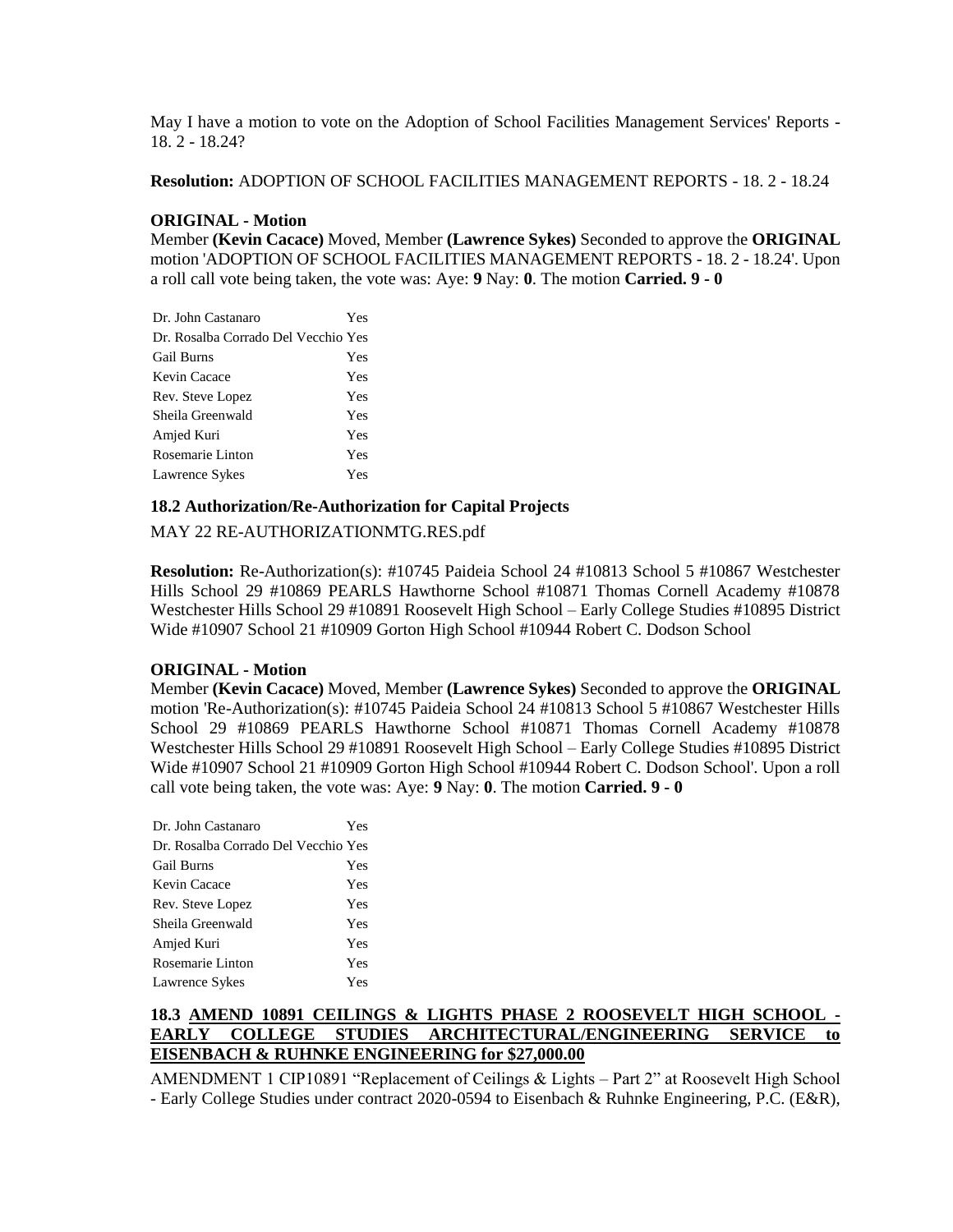for \$27,000.00 increasing PO 2020-6554 from \$65,000 to \$92,000.00 By Resolution 14.5 dated September 6, 2020, the Board awarded the contract for CIP10891 "Replacement of Ceilings, Lights & Heating Plant Site Piping" at the Roosevelt High School - Early College Studies to Premier Group Inc. for the amount of \$875,000. Due to budgeting at the time, the Bid Alternate to include the replacement of the ceilings and lights in the Library wing corridor and stairs was not included in the original award. The Bid Alternate was packaged as Part 2 has been let for bid and is being awarded under separate resolution at this meeting. This resolution is to authorized the amendment to E&R's assignment to include Part 2 A/E services for re-packaging the bid drawings and specifications, performing bidding & negotiation and construction administration services. The cost for this is \$27,000.00 and this includes an additional reimbursable contingency of \$2,000.00 for sampling, testing, surveying, etc The value of the part 2 work is estimated to be \$600,000.00 Overall project cost is estimated to be \$1.6 million.

**Resolution:** Ladies and Gentlemen: WHEREAS: Via Resolution 16.6 dated March 18, 2020, the Board of Education awarded PO 2020-6554 Architectural/Engineering Services for CIP10891 "Replacement of Ceilings, Lights & Heating Plant Site Piping" at Roosevelt High School - Early College Studies to Eisenbach & Ruhnke Engineering, P.C., in the amount of \$65,000.00 under contract 2020-0594, and WHEREAS: the additional A/E services are required for the repackaging bid documents, Bidding & Negotiations and Construction Administration for the "Replacement of Ceilings & Lights – Part 2" at Roosevelt High School - Early College Studies, and WHEREAS: such services are now required, and WHEREAS: Eisenbach & Ruhnke Engineering, P.C., has presented an acceptable proposal to complete these added tasks at a cost of \$27,000.00. NOW THEREFORE BE IT RESOLVED: That the Superintendent of Schools is hereby authorized to issue AMENDMENT 1 CIP10891 "Replacement of Ceilings & Lights – Part 2" at Roosevelt High School - Early College Studies under contract 2020-0594 to Eisenbach & Ruhnke Engineering, P.C. (E&R), for \$27,000.00 increasing PO 2020-6554 from \$65,000.00 to \$92,000.00

### **ORIGINAL - Motion**

Member **(Kevin Cacace)** Moved, Member **(Lawrence Sykes)** Seconded to approve the **ORIGINAL**  motion 'Ladies and Gentlemen: WHEREAS: Via Resolution 16.6 dated March 18, 2020, the Board of Education awarded PO 2020-6554 Architectural/Engineering Services for CIP10891 "Replacement of Ceilings, Lights & Heating Plant Site Piping" at Roosevelt High School - Early College Studies to Eisenbach & Ruhnke Engineering, P.C., in the amount of \$65,000.00 under contract 2020-0594, and WHEREAS: the additional A/E services are required for the repackaging bid documents, Bidding  $\&$ Negotiations and Construction Administration for the "Replacement of Ceilings & Lights – Part 2" at Roosevelt High School - Early College Studies, and WHEREAS: such services are now required, and WHEREAS: Eisenbach & Ruhnke Engineering, P.C., has presented an acceptable proposal to complete these added tasks at a cost of \$27,000.00. NOW THEREFORE BE IT RESOLVED: That the Superintendent of Schools is hereby authorized to issue AMENDMENT 1 CIP10891 "Replacement of Ceilings & Lights – Part 2" at Roosevelt High School - Early College Studies under contract 2020-0594 to Eisenbach & Ruhnke Engineering, P.C. (E&R), for \$27,000.00 increasing PO 2020-6554 from \$65,000.00 to \$92,000.00'. Upon a roll call vote being taken, the vote was: Aye: **9** Nay: **0**. The motion **Carried. 9 - 0** 

| Dr. John Castanaro                  | Yes |
|-------------------------------------|-----|
| Dr. Rosalba Corrado Del Vecchio Yes |     |
| Gail Burns                          | Yes |
| Kevin Cacace                        | Yes |
| Rev. Steve Lopez                    | Yes |
| Sheila Greenwald                    | Yes |
| Amjed Kuri                          | Yes |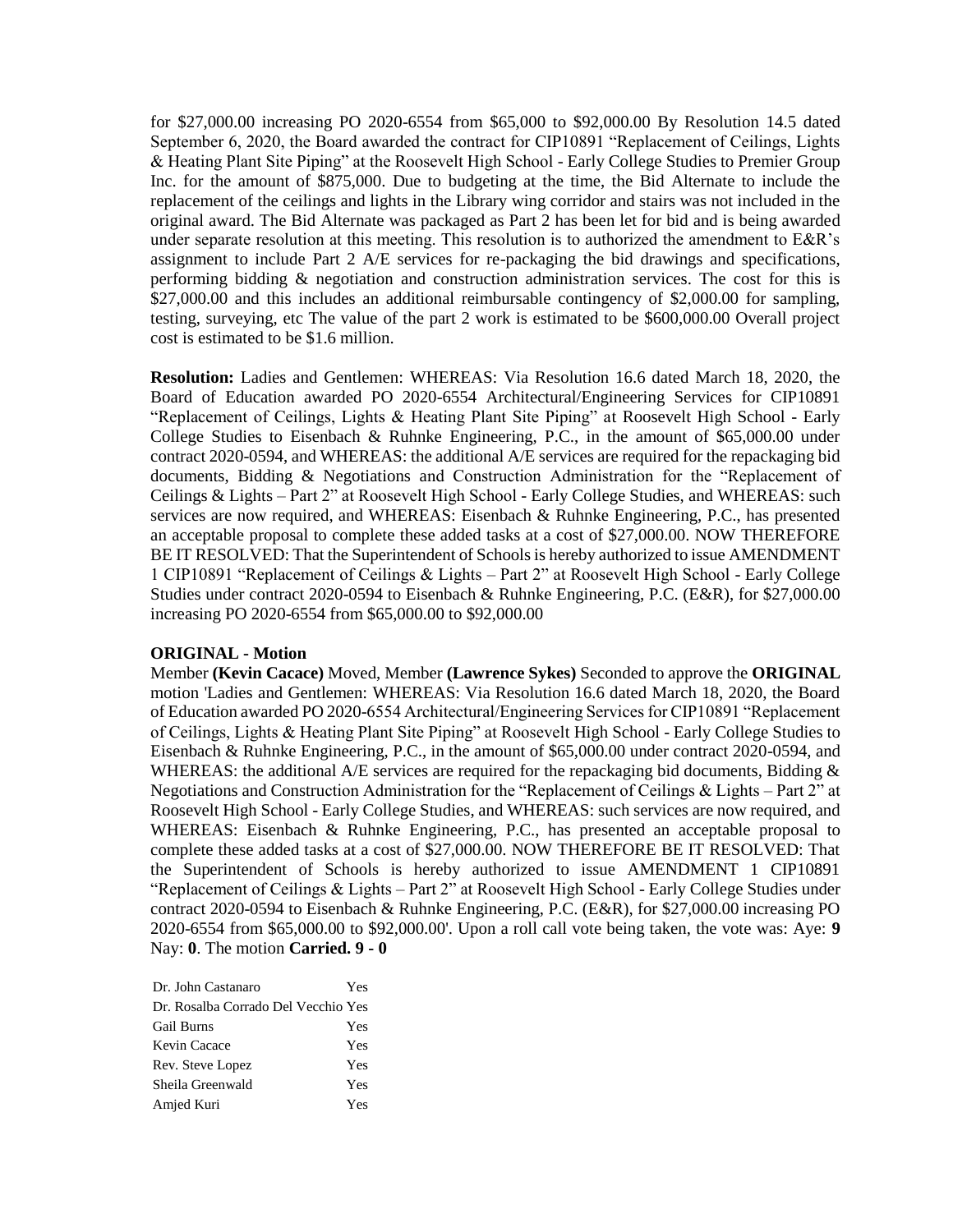| Rosemarie Linton | Yes |
|------------------|-----|
| Lawrence Sykes   | Yes |

## **18.4 ASSIGN 10940 SCHOOL 9, 10941 ENRICO FERMI SCHOOL & 10942 CHARLES E. GORTON HIGH SCHOOL WINDOW REPLACEMENT DESIGN to FULLER & D'ANGELO ARCHITECTS & PLANNERS for \$508,500.00**

This is to assign the subject task for "Window Replacement" at School 9, Enrico Fermi School and Gorton High School to Fuller & D'Angelo, PC. Architects, P.C as per the results of RFP420-21-24 at a cost of \$508,500.00. This project will include but not be limited to: replacement of all windows, curtain walls & shades, existing window AC units and requisite asbestos abatement. The project budget for School 9, Enrico Fermi School and Gorton H.S. is estimated to be \$1.85 million, \$4.5 million and \$3.35 million respectively, including soft costs. RFP420-21-25 was issued to the design firms already under a On-Call AE Services contract with the District. There were 5 responses. Although, F&D is not the lowest cost proposer, School Facilities Management is recommending the firm based on their satisfactory performance with the District and past capital project experience at these schools. F&D is to perform surveys, review of existing conditions, and develop designs for SED permit and construction documents. The bidding, contract awards and construction support services will be negotiated when permits are issued by SED. For the three schools there is a contingency \$90,000 to be used by the District as needed for reimbursable expenses such as HAZMAT sampling, testing & design; destructive testing; special inspections; and etc.

**Resolution:** Ladies and Gentlemen: WHEREAS: under Resolution 15.15 dated February 26, 2020, the Board of Education authorized the award of On-Call Architectural Services Contract No. 2020- 0628 to Fuller & D'Angelo, PC in response to District RFP404 for an amount not to exceed \$1 million and a term of 3 calendar years. WHEREAS: work as defined under that contract by RFP420-21-24 is the task is to provide professional On-Call Architectural Services for the review/inspection and design of for CIP10940, 10941, & 10942 "Window Replacement" at School 9, Enrico Fermi School and Gorton High School, and WHEREAS: the response by Fuller & D'Angelo, PC. Architects, P.C. one of five received, is to be deemed most advantageous to the District at a cost of \$508,500.00 and a term of 365 calendar days. NOW THEREFORE BE IT RESOLVED: That the Superintendent of Schools is hereby authorized to assign Fuller & D'Angelo, PC. Architects, 45 Knollwood Road, Elmsford, New York 10523 to the task of providing professional On-Call Architectural Services for CIP10940, 10941, & 10942 "Window Replacement" at School 9, Enrico Fermi School and Gorton High School under contract number 2020-0628 in the amount not to exceed \$508,500.00 for a term of 365 calendar days.

### **ORIGINAL - Motion**

Member **(Kevin Cacace)** Moved, Member **(Lawrence Sykes)** Seconded to approve the **ORIGINAL**  motion 'Ladies and Gentlemen: WHEREAS: under Resolution 15.15 dated February 26, 2020, the Board of Education authorized the award of On-Call Architectural Services Contract No. 2020-0628 to Fuller & D'Angelo, PC in response to District RFP404 for an amount not to exceed \$1 million and a term of 3 calendar years. WHEREAS: work as defined under that contract by RFP420-21-24 is the task is to provide professional On-Call Architectural Services for the review/inspection and design of for CIP10940, 10941, & 10942 "Window Replacement" at School 9, Enrico Fermi School and Gorton High School, and WHEREAS: the response by Fuller & D'Angelo, PC. Architects, P.C, one of five received, is to be deemed most advantageous to the District at a cost of \$508,500.00 and a term of 365 calendar days. NOW THEREFORE BE IT RESOLVED: That the Superintendent of Schools is hereby authorized to assign Fuller & D'Angelo, PC. Architects, 45 Knollwood Road, Elmsford, New York 10523 to the task of providing professional On-Call Architectural Services for CIP10940, 10941, & 10942 "Window Replacement" at School 9, Enrico Fermi School and Gorton High School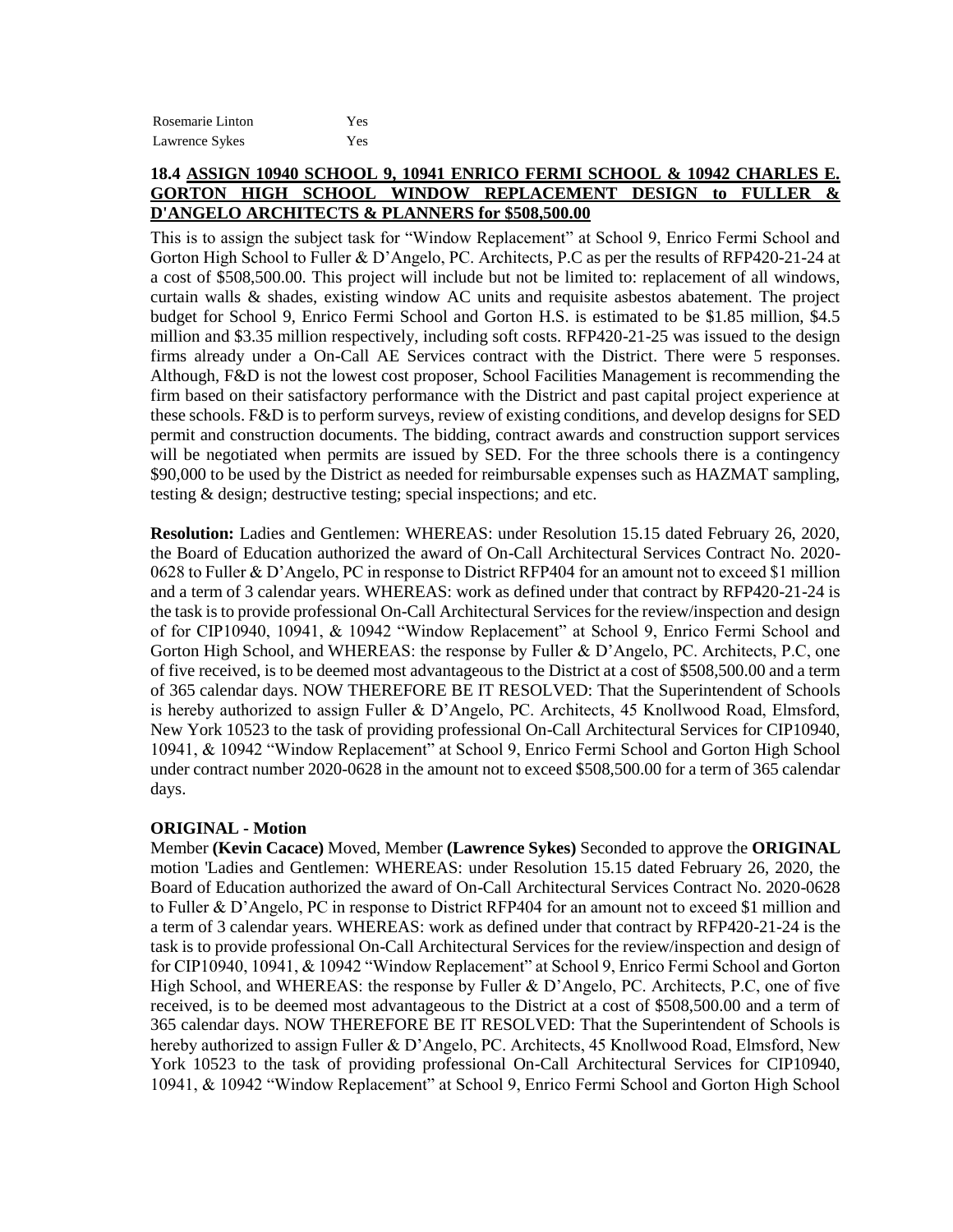under contract number 2020-0628 in the amount not to exceed \$508,500.00 for a term of 365 calendar days'. Upon a roll call vote being taken, the vote was: Aye: **9** Nay: **0**. The motion **Carried. 9 - 0** 

| Dr. John Castanaro                  | Yes |
|-------------------------------------|-----|
| Dr. Rosalba Corrado Del Vecchio Yes |     |
| <b>Gail Burns</b>                   | Yes |
| Kevin Cacace                        | Yes |
| Rev. Steve Lopez                    | Yes |
| Sheila Greenwald                    | Yes |
| Amjed Kuri                          | Yes |
|                                     |     |
| Rosemarie Linton                    | Yes |
| Lawrence Sykes                      | Yes |

# **18.5 AWARD 10869 ROOF & ENVELOPE RESTORATION PEARLS HAWTHORNE SCHOOL ELECTRICAL WORK to ALL BRIGHT ELECTRIC for \$144,000.00**

AWARD of CAPITAL Fund Construction Contract per IFB-6748, ELECTRICAL Work for CIP10869 "Multiple Building Envelope Renovations and Related Work" at PEARLS Hawthorne School to Fran Corp (d/b/a All Bright Electric) for the amount of \$144,000.00 for a term of 500 calendar days. This resolution is to grant the administration the authority to enter into contract as described above. In compliance with General Municipal Law 103, bids were let and opened in public April 1, 2022. Bids were examined and all due diligence observed in determining the lowest responsive and responsible bidder. Bid IFB-6748 resulted in a total of 2 bids received, with the highest bid at \$205,000. The work was designed by Fuller & D'Angelo Architects and the general construction work was estimated to be approximately \$120,000.00. After interviewing the apparent low bidder and confirming that they understood the scope of work, bids were found to be correct Fuller & D'Angelo Architects, Triton Construction and School Facilities are recommending the award of the subject contract to All Bright Electric. Scope of work includes masonry restoration, select roof replacement, sump pump replacement and interior smoke control door upgrades. This work is schedule to start the summer of 2022 and be substantially completed by summer 2023.

**Resolution:** Ladies and Gentlemen: WHEREAS: bids were issued for public advertisement and opened on April 1, 2022 in compliance with General Municipal Law for Bid No. 6748 ELECTRICAL Work, Contract 4 for the "Multiple Building Envelope Renovations and Related Work Group B" at PEARLS Hawthorne School Project No. 10869, and WHEREAS: such bids were duly examined and as a result of this examination of the bids submitted, the administration has determined that Fran Corp (d/b/a All Bright Electric), the lowest responsive and responsible bidder with a bid of \$144,000. NOW THEREFORE BE IT RESOLVED: that Bid No. 6748 ELECTRICAL Work, Contract 4 for the "Multiple Building Envelope Renovations and Related Work Group B" at PEARLS Hawthorne School Project No. 10869 to Fran Corp (d/b/a All Bright Electric), 100 Snake Hill Road, West Nyack, NY 10994 in an amount not to exceed \$144,000.00 for a term of 500 calendar days.

### **ORIGINAL - Motion**

Member **(Kevin Cacace)** Moved, Member **(Lawrence Sykes)** Seconded to approve the **ORIGINAL**  motion 'Ladies and Gentlemen: WHEREAS: bids were issued for public advertisement and opened on April 1, 2022 in compliance with General Municipal Law for Bid No. 6748 ELECTRICAL Work, Contract 4 for the "Multiple Building Envelope Renovations and Related Work Group B" at PEARLS Hawthorne School Project No. 10869, and WHEREAS: such bids were duly examined and as a result of this examination of the bids submitted, the administration has determined that Fran Corp (d/b/a All Bright Electric), the lowest responsive and responsible bidder with a bid of \$144,000. NOW THEREFORE BE IT RESOLVED: that Bid No. 6748 ELECTRICAL Work, Contract 4 for the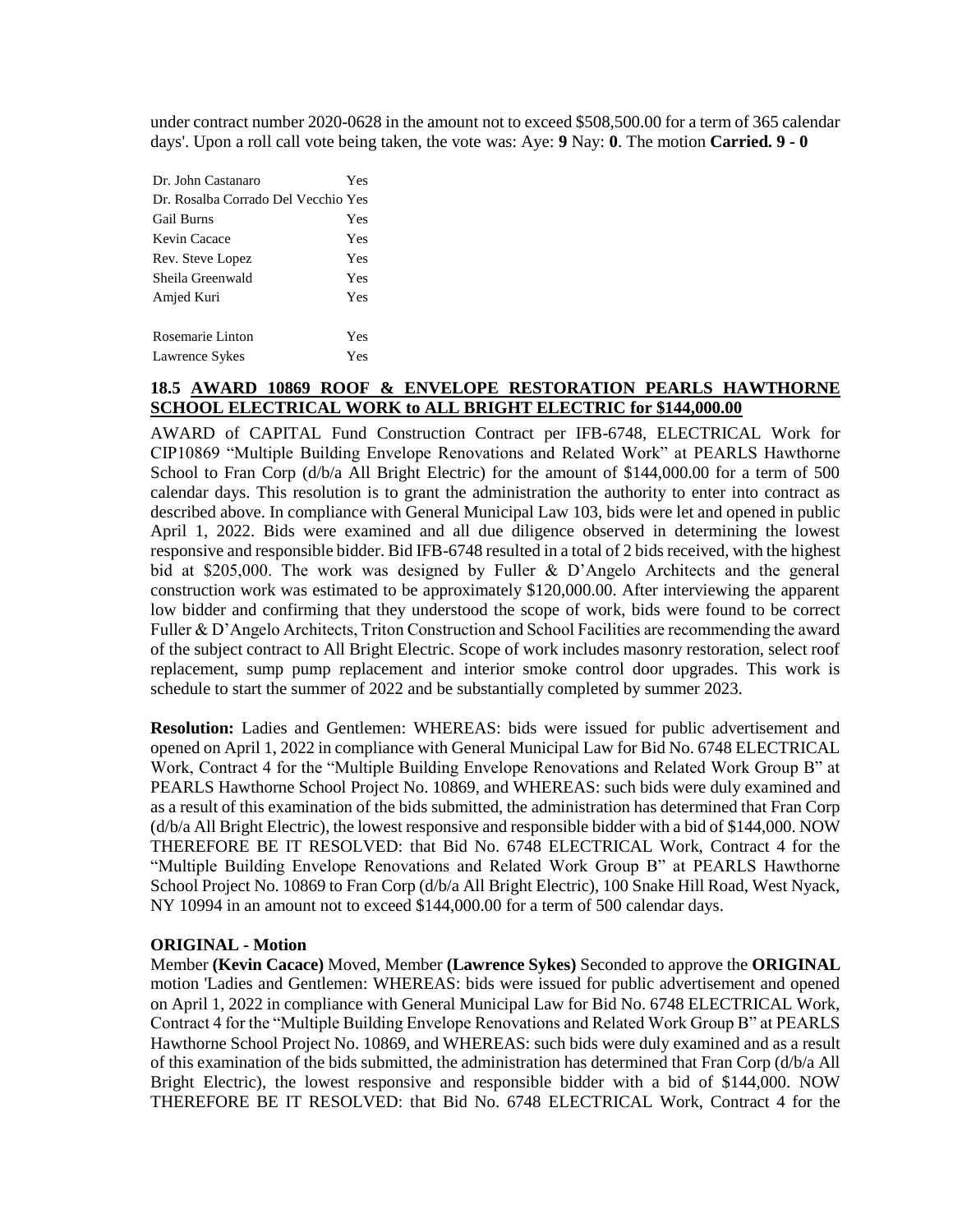"Multiple Building Envelope Renovations and Related Work Group B" at PEARLS Hawthorne School Project No. 10869 to Fran Corp (d/b/a All Bright Electric), 100 Snake Hill Road, West Nyack, NY 10994 in an amount not to exceed \$144,000.00 for a term of 500 calendar days'. Upon a roll call vote being taken, the vote was: Aye: **9** Nay: **0**. The motion **Carried. 9 - 0** 

| Dr. John Castanaro                  | Yes |
|-------------------------------------|-----|
| Dr. Rosalba Corrado Del Vecchio Yes |     |
| <b>Gail Burns</b>                   | Yes |
| Kevin Cacace                        | Yes |
| Rev. Steve Lopez                    | Yes |
| Sheila Greenwald                    | Yes |
| Amjed Kuri                          | Yes |
| Rosemarie Linton                    | Yes |
| Lawrence Sykes                      | Yes |

# **18.6 AWARD 10869 ROOF & ENVELOPE RESTORATION PEARLS HAWTHORNE SCHOOL GENERAL CONSTRUCTION to APS CONTRACTING for \$2,435,000.00**

AWARD of CAPITAL Fund Construction Contract per IFB-6748, GENERAL CONSTRUCTION Work for CIP10869 "Building Envelope Renovations and Related Work" at PEARLS Hawthorne School to APS Contracting, Inc. for the amount of \$2,435,000.00 for a term of 500 calendar days. This resolution is to grant the administration the authority to enter into contract as described above. In compliance with General Municipal Law 103, bids were let and opened in public April 1, 2022. Bids were examined and all due diligence observed in determining the lowest responsive and responsible bidder. Bid IFB-6748 resulted in a total of 3 bids received, with the highest bid at \$3,216,000.00. The work was designed by Fuller & D'Angelo Architects and the general construction work was estimated to be approximately \$3.5 million. After interviewing the apparent low bidder and confirming that they understood the scope of work, bids were found to be correct Fuller  $\& D'$ Angelo Architects, Triton Construction and School Facilities Management are recommending the award of the subject contract to APS Contracting, Inc. Scope of work includes masonry restoration, select roof replacement, sump pump replacement and interior smoke control door upgrades. This work is schedule to start the summer of 2022 and be substantially completed by summer 2023.

**Resolution:** Ladies and Gentlemen: WHEREAS: bids were issued for public advertisement and opened on April 1, 2022 in compliance with General Municipal Law for Bid No. 6748 GENERAL CONSTRUCTION Work, Contract 2 for the "Multiple Building Envelope Renovations and Related Work Group B" at PEARLS Hawthorne School Project No. 10869, and WHEREAS: such bids were duly examined and as a result of this examination of the bids submitted, the administration has determined that APS Contracting, Inc, the lowest responsive and responsible bidder with a bid of \$2,435,000. NOW THEREFORE BE IT RESOLVED: that Bid No. 6748 GENERAL CONSTRUCTION Work, Contract 2 for the "Multiple Building Envelope Renovations and Related Work Group B" at PEARLS Hawthorne School Project No. 10869 to APS Contracting, Inc., 155-161 Pennsylvania Avenue, Paterson NJ 07503 in an amount not to exceed \$2,435,000.00 for a term of 500 calendar days.

### **ORIGINAL - Motion**

Member **(Kevin Cacace)** Moved, Member **(Lawrence Sykes)** Seconded to approve the **ORIGINAL**  motion 'Ladies and Gentlemen: WHEREAS: bids were issued for public advertisement and opened on April 1, 2022 in compliance with General Municipal Law for Bid No. 6748 GENERAL CONSTRUCTION Work, Contract 2 for the "Multiple Building Envelope Renovations and Related Work Group B" at PEARLS Hawthorne School Project No. 10869, and WHEREAS: such bids were duly examined and as a result of this examination of the bids submitted, the administration has determined that APS Contracting, Inc, the lowest responsive and responsible bidder with a bid of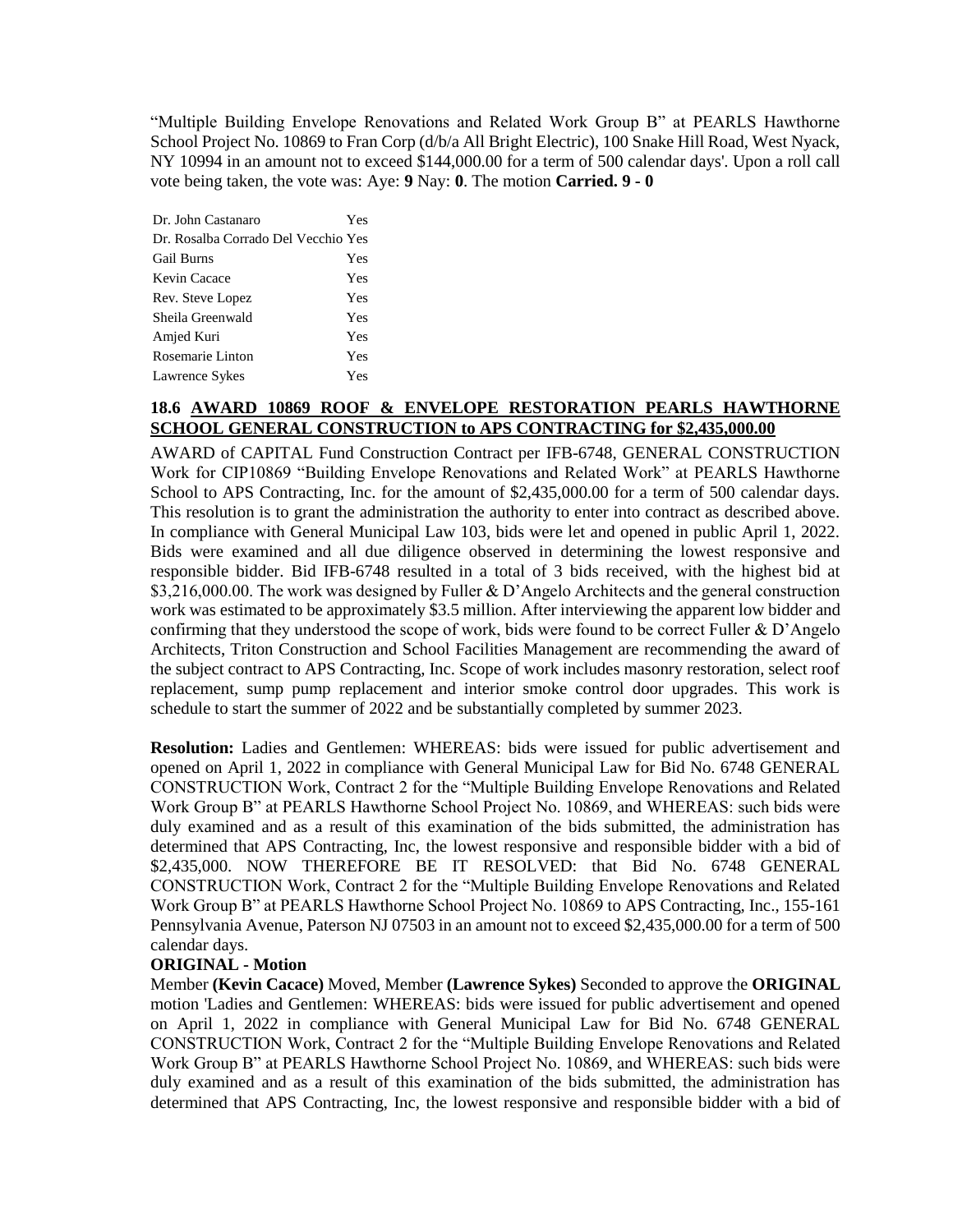\$2,435,000. NOW THEREFORE BE IT RESOLVED: that Bid No. 6748 GENERAL CONSTRUCTION Work, Contract 2 for the "Multiple Building Envelope Renovations and Related Work Group B" at PEARLS Hawthorne School Project No. 10869 to APS Contracting, Inc., 155-161 Pennsylvania Avenue, Paterson NJ 07503 in an amount not to exceed \$2,435,000.00 for a term of 500 calendar days'. Upon a roll call vote being taken, the vote was: Aye: **9** Nay: **0**. The motion **Carried. 9 - 0** 

| Dr. John Castanaro                  | Yes |
|-------------------------------------|-----|
| Dr. Rosalba Corrado Del Vecchio Yes |     |
| <b>Gail Burns</b>                   | Yes |
| Kevin Cacace                        | Yes |
| Rev. Steve Lopez                    | Yes |
| Sheila Greenwald                    | Yes |
| Amjed Kuri                          | Yes |
| Rosemarie Linton                    | Yes |
| Lawrence Sykes                      | Yes |

# **18.7 AWARD 10869 ROOF & ENVELOPE RESTORATION PEARLS HAWTHORNE SCHOOL PLUMBING WORK to JOSEPH LOMBARDO PLUMBING & HEATING for \$75,700.00**

AWARD of CAPITAL Fund Construction Contract per IFB-6748, PLUMBING Work for CIP10869 "Multiple Building Envelope Renovations and Related Work" at PEARLS Hawthorne School to Joseph Lombardo Plumbing & Heating of Rockland, Inc. for the amount of \$75,700.00 for a term of 500 calendar days. This resolution is to grant the administration the authority to enter into contract as described above. In compliance with General Municipal Law 103, bids were let and opened in public April 1, 2022. Bids were examined and all due diligence observed in determining the lowest responsive and responsible bidder. Bid IFB-6748 resulted in a total of 2 bids received, with the highest bid at \$141,050.00. The work was designed by Fuller & D'Angelo Architects and the general construction work was estimated to be approximately \$80,000.00. After interviewing the apparent low bidder and confirming that they understood the scope of work, bids were found to be correct Fuller & D'Angelo Architects, Triton Construction and School Facilities Management are recommending the award of the subject contract. Scope of work includes masonry restoration, select roof replacement, sump pump replacement and interior smoke control door upgrades. This work is schedule to start the summer of 2022 and be substantially completed by summer 2023.

**Resolution:** Ladies and Gentlemen: WHEREAS: bids were issued for public advertisement and opened on April 1, 2022 in compliance with General Municipal Law for Bid No. 6748 PLUMBING Work, Contract 3 for the "Multiple Building Envelope Renovations and Related Work Group B" at PEARLS Hawthorne School Project No. 10869, and WHEREAS: such bids were duly examined and as a result of this examination of the bids submitted, the administration has determined that Joe Lombardo Plumbing & Heating of Rockland, Inc, the lowest responsive and responsible bidder with a bid of \$75,700. NOW THEREFORE BE IT RESOLVED: that Bid No. 6748 PLUMBING Work, Contract 3 for the "Multiple Building Envelope Renovations and Related Work Group B" at PEARLS Hawthorne School Project No. 10869 to Joe Lombardo Plumbing and Heating of Rockland, Inc., 321 Spook Rock Road, Suffern, NY 10901 in an amount not to exceed \$75,700.00 for a term of 500 calendar days.

## **ORIGINAL - Motion**

Member **(Kevin Cacace)** Moved, Member **(Lawrence Sykes)** Seconded to approve the **ORIGINAL**  motion 'Ladies and Gentlemen: WHEREAS: bids were issued for public advertisement and opened on April 1, 2022 in compliance with General Municipal Law for Bid No. 6748 PLUMBING Work,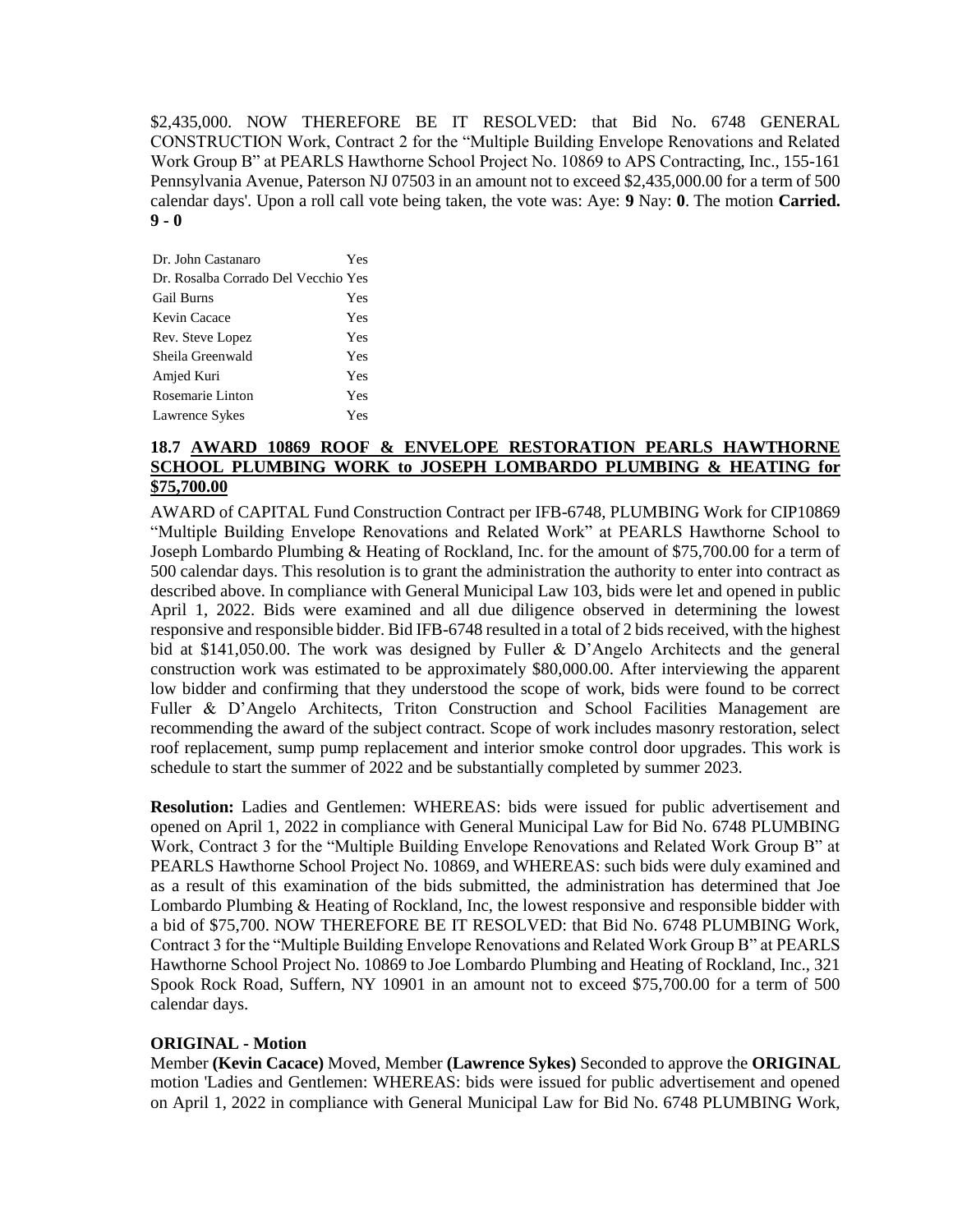Contract 3 for the "Multiple Building Envelope Renovations and Related Work Group B" at PEARLS Hawthorne School Project No. 10869, and WHEREAS: such bids were duly examined and as a result of this examination of the bids submitted, the administration has determined that Joe Lombardo Plumbing & Heating of Rockland, Inc, the lowest responsive and responsible bidder with a bid of \$75,700. NOW THEREFORE BE IT RESOLVED: that Bid No. 6748 PLUMBING Work, Contract 3 for the "Multiple Building Envelope Renovations and Related Work Group B" at PEARLS Hawthorne School Project No. 10869 to Joe Lombardo Plumbing and Heating of Rockland, Inc., 321 Spook Rock Road, Suffern, NY 10901 in an amount not to exceed \$75,700.00 for a term of 500 calendar days'. Upon a roll call vote being taken, the vote was: Aye: **9** Nay: **0**. The motion **Carried. 9 - 0** 

| Dr. John Castanaro                  | Yes |
|-------------------------------------|-----|
| Dr. Rosalba Corrado Del Vecchio Yes |     |
| <b>Gail Burns</b>                   | Yes |
| Kevin Cacace                        | Yes |
| Rev. Steve Lopez                    | Yes |
| Sheila Greenwald                    | Yes |
| Amjed Kuri                          | Yes |
| Rosemarie Linton                    | Yes |
| Lawrence Sykes                      | Yes |

# **18.8 AWARD 10891 CEILINGS & LIGHTS PHASE 2 ROOSEVELT EARLY COLLEGE HIGH SCHOOL to M.L. INC. for \$513,000.00**

AWARD of CAPITAL Contract IFB 6744 GENERAL CONSTRUCTION Contract, CIP10891 "Replacement of Ceilings and Lights – Part 2" at Roosevelt High School - Early College Studies to ML Inc. for \$513,000.00 and a term of 183 calendar days. This resolution is to grant the administration the authority to enter into the subject contract. In compliance with General Municipal Law 103, bids were let and opened in public March 30, 2022. Bid IFB-6744 resulted in a total of 11 bids received ranging up to \$822,900.00. The work was designed by Eisenbach & Ruhnke Engineering, P.C. s. (E&R). The engineer's estimate for the GENERAL CONSTRUCTION work was in the amount of \$600,000.00 After interviewing the apparent low bidder and confirming that they understood the scope of work, their bids were found to be correct and confirmed references, the Engineer E&R, Construction Manager Triton Construction along with this Department are recommending the award of the subject contract to ML Inc. Bid 6744 is for Part 2 of "Replacement of Ceilings and Lights" at Roosevelt Early College High School and involves the replacement of hallway ceilings and lights in the Library Wing of the school and Cafeteria and is scheduled to be completed during the summer of 2022. Part 1 was for replacement of hallway ceiling and lights in the cafeteria wing of the school and was completed summer of 2021.

**Resolution:** Ladies and Gentlemen: WHEREAS: bids were issued for public advertisement and opened on March 30, 2022 in compliance with General Municipal Law for Bid No. 6744, GENERAL CONSTRUCTION Work, for the "Replacement of Ceilings and Lights – Part 2" at Roosevelt High School - Early College Studies, Project No. 10891, and WHEREAS: such bids were duly examined and as a result of this examination of the bids submitted, the administration has determined that ML Inc., the sole bidder is responsive and responsible with a bid of \$513,000. NOW THEREFORE BE IT RESOLVED: that Bid No. 6744 GENERAL CONSTRUCTION Work, for Capital Project No. 10891 "Replacement of Ceilings and Lights – Part 2" at Roosevelt High School - Early College Studies to ML Inc., 65 South Street, Passaic, NJ 07055 for a not to exceed amount of \$513,000.00 for a term of 183 calendar days.

# **ORIGINAL - Motion**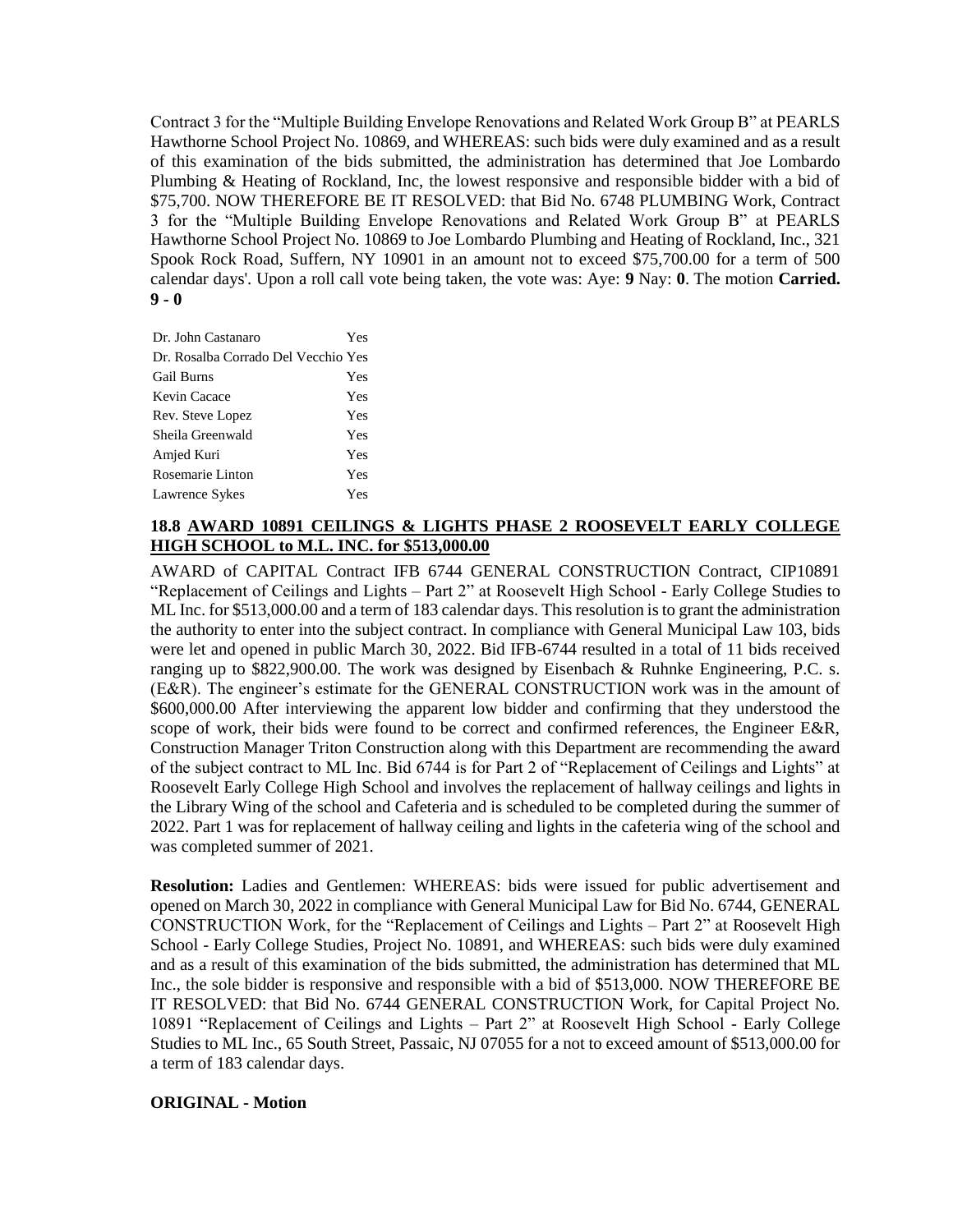Member **(Kevin Cacace)** Moved, Member **(Lawrence Sykes)** Seconded to approve the **ORIGINAL**  motion 'Ladies and Gentlemen: WHEREAS: bids were issued for public advertisement and opened on March 30, 2022 in compliance with General Municipal Law for Bid No. 6744, GENERAL CONSTRUCTION Work, for the "Replacement of Ceilings and Lights – Part 2" at Roosevelt High School - Early College Studies, Project No. 10891, and WHEREAS: such bids were duly examined and as a result of this examination of the bids submitted, the administration has determined that ML Inc., the sole bidder is responsive and responsible with a bid of \$513,000. NOW THEREFORE BE IT RESOLVED: that Bid No. 6744 GENERAL CONSTRUCTION Work, for Capital Project No. 10891 "Replacement of Ceilings and Lights – Part 2" at Roosevelt High School - Early College Studies to ML Inc., 65 South Street, Passaic, NJ 07055 for a not to exceed amount of \$513,000.00 for a term of 183 calendar days'. Upon a roll call vote being taken, the vote was: Aye: **9** Nay: **0**. The motion **Carried. 9 - 0** 

| Dr. John Castanaro                  | Yes |
|-------------------------------------|-----|
| Dr. Rosalba Corrado Del Vecchio Yes |     |
| <b>Gail Burns</b>                   | Yes |
| Kevin Cacace                        | Yes |
| Rev. Steve Lopez                    | Yes |
| Sheila Greenwald                    | Yes |
| Amjed Kuri                          | Yes |
| Rosemarie Linton                    | Yes |
| Lawrence Sykes                      | Yes |

## **18.9 AWARD 10944 EMERGENCY DECLARATION ROOF RENOVATIONS AT ROBERT C DODSON SCHOOL for GENERAL CONTRACTING to NUA COSTRUCTION CORP for \$516,000.00**

This it to award a Capital fund PO to NUA Construction Corp., for Bid 6776 for GENERAL CONSTRUCTION work done under the Emergency Declaration dated March 15, 2022 for "Roof Renovations" at the Robert C. Dodson School for \$516,000 and for term of 270. Bid, IFB-6776 was issued on April 1, 2022 to three vendors who have done satisfactory work for the district. Three Bids were received on April 27, 2022 and the highest was bid was at \$671,100.00. After interviewing the apparent low bidder and confirming that they understood the scope of work, bids were found to be correct Eisenbach & Ruhnke Engineers, Savin Engineers as CM and School Facilities Management are recommending the award of the subject contract to NUA Construction Corp. Scope of work includes performing emergency roof and masonry façade repairs identified under the 2020 Building Condition Survey. This work is schedule to start immediately and be substantially completed during the of 2022.

**Resolution:** Ladies and Gentlemen: WHEREAS: Based in information provided by the 2020 Building Condition Survey a follow up inspection of the roof at the Robert C Dodson School was found to be in a failing condition and beyond normal repair, and WHEREAS: an emergency declaration was issued by the Superintendent of Schools on March 15, 2022, to provide immediate attention to roof repairs outlined in the 2020 Building Condition Survey and to have this work completed in the most timely manner, and WHEREAS: bids were issued to select vendors and opened in compliance with General Municipal law 104b, and such bids were duly examined and as a result of this examination of the bid submitted the administration has determined that NUA Construction Corp is the lowest responsive and responsible bidder with a bid of \$516,000, and NOW THEREFORE BE IT RESOLVED: that a purchase order be issued to NUA Construction Corp, 45 Knollwood Road, Elmsford, NY 10523 for GENERAL CONSTRUCTION Contract work for the "Roof Renovations" at the Robert C. Dodson School for \$516,000.00 and for term of 270 calendar days.

# **ORIGINAL - Motion**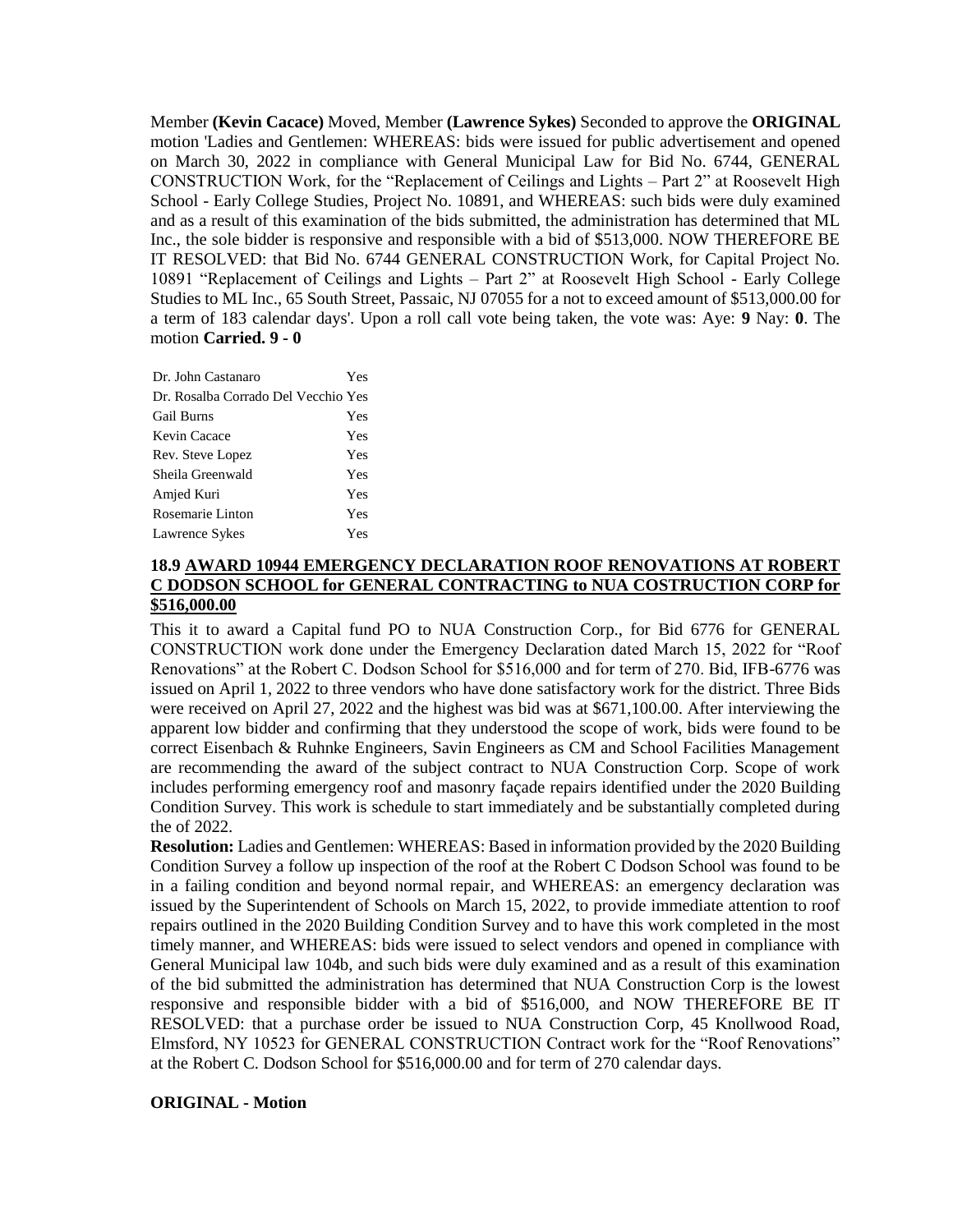Member **(Kevin Cacace)** Moved, Member **(Lawrence Sykes)** Seconded to approve the **ORIGINAL**  motion 'Ladies and Gentlemen: WHEREAS: Based in information provided by the 2020 Building Condition Survey a follow up inspection of the roof at the Robert C Dodson School was found to be in a failing condition and beyond normal repair, and WHEREAS: an emergency declaration was issued by the Superintendent of Schools on March 15, 2022, to provide immediate attention to roof repairs outlined in the 2020 Building Condition Survey and to have this work completed in the most timely manner, and WHEREAS: bids were issued to select vendors and opened in compliance with General Municipal law 104b, and such bids were duly examined and as a result of this examination of the bid submitted the administration has determined that NUA Construction Corp is the lowest responsive and responsible bidder with a bid of \$516,000, and NOW THEREFORE BE IT RESOLVED: that a purchase order be issued to NUA Construction Corp, 45 Knollwood Road, Elmsford, NY 10523 for GENERAL CONSTRUCTION Contract work for the "Roof Renovations" at the Robert C. Dodson School for \$516,000.00 and for term of 270 calendar days'. Upon a roll call vote being taken, the vote was: Aye: **9** Nay: **0**. The motion **Carried. 9 - 0** 

| Dr. John Castanaro                  | Yes |
|-------------------------------------|-----|
| Dr. Rosalba Corrado Del Vecchio Yes |     |
| <b>Gail Burns</b>                   | Yes |
| Kevin Cacace                        | Yes |
| Rev. Steve Lopez                    | Yes |
| Sheila Greenwald                    | Yes |
| Amjed Kuri                          | Yes |
| Rosemarie Linton                    | Yes |
| Lawrence Sykes                      | Yes |

# **18.10 AWARD EQUIPMENT CAPITAL FUND PURCHASE ORDER of TWO PORTABLE HVAC UNITS to TRISTATE FILTER & HVAC SUPPLIES for \$28,079.40**

The request for bids RFB-6741 "Purchase of Two (2) Portable Spot HVAC Units by Oceanaire Model Number 20ACH6012, or approved Equal" was issued in February and opened on March 3, 2022 for the above goods. Tristate was the sole bidder. These units are necessary to keep classrooms open in times of heating, ventilation and/or air-conditioning repairs. This will be more effective and save on rental costs. After interviewing Tristate and confirming that they understood the scope of work, bids were found to be correct and pricing reasonable it has been determined that award of this PO is recommended.

**Resolution:** Ladies and Gentlemen: WHEREAS: In the course of building maintenance and repair work throughout the District it has been determined that there is great benefit in having back-up HVAC sources readily available for performing such work, and WHEREAS: RFB-6741 "Purchase of Two (2) Portable HVAC Units Oceanaire, or approved Equal" was duly issued for public bid and opened on March 4, 2022, and WHEREAS: Tristate Filter & HVAC Supplies, Inc., was sole bidder and determined to be responsive and responsible with a bid at \$28,079.40. NOW THEREFORE BE IT RESOLVED: that the award of equipment capital fund RFB-6741 "Purchase of Two (2) Portable HVAC Units Oceanaire, or approved Equal" be awarded to Tristate Filter & HVAC Supplies Inc. 16 Colt Court Ronkonkoma, NY 11779 for an amount not to exceed \$28,079.40 a term of 90 days.

### **ORIGINAL - Motion**

Member **(Kevin Cacace)** Moved, Member **(Lawrence Sykes)** Seconded to approve the **ORIGINAL**  motion 'Ladies and Gentlemen: WHEREAS: In the course of building maintenance and repair work throughout the District it has been determined that there is great benefit in having back-up HVAC sources readily available for performing such work, and WHEREAS: RFB-6741 "Purchase of Two (2) Portable HVAC Units Oceanaire, or approved Equal" was duly issued for public bid and opened on March 4, 2022, and WHEREAS: Tristate Filter & HVAC Supplies, Inc., was sole bidder and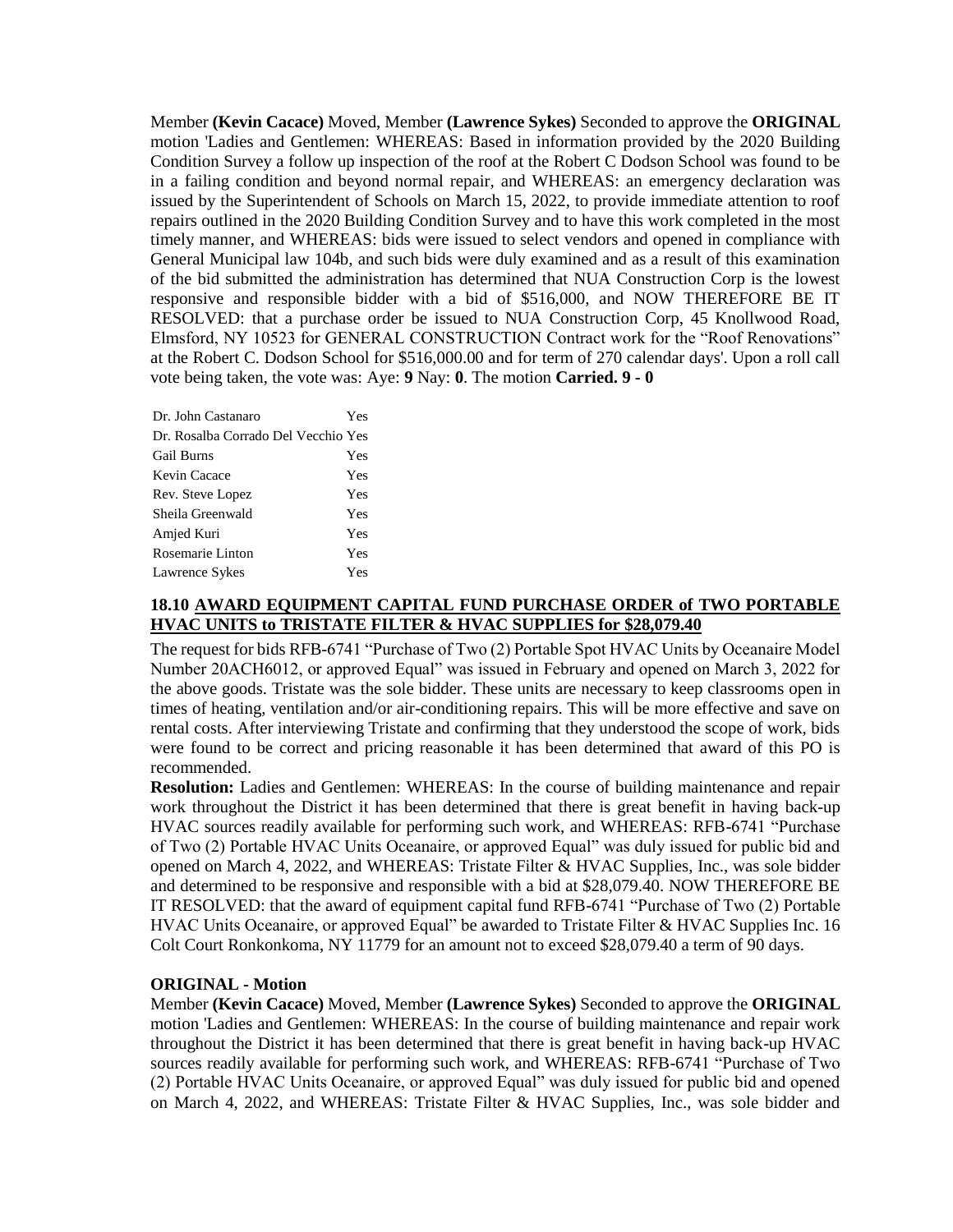determined to be responsive and responsible with a bid at \$28,079.40. NOW THEREFORE BE IT RESOLVED: that the award of equipment capital fund RFB-6741 "Purchase of Two (2) Portable HVAC Units Oceanaire, or approved Equal" be awarded to Tristate Filter & HVAC Supplies Inc. 16 Colt Court Ronkonkoma, NY 11779 for an amount not to exceed \$28,079.40 a term of 90 days'. Upon a roll call vote being taken, the vote was: Aye: **9** Nay: **0**. The motion **Carried. 9 - 0** 

| Dr. John Castanaro                  | Yes |
|-------------------------------------|-----|
| Dr. Rosalba Corrado Del Vecchio Yes |     |
| <b>Gail Burns</b>                   | Yes |
| Kevin Cacace                        | Yes |
| Rev. Steve Lopez                    | Yes |
| Sheila Greenwald                    | Yes |
| Amjed Kuri                          | Yes |
| Rosemarie Linton                    | Yes |
| Lawrence Sykes                      | Yes |

# **18.11 AWARD GENERAL FUNDS for CITY OF YONKERS, DEPARTMENT of PUBLIC WORKS RIGHT-OF-WAY IMPROVEMENTS for SUMMER 2022 for \$150,000.00**

General Funds to Amend City of Yonkers Contract 2022-00000777 IFB-6751 "2022 Public Right of Way Improvements." for an amount not to exceed \$150,000.00 for a term of 365 calendar days. This resolution is to grant the administration the authority to provide General Funds to the City of Yonkers to amend the subject contract to include an added \$150,000 for CIVIL/SITE work to be performed at various District sites. The subject contract is between the City and Paladino Concrete Creations Corp., 315 N. Mac Questen Parkway, Mt. Vernon, NY 10550 in the original amount of \$1,000,000. The amended amount of this contract will be \$1,150,000.00 By amending the City contract to provide for District work, the District is saved the cost of designing, bidding and awarding its own nearly identical contract. This has been approved by the City Engineering and Purchasing Departments. Work to include new and/or replaced site features such as sidewalks, curbs, and pavement.

**Resolution:** Ladies and Gentlemen: WHEREAS, the District is in need of site improvements at various schools, and WHEREAS, the City of Yonkers has a standing duly authorized and procured Contract 2022-00000777 IFB-6751 "2022 Public Right of Way Improvements." for the performance of this work this work under bid unit prices, and WHEREAS, General Funds in the amount of \$150,000.00 is to be provided by the District to amend this contract to include District work, and WHEREAS: the contract amount will be increased from \$1,000,000 to \$1,150,000. NOW THEREFOR BE IT RESOLVED: that the City of Yonkers perform site improvements on behalf of the Board of education for an amount not to exceed \$150,000.00 amending City of Yonkers Contract 2022-00000777 IFB-6751 "2022 Public Right of Way Improvements" to \$1,150,000 and no change in term.

## **ORIGINAL - Motion**

Member **(Kevin Cacace)** Moved, Member **(Lawrence Sykes)** Seconded to approve the **ORIGINAL**  motion 'Ladies and Gentlemen: WHEREAS, the District is in need of site improvements at various schools, and WHEREAS, the City of Yonkers has a standing duly authorized and procured Contract 2022-00000777 IFB-6751 "2022 Public Right of Way Improvements." for the performance of this work this work under bid unit prices, and WHEREAS, General Funds in the amount of \$150,000.00 is to be provided by the District to amend this contract to include District work, and WHEREAS: the contract amount will be increased from \$1,000,000 to \$1,150,000. NOW THEREFOR BE IT RESOLVED: that the City of Yonkers perform site improvements on behalf of the Board of education for an amount not to exceed \$150,000.00 amending City of Yonkers Contract 2022-00000777 IFB-6751 "2022 Public Right of Way Improvements" to \$1,150,000 and no change in term'. Upon a roll call vote being taken, the vote was: Aye: **9** Nay: **0**. The motion **Carried. 9 - 0**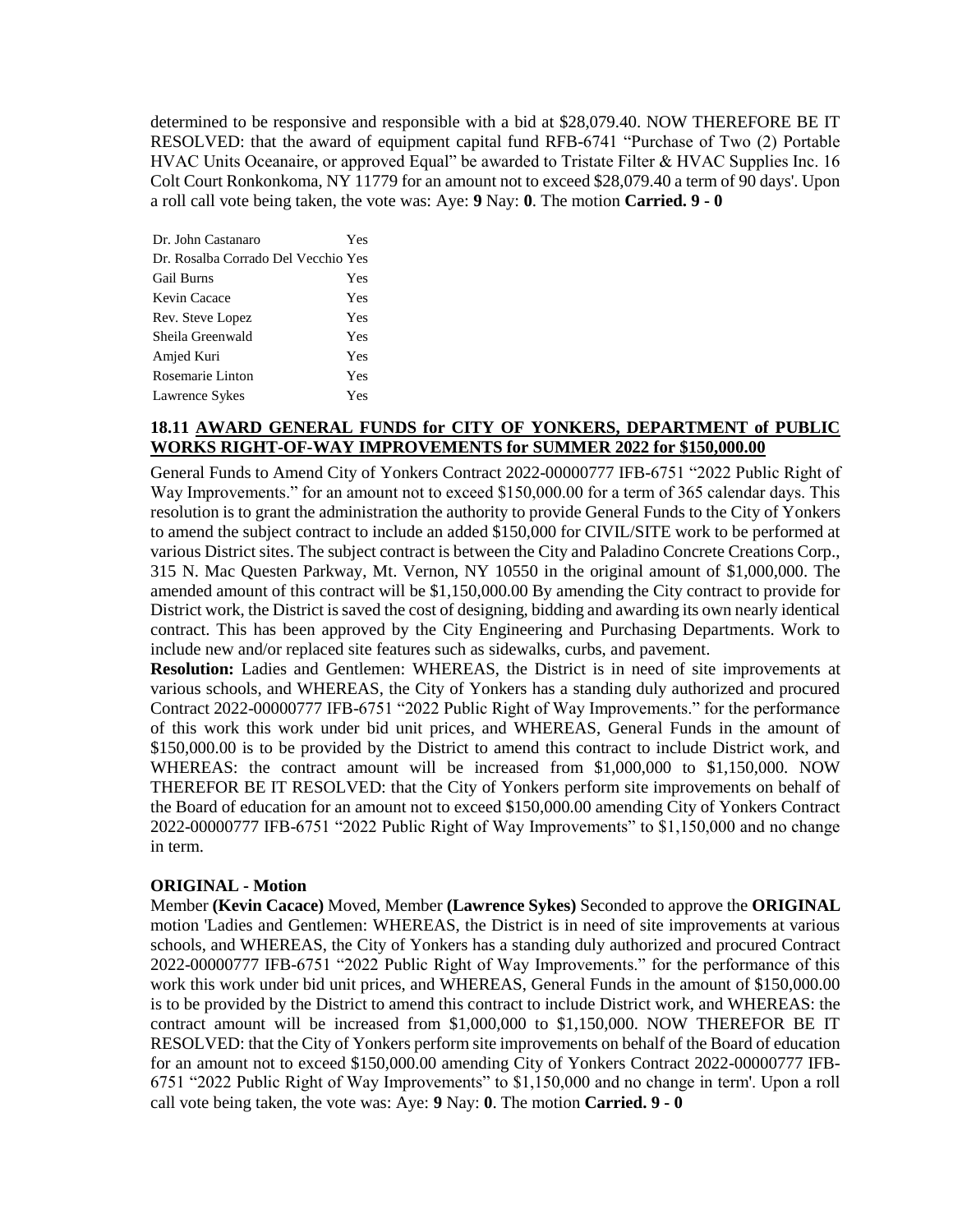| Dr. John Castanaro                  | Yes |
|-------------------------------------|-----|
| Dr. Rosalba Corrado Del Vecchio Yes |     |
| <b>Gail Burns</b>                   | Yes |
| Kevin Cacace                        | Yes |
| Rev. Steve Lopez                    | Yes |
| Sheila Greenwald                    | Yes |
| Amjed Kuri                          | Yes |
| Rosemarie Linton                    | Yes |
| Lawrence Sykes                      | Yes |

# **18.12 AWARD GENERAL FUNDS for use of CITY OF YONKERS, DEPARTMENT OF PUBLIC WORKS SEWER CLEANING and INSPECTION SERVICES with FRED A COOK JR, INC. for \$20,000.00**

BOE to supply \$20,000.00 in General Funds to Amend City of Yonkers Contract 2021-00000551 IFB-6579 "Televising & Cleaning of Existing Sewer & Drain Appurtenances" with Fred A. Cook Jr., Inc. increasing the contract from \$322,000.00 to \$342,000.00 with no change in term. By amending the City contract to provide for District work, the District is saved the cost of designing, bidding and awarding its own nearly identical contract. This has been approved by the City Engineering and Purchasing Departments.

**Resolution:** Ladies and Gentlemen: WHEREAS, the District requires the ability to clean and inspect subsurface sanitary and storm sewer systems in a timely manner, and . WHEREAS, the City of Yonkers standing Contract 2021-0551 IFB-6579 with Fred A. Cook Jr Inc. for "Televising & Cleaning of Existing Sewer & Drain Appurtenances on an as needed basis" is available for use by the District, and WHEREAS, General funds in the amount of \$20,000.00 is to be provided by the District for to amend this contract to include District work, NOW THEREFOR BE IT RESOLVED: that the Superintendent of Schools is authorized to furnish \$20,000.00 in Building Repair funds to amend COY Contract 2021-0551 IFB-6579 "Televising & Cleaning of Existing Sewer & Drain Appurtenances On An As Needed Basis" in the amount of \$20,000.00 increasing the contract amount from \$322,000.00 to \$342,000.00 with no change in term.

## **ORIGINAL - Motion**

Member **(Kevin Cacace)** Moved, Member **(Lawrence Sykes)** Seconded to approve the **ORIGINAL**  motion 'Ladies and Gentlemen: WHEREAS, the District requires the ability to clean and inspect subsurface sanitary and storm sewer systems in a timely manner, and . WHEREAS, the City of Yonkers standing Contract 2021-0551 IFB-6579 with Fred A. Cook Jr Inc. for "Televising & Cleaning of Existing Sewer & Drain Appurtenances on an as needed basis" is available for use by the District, and WHEREAS, General funds in the amount of \$20,000.00 is to be provided by the District for to amend this contract to include District work, NOW THEREFOR BE IT RESOLVED: that the Superintendent of Schools is authorized to furnish \$20,000.00 in Building Repair funds to amend COY Contract 2021-0551 IFB-6579 "Televising & Cleaning of Existing Sewer & Drain Appurtenances On An As Needed Basis" in the amount of \$20,000.00 increasing the contract amount from \$322,000.00 to \$342,000.00 with no change in term'. Upon a roll call vote being taken, the vote was: Aye: **9** Nay: **0**. The motion **Carried. 9 - 0** 

| Dr. John Castanaro                  | Yes |
|-------------------------------------|-----|
| Dr. Rosalba Corrado Del Vecchio Yes |     |
| Gail Burns                          | Yes |
| Kevin Cacace                        | Yes |
| Rev. Steve Lopez                    | Yes |
| Sheila Greenwald                    | Yes |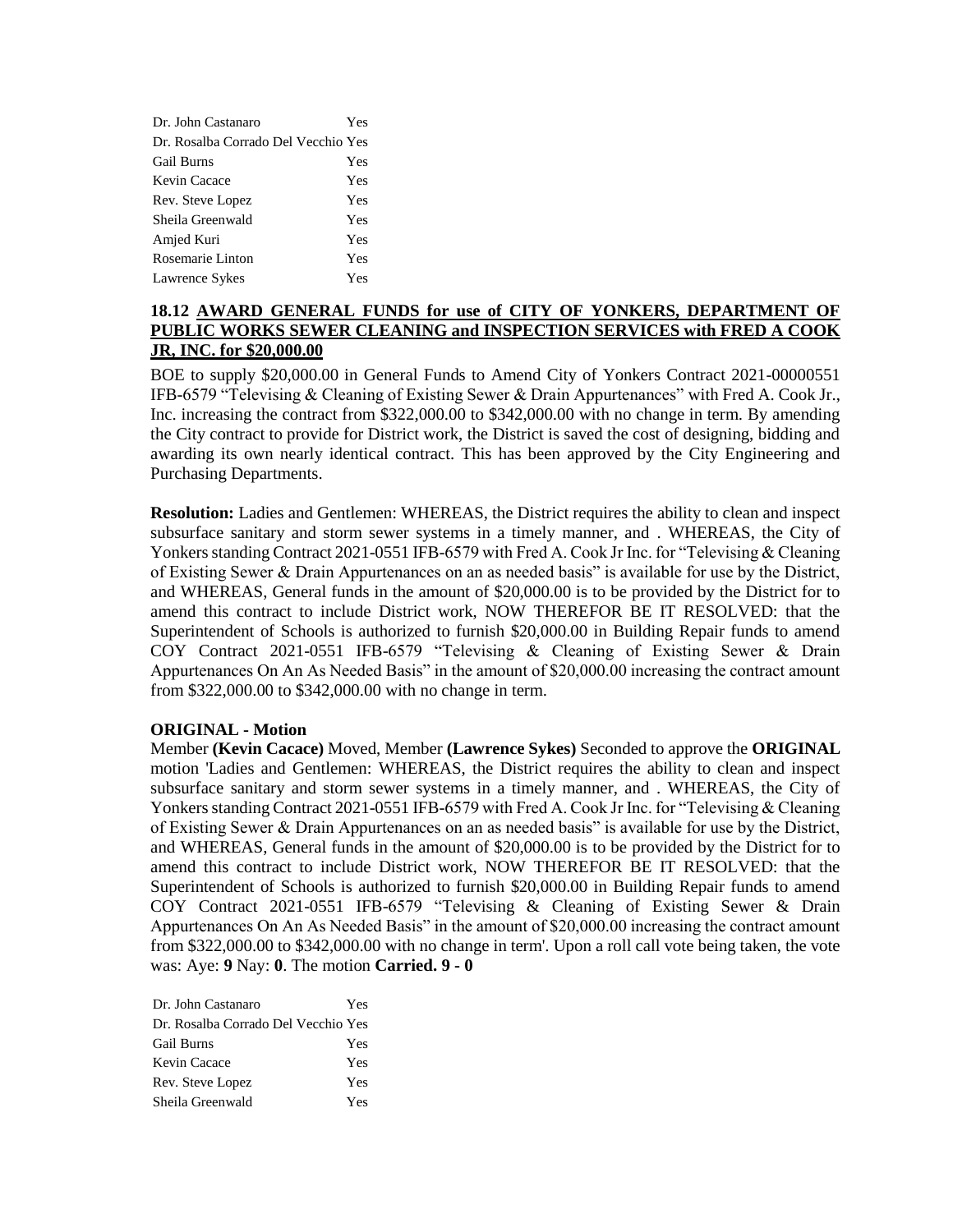| Amjed Kuri       | Yes |
|------------------|-----|
| Rosemarie Linton | Yes |
| Lawrence Sykes   | Yes |

# **18.13 AWARD FOUR CAPITAL FUND CONTRACTS for PROFESSIONAL ENVIRONMENTAL SERVICES on a REQUIREMENTS BASIS for \$1.0 MILLION PER EACH CONTRACT**

Award of a CAPITAL FUNDED Contract for "On-Call" Professional Environmental Consulting Services to Four Shortlisted Respondents to RFQ-460 for an amount not to exceed \$1 million, with a three-year term which includes two 12-month options to renew the pricing and conditions, upon mutual agreement. This is to award contracts to 4 separate firms, successful responders to RFQ-460 for "On-Call" Professional Environmental Consulting Services for the School Facilities Management Department" issued by the City Purchasing Dept. and opened on April 8, 2022. RFQ-460 was a competitive request for qualifications that had 5 responders. All responses were scored by the staff of School Facilities on a Qualifications Based Selection (QBS) basis and after interviews and other due diligence was completed the following four firms are being recommended: • Adelaide Environmental Health Associates, Inc. • H2M Architects, Engineers, Land Surveying, and Landscape Architecture, D.P.C. • Eisenbach & Ruhnke Engineering, P.C. • LiRo Engineers, Inc. These four firms shall be asked to further compete for engagement on specific projects, typically capital improvement projects. The scope of work and the fees for each project will be presented to the Board for approval prior to the start of work. Every project will have its own budget and schedule but will be covered by this single contract. Due to their size and bulk the RFQ responses are not included with is resolution. They are available for viewing the School Facilities Management Department. The \$1 million dollar price is merely an upper limit for expenditure under this agreement and will not be encumbered. These funds, up to this limit will be encumbered and assigned to specific projects as the needs arise.

**Resolution:** Ladies and Gentlemen: WHEREAS: The District has a need for on-going professional environmental consulting services for the maintenance and improvement of its physical plant, and WHEREAS: such services have been duly solicited in compliance with NYS Municipal Law 104B through the issuance of the publicly advertised RFQ-460 for "On-Call" Professional Environmental Consulting Services for the School Facilities Management Department, and WHEREAS: five firms submitted proposals which were duly scrutinized and evaluated and the four firms most suited have been shortlisted and recommended for engagement: • Adelaide Environmental Health Associates, Inc. • H2M Architects, Engineers, Land Surveying, and Landscape Architecture, D.P.C. • Eisenbach & Ruhnke Engineering, P.C. • LiRo Engineers, Inc. WHEREAS: this engagement shall be for thirty six months, with option to renew for 12 additional months at year 4 and year 5, and WHEREAS: work under this contract shall be done on an as needed District directed basis and paid at rates negotiated on a project by project basis, and WHEREAS: the assignments, scopes of work and fees to be paid will be subject to the approval of the Board of Trustees, and WHEREAS: the total of the fees paid shall not exceed a total of one million dollars over the course of thirty-six months. NOW THEREFORE BE IT RESOLVED: That the Superintendent of School be authorized to enter into the above contract per RFQP-460 for "On-Call" Professional Environmental Consulting Services to the listed firms for an amount \$1.0 million and a term of 3 years, renewable for 2 one year extensions.

## **ORIGINAL - Motion**

Member **(Kevin Cacace)** Moved, Member **(Lawrence Sykes)** Seconded to approve the **ORIGINAL**  motion 'Ladies and Gentlemen: WHEREAS: The District has a need for on-going professional environmental consulting services for the maintenance and improvement of its physical plant, and WHEREAS: such services have been duly solicited in compliance with NYS Municipal Law 104B through the issuance of the publicly advertised RFQ-460 for "On-Call" Professional Environmental Consulting Services for the School Facilities Management Department, and WHEREAS: five firms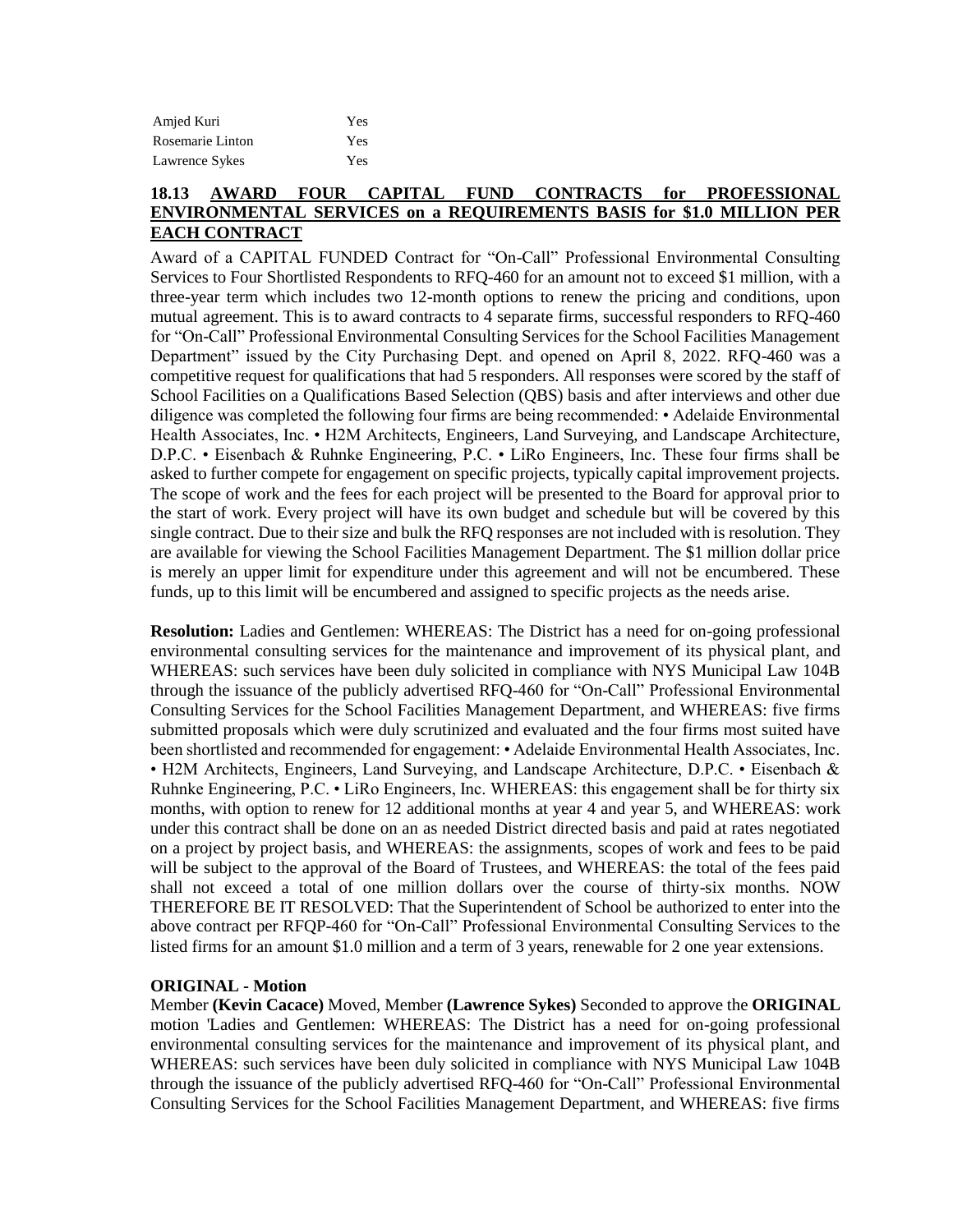submitted proposals which were duly scrutinized and evaluated and the four firms most suited have been shortlisted and recommended for engagement: • Adelaide Environmental Health Associates, Inc. • H2M Architects, Engineers, Land Surveying, and Landscape Architecture, D.P.C. • Eisenbach & Ruhnke Engineering, P.C. • LiRo Engineers, Inc. WHEREAS: this engagement shall be for thirty six months, with option to renew for 12 additional months at year 4 and year 5, and WHEREAS: work under this contract shall be done on an as needed District directed basis and paid at rates negotiated on a project by project basis, and WHEREAS: the assignments, scopes of work and fees to be paid will be subject to the approval of the Board of Trustees, and WHEREAS: the total of the fees paid shall not exceed a total of one million dollars over the course of thirty-six months. NOW THEREFORE BE IT RESOLVED: That the Superintendent of School be authorized to enter into the above contract per RFQP-460 for "On-Call" Professional Environmental Consulting Services to the listed firms for an amount \$1.0 million and a term of 3 years, renewable for 2 one year extensions'. Upon a roll call vote being taken, the vote was: Aye: **9** Nay: **0**. The motion **Carried. 9 - 0** 

| Dr. John Castanaro                  | Yes |
|-------------------------------------|-----|
| Dr. Rosalba Corrado Del Vecchio Yes |     |
| <b>Gail Burns</b>                   | Yes |
| Kevin Cacace                        | Yes |
| Rev. Steve Lopez                    | Yes |
| Sheila Greenwald                    | Yes |
| Amjed Kuri                          | Yes |
| Rosemarie Linton                    | Yes |
| Lawrence Sykes                      | Yes |

# **18.14 EXTEND 10902 "2020 LEAD TESTING IN SCHOOL DRINKING WATER" PLUMBING WORK with JOSEPH LOMBARDO PLUMBING & HEATING for \$109,150.00 and 365 CALENDAR DAYS.**

By Resolution 14.12 dated September 16, 2020 the Board of Education authorized the award of contract 2021-00000317 CIP10902 "District Wide Remediation Plumbing" to Joe Lombardo Plumbing & Heating of Rockland, Inc., in an amount not to exceed \$109,150.00 and term of 365 calendar days. This contract has a provision for an annual extension under the original terms and condition for 12 months. This resolution is to authorized this extension. This increases the contract to \$218,300.00 and extends to 730 calendar days. This is to provide on-call plumbing services to replace or otherwise remediate deficient drinking water outlets as identified by the "Lead Testing in School Drinking Water" legislation 10-NYCRR Subpart 67-4, and mandating that schools across the state retest all drinking water outlets for lead contamination in 2020. This work is on-going and requires more effort to complete. Lombardo is working closely with H2M Engineering and the Facilities Dept to replace or permanently abandon the outlets identified as "actionable" under the above mentioned sampling and testing program. This work is being done under capital funds and is fully aidable by the SED.

**Resolution:** Ladies and Gentlemen: WHEREAS by Resolution Board Item No. 14.12 at the Board of Trustees stated meeting on September 16, 2020, contract No. 2021-0317 was recommended for award to Joseph Lombardo Plumbing and Heating, 321 Spook Rock Road, Suffern, NY 10909 and, WHEREAS bid specifications provide for one 12-month extension by the mutual consent of both parties, under the same terms and conditions of the original contract, and WHEREAS the administration recommends the extension of this contract from November 16, 2021 to November 15, 2022 at the same rates for a cost not to exceed of \$109,150, and NOW THEREFORE BE IT RESOLVED: That the CAPITAL CONSTRUCTION CONTRACT No. 2021-0317 for CIP10902 "Lead in Water Remediation Plumbing Work" to Joseph Lombardo Plumbing and Heating 321 Spook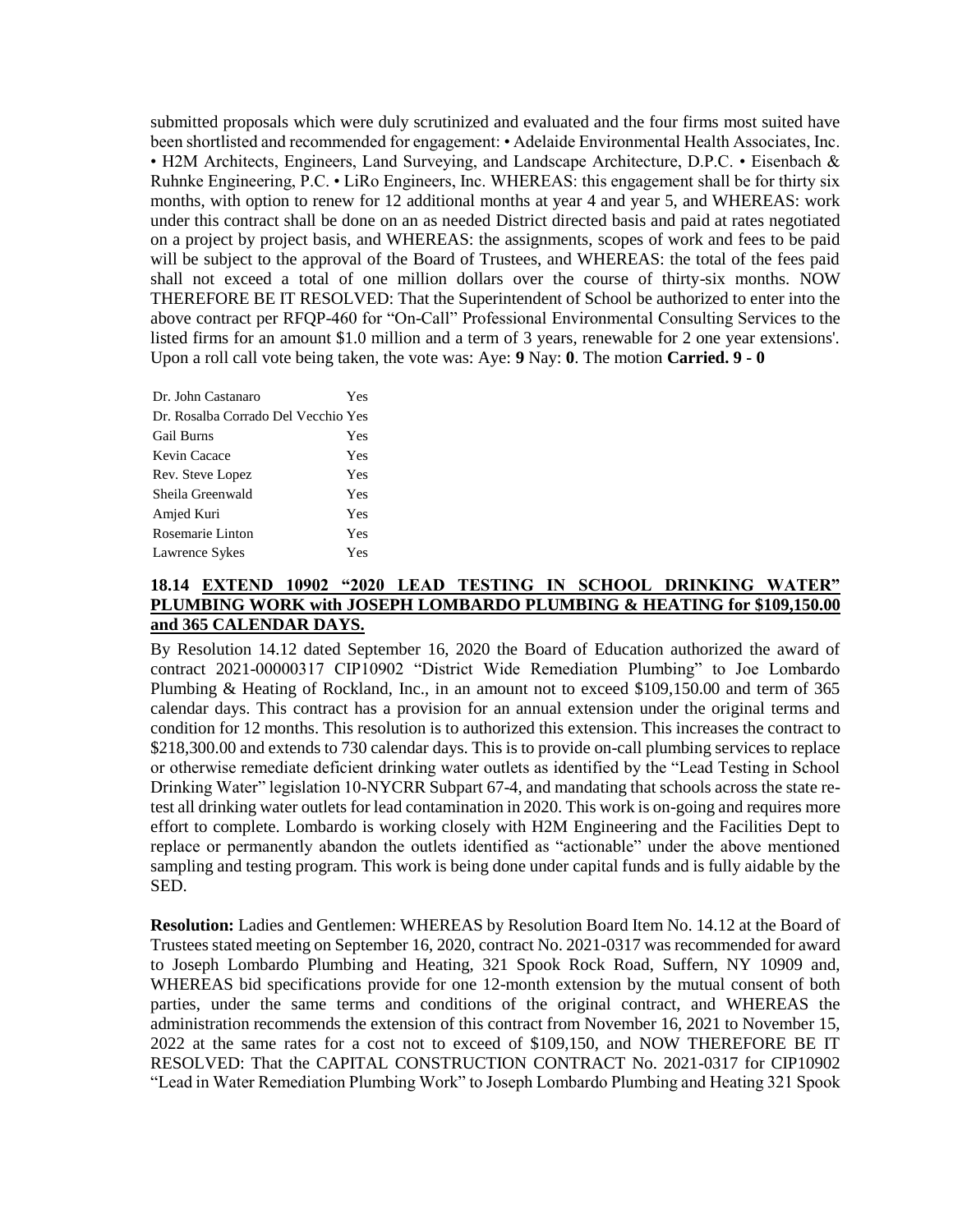Rock Road, Suffern, NY 10909 be extended for 12 months increasing the contract to \$218,300.00 and the term increased 730 calendar days.

### **ORIGINAL - Motion**

Member **(Kevin Cacace)** Moved, Member **(Lawrence Sykes)** Seconded to approve the **ORIGINAL**  motion 'Ladies and Gentlemen: WHEREAS by Resolution Board Item No. 14.12 at the Board of Trustees stated meeting on September 16, 2020, contract No. 2021-0317 was recommended for award to Joseph Lombardo Plumbing and Heating, 321 Spook Rock Road, Suffern, NY 10909 and, WHEREAS bid specifications provide for one 12-month extension by the mutual consent of both parties, under the same terms and conditions of the original contract, and WHEREAS the administration recommends the extension of this contract from November 16, 2021 to November 15, 2022 at the same rates for a cost not to exceed of \$109,150, and NOW THEREFORE BE IT RESOLVED: That the CAPITAL CONSTRUCTION CONTRACT No. 2021-0317 for CIP10902 "Lead in Water Remediation Plumbing Work" to Joseph Lombardo Plumbing and Heating 321 Spook Rock Road, Suffern, NY 10909 be extended for 12 months increasing the contract to \$218,300.00 and the term increased 730 calendar days'. Upon a roll call vote being taken, the vote was: Aye: **9** Nay: **0**. The motion **Carried. 9 - 0**

| Dr. John Castanaro                  | Yes |
|-------------------------------------|-----|
| Dr. Rosalba Corrado Del Vecchio Yes |     |
| <b>Gail Burns</b>                   | Yes |
| Kevin Cacace                        | Yes |
| Rev. Steve Lopez                    | Yes |
| Sheila Greenwald                    | Yes |
| Amjed Kuri                          | Yes |
| Rosemarie Linton                    | Yes |
| Lawrence Sykes                      | Yes |

## **18.15 AMEND 10901 for COVID RELATED HVAC IMPROVEMENTS KG&D ARCHITECTS for \$1,045.00**

Amendment to CAPITAL Task Assignment CIP10901 "COVID19 Related HVAC Improvements" under Emergency Declaration for KG&D Architects, P.C., PO 2021-1261 in the amount of \$1,045.00 increasing the fee for this task to \$176,045.00 Via Resolution 16.21 at their stated meeting on June 16, 2021 the Board of Trustees awarded the above subject assignment to KG&D Architects, P.C. in the amount of \$175,000.00 under their requirements contract 2020-0630. This amendment is required for funding and top establish rates to pay for the final invoicing for the abovenamed assignment. The work required the use of a sub-consultant, OLA Engineers, whose professional staff title and reimbursable service rates were different than KG&D's. The additional rate schedule is provided.

**Resolution:** Ladies and Gentlemen; WHEREAS: under Resolution 15.15 dated February 26, 2020, the Board of Education authorized the award of professional On-Call Architectural Services Contract No. 2020-0630 to KG&D Architects, P.C. in response to District RFP404 for an amount not to exceed \$1 million and a term of 2 calendar years, and WHEREAS: under Resolution 15.3 at their stated meeting on March 16, 2022, Contract 2020-630 was amended to raise the fee limit by \$1,000,000 and extend the term by an additional 365 days, and WHEREAS: under Resolution 16.21 at their stated meeting on June 16, 2021 assignment of work under that contract was approved for CIP 10901 "COVID19 Related HVAC Improvements" under Emergency Declaration, and WHEREAS: an amendment is required for additional architectural/engineering services to CIP10901, PO# 2021- 1261. NOW THEREFORE BE IT RESOLVED: That the Superintendent of Schools is hereby authorized to amend the existing assignment to KG&D Architects, P.C., for the task of providing professional On-Call Architectural Services for design of CIP 10901 "COVID19 Related HVAC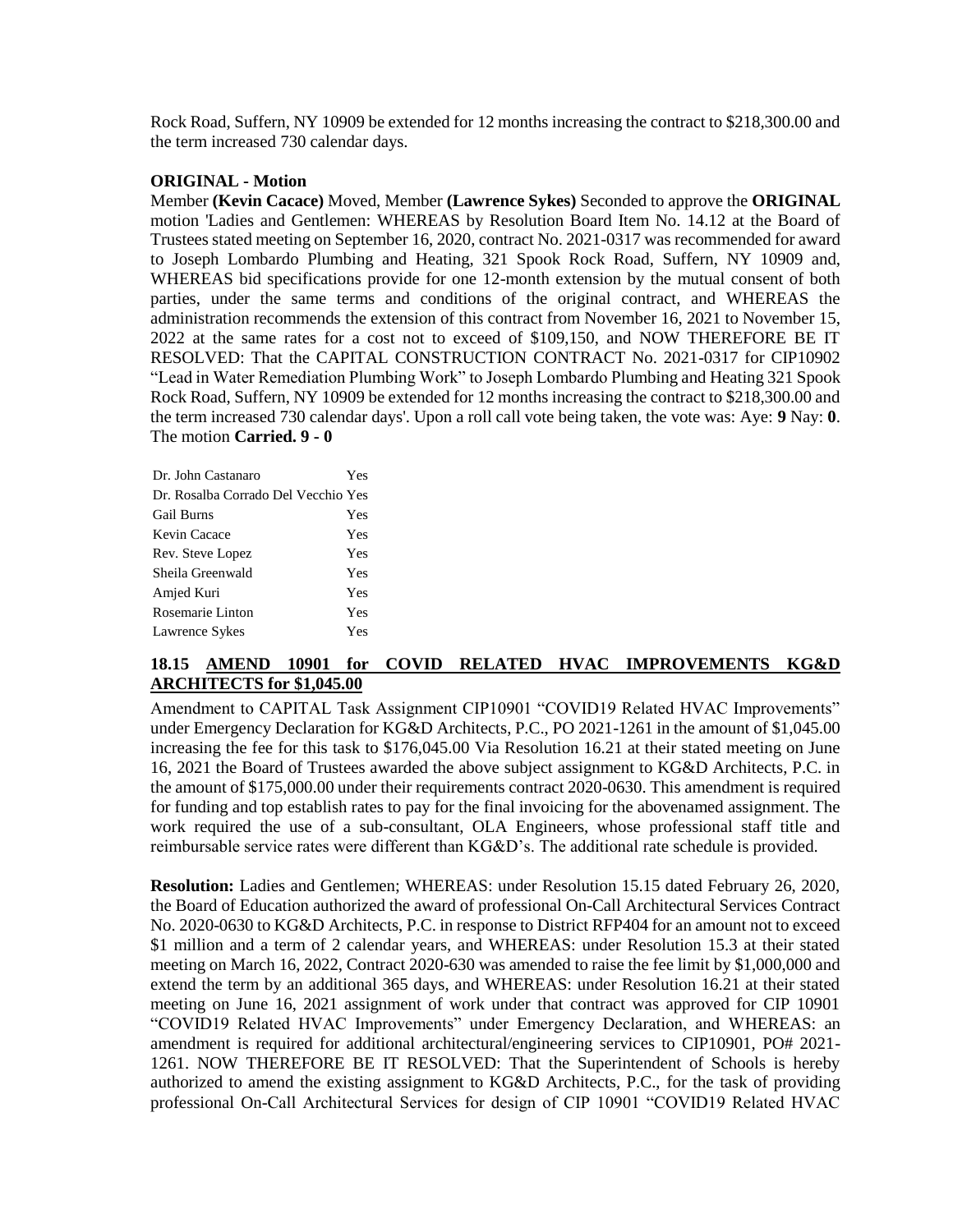Improvements" Districtwide under Emergency Declaration under contract 2020-0630 in an amount not to exceed 1,045.00, increasing this task from \$175,000.00 to \$176,045.00..

## **ORIGINAL - Motion**

Member **(Kevin Cacace)** Moved, Member **(Lawrence Sykes)** Seconded to approve the **ORIGINAL**  motion 'Ladies and Gentlemen; WHEREAS: under Resolution 15.15 dated February 26, 2020, the Board of Education authorized the award of professional On-Call Architectural Services Contract No. 2020-0630 to KG&D Architects, P.C. in response to District RFP404 for an amount not to exceed \$1 million and a term of 2 calendar years, and WHEREAS: under Resolution 15.3 at their stated meeting on March 16, 2022, Contract 2020-630 was amended to raise the fee limit by \$1,000,000 and extend the term by an additional 365 days, and WHEREAS: under Resolution 16.21 at their stated meeting on June 16, 2021 assignment of work under that contract was approved for CIP 10901 "COVID19 Related HVAC Improvements" under Emergency Declaration, and WHEREAS: an amendment is required for additional architectural/engineering services to CIP10901, PO# 2021-1261. NOW THEREFORE BE IT RESOLVED: That the Superintendent of Schools is hereby authorized to amend the existing assignment to KG&D Architects, P.C., for the task of providing professional On-Call Architectural Services for design of CIP 10901 "COVID19 Related HVAC Improvements" Districtwide under Emergency Declaration under contract 2020-0630 in an amount not to exceed 1,045.00, increasing this task from \$175,000.00 to \$176,045.00'. Upon a roll call vote being taken, the vote was: Aye: **9** Nay: **0**. The motion **Carried. 9 - 0** 

| Dr. John Castanaro                  | Yes |
|-------------------------------------|-----|
| Dr. Rosalba Corrado Del Vecchio Yes |     |
| Gail Burns                          | Yes |
| Kevin Cacace                        | Yes |
| Rev. Steve Lopez                    | Yes |
| Sheila Greenwald                    | Yes |
| Amjed Kuri                          | Yes |
| Rosemarie Linton                    | Yes |
| Lawrence Sykes                      | Yes |

# **18.16 ASSIGN MULTIPLE CAPITAL PROJECTS for CONSTRUCTION MANAGEMENT to SAVIN ENGINEERS for \$375,000.00**

Assignment of Capital Fund "On-Call" Professional Construction Management Services for Yonkers Public Schools 2022/2023 Capital Projects 10895, 10909, 10944 to Savin Engineers, P.C. under Contract No. 2022-0000600 in an amount not to exceed \$375,000.00. The construction schedules vary. Savin will start in August 2022 and go through summer 2023. Projects being covered: 10895 "Districtwide HighTech Security Upgrades" at Cross Hill Academy, Montessori School 27, Roosevelt High School - Early College Studies and Yonkers Middle High School for the amount of \$228,100.00 10909 "Capital Improvement Rehabilitation Phase 3" at Gorton High School for the amount of \$117,400.00 10944 "Roof Renovations and Related Work" at Robert C. Dodson School for the amount of \$29,500.00 Less a combined "Additional Services Fee" of \$15,000, the base fee is \$360,000.00 and represents 5.5% of the total projects cost of \$6.5 million.

**Resolution:** Ladies and Gentlemen: WHEREAS: under Resolution 15.23 at the stated meeting on March 16, 2022, the Board of Education authorized the award of an "On-Call" Professional Construction Management Services contract to Savin Engineers, PC in response to District RFQ453 for an amount not to exceed \$1 million, and WHEREAS: the response by Savin Engineers to request for proposal by the Facilities Department to provide construction management services to the above capital projects was deemed most advantageous to the District at a cost not to exceed \$375,000.00. NOW THEREFORE BE IT RESOLVED: That the Superintendent of Schools is hereby authorized to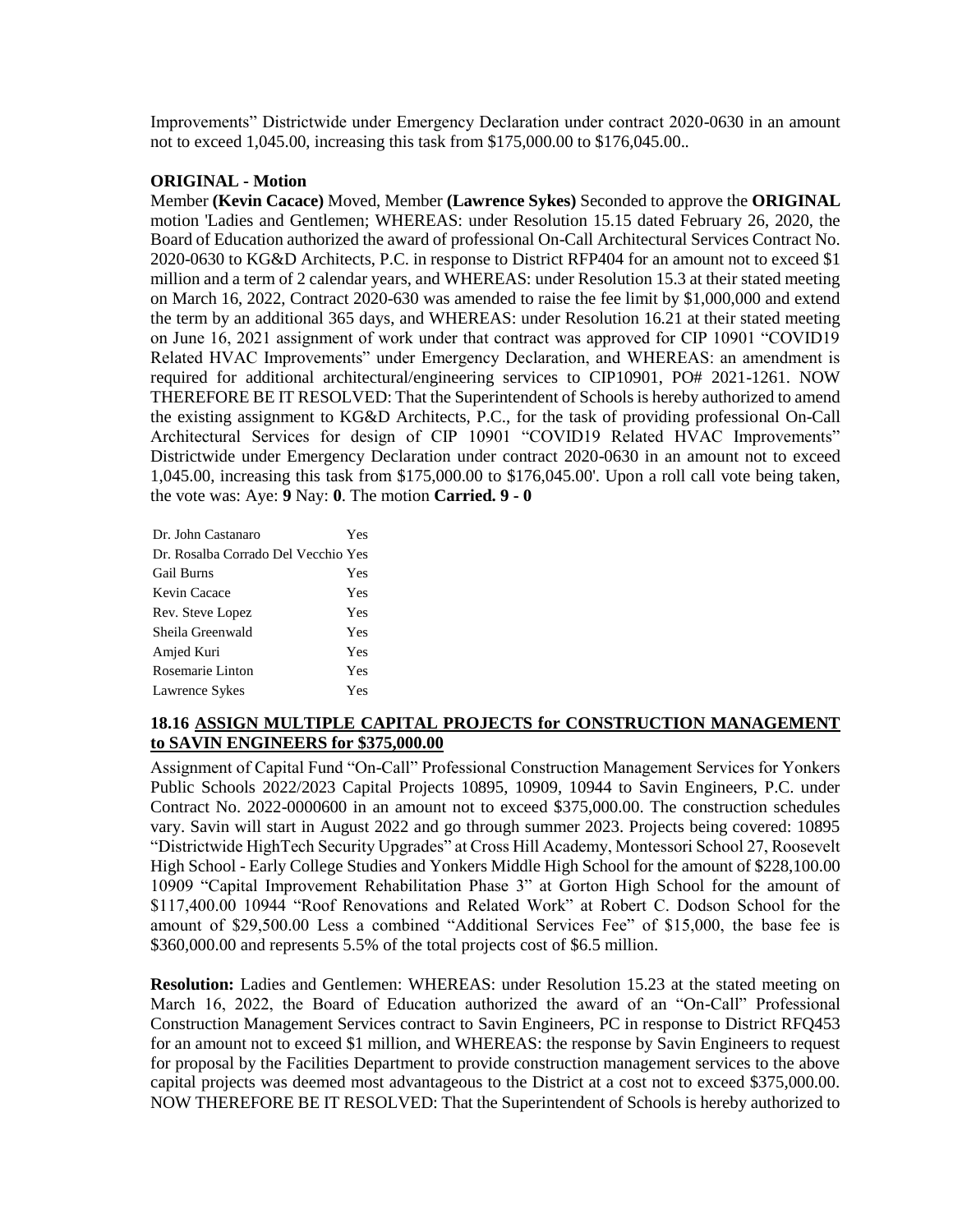assign Savin Engineers, P.C., 3 Campus Drive, Pleasantville, NY 10570, to the task of providing "On-Call" Professional Construction Management Services for 2022/2023 Capital Projects 10895, 10909, 10944 at a cost not to exceed \$375,000.00.

## **ORIGINAL - Motion**

Member **(Kevin Cacace)** Moved, Member **(Lawrence Sykes)** Seconded to approve the **ORIGINAL**  motion 'Ladies and Gentlemen: WHEREAS: under Resolution 15.23 at the stated meeting on March 16, 2022, the Board of Education authorized the award of an "On-Call" Professional Construction Management Services contract to Savin Engineers, PC in response to District RFQ453 for an amount not to exceed \$1 million, and WHEREAS: the response by Savin Engineers to request for proposal by the Facilities Department to provide construction management services to the above capital projects was deemed most advantageous to the District at a cost not to exceed \$375,000.00. NOW THEREFORE BE IT RESOLVED: That the Superintendent of Schools is hereby authorized to assign Savin Engineers, P.C., 3 Campus Drive, Pleasantville, NY 10570, to the task of providing "On-Call" Professional Construction Management Services for 2022/2023 Capital Projects 10895, 10909, 10944 at a cost not to exceed \$375,000.00'. Upon a roll call vote being taken, the vote was: Aye: **9** Nay: **0**. The motion **Carried. 9 - 0** 

| Dr. John Castanaro                  | Yes |
|-------------------------------------|-----|
| Dr. Rosalba Corrado Del Vecchio Yes |     |
| Gail Burns                          | Yes |
| Kevin Cacace                        | Yes |
| Rev. Steve Lopez                    | Yes |
| Sheila Greenwald                    | Yes |
| Amjed Kuri                          | Yes |
| Rosemarie Linton                    | Yes |
| Lawrence Sykes                      | Yes |

## **18.17 AMENDMENT 2 10907 SCHOOL 21 & 10908 CASIMIR PULASKI SCHOOL HVAC ENGINEERING to BARILLE GALLAGHER ASSOCIATES for \$17,500.00.**

This to authorize Amendment 2 for Architectural/Engineering Services PO 2021-5393 for CIP10907 & 10908, "HVAC Upgrades" at School 21 & 26 contract 2020-0626, to Barile Gallagher & Associates, for \$17,500.00, increasing the cost of this task from \$454,500.00 to \$472,000.00 This is to provide the additional architectural and engineering services required for a district directed increase in the scope of work at 10907 School 21 to include upgrading the Library power & data receptacles and providing dedicated air conditioning.

**Resolution:** Ladies and Gentlemen; WHEREAS: By Resolution 15.15 dated January 20, 2021 the Board of Trustees awarded Purchase Order 2021-5393 under Contract 2020-0626 to Barile Gallagher & Associates for design work on Capital Projects 10907 & 10908, "HVAC Restoration" at School 21 & School 26, and WHEREAS: By Resolution 15.3 dated September 22, 2022 the Board of Trustees, amended such purchase order by \$14,500.00 increasing the amount to \$454,500.00, and WHEREAS: a second amendment is recommended to design additional outlets & data and air-conditioning for the Library at School 21, and WHEREAS: Barile Gallagher & Associates have submitted and acceptable proposal for this added work in the amount of \$17,500.00. NOW THEREFORE BE IT RESOLVED: That the Superintendent of Schools is hereby authorized to amend the existing assignment to Barile Gallagher & Associates, 39 Marble Avenue, Pleasantville NY 10570 to provide added professional Architectural/Engineering for CIP10907 & 10908 "HVAC Restoration" at School 21 and School 26 under contract 2020-0626 for the amount of \$17,500.00, increasing the cost of this PO from \$454,500.00 to \$472,000.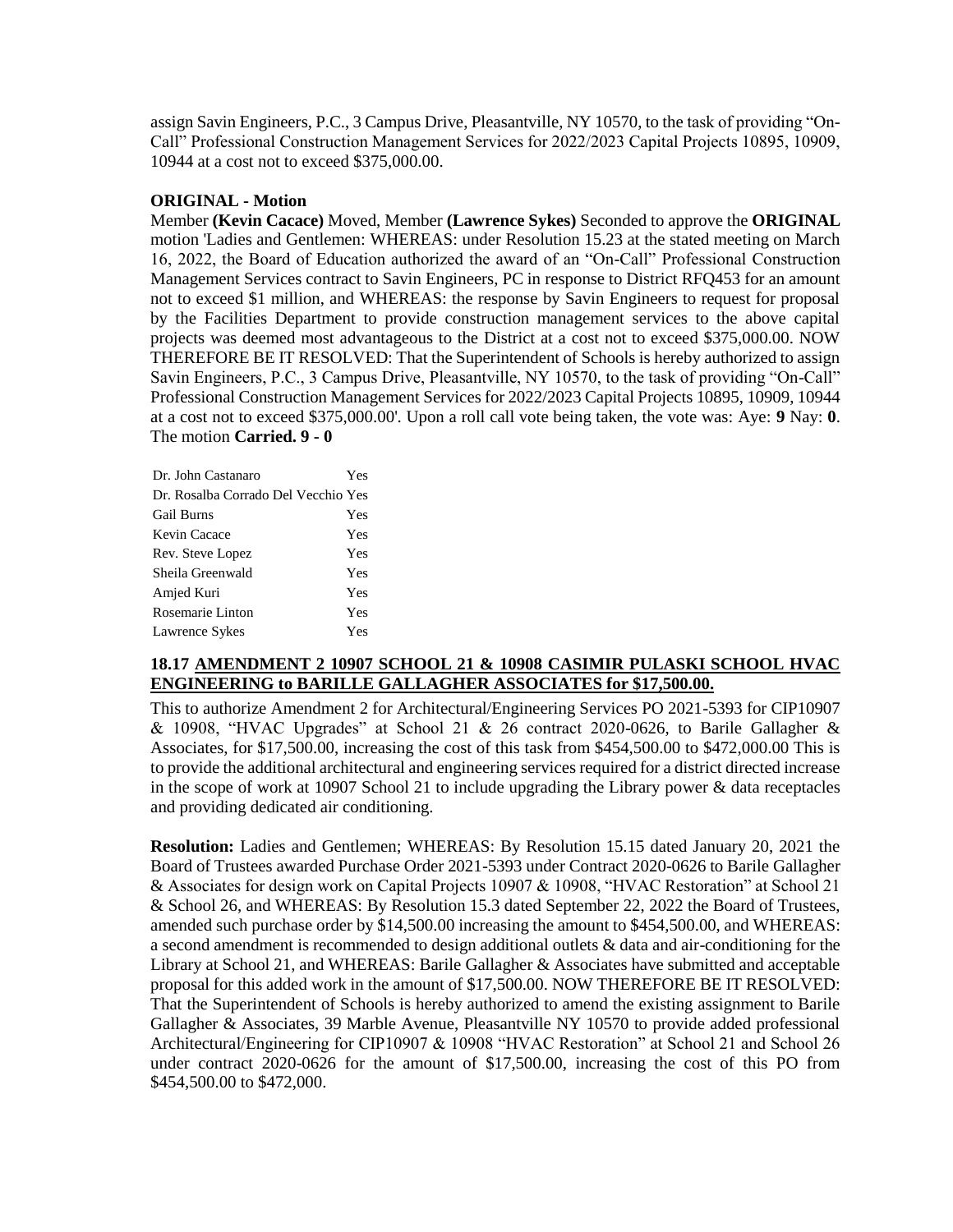## **ORIGINAL - Motion**

Member **(Kevin Cacace)** Moved, Member **(Lawrence Sykes)** Seconded to approve the **ORIGINAL**  motion 'Ladies and Gentlemen; WHEREAS: By Resolution 15.15 dated January 20, 2021 the Board of Trustees awarded Purchase Order 2021-5393 under Contract 2020-0626 to Barile Gallagher & Associates for design work on Capital Projects 10907 & 10908, "HVAC Restoration" at School 21 & School 26, and WHEREAS: By Resolution 15.3 dated September 22, 2022 the Board of Trustees, amended such purchase order by \$14,500.00 increasing the amount to \$454,500.00, and WHEREAS: a second amendment is recommended to design additional outlets & data and air-conditioning for the Library at School 21, and WHEREAS: Barile Gallagher & Associates have submitted and acceptable proposal for this added work in the amount of \$17,500.00. NOW THEREFORE BE IT RESOLVED: That the Superintendent of Schools is hereby authorized to amend the existing assignment to Barile Gallagher & Associates, 39 Marble Avenue, Pleasantville NY 10570 to provide added professional Architectural/Engineering for CIP10907 & 10908 "HVAC Restoration" at School 21 and School 26 under contract 2020-0626 for the amount of \$17,500.00, increasing the cost of this PO from \$454,500.00 to \$472,000'. Upon a roll call vote being taken, the vote was: Aye: **9** Nay: **0**. The motion **Carried. 9 - 0** 

| Dr. John Castanaro                  | Yes |
|-------------------------------------|-----|
| Dr. Rosalba Corrado Del Vecchio Yes |     |
| <b>Gail Burns</b>                   | Yes |
| Kevin Cacace                        | Yes |
| Rev. Steve Lopez                    | Yes |
| Sheila Greenwald                    | Yes |
| Amjed Kuri                          | Yes |
| Rosemarie Linton                    | Yes |
| Lawrence Sykes                      | Yes |

### **18.18 AWARD 10867 WESTCHESTER HILLS SCHOOL 29 ROOF REPLACEMENT GENERAL CONSTRUCTION to ARISTA CONTRACTING for \$3,577,000.00**

AWARD of CAPITAL Fund Construction Contract, per IFB-6748 for GENERAL CONSTRUCTION Work on CIP10867 "Building Envelope Renovation and Related Work" at School 29 to Arista Contracting, Inc. for the amount of \$3,577,000.00 for a term of 500 calendar days. This resolution is to grant the administration the authority to enter into contract as described above. In compliance with General Municipal Law 103, bids were let and opened in public April 1, 2022. Bids were examined and all due diligence observed in determining the lowest responsive and responsible bidder. Bid IFB-6748 resulted in a total of 4 bids received, with the highest bid at \$4,477,000.00 The work was designed by Fuller & D'Angelo Architects and the general construction work was estimated to be approximately \$4 million. After interviewing the apparent low bidder and confirming that they understood the scope of work, bids were found to be correct Fuller & D'Angelo Architects, Construction Manager Triton Construction and Schools Facilities Management are recommending the award of the subject contract to Arista Contracting, Inc. Scope of work for Bid 6748 included masonry restoration and complete roof replacement for School 29. This work is schedule to start during the summer of 2022 and be substantially completed by summer 2023.

**Resolution:** Ladies and Gentlemen: WHEREAS: bids were issued for public advertisement and opened on April 1, 2022 in compliance with General Municipal Law for Bid No. 6748 GENERAL CONSTRUCTION Work "Multiple Building Envelope Renovations and Related Work Group B" for CIP10867 at School 29, and WHEREAS: such bids were duly examined and as a result of this examination of the bids submitted, the administration has determined that Arista Contracting, Inc, the lowest responsive and responsible bidder with a bid of \$3,577,000. NOW THEREFORE BE IT RESOLVED: that Bid No. 6748 GENERAL CONSTRUCTION Work, Contract 1 for the "Multiple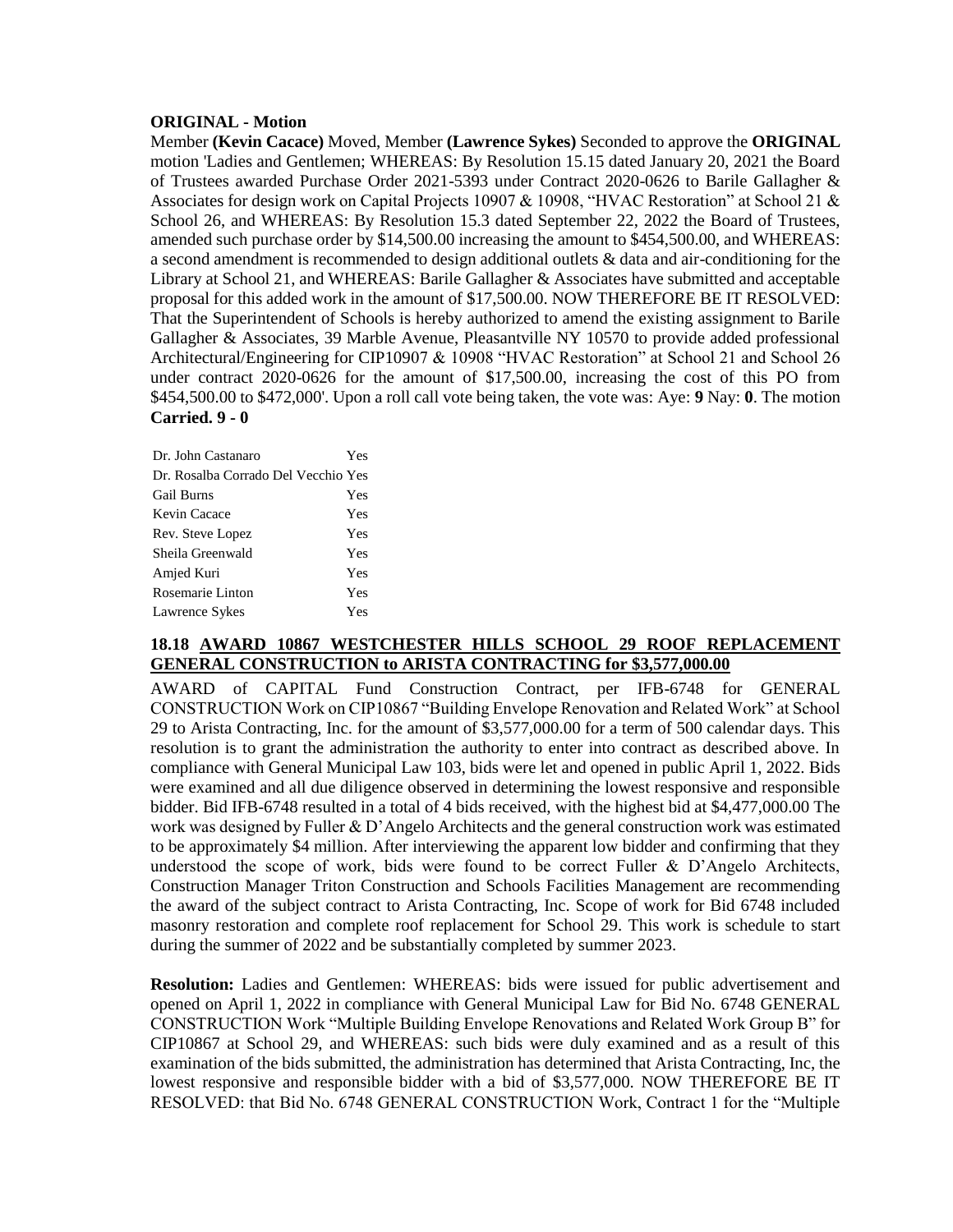Building Envelope Renovations and Related Work Group B" at School 29 Project No. 10867 to Arista Contracting, Inc., 360 Broadway, Staten Island, NY 10310 in an amount not to exceed \$3,577,000.00 for a term of 500 calendar days.

## **ORIGINAL - Motion**

Member **(Kevin Cacace)** Moved, Member **(Lawrence Sykes)** Seconded to approve the **ORIGINAL**  motion 'Ladies and Gentlemen: WHEREAS: bids were issued for public advertisement and opened on April 1, 2022 in compliance with General Municipal Law for Bid No. 6748 GENERAL CONSTRUCTION Work "Multiple Building Envelope Renovations and Related Work Group B" for CIP10867 at School 29, and WHEREAS: such bids were duly examined and as a result of this examination of the bids submitted, the administration has determined that Arista Contracting, Inc, the lowest responsive and responsible bidder with a bid of \$3,577,000. NOW THEREFORE BE IT RESOLVED: that Bid No. 6748 GENERAL CONSTRUCTION Work, Contract 1 for the "Multiple Building Envelope Renovations and Related Work Group B" at School 29 Project No. 10867 to Arista Contracting, Inc., 360 Broadway, Staten Island, NY 10310 in an amount not to exceed \$3,577,000.00 for a term of 500 calendar days'. Upon a roll call vote being taken, the vote was: Aye: **9** Nay: **0**. The motion **Carried. 9 - 0** 

| Dr. John Castanaro                  | Yes |
|-------------------------------------|-----|
| Dr. Rosalba Corrado Del Vecchio Yes |     |
| Gail Burns                          | Yes |
| Kevin Cacace                        | Yes |
| Rev. Steve Lopez                    | Yes |
| Sheila Greenwald                    | Yes |
| Amjed Kuri                          | Yes |
| Rosemarie Linton                    | Yes |
| Lawrence Sykes                      | Yes |

## **18.19 AWARD GENERAL FUND SERVICE CONTRACT for EMERGENCY LIGHTING MAINTENANCE & REPAIR to TALT ELECTRIC for \$117,435.00**

AWARD OF A GENERAL FUND Annual Service Contract for "Maintenance & Repair for Emergency and Exit lights" to Talt Electric for \$117,435.00 for a term of 365 days. Bids for RFB-6761 was publically advertised, received and opened on April 8, 2022. Four bids were received and reviewed. The difference between the highest and lowest bidder is \$381,004.00. The first apparent low bidder was Total Lighting Service at \$63,746.00. They withdrew their bid because they made an error in their bid pricing. The second low bidder was Talt Electric at \$117,435.00. Talt Electric, Inc has passed all vetting, and reference checks. This company has successfully completed work for the School District. This is the annual service contract, with the provision for renewal for up to one additional year by mutual consent under the same terms and conditions for maintenance and repair of emergency and exit lights as needed.

**Resolution:** Ladies and Gentlemen: WHEREAS: in compliance with NYS General Municipal Law 103 bids were duly solicited, opened in public and read aloud on April 8, 2022 for Bid 6761 and, WHEREAS: four bids were received and examined and all due diligence taken to determine the lowest responsive and responsible bidder, and WHEREAS: such findings indicate that Talt Electric in the amount of \$117,435.00 meets this requirement NOW THEREFORE BE IT RESOLVED: that the Superintendent of Schools is authorized to enter into a contract for Bid No. 6761 "Maintenance & Repairs for Emergency & Exit lights" to Talt Electric, 410 Fifth Avenue, New Rochelle, NY 10801 in the amount of \$117,435.00 for a term of 365 days.

**ORIGINAL - Motion**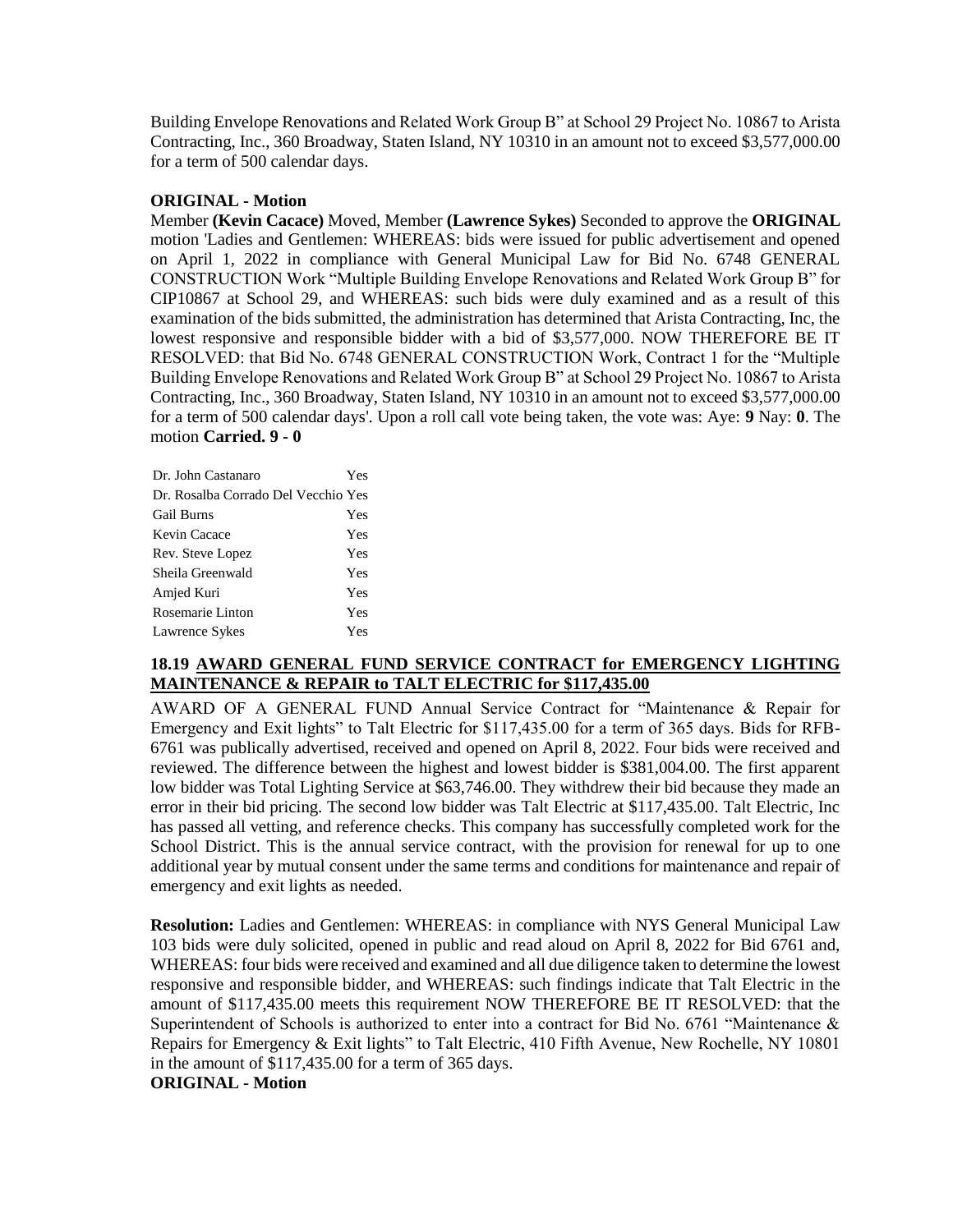Member **(Kevin Cacace)** Moved, Member **(Lawrence Sykes)** Seconded to approve the **ORIGINAL**  motion 'Ladies and Gentlemen: WHEREAS: in compliance with NYS General Municipal Law 103 bids were duly solicited, opened in public and read aloud on April 8, 2022 for Bid 6761 and, WHEREAS: four bids were received and examined and all due diligence taken to determine the lowest responsive and responsible bidder, and WHEREAS: such findings indicate that Talt Electric in the amount of \$117,435.00 meets this requirement NOW THEREFORE BE IT RESOLVED: that the Superintendent of Schools is authorized to enter into a contract for Bid No. 6761 "Maintenance & Repairs for Emergency & Exit lights" to Talt Electric, 410 Fifth Avenue, New Rochelle, NY 10801 in the amount of \$117,435.00 for a term of 365 days'. Upon a roll call vote being taken, the vote was: Aye: **9** Nay: **0**. The motion **Carried. 9 - 0** 

| Dr. John Castanaro                  | Yes |
|-------------------------------------|-----|
| Dr. Rosalba Corrado Del Vecchio Yes |     |
| <b>Gail Burns</b>                   | Yes |
| Kevin Cacace                        | Yes |
| Rev. Steve Lopez                    | Yes |
| Sheila Greenwald                    | Yes |
| Amjed Kuri                          | Yes |
| Rosemarie Linton                    | Yes |
| Lawrence Sykes                      | Yes |

# **18.20 ASSIGN GENERAL FUND ENGINEERING TASK for DRYWELL & PAVEMENT RESTORATION at CASIMIR PULASKI SCHOOL 26 to EISENBACH & RUHNKE ENGINEERING for \$11,500.00.**

This is to assign the subject task under requirements contract 2020-0628 in the amount of \$8,000.00 fee plus \$3,500.00 allowance for reimbursables and a term of 365 calendar days. This project includes but is not limited to replacement of exiting collapsed drywell, new piping to connect the roof leader to drywell, restoration of pavements. The current estimated cost for this project is \$40,000.00 and is targeted for construction during summer of 2022. E&R will be preparing the plans, specifications and estimates preparing bid documents, conduct bidding negotiations and construction administration. RFP 420-22-11 was only issued to Eisenbach & Ruhnke Engineering, P.C., (E&R). Their design team has people already familiar with the school and have a good track record.

**Resolution:** Ladies and Gentlemen: WHEREAS: under Resolution 15.15 dated February 26, 2020, the Board authorized the award of Contract 2020-0628 for Architectural Services to Eisenbach & Ruhnke Engineering, P.C., (E&R) in response to District RFQ404 for an amount of \$1,000,000.00, and WHEREAS: architectural services as specified under the above contract are required for Drywell and pavement restoration at Casimir Pulaski School 26, and WHEREAS: the response by Eisenbach & Ruhnke Engineering, P.C., (E&R), is to be deemed most advantageous to the District at a cost of \$11,500.00 and a term of 365 calendar days. NOW THEREFORE BE IT RESOLVED: That the Superintendent of Schools is hereby authorized to Eisenbach & Ruhnke Engineering, P.C., 291 Genesee Street, Utica, NY 13501 to the task of providing professional engineering consulting services for Drywell and Pavement Restoration at Casimir Pulaski School 26 RFP 420-22-11 under an On-Call Services Contract 2020-0628 to Eisenbach & Ruhnke Engineering, P.C., in the amount of \$11,500.00 for 365 calendar days.

## **ORIGINAL - Motion**

Member **(Kevin Cacace)** Moved, Member **(Lawrence Sykes)** Seconded to approve the **ORIGINAL**  motion 'Ladies and Gentlemen: WHEREAS: under Resolution 15.15 dated February 26, 2020, the Board authorized the award of Contract 2020-0628 for Architectural Services to Eisenbach & Ruhnke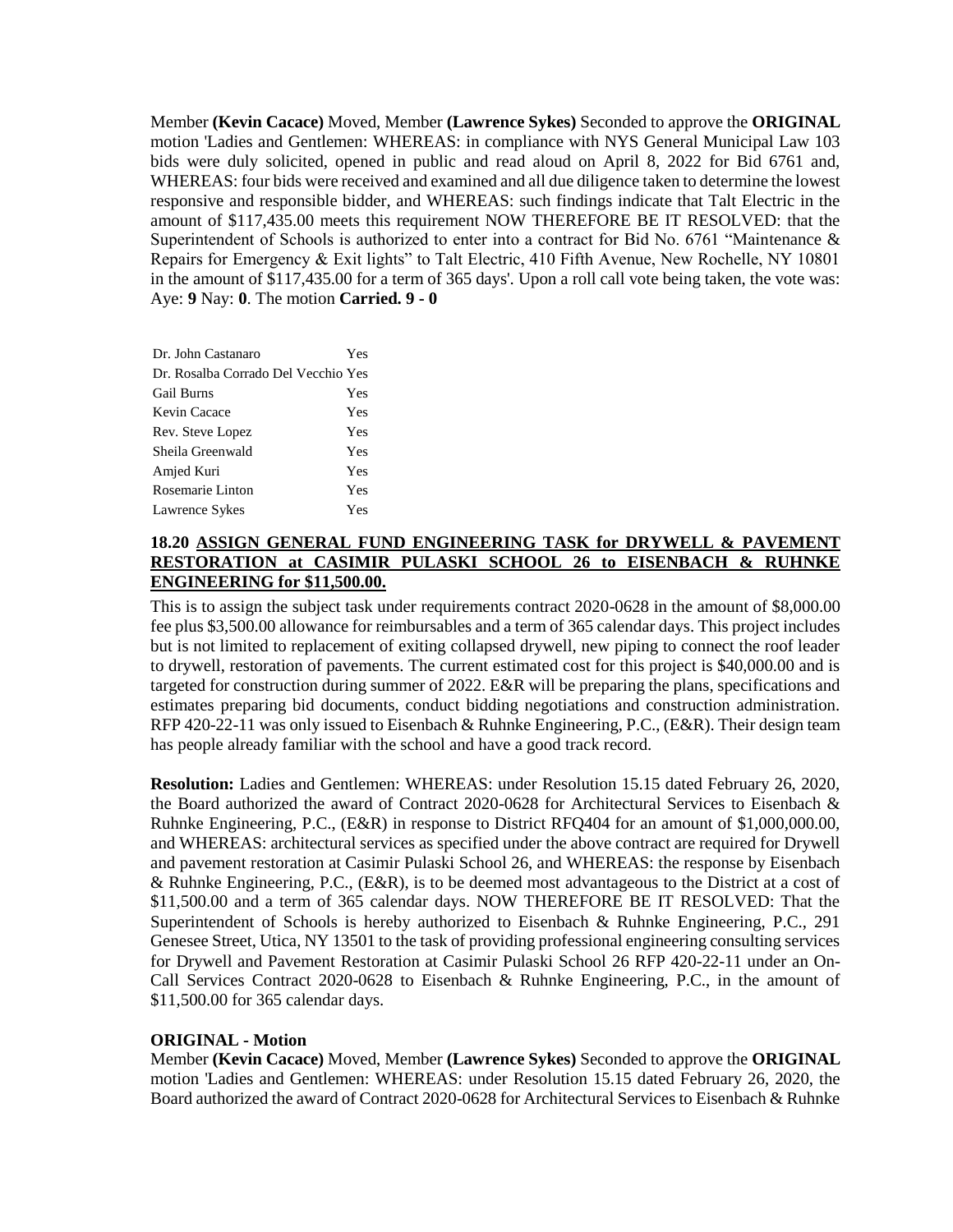Engineering, P.C., (E&R) in response to District RFQ404 for an amount of \$1,000,000.00, and WHEREAS: architectural services as specified under the above contract are required for Drywell and pavement restoration at Casimir Pulaski School 26, and WHEREAS: the response by Eisenbach & Ruhnke Engineering, P.C., (E&R), is to be deemed most advantageous to the District at a cost of \$11,500.00 and a term of 365 calendar days. NOW THEREFORE BE IT RESOLVED: That the Superintendent of Schools is hereby authorized to Eisenbach & Ruhnke Engineering, P.C., 291 Genesee Street, Utica, NY 13501 to the task of providing professional engineering consulting services for Drywell and Pavement Restoration at Casimir Pulaski School 26 RFP 420-22-11 under an On-Call Services Contract 2020-0628 to Eisenbach & Ruhnke Engineering, P.C., in the amount of \$11,500.00 for 365 calendar days'. Upon a roll call vote being taken, the vote was: Aye: **9** Nay: **0**. The motion **Carried. 9 - 0** 

| Dr. John Castanaro                  | Yes |
|-------------------------------------|-----|
| Dr. Rosalba Corrado Del Vecchio Yes |     |
| <b>Gail Burns</b>                   | Yes |
| Kevin Cacace                        | Yes |
| Rev. Steve Lopez                    | Yes |
| Sheila Greenwald                    | Yes |
| Amjed Kuri                          | Yes |
| Rosemarie Linton                    | Yes |
| Lawrence Sykes                      | Yes |

# **18.21 AWARD 10878 PHASE 1 "ROOF, DOORS, HEAT PLANT & SITE UPGRADES" AT WESTCHESTER HILLS SCHOOL 29 SECURITY SYSTEM "PARTS & SMARTS" to ITG LARSON for \$295,954.26**

ASSIGNMENT OF CAPITAL FUND EQUIPMENT TASK to ITG Larson for CIP10878, "Windows, Doors, Heat Plant & Site Upgrades" at School 29 under Contract 2020-0633 for a total of \$295,954.26. Term is 500 calendar days. This is for the purchase of the "parts and smarts" for the new security system being installed under this project. Scope includes the provision of the parts & equipment for installation by the electrical contractor. ITG will also be responsible for the inspection, programming, training and commissioning of the new system. Procurement is under the current requirements contract 2020-0633 that ITG Larson has jointly with the City and the Board of Education. It expires on August 26, 2024. The complexity, cost and duration of the construction period for this project is best managed by splitting the project into two distinct phases. Phase I is for the replacement of doors, toilet room upgrades, site improvement, new hi-tech security, select classroom VAT asbestos abatement and PA upgrades and is schedule for summer 2022 and has an estimated total cost of \$4.2 million. Phase II work will be bid later in the year and include window replacement, boiler replacement, HVAC upgrades & controls and additional classroom VAT asbestos abatement and is scheduled for summer 2023 and is estimated to be \$6.6 million.

**Resolution:** Ladies and Gentlemen; WHEREAS: The District continues to work to optimize the security in all of its schools, and WHEREAS: the District is in the process of converting its system to become fully integrated with the City systems, and WHEREAS: ITG Larson has been engaged by the City and the Board of Education under contract 2020-00000633 to provide such services, and WHEREAS: the proposal from ITG Larsen to perform the task CIP10878, "Windows, Doors, Heat Plant & Site Upgrades" at School 29 at a cost not exceed \$295,954.26 for a term of 500 calendar days is acceptable, and NOW THEREFORE BE IT RESOLVED: That the Yonkers Board of Education authorizes the Superintendent of Schools to assign this Task CIP10845, "Windows, Doors, Heat Plant & Site Upgrades" at School 29 for High Tech Security to ITG Larson, Inc., 155 Lafayette Avenue, White Plains, NY 10603 under Contract 2020-00000633 in an amount not to exceed \$295,954.26, for a term of 500 calendar days.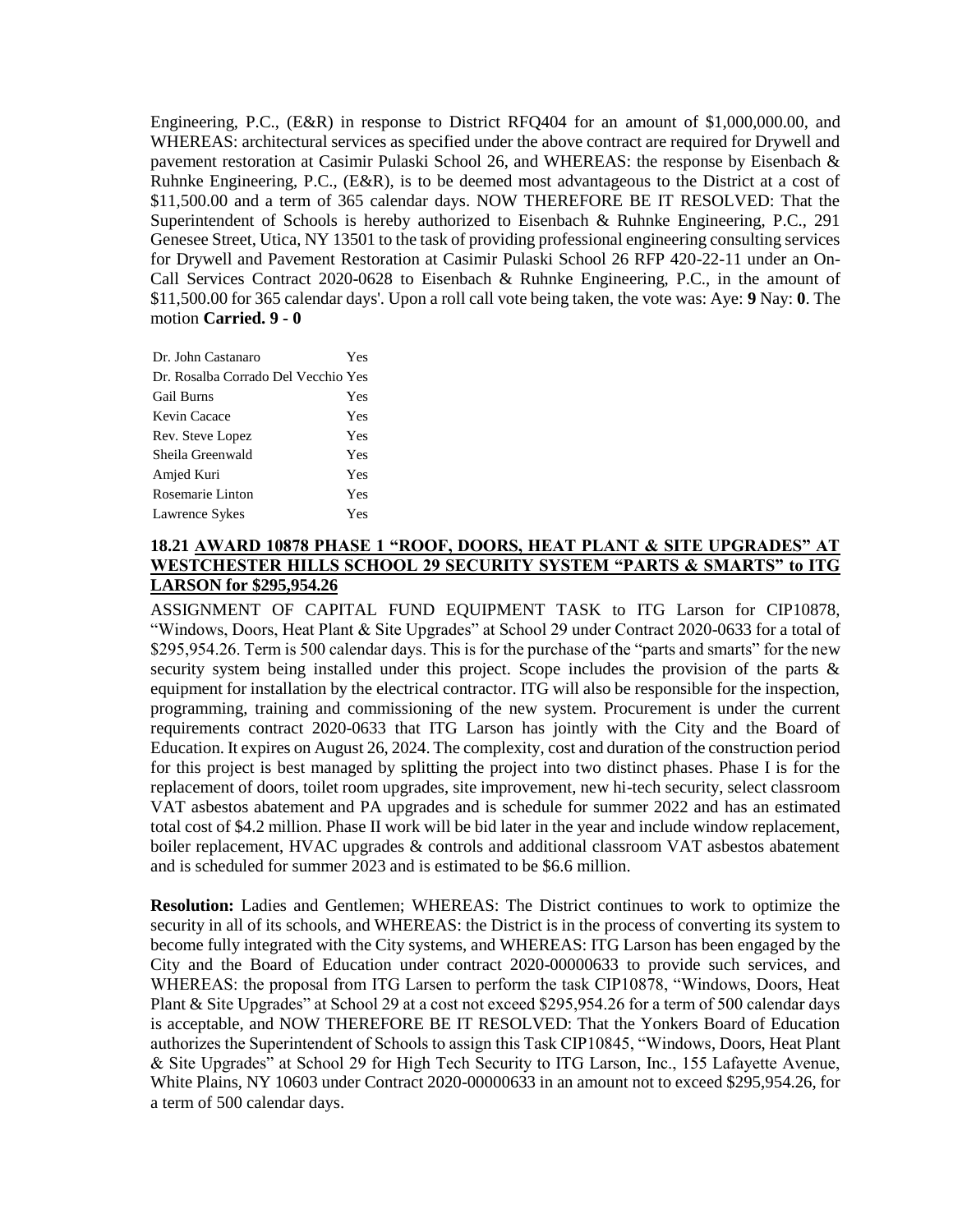## **ORIGINAL - Motion**

Member **(Kevin Cacace)** Moved, Member **(Lawrence Sykes)** Seconded to approve the **ORIGINAL**  motion 'Ladies and Gentlemen; WHEREAS: The District continues to work to optimize the security in all of its schools, and WHEREAS: the District is in the process of converting its system to become fully integrated with the City systems, and WHEREAS: ITG Larson has been engaged by the City and the Board of Education under contract 2020-00000633 to provide such services, and WHEREAS: the proposal from ITG Larsen to perform the task CIP10878, "Windows, Doors, Heat Plant & Site Upgrades" at School 29 at a cost not exceed \$295,954.26 for a term of 500 calendar days is acceptable, and NOW THEREFORE BE IT RESOLVED: That the Yonkers Board of Education authorizes the Superintendent of Schools to assign this Task CIP10845, "Windows, Doors, Heat Plant & Site Upgrades" at School 29 for High Tech Security to ITG Larson, Inc., 155 Lafayette Avenue, White Plains, NY 10603 under Contract 2020-00000633 in an amount not to exceed \$295,954.26, for a term of 500 calendar days'. Upon a roll call vote being taken, the vote was: Aye: **9** Nay: **0**. The motion **Carried. 9 - 0** 

| Dr. John Castanaro                  | Yes |
|-------------------------------------|-----|
| Dr. Rosalba Corrado Del Vecchio Yes |     |
| <b>Gail Burns</b>                   | Yes |
| Kevin Cacace                        | Yes |
| Rev. Steve Lopez                    | Yes |
| Sheila Greenwald                    | Yes |
| Amjed Kuri                          | Yes |
| Rosemarie Linton                    | Yes |
| Lawrence Sykes                      | Yes |

# **18.22 AWARD EQUIPMENT CAPITAL PURCHASE ORDER for TWO FORD TRANSIT CONNECT CARGO VANS to VANCE FORD for \$57,249.28**

AWARD CAPITAL Purchase Order for Two Ford Transit Connect Cargo Vans XL LWB from Vance Country Ford with a 5 year extended warranty bumper to bumper for each vehicle in the amount of \$57,249.28 for a term of 365 calendar days. Bid No RFB-6724A was issued for public bid and opened and read aloud in public on April 1, 2022. There was only one bidder, Vance Country Ford, 5400 S Division Street, Gunthrie, OK 73044. These are a direct replacement for current aged vans and will be a one to one swap with older vehicles that are beyond their useful life. There is no increase in the number of vehicles in the fleet. These vans are slightly smaller than those currently in use. They are also front wheel drive vans, making them more maneuverable in an urban setting in the Northeast. Purchase will be funded from the Equipment Capital Bond sold in January 2021 for this purpose.

**Resolution:** Ladies and Gentlemen: WHEREAS the School Facilities Management Department needs two (2) Ford Transit Connect Vans XL LWB replacement vehicles for use by our Maintenance Department and, WHEREAS the vehicles currently used daily throughout the district are no longer economically serviceable, they will be taken out of service and in short order put up for public auction, and WHEREAS Two (2) such vehicles are available for purchase in accordance with General Municipal Law from Vance Country Ford for a total amount \$57,249.28 and over a term of 180 calendar days. NOW THEREFORE BE IT RESOLVED that the award for purchasing the two (2) vehicles listed above be awarded to: Vance Country Ford, 5400 S Division Street, Gunthrie, OK 73044.

## **ORIGINAL - Motion**

Member **(Kevin Cacace)** Moved, Member **(Lawrence Sykes)** Seconded to approve the **ORIGINAL**  motion 'Ladies and Gentlemen: WHEREAS the School Facilities Management Department needs two (2) Ford Transit Connect Vans XL LWB replacement vehicles for use by our Maintenance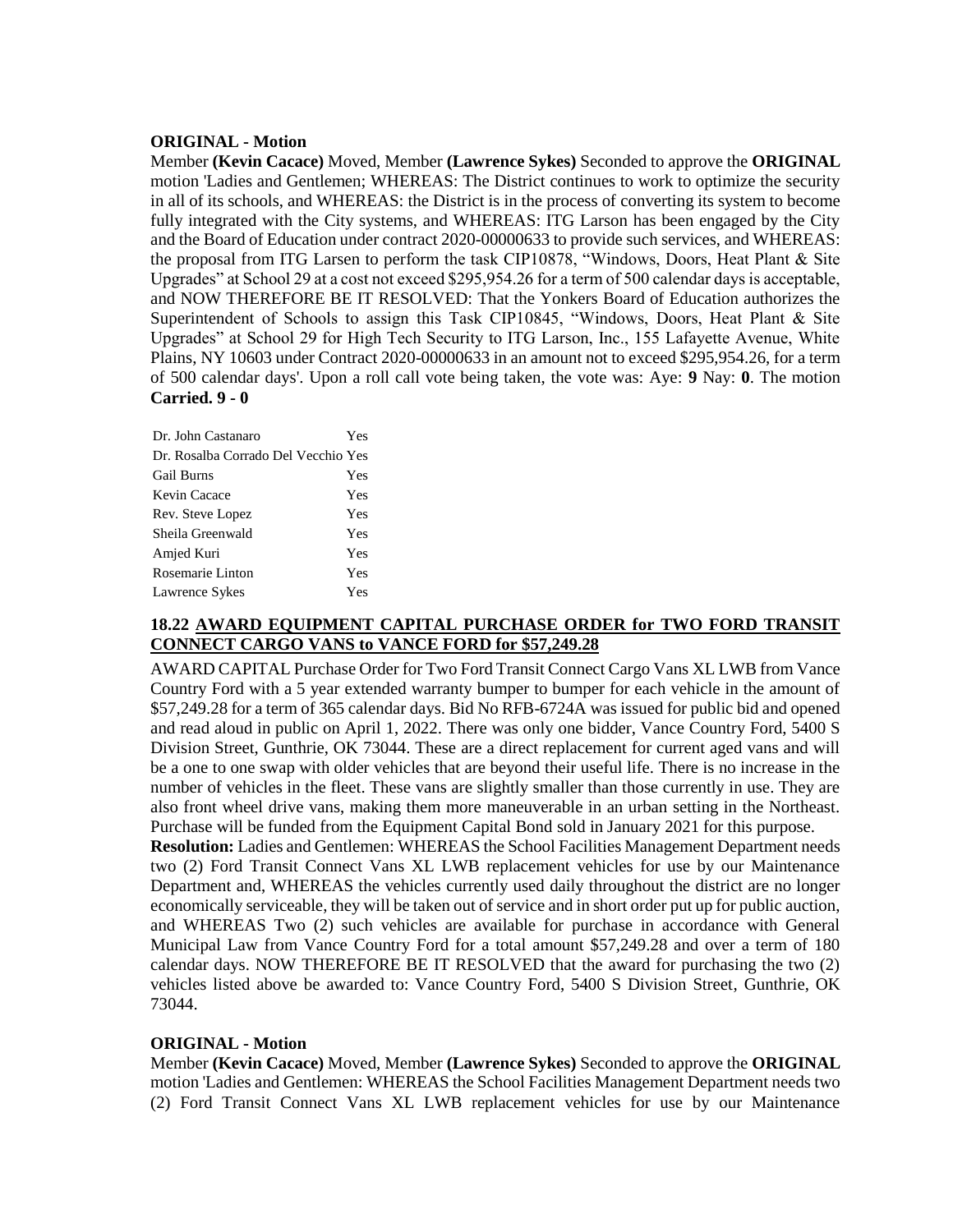Department and, WHEREAS the vehicles currently used daily throughout the district are no longer economically serviceable, they will be taken out of service and in short order put up for public auction, and WHEREAS Two (2) such vehicles are available for purchase in accordance with General Municipal Law from Vance Country Ford for a total amount \$57,249.28 and over a term of 180 calendar days. NOW THEREFORE BE IT RESOLVED that the award for purchasing the two (2) vehicles listed above be awarded to: Vance Country Ford, 5400 S Division Street, Gunthrie, OK 73044'. Upon a roll call vote being taken, the vote was: Aye: **9** Nay: **0**. The motion **Carried. 9 - 0** 

| Dr. John Castanaro                  | Yes |
|-------------------------------------|-----|
| Dr. Rosalba Corrado Del Vecchio Yes |     |
| <b>Gail Burns</b>                   | Yes |
| Kevin Cacace                        | Yes |
| Rev. Steve Lopez                    | Yes |
| Sheila Greenwald                    | Yes |
| Amjed Kuri                          | Yes |
| Rosemarie Linton                    | Yes |
| Lawrence Sykes                      | Yes |

# **18.23 AWARD 10909 CHARLES E GORTON HIGH SCHOOL GENERAL CONSTRUCTION for "NEW ELEVATOR & INTERIOR IMPROVEMENTS – PHASE 3" to NORTHEASTERN INTERIOR SERVICES LLC. for \$1,823,000.00**

AWARD of CAPITAL Fund Construction Contract, per IFB-6762 for GENERAL CONSTRUCTION BUILDING Work, Contract 2 of 5 on CIP10909 "Capital Improvement Rehabilitations – Phase 3" at Charles E. Gorton High School to Northeastern Interior Services, LLC. for the amount of \$1,823,000 for a term of 546 calendar days. In compliance with General Municipal Law 103, bids were let and opened in public April 22, 2022. Bids were examined and all due diligence observed in determining the lowest responsive and responsible bidder. IFB-6762 garnered 5 bids. The highest at \$2,758,000.00 The work was designed by Fuller & D'Angelo Architects with an estimate of \$1.5 million. After interviewing the apparent low bidder and confirming that they understood the scope of work, bids were found to be correct Fuller & D'Angelo Architects, Construction Manager Savin Engineers and Schools Facilities Management are recommending the award of the subject contract to Northeastern Interior Services, LLC. GC scope of work includes the new elevator & addition, select roof replacement, replacement of ceilings, lights and floor and painting in the cafeteria, restoration of ceiling finishes in the boy's gym and requisite asbestos abatement. This work is schedule to start during the summer of 2022 and be substantially completed by summer 2023.

**Resolution:** Ladies and Gentlemen: WHEREAS: bids were issued for public advertisement and opened on April 22, 2022 in compliance with General Municipal Law for Bid No. 6762 GENERAL CONSTRUCTION BUILDING Work "Capital Improvement Rehabilitations – Phase 3" at Charles E. Gorton High School, and WHEREAS: such bids were duly examined and as a result of this examination of the bids submitted, the administration has determined that Northeastern Interior Services, LLC, the lowest responsive and responsible bidder with a bid of \$1,823,000. NOW THEREFORE BE IT RESOLVED: that Bid No. 6762 GENERAL CONSTRUCTION BUILDING Work, Contract 2 OF 5 for the "Capital Improvement Rehabilitations – Phase 3" at Charles E. Gorton High School Project No. 10909 to Northeastern Interior Services, LLC., 5 Fairfield Ave, Little Falls, NJ 07424in an amount not to exceed \$1,823,000.00 for a term of 546 calendar days.

## **ORIGINAL - Motion**

Member **(Kevin Cacace)** Moved, Member **(Lawrence Sykes)** Seconded to approve the **ORIGINAL**  motion 'Ladies and Gentlemen: WHEREAS: bids were issued for public advertisement and opened on April 22, 2022 in compliance with General Municipal Law for Bid No. 6762 GENERAL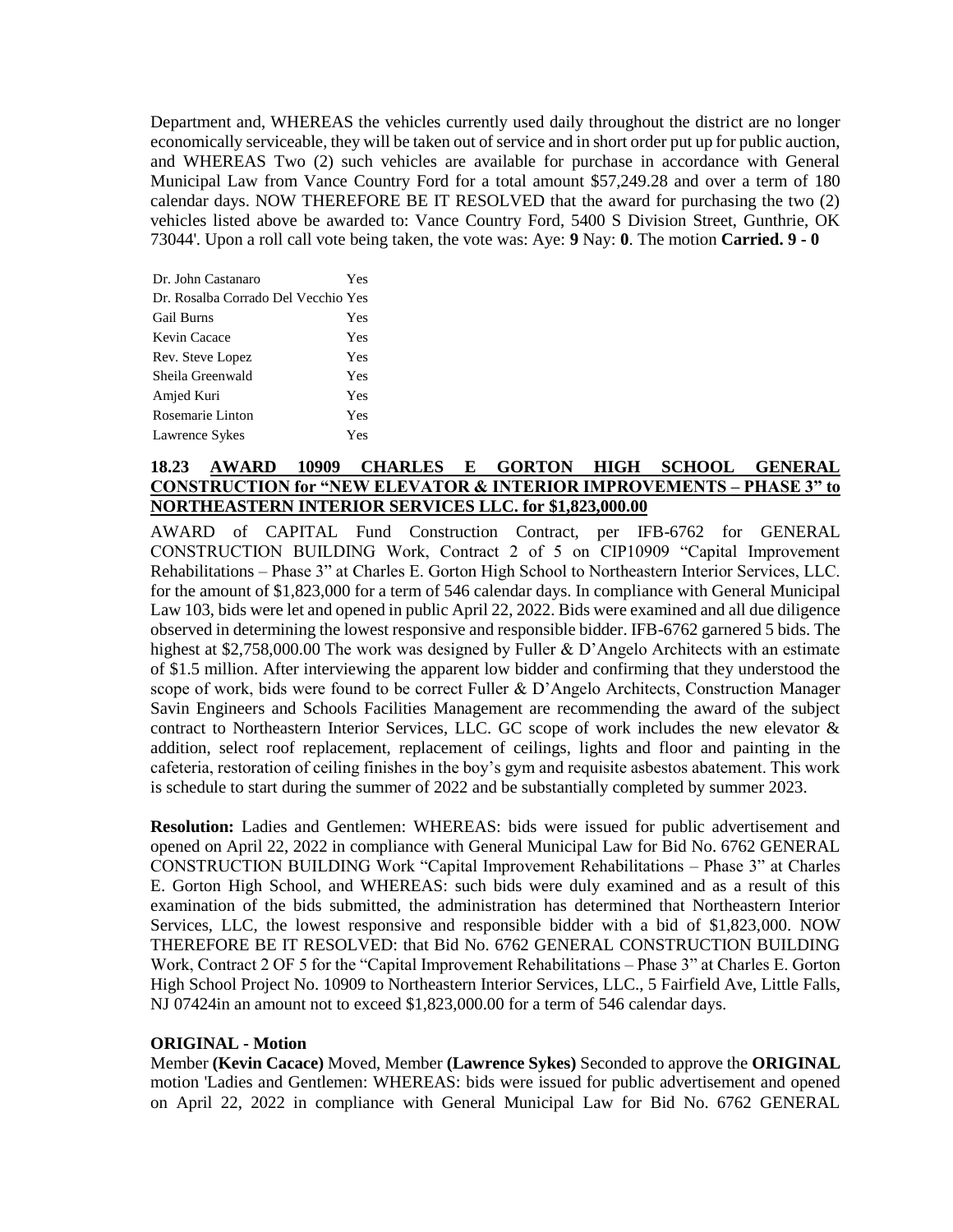CONSTRUCTION BUILDING Work "Capital Improvement Rehabilitations – Phase 3" at Charles E. Gorton High School, and WHEREAS: such bids were duly examined and as a result of this examination of the bids submitted, the administration has determined that Northeastern Interior Services, LLC, the lowest responsive and responsible bidder with a bid of \$1,823,000. NOW THEREFORE BE IT RESOLVED: that Bid No. 6762 GENERAL CONSTRUCTION BUILDING Work, Contract 2 OF 5 for the "Capital Improvement Rehabilitations – Phase 3" at Charles E. Gorton High School Project No. 10909 to Northeastern Interior Services, LLC., 5 Fairfield Ave, Little Falls, NJ 07424in an amount not to exceed \$1,823,000.00 for a term of 546 calendar days'. Upon a roll call vote being taken, the vote was: Aye: **9** Nay: **0**. The motion **Carried. 9 - 0** 

| Dr. John Castanaro                  | Yes |
|-------------------------------------|-----|
| Dr. Rosalba Corrado Del Vecchio Yes |     |
| <b>Gail Burns</b>                   | Yes |
| Kevin Cacace                        | Yes |
| Rev. Steve Lopez                    | Yes |
| Sheila Greenwald                    | Yes |
| Amjed Kuri                          | Yes |
| Rosemarie Linton                    | Yes |
| Lawrence Sykes                      | Yes |

## **18.24 AWARD GENERAL FUND ROOF REPAIRS at PATRICIA A DICHIARO SCHOOL to VAD CONTRACTORS for \$33,400.00**

AWARD of GENERAL Fund Construction Contract "Roof & Interior Plaster Repairs" at Patricia DiChiaro School 8, to VAD Contractors, Inc. for \$33,400.00, for a term of 180 calendar days. This resolution is to grant the administration the authority to enter into contract as described above. In compliance with General Municipal Law 103, this contract was let for public bid and bids were opened in public and read aloud on February 28, 2022. Bids were examined and all due diligence observed in determining the lowest responsive and responsible bidder. A total of 6 bids were received and the highest bidder having a bid of \$125,000.00. The work was designed by F&D Architects and was estimated to be approximately \$35,000. The project scope of work involves performing select roof repairs and interior plaster repair damaged by water infiltration. The project was originally let bid under IFB-6709. Three bids were received, bids exceeded the estimate and re-bidding with clarifications to the bid scope of work was recommended. After interviewing the apparent low bidder and confirming that they understood the scope of work, bids were found to be correct Fuller & D'Angelo Architects and School Facilities are recommending the award of the subject contract to VAD Contractors, Inc.

**Resolution:** Ladies and Gentlemen: WHEREAS: bids were issued for public advertisement and opened on February 28, 2022 in compliance with General Municipal Law for Bid No. 6709A General Construction Work for the "Roof & Interior Plaster Repairs" at Patricia DiChiaro School 8, and WHEREAS: such bids were duly examined and as a result of this examination of the bids submitted, the administration has determined that VAD Contractors, Inc., is the lowest responsive and responsible bidder with a bid of \$33,400.00. NOW THEREFORE BE IT RESOLVED: that Bid No. 6709A GENERAL CONSTRUCTION ROOFING WORK for "Roof & Interior Plaster Repairs" at Patricia DiChiaro School 8, to VAD Contractors, Inc., 1831 83rd Street, Brooklyn, NY 11214 an amount not to exceed \$33,400.00 for a term of 180 calendar days.

## **ORIGINAL - Motion**

Member **(Kevin Cacace)** Moved, Member **(Lawrence Sykes)** Seconded to approve the **ORIGINAL**  motion 'Ladies and Gentlemen: WHEREAS: bids were issued for public advertisement and opened on February 28, 2022 in compliance with General Municipal Law for Bid No. 6709A General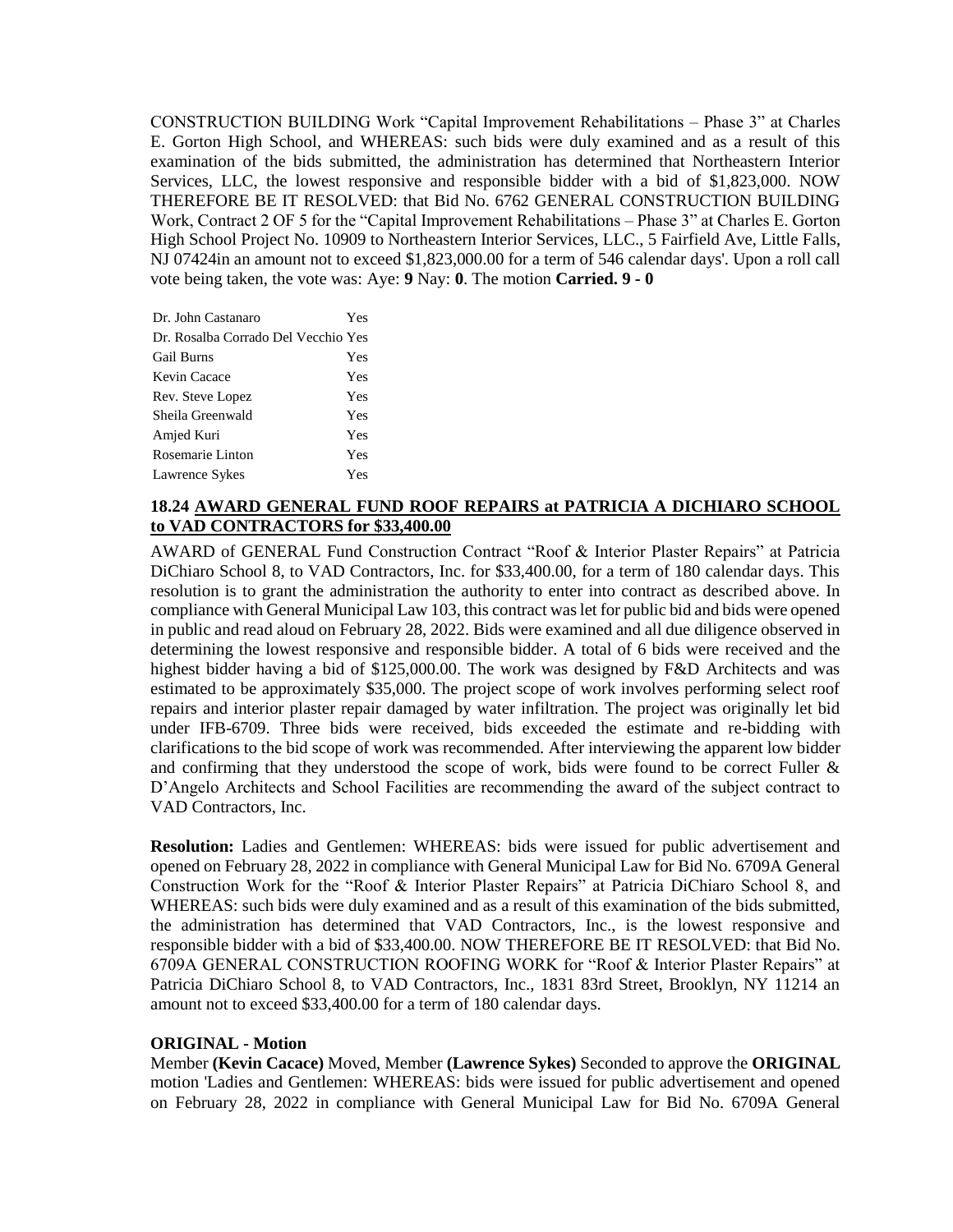Construction Work for the "Roof & Interior Plaster Repairs" at Patricia DiChiaro School 8, and WHEREAS: such bids were duly examined and as a result of this examination of the bids submitted, the administration has determined that VAD Contractors, Inc., is the lowest responsive and responsible bidder with a bid of \$33,400.00. NOW THEREFORE BE IT RESOLVED: that Bid No. 6709A GENERAL CONSTRUCTION ROOFING WORK for "Roof & Interior Plaster Repairs" at Patricia DiChiaro School 8, to VAD Contractors, Inc., 1831 83rd Street, Brooklyn, NY 11214 an amount not to exceed \$33,400.00 for a term of 180 calendar days'. Upon a roll call vote being taken, the vote was: Aye: **9** Nay: **0**. The motion **Carried. 9 - 0** 

| Dr. John Castanaro                  | Yes |
|-------------------------------------|-----|
| Dr. Rosalba Corrado Del Vecchio Yes |     |
| <b>Gail Burns</b>                   | Yes |
| Kevin Cacace                        | Yes |
| Rev. Steve Lopez                    | Yes |
| Sheila Greenwald                    | Yes |
| Amjed Kuri                          | Yes |
| Rosemarie Linton                    | Yes |
| Lawrence Sykes                      | Yes |
|                                     |     |

# **DIVISION OF EQUITY AND ACCESS - CURRICULUM, INSTRUCTION, SCHOOL SUPERVISION**

# **19.1 ADOPTION OF DIVISION OF EQUITY AND ACCESS CURRICULUM, INSTRUCTION, SCHOOL SUPERVISION REPORTS 19.2 - 19.7**

ADOPTION OF DIVISION OF EQUITY AND ACCESS CURRICULUM, INSTRUCTION, SCHOOL SUPERVISION REPORTS 19.2 - 19.7

May I have a motion to vote on the Adoption of Division of Equity and Access Curriculum, Instruction, School Supervision Reports 19.2 - 19.7?

**Resolution:** ADOPTION OF DIVISION OF EQUITY AND ACCESS CURRICULUM, INSTRUCTION, SCHOOL SUPERVISION REPORTS 19.2 - 19.7

### **ORIGINAL - Motion**

Member **(Dr. Rosalba Corrado Del Vecchio)** Moved, Member **(Sheila Greenwald)** Seconded to approve the **ORIGINAL** motion 'ADOPTION OF DIVISION OF EQUITY AND ACCESS CURRICULUM, INSTRUCTION, SCHOOL SUPERVISION REPORTS 19.2 - 19.7'. Upon a roll call vote being taken, the vote was: Aye: **9** Nay: **0**. The motion **Carried. 9 - 0** 

| Dr. John Castanaro                  | Yes |
|-------------------------------------|-----|
| Dr. Rosalba Corrado Del Vecchio Yes |     |
| <b>Gail Burns</b>                   | Yes |
| Kevin Cacace                        | Yes |
| Rev. Steve Lopez                    | Yes |
| Sheila Greenwald                    | Yes |
| Amjed Kuri                          | Yes |
| Rosemarie Linton                    | Yes |
| Lawrence Sykes                      | Yes |

# **19.2 Mola Group Corporation Amendment**

Mola Group Corporation Term: One-Time Amount: \$15,801.95 Scope: Agreement with Mola Group Corporation to amend its original contract 2022-00000723 Resolution #16.3 BOE Approval 3/16/22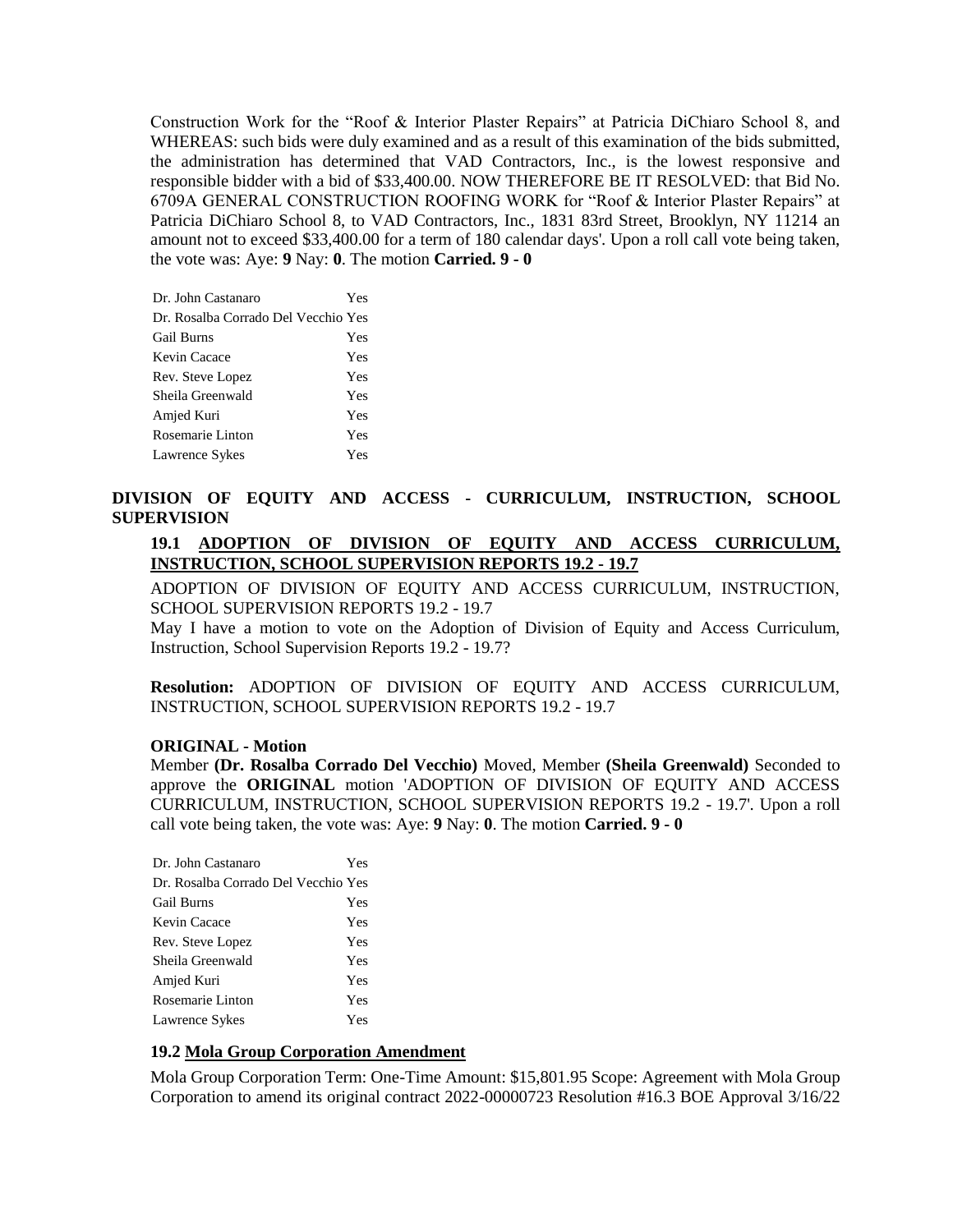BOCS Approval 3/31/22 to purchase Promethean ACTIV panel LCD's and Promethean Stands for the Smart Scholars program at Gorton High School. This Amendment represents an increase of \$15,801.95. The total new contract amount will be \$56,339.57.

**Resolution:** WHEREAS the Board of Education wishes to amend its existing contract with Mola Group Corporation to purchase Promethean Panels and Stands to support the Gorton High School Smart Scholars Program for the 2021-2022 school year, WHEREAS the district administration has designed in conjunction with Mola Group Corporation a program which meets the objectives set forth by the Board and the New York State Education Department, and, WHEREAS the Board of Education authorizes the Superintendent of Schools to enter into an agreement with Mola Group Corporation to provide these services, and NOW THEREFORE BE IT RESOLVED: That the Board of Education hereby authorizes the Superintendent of Schools to amend an existing agreement with Mola Group Corporation at a cost not to exceed \$56,339.57. It is acknowledged and agreed that pursuant to the terms of that certain intermunicipal agreement by and between the City of Yonkers Board of Education ("BOE") and the City of Yonkers (the "City") as filed in the Office of the City Clerk on June 16, 2014, the terms of this agreement are subject to review and revision by the Corporation Counsel, as well as approval by the City's Board of Contract and Supply. Furthermore, this Agreement shall not be enforceable until signed by both parties and approved by the Corporation Counsel's Office.

### **ORIGINAL - Motion**

Member **(Dr. Rosalba Corrado Del Vecchio)** Moved, Member **(Sheila Greenwald)** Seconded to approve the **ORIGINAL** motion 'WHEREAS the Board of Education wishes to amend its existing contract with Mola Group Corporation to purchase Promethean Panels and Stands to support the Gorton High School Smart Scholars Program for the 2021-2022 school year, WHEREAS the district administration has designed in conjunction with Mola Group Corporation a program which meets the objectives set forth by the Board and the New York State Education Department, and, WHEREAS the Board of Education authorizes the Superintendent of Schools to enter into an agreement with Mola Group Corporation to provide these services, and NOW THEREFORE BE IT RESOLVED: That the Board of Education hereby authorizes the Superintendent of Schools to amend an existing agreement with Mola Group Corporation at a cost not to exceed \$56,339.57. It is acknowledged and agreed that pursuant to the terms of that certain intermunicipal agreement by and between the City of Yonkers Board of Education ("BOE") and the City of Yonkers (the "City") as filed in the Office of the City Clerk on June 16, 2014, the terms of this agreement are subject to review and revision by the Corporation Counsel, as well as approval by the City's Board of Contract and Supply. Furthermore, this Agreement shall not be enforceable until signed by both parties and approved by the Corporation Counsel's Office'. Upon a roll call vote being taken, the vote was: Aye: **9** Nay: **0**. The motion **Carried. 9 - 0** 

| Dr. John Castanaro                  | Yes |
|-------------------------------------|-----|
| Dr. Rosalba Corrado Del Vecchio Yes |     |
| <b>Gail Burns</b>                   | Yes |
| Kevin Cacace                        | Yes |
| Rev. Steve Lopez                    | Yes |
| Sheila Greenwald                    | Yes |
| Amjed Kuri                          | Yes |
| Rosemarie Linton                    | Yes |
| Lawrence Sykes                      | Yes |

# **19.3 CTSC Center for Technology and School Change, Teachers College, Columbia University**

Schedule B BOCS Performance Based Questions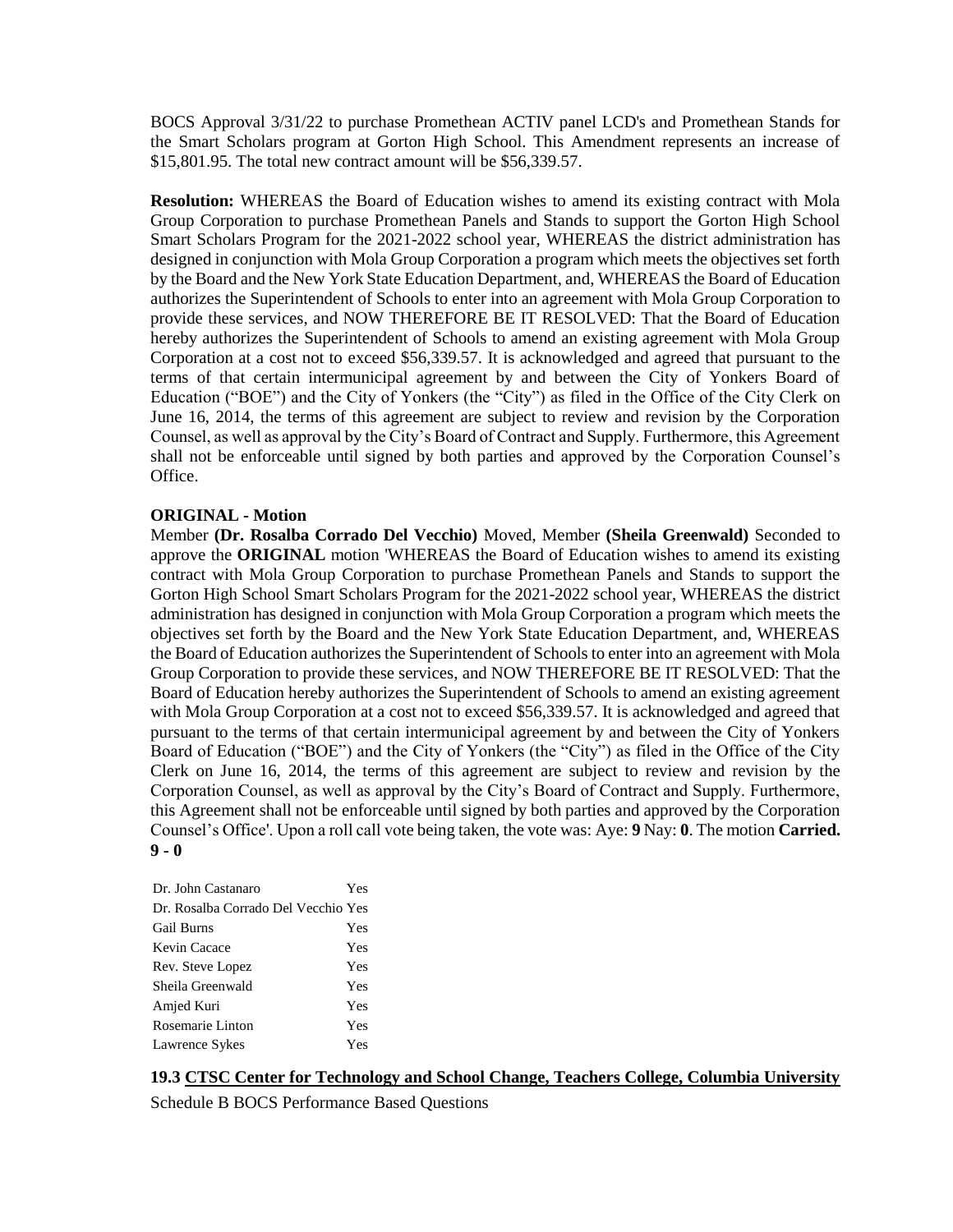Vendor: CTSC Term: April 1, 2022 - March 31, 2023 Amount: \$67,500.00 Scope: The Center for Technology and School Change will provide professional development in inquiry-based teaching and learning for up to 100 5th and 6th grade teachers during the 2022-2023 school year through the Yonkers Public Schools Smart Start Grant.

**Resolution:** WHEREAS the Board of Education wishes to enter into a contract with the Center for Technology and School Change, Teachers College, Columbia University (CTSC) to provide inquirybased professional learning for up to 100 5th and 6th grade teachers as part of the NYSED Smart Start Grant project for the 2022-2023 school year, WHEREAS the district administration has designed in conjunction with CTSC a program which meets the objectives set forth by the Board and the New York State Education Department, and, WHEREAS the Board of Education authorizes the Superintendent of Schools to enter into an agreement with CTSC to provide these services, and NOW THEREFORE BE IT RESOLVED: That the Board of Education hereby authorizes the Superintendent of Schools to enter into an agreement with CTSC at a cost not to exceed \$67,500. It is acknowledged and agreed that pursuant to the terms of that certain intermunicipal agreement by and between the City of Yonkers Board of Education ("BOE") and the City of Yonkers (the "City") as filed in the Office of the City Clerk on June 16, 2014, the terms of this agreement are subject to review and revision by the Corporation Counsel, as well as approval by the City's Board of Contract and Supply. Furthermore, this Agreement shall not be enforceable until signed by both parties and approved by the Corporation Counsel's Office.

#### **ORIGINAL - Motion**

Member **(Dr. Rosalba Corrado Del Vecchio)** Moved, Member **(Sheila Greenwald)** Seconded to approve the **ORIGINAL** motion 'WHEREAS the Board of Education wishes to enter into a contract with the Center for Technology and School Change, Teachers College, Columbia University (CTSC) to provide inquiry-based professional learning for up to 100 5th and 6th grade teachers as part of the NYSED Smart Start Grant project for the 2022-2023 school year, WHEREAS the district administration has designed in conjunction with CTSC a program which meets the objectives set forth by the Board and the New York State Education Department, and, WHEREAS the Board of Education authorizes the Superintendent of Schools to enter into an agreement with CTSC to provide these services, and NOW THEREFORE BE IT RESOLVED: That the Board of Education hereby authorizes the Superintendent of Schools to enter into an agreement with CTSC at a cost not to exceed \$67,500. It is acknowledged and agreed that pursuant to the terms of that certain intermunicipal agreement by and between the City of Yonkers Board of Education ("BOE") and the City of Yonkers (the "City") as filed in the Office of the City Clerk on June 16, 2014, the terms of this agreement are subject to review and revision by the Corporation Counsel, as well as approval by the City's Board of Contract and Supply. Furthermore, this Agreement shall not be enforceable until signed by both parties and approved by the Corporation Counsel's Office'. Upon a roll call vote being taken, the vote was: Aye: **9** Nay: **0**. The motion **Carried. 9 - 0** 

| Dr. John Castanaro                  | Yes |
|-------------------------------------|-----|
| Dr. Rosalba Corrado Del Vecchio Yes |     |
| <b>Gail Burns</b>                   | Yes |
| Kevin Cacace                        | Yes |
| Rev. Steve Lopez                    | Yes |
| Sheila Greenwald                    | Yes |
| Amjed Kuri                          | Yes |
| Rosemarie Linton                    | Yes |
| Lawrence Sykes                      | Yes |
|                                     |     |

#### **19.4 Corporate Computer Solutions Inc.**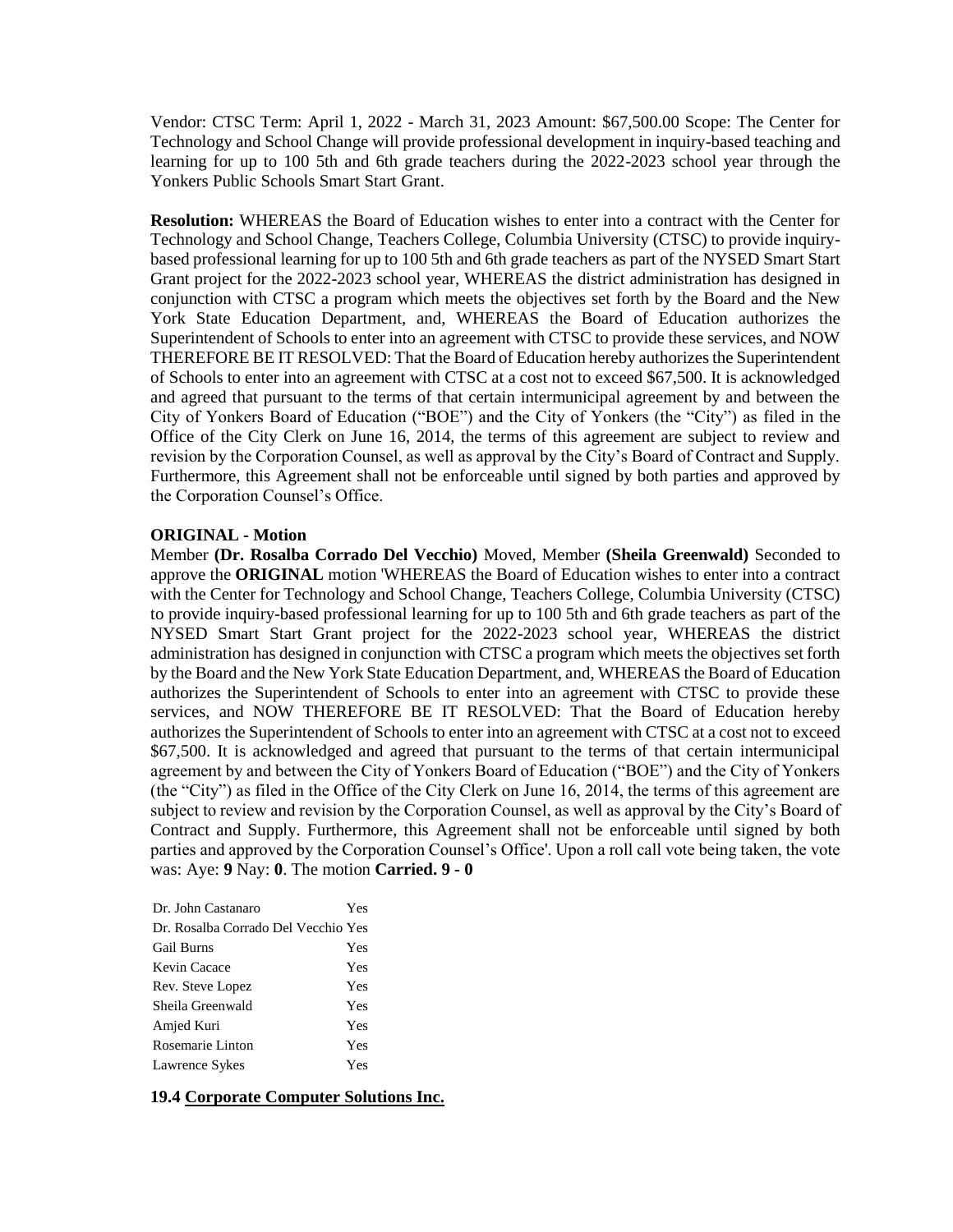Corporate Computer Solutions Inc. Term: April 2022 – March 2023 Amount: \$59,080.00 Scope: Corporate Computer solutions Inc. will serve as the MWBE vendor for ordering technology to fulfill the Smart Start Grant for April 2022-March 2023. The technology allocation within the grant is not to exceed \$59,080.00

**Resolution:** WHEREAS the Board of Education wishes to enter into a contract with Corporate Computer Solutions Inc. to provide technology as the MWBE for the Smart Start Grant from April 2022 - March 2023, WHEREAS the district administration has designed in conjunction with Corporate Computer Solutions Inc a program which meets the objectives set forth by the Board and the New York State Education Department, and, WHEREAS the Board of Education authorizes the Superintendent of Schools to enter into an agreement with Corporate Computer Solutions Inc. to provide these services, and NOW THEREFORE BE IT RESOLVED: That the Board of Education hereby authorizes the Superintendent of Schools to enter into an agreement with Corporate Computer Solutions Inc. at a cost not to exceed \$59,080. It is acknowledged and agreed that pursuant to the terms of that certain intermunicipal agreement by and between the City of Yonkers Board of Education ("BOE") and the City of Yonkers (the "City") as filed in the Office of the City Clerk on June 16, 2014, the terms of this agreement are subject to review and revision by the Corporation Counsel, as well as approval by the City's Board of Contract and Supply. Furthermore, this Agreement shall not be enforceable until signed by both parties and approved by the Corporation Counsel's Office.

#### **ORIGINAL - Motion**

Member **(Dr. Rosalba Corrado Del Vecchio)** Moved, Member **(Sheila Greenwald)** Seconded to approve the **ORIGINAL** motion 'WHEREAS the Board of Education wishes to enter into a contract with Corporate Computer Solutions Inc. to provide technology as the MWBE for the Smart Start Grant from April 2022 - March 2023, WHEREAS the district administration has designed in conjunction with Corporate Computer Solutions Inc a program which meets the objectives set forth by the Board and the New York State Education Department, and, WHEREAS the Board of Education authorizes the Superintendent of Schools to enter into an agreement with Corporate Computer Solutions Inc. to provide these services, and NOW THEREFORE BE IT RESOLVED: That the Board of Education hereby authorizes the Superintendent of Schools to enter into an agreement with Corporate Computer Solutions Inc. at a cost not to exceed \$59,080. It is acknowledged and agreed that pursuant to the terms of that certain intermunicipal agreement by and between the City of Yonkers Board of Education ("BOE") and the City of Yonkers (the "City") as filed in the Office of the City Clerk on June 16, 2014, the terms of this agreement are subject to review and revision by the Corporation Counsel, as well as approval by the City's Board of Contract and Supply. Furthermore, this Agreement shall not be enforceable until signed by both parties and approved by the Corporation Counsel's Office'. Upon a roll call vote being taken, the vote was: Aye: **9** Nay: **0**. The motion **Carried. 9 - 0** 

| Yes                                 |
|-------------------------------------|
| Dr. Rosalba Corrado Del Vecchio Yes |
| Yes                                 |
| Yes                                 |
| Yes                                 |
| Yes                                 |
| Yes                                 |
| Yes                                 |
| Yes                                 |
|                                     |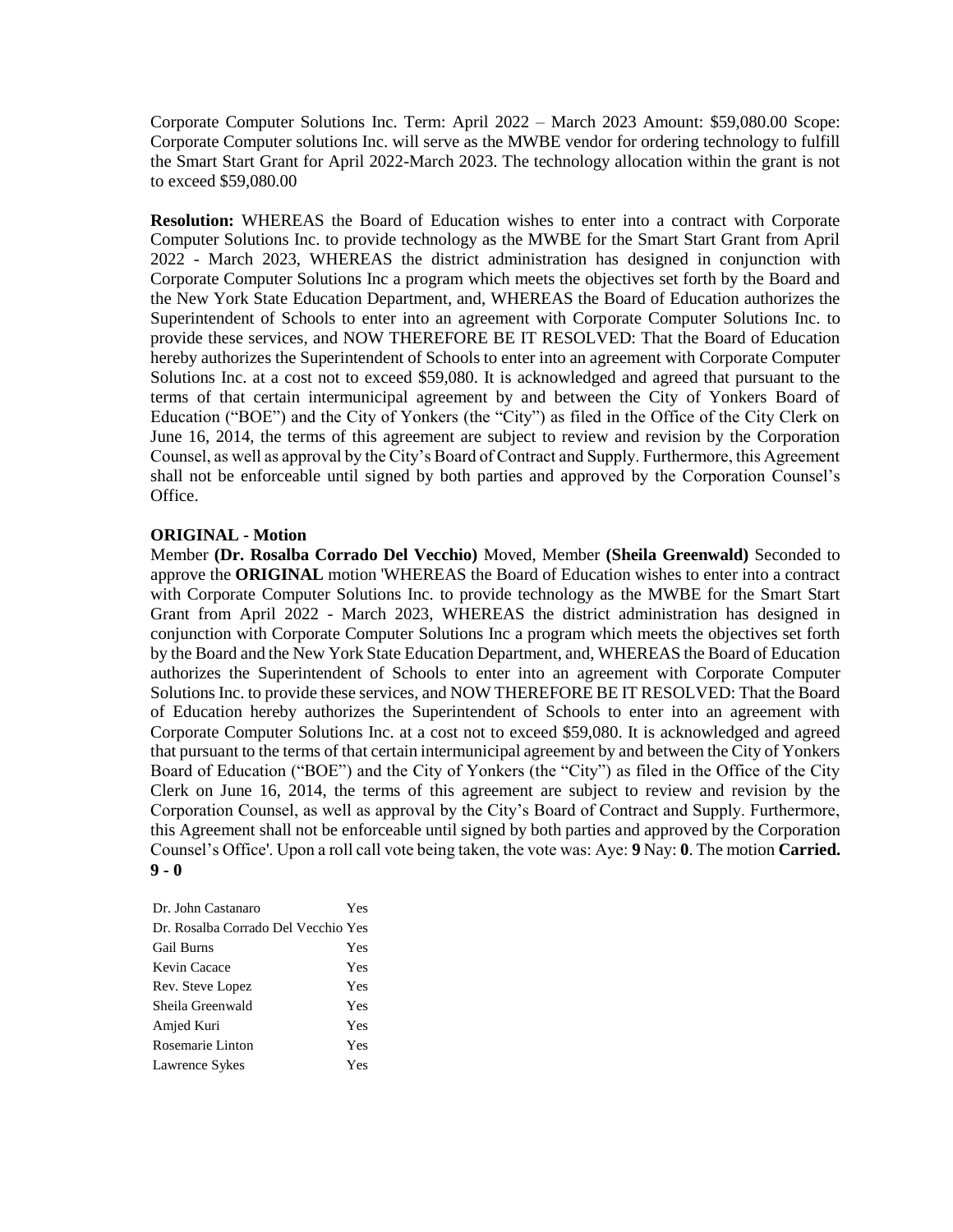# **19.5 Agreement with hand2mind Inc. to purchase Manipulative Kits for the 2022 - 2023 School Year**

hand2mind, Inc. Term: 2022-2023 Amount: \$44,089.93 Scope: The purchase of mathematics manipulative kits aligned with iReady Classroom Math curriculum to support students in grades 6 through 8 in all district schools. This is to assist in providing hands-on-math experience to build conceptual understanding of mathematics content in middle school math classrooms.

**Resolution:** WHEREAS the Board of Education wishes to enter into a contract with hand2mind, Inc. to purchase mathematic manipulative kits aligned with iReady Classroom Math curriculum to support Mathematics instruction in grades 6-8 for the 2022-2023 school year, WHEREAS the district administration has designed in conjunction with hand2mind, Inc. a program which meets the objectives set forth by the Board and the New York State Education Department, and, WHEREAS the Board of Education authorizes the Superintendent of Schools to enter into an agreement with hand2mind, Inc. to provide these services, and NOW THEREFORE BE IT RESOLVED: That the Board of Education hereby authorizes the Superintendent of Schools to enter into an agreement with hand2mind, Inc. at a cost not to exceed \$44,089.93. It is acknowledged and agreed that pursuant to the terms of that certain intermunicipal agreement by and between the City of Yonkers Board of Education ("BOE") and the City of Yonkers (the "City") as filed in the Office of the City Clerk on June 16, 2014, the terms of this agreement are subject to review and revision by the Corporation Counsel, as well as approval by the City's Board of Contract and Supply. Furthermore, this Agreement shall not be enforceable until signed by both parties and approved by the Corporation Counsel's Office.

## **ORIGINAL - Motion**

Member **(Dr. Rosalba Corrado Del Vecchio)** Moved, Member **(Sheila Greenwald)** Seconded to approve the **ORIGINAL** motion 'WHEREAS the Board of Education wishes to enter into a contract with hand2mind, Inc. to purchase mathematic manipulative kits aligned with iReady Classroom Math curriculum to support Mathematics instruction in grades 6-8 for the 2022-2023 school year, WHEREAS the district administration has designed in conjunction with hand2mind, Inc. a program which meets the objectives set forth by the Board and the New York State Education Department, and, WHEREAS the Board of Education authorizes the Superintendent of Schools to enter into an agreement with hand2mind, Inc. to provide these services, and NOW THEREFORE BE IT RESOLVED: That the Board of Education hereby authorizes the Superintendent of Schools to enter into an agreement with hand2mind, Inc. at a cost not to exceed \$44,089.93. It is acknowledged and agreed that pursuant to the terms of that certain intermunicipal agreement by and between the City of Yonkers Board of Education ("BOE") and the City of Yonkers (the "City") as filed in the Office of the City Clerk on June 16, 2014, the terms of this agreement are subject to review and revision by the Corporation Counsel, as well as approval by the City's Board of Contract and Supply. Furthermore, this Agreement shall not be enforceable until signed by both parties and approved by the Corporation Counsel's Office'. Upon a roll call vote being taken, the vote was: Aye: **9** Nay: **0**. The motion **Carried. 9 - 0** 

| Dr. John Castanaro                  | Yes |
|-------------------------------------|-----|
| Dr. Rosalba Corrado Del Vecchio Yes |     |
| <b>Gail Burns</b>                   | Yes |
| Kevin Cacace                        | Yes |
| Rev. Steve Lopez                    | Yes |
| Sheila Greenwald                    | Yes |
| Amjed Kuri                          | Yes |
| Rosemarie Linton                    | Yes |
| Lawrence Sykes                      | Yes |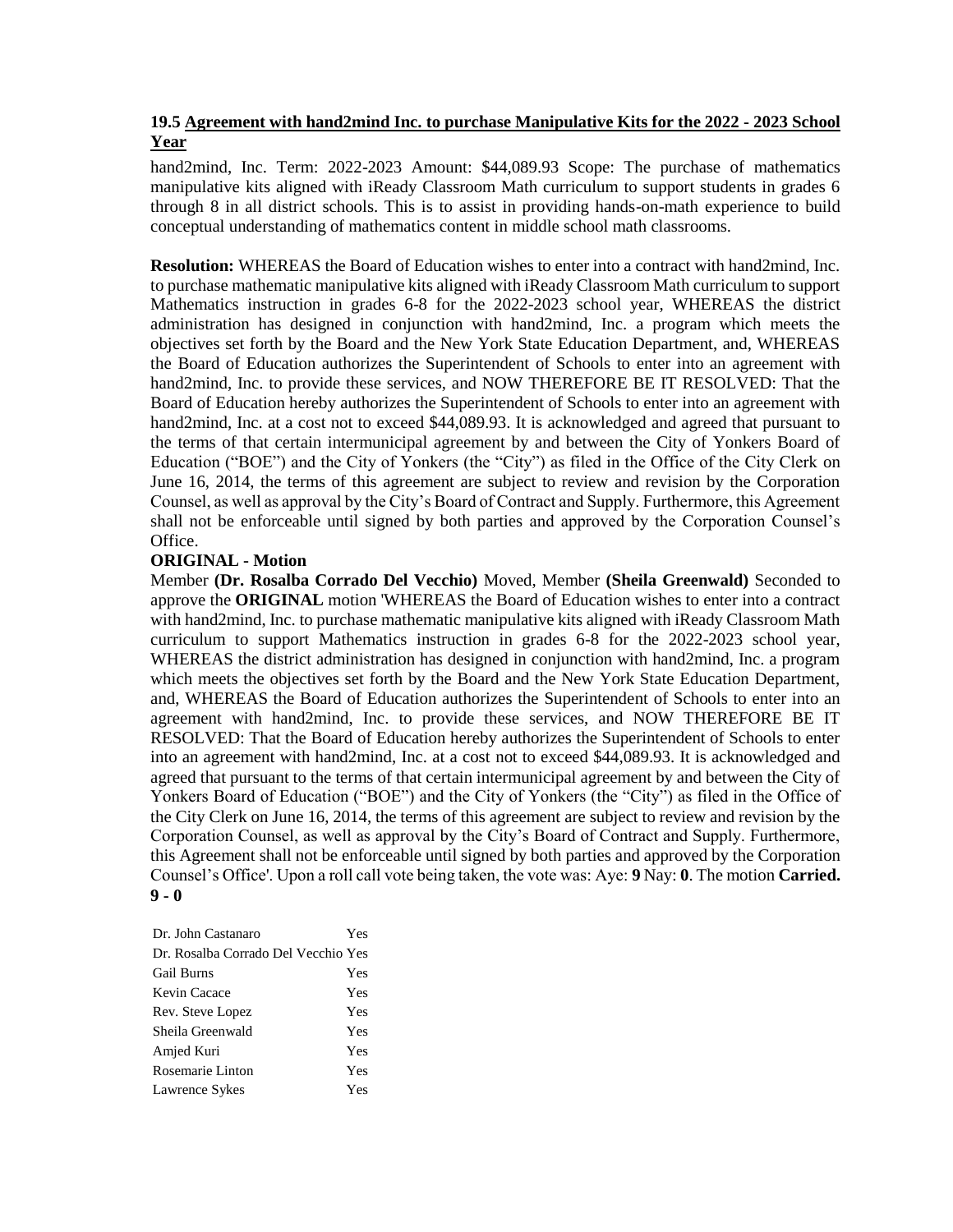#### **19.6 NEW CURRICULUM-"PreK On My Way" by SCHOLASTIC EDUCATION**

"PreK On My Way" by SCHOLASTIC EDUCATION Amount: \$227,060.00 ; \$215,565.00 (Curriculum); \$11,495.00 (PD) Account: Universal PreK Grant (UPK) 451.5274.22F112.2510 Scope: To introduce "PreK On My Way", a newly adopted curriculum, that will replace Big Day Curriculum. **Resolution:** WHEREAS, the Board of Education wishes to introduce a new Pre-Kindergarten curriculum that will replace Big Day Curriculum, and, WHEREAS, a committee consisting of the Assistant Superintendent of PreK 5/6 Schools, the YFT, six PreK teachers, and two Assistant Principals met to discuss what they wanted to see in a new curriculum. As a result, Scholastic- PreK On My Way, Saavas - Three Cheers for PreK, McGraw -Hill World of Wonders, and Benchmark-Ready to Advance were invited to present their program to the committee virtually. The committee decided on Scholastic's-PreK On My Way program, for their authentic texts, weekly writing assignments the SEL component, the Readers, and the strong language development component. WHEREAS, the integration of this new curriculum will provide curricular resources to support the Pre-K program. This five-year curriculum will include digital library subscriptions, classroom kits, and professional development for PK teachers. WHEREAS, PreK On My Way program will be used in Pre-K classrooms and aligns with the "NEW" New York State Pre-K Learning Standards. WHEREAS, the district committee has designed in conjunction with Scholastic Education, a program that meets the objectives set forth by the Board and the New York State Education Department, and, NOW THEREFORE BE IT RESOLVED: The Board of Education hereby authorizes the Superintendent of Schools to adopt the new curriculum and enter into an agreement with Scholastic Education at a cost not to exceed \$227,060.00. It is acknowledged and agreed that pursuant to the terms of that certain intermunicipal agreement by and between the City of Yonkers Board of Education ("BOE") and the City of Yonkers (the "City") as filed in the Office of the City Clerk on June 16, 2014, the terms of this agreement are subject to review and revision by the Corporation Counsel, as well as approval by the City's Board of Contract and Supply. Furthermore, this Agreement shall not be enforceable until signed by both parties and approved by the Corporation Counsel's Office.

### **ORIGINAL - Motion**

Member **(Dr. Rosalba Corrado Del Vecchio)** Moved, Member **(Sheila Greenwald)** Seconded to approve the **ORIGINAL** motion 'WHEREAS, the Board of Education wishes to introduce a new Pre-Kindergarten curriculum that will replace Big Day Curriculum, and, WHEREAS, a committee consisting of the Assistant Superintendent of PreK 5/6 Schools, the YFT, six PreK teachers, and two Assistant Principals met to discuss what they wanted to see in a new curriculum. As a result, Scholastic- PreK On My Way, Saavas - Three Cheers for PreK, McGraw -Hill World of Wonders, and Benchmark-Ready to Advance were invited to present their program to the committee virtually. The committee decided on Scholastic's-PreK On My Way program, for their authentic texts, weekly writing assignments the SEL component, the Readers, and the strong language development component. WHEREAS, the integration of this new curriculum will provide curricular resources to support the Pre-K program. This five-year curriculum will include digital library subscriptions, classroom kits, and professional development for PK teachers. WHEREAS, PreK On My Way program will be used in Pre-K classrooms and aligns with the "NEW" New York State Pre-K Learning Standards. WHEREAS, the district committee has designed in conjunction with Scholastic Education, a program that meets the objectives set forth by the Board and the New York State Education Department, and, NOW THEREFORE BE IT RESOLVED: The Board of Education hereby authorizes the Superintendent of Schools to adopt the new curriculum and enter into an agreement with Scholastic Education at a cost not to exceed \$227,060.00. It is acknowledged and agreed that pursuant to the terms of that certain intermunicipal agreement by and between the City of Yonkers Board of Education ("BOE") and the City of Yonkers (the "City") as filed in the Office of the City Clerk on June 16, 2014, the terms of this agreement are subject to review and revision by the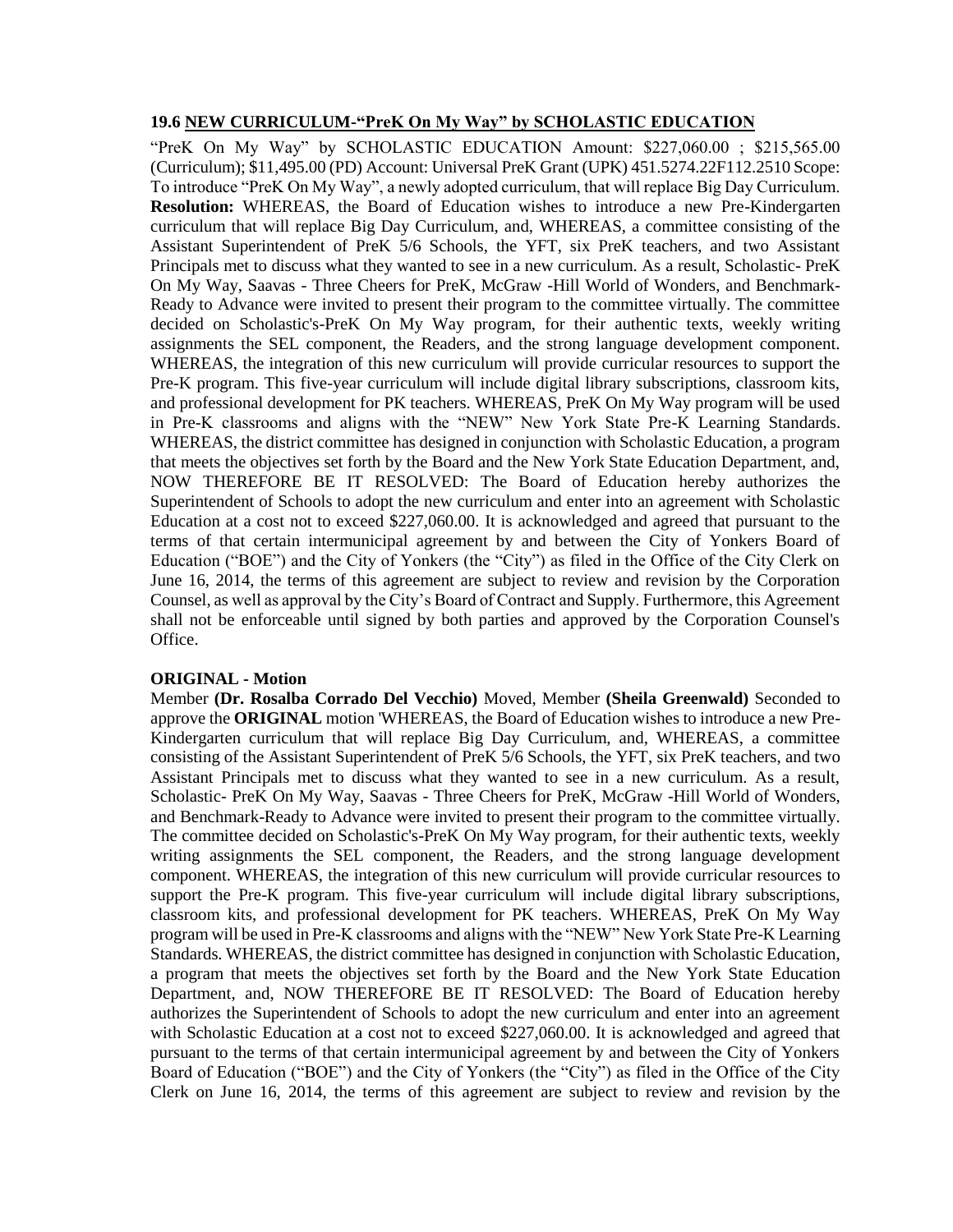Corporation Counsel, as well as approval by the City's Board of Contract and Supply. Furthermore, this Agreement shall not be enforceable until signed by both parties and approved by the Corporation Counsel's Office'. Upon a roll call vote being taken, the vote was: Aye: **9** Nay: **0**. The motion **Carried. 9 - 0** 

| Dr. John Castanaro                  | Yes |
|-------------------------------------|-----|
| Dr. Rosalba Corrado Del Vecchio Yes |     |
| <b>Gail Burns</b>                   | Yes |
| Kevin Cacace                        | Yes |
| Rev. Steve Lopez                    | Yes |
| Sheila Greenwald                    | Yes |
| Amjed Kuri                          | Yes |
| Rosemarie Linton                    | Yes |
| Lawrence Sykes                      | Yes |

## **19.7 College Board PSAT/SAT Assessments for the 2022-2023 school year**

College Board Term: 2022-2023 Amount: \$101,350.00 Scope: Provide testing materials and followup support to the Yonkers Public Schools District in-school testing for the PSAT/NMSQT and SAT assessments.

**Resolution:** WHEREAS the Board of Education wishes to enter into a contract with College Board to purchase consulting services to support the in-school testing for the Readistep, PSAT/NMSQT, SAT assessments for the 2022-2023 school year, WHEREAS the district administration has designed in conjunction with College Board a program which meets the objectives set forth by the Board and the New York State Education Department, and WHEREAS the Board of Education authorizes the Superintendent of Schools to enter into an agreement with College Board to provide these services, and NOW THEREFORE BE IT RESOLVED: That the Board of Education hereby authorizes the Superintendent of Schools to enter into an agreement with College Board at a cost not to exceed \$101,350.00 It is acknowledged and agreed that pursuant to the terms of that certain intermunicipal agreement by and between the City of Yonkers Board of Education ("BOE") and the City of Yonkers (the "City") as filed in the Office of the City Clerk on June 16, 2014, the terms of this agreement are subject to review and revision by the Corporation Counsel, as well as approval by the City's Board of Contract and Supply. Furthermore, this Agreement shall not be enforceable until signed by both parties and approved by the Corporation Counsel's Office.

## **ORIGINAL - Motion**

Member **(Dr. Rosalba Corrado Del Vecchio)** Moved, Member **(Sheila Greenwald)** Seconded to approve the **ORIGINAL** motion 'WHEREAS the Board of Education wishes to enter into a contract with College Board to purchase consulting services to support the in-school testing for the Readistep, PSAT/NMSQT, SAT assessments for the 2022-2023 school year, WHEREAS the district administration has designed in conjunction with College Board a program which meets the objectives set forth by the Board and the New York State Education Department, and WHEREAS the Board of Education authorizes the Superintendent of Schools to enter into an agreement with College Board to provide these services, and NOW THEREFORE BE IT RESOLVED: That the Board of Education hereby authorizes the Superintendent of Schools to enter into an agreement with College Board at a cost not to exceed \$101,350.00 It is acknowledged and agreed that pursuant to the terms of that certain intermunicipal agreement by and between the City of Yonkers Board of Education ("BOE") and the City of Yonkers (the "City") as filed in the Office of the City Clerk on June 16, 2014, the terms of this agreement are subject to review and revision by the Corporation Counsel, as well as approval by the City's Board of Contract and Supply. Furthermore, this Agreement shall not be enforceable until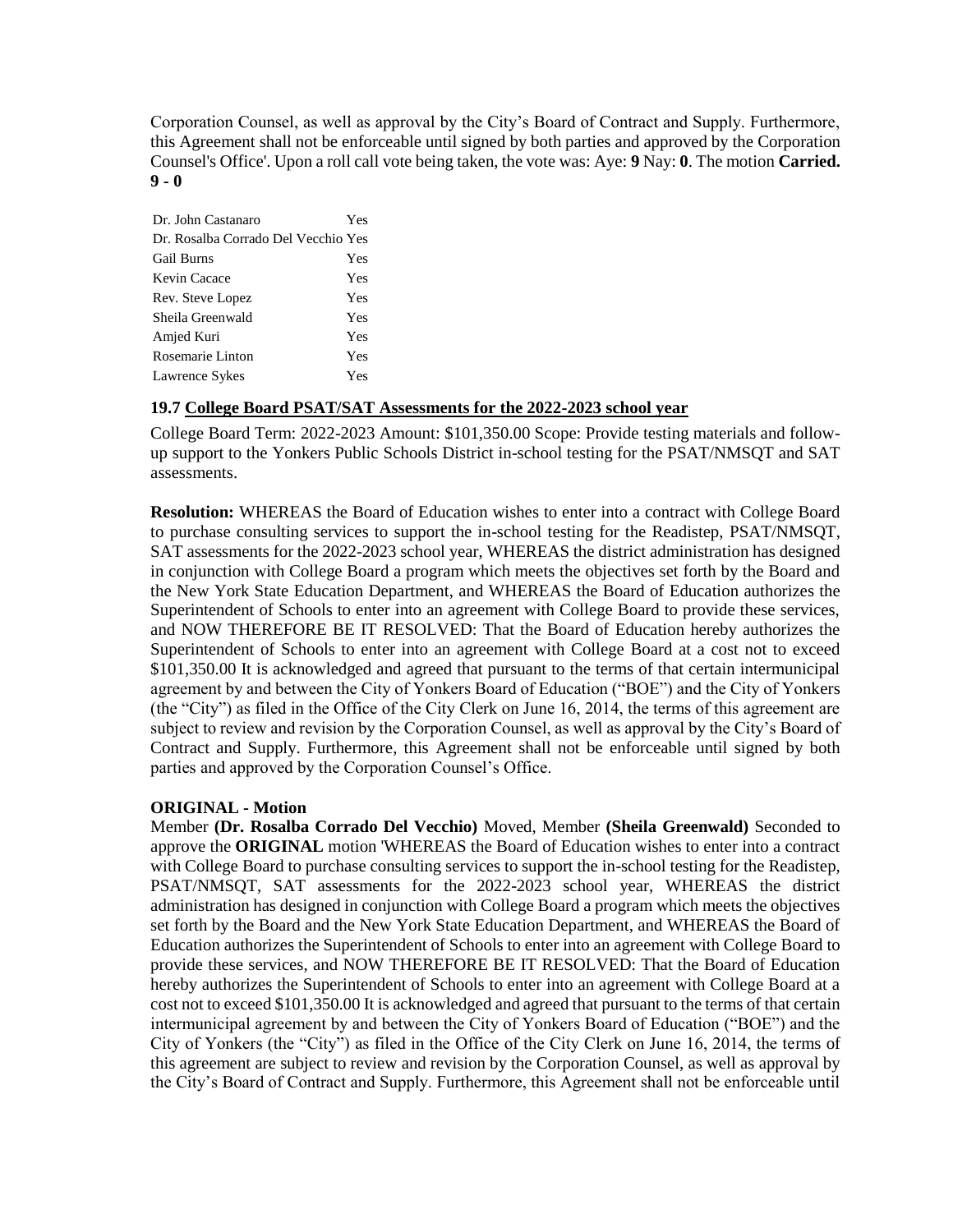signed by both parties and approved by the Corporation Counsel's Office'. Upon a roll call vote being taken, the vote was: Aye: **9** Nay: **0**. The motion **Carried. 9 - 0** 

| Dr. John Castanaro                  | Yes |
|-------------------------------------|-----|
| Dr. Rosalba Corrado Del Vecchio Yes |     |
| Gail Burns                          | Yes |
| Kevin Cacace                        | Yes |
| Rev. Steve Lopez                    | Yes |
| Sheila Greenwald                    | Yes |
| Amjed Kuri                          | Yes |
| Rosemarie Linton                    | Yes |
| Lawrence Sykes                      | Yes |

## **DIVISION OF LANGUAGE ACQUISITION, FUNDED PROGRAMS, SCHOOL COUNSELING & THE ARTS**

# **20.1 ADOPTION OF DIVISION OF LANGUAGE ACQUISITION, FUNDED PROGRAMS, SCHOOL COUNSELING & THE ARTS REPORTS - 20.2 - 20.6**

ADOPTION OF DIVISION OF LANGUAGE ACQUISITION, FUNDED PROGRAMS, SCHOOL COUNSELING & THE ARTS REPORTS - 20.2 - 20.6

May I have a motion to vote on the Adoption of Division of Language Acquisition, Funded Programs, School Counseling & The Arts Reports - 20.2 - 20.6?

**Resolution:** ADOPTION OF DIVISION OF LANGUAGE ACQUISITION, FUNDED PROGRAMS, SCHOOL COUNSELING & THE ARTS REPORTS - 20.2 - 20.6

### **ORIGINAL - Motion**

Member **(Rosemarie Linton)** Moved, Member **(Gail Burns)** Seconded to approve the **ORIGINAL**  motion 'ADOPTION OF DIVISION OF LANGUAGE ACQUISITION, FUNDED PROGRAMS, SCHOOL COUNSELING & THE ARTS REPORTS - 20.2 - 20.6'. Upon a roll call vote being taken, the vote was: Aye: **9** Nay: **0**. The motion **Carried. 9 - 0** 

| Dr. John Castanaro                  | Yes |
|-------------------------------------|-----|
| Dr. Rosalba Corrado Del Vecchio Yes |     |
| <b>Gail Burns</b>                   | Yes |
| Kevin Cacace                        | Yes |
| Rev. Steve Lopez                    | Yes |
| Sheila Greenwald                    | Yes |
| Amjed Kuri                          | Yes |
| Rosemarie Linton                    | Yes |
| Lawrence Sykes                      | Yes |
|                                     |     |

### **20.2 Academic Therapy Publications**

### BOCS Quote Sole Source Letter

Academic Therapy Publications Term: April 2022-August 2022 Amount: \$17,272.20 Scope: Classroom Sets being purchased for Neglected and Delinquent students at the Carol and Frank Biondi Education Center (Rising Ground) to support curriculum

**Resolution:** WHEREAS the Board of Education wishes to enter into a contract with Academic Therapy Publications to purchase Classroom Sets being purchased for Neglected and Delinquent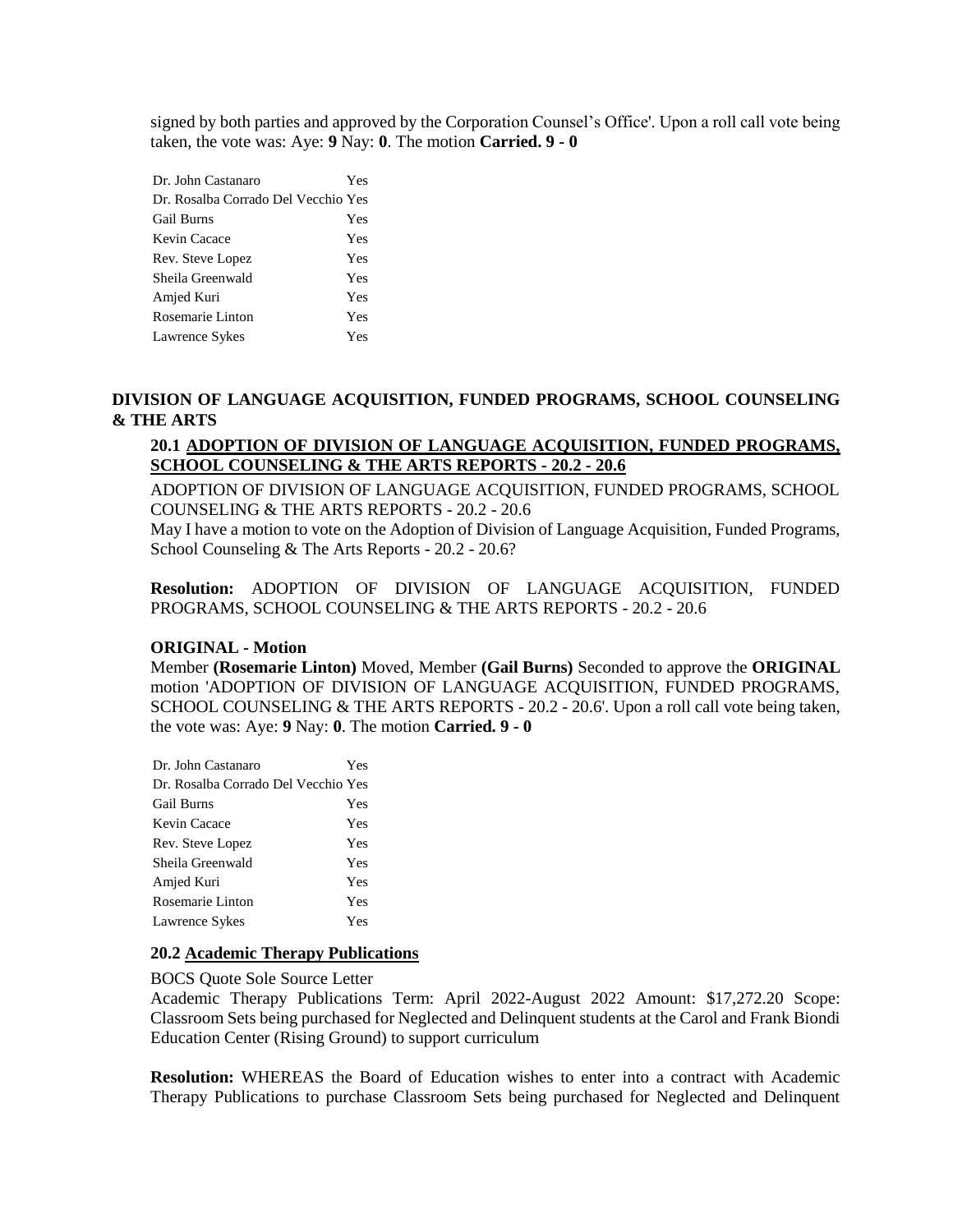students at the Carol and Frank Biondi Education Center (Rising Ground) to support curriculum for the 2021-2022 school year. WHEREAS the district administration has designed in conjunction with Academic Therapy Publications, a program which meets the objectives set forth by the Board and the New York State Education Department, and, WHEREAS the Board of Education authorizes the Superintendent of Schools to enter into an agreement with Academic Therapy Publications to provide these materials, and NOW THEREFORE BE IT RESOLVED: That the Board of Education hereby authorizes the Superintendent of Schools to enter into an agreement with Academic Therapy Publications at a cost not to exceed: \$ 17,272.20 It is acknowledged and agreed that pursuant to the terms of that certain intermunicipal agreement by and between the City of Yonkers Board of Education ("BOE") and the City of Yonkers (the "City") as filed in the Office of the City Clerk on June 16, 2014, the terms of this agreement are subject to review and revision by the Corporation Counsel, as well as approval by the City's Board of Contract and Supply. Furthermore, this Agreement shall not be enforceable until signed by both parties and approved by the Corporation Counsel's Office

## **ORIGINAL - Motion**

Member **(Rosemarie Linton)** Moved, Member **(Gail Burns)** Seconded to approve the **ORIGINAL**  motion 'WHEREAS the Board of Education wishes to enter into a contract with Academic Therapy Publications to purchase Classroom Sets being purchased for Neglected and Delinquent students at the Carol and Frank Biondi Education Center (Rising Ground) to support curriculum for the 2021- 2022 school year. WHEREAS the district administration has designed in conjunction with Academic Therapy Publications, a program which meets the objectives set forth by the Board and the New York State Education Department, and, WHEREAS the Board of Education authorizes the Superintendent of Schools to enter into an agreement with Academic Therapy Publications to provide these materials, and NOW THEREFORE BE IT RESOLVED: That the Board of Education hereby authorizes the Superintendent of Schools to enter into an agreement with Academic Therapy Publications at a cost not to exceed: \$ 17,272.20 It is acknowledged and agreed that pursuant to the terms of that certain intermunicipal agreement by and between the City of Yonkers Board of Education ("BOE") and the City of Yonkers (the "City") as filed in the Office of the City Clerk on June 16, 2014, the terms of this agreement are subject to review and revision by the Corporation Counsel, as well as approval by the City's Board of Contract and Supply. Furthermore, this Agreement shall not be enforceable until signed by both parties and approved by the Corporation Counsel's Office'. Upon a roll call vote being taken, the vote was: Aye: **9** Nay: **0**. The motion **Carried. 9 - 0** 

| Dr. John Castanaro                  | Yes |
|-------------------------------------|-----|
| Dr. Rosalba Corrado Del Vecchio Yes |     |
| <b>Gail Burns</b>                   | Yes |
| Kevin Cacace                        | Yes |
| Rev. Steve Lopez                    | Yes |
| Sheila Greenwald                    | Yes |
| Amjed Kuri                          | Yes |
| Rosemarie Linton                    | Yes |
| Lawrence Sykes                      | Yes |

## **20.3 Oneida-Herkimer-Madison BOCES**

BOCS Sheet Performance Based Contract Guidelines Appendix B Vendor Quotes

Oneida-Herkimer-Madison BOCES Term: June 2022 Amount: \$17,119.75 Scope: To offer the NYSED approved 4+1 Biliteracy Pathway to Graduation exam in World Languages (Checkpoint A & B Spanish & Italian) this June. This exam can replace either the Global History or U.S. History Regents required for graduation. The inclusion of the Checkpoint A ensures assessment alignment.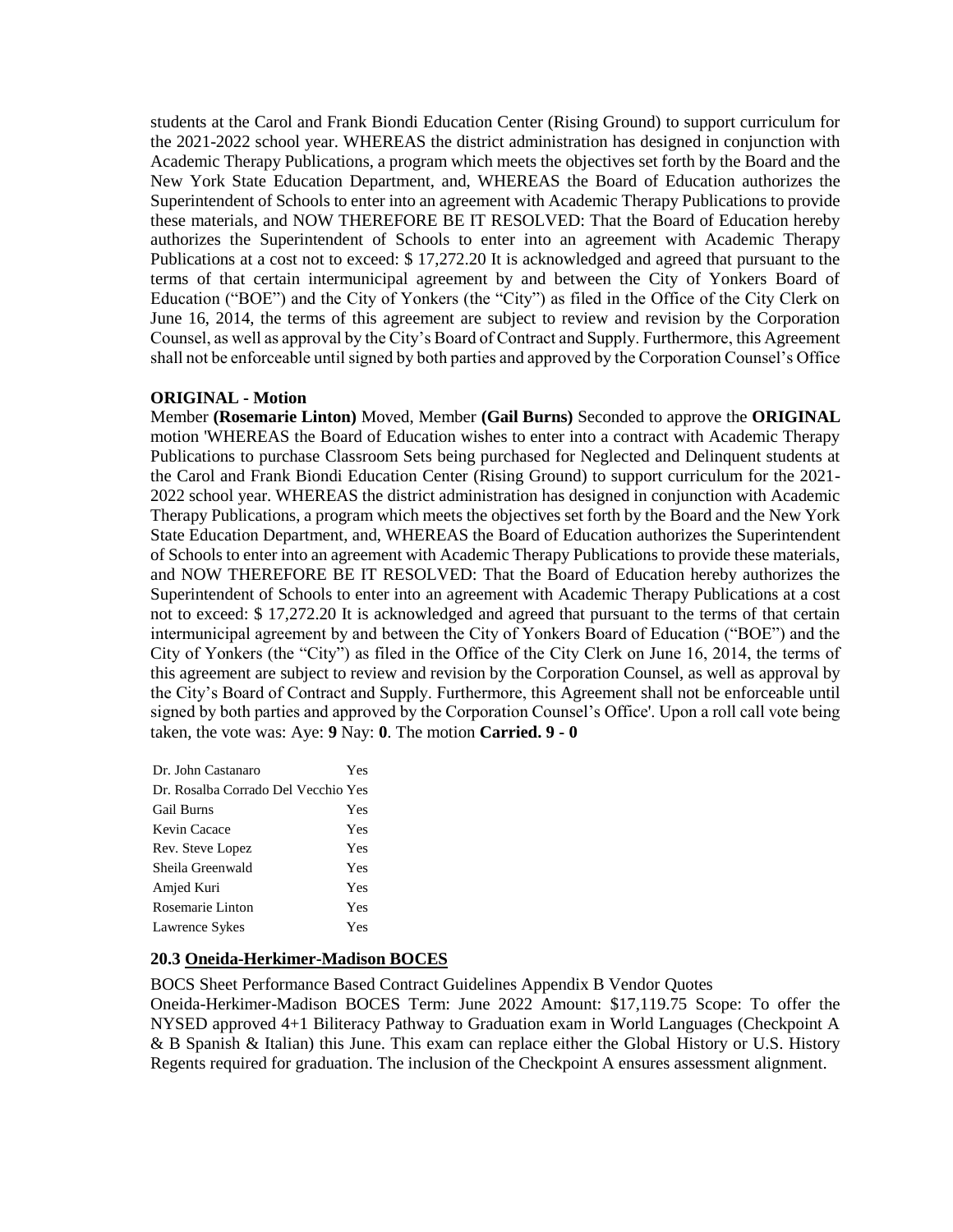**Resolution:** WHEREAS the Board of Education wishes to enter into a contract with Oneida-Herkimer-Madison BOCES To offer the NYSED approved 4+1 Biliteracy Pathway to Graduation exam in World Languages (Checkpoint A & B Spanish & Italian) this June. This exam can replace either the Global History or U.S. History Regents required for graduation. The inclusion of the Checkpoint A ensures assessment alignment. WHEREAS the district administration has designed in conjunction with Oneida-BOCES a program which meets the objectives set forth by the Board and the New York State Education Department, and, WHEREAS the Board of Education authorizes the Superintendent of Schools to enter into an agreement with Oneida-Herkimer-Madison BOCES to provide these exams, and NOW THEREFORE BE IT RESOLVED: That the Board of Education hereby authorizes the Superintendent of Schools to enter into an agreement with Oneida-Herkimer-Madison BOCES at a cost not to exceed \$17,119.75 It is acknowledged and agreed that pursuant to the terms of that certain intermunicipal agreement by and between the City of Yonkers Board of Education ("BOE") and the City of Yonkers (the "City") as filed in the Office of the City Clerk on June 16, 2014, the terms of this agreement are subject to review and revision by the Corporation Counsel, as well as approval by the City's Board of Contract and Supply. Furthermore, this Agreement shall not be enforceable until signed by both parties and approved by the Corporation Counsel's Office.

### **ORIGINAL - Motion**

Member **(Rosemarie Linton)** Moved, Member **(Gail Burns)** Seconded to approve the **ORIGINAL**  motion 'WHEREAS the Board of Education wishes to enter into a contract with Oneida-Herkimer-Madison BOCES To offer the NYSED approved 4+1 Biliteracy Pathway to Graduation exam in World Languages (Checkpoint A  $\&$  B Spanish  $\&$  Italian) this June. This exam can replace either the Global History or U.S. History Regents required for graduation. The inclusion of the Checkpoint A ensures assessment alignment. WHEREAS the district administration has designed in conjunction with Oneida-BOCES a program which meets the objectives set forth by the Board and the New York State Education Department, and, WHEREAS the Board of Education authorizes the Superintendent of Schools to enter into an agreement with Oneida-Herkimer-Madison BOCES to provide these exams, and NOW THEREFORE BE IT RESOLVED: That the Board of Education hereby authorizes the Superintendent of Schools to enter into an agreement with Oneida-Herkimer-Madison BOCES at a cost not to exceed \$17,119.75 It is acknowledged and agreed that pursuant to the terms of that certain intermunicipal agreement by and between the City of Yonkers Board of Education ("BOE") and the City of Yonkers (the "City") as filed in the Office of the City Clerk on June 16, 2014, the terms of this agreement are subject to review and revision by the Corporation Counsel, as well as approval by the City's Board of Contract and Supply. Furthermore, this Agreement shall not be enforceable until signed by both parties and approved by the Corporation Counsel's Office'. Upon a roll call vote being taken, the vote was: Aye: **9** Nay: **0**. The motion **Carried. 9 - 0** 

| Dr. John Castanaro                  | Yes |
|-------------------------------------|-----|
| Dr. Rosalba Corrado Del Vecchio Yes |     |
| <b>Gail Burns</b>                   | Yes |
| Kevin Cacace                        | Yes |
| Rev. Steve Lopez                    | Yes |
| Sheila Greenwald                    | Yes |
| Amjed Kuri                          | Yes |
| Rosemarie Linton                    | Yes |
| Lawrence Sykes                      | Yes |

# **20.4 Amendment to Resolution 18.6 The North Star Project**

BOCS Performance Based Contract Guidelines Appendix B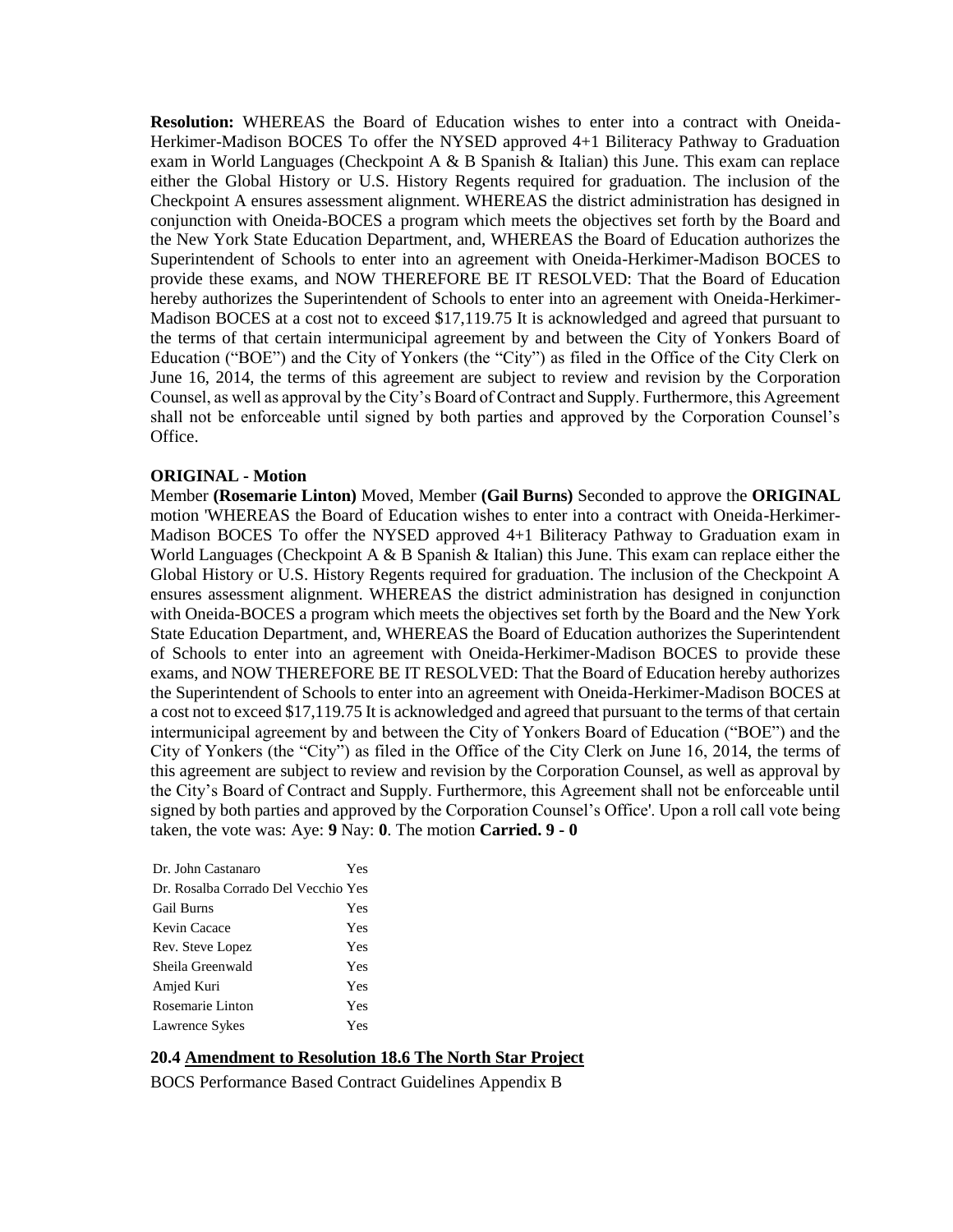The North Star Project Term: December 2021- August 2022 Amount: \$115,641.00 Scope: This is an amendment to resolution 18.6 The North Star Project , LLC(BOE approved 12/15/2021 & BOCS approved 12/23/2021) CONTRACT 2022-00000730. This amendment is to increase the original amount of \$80,641.00 to reflect an increase of \$35,000.00 for a total of \$115,641.00. This increase is for The North Star project to provide services for the Elementary Summer School Program. The services provided will be Hostos Summer S.I.F.E. Inclusion Residency: Be The Light and Arts and Literacy Professional Development Session Series for Summer school students and Staff

**Resolution:** WHEREAS the Board of Education wishes to enter into a contract with The North Star Project to purchase consulting services to implement programming in service to the Yonkers Public Schools. This programming will focus on activating engagement and agency in participants through expressive arts and literacy modalities for the 2021-2022 school year, WHEREAS the district administration has designed in conjunction with The North Star Project a program which meets the objectives set forth by the Board and the New York State Education Department, and, WHEREAS the Board of Education authorizes the Superintendent of Schools to enter into an agreement with The North Star Project to provide these services, and NOW THEREFORE BE IT RESOLVED: That the Board of Education hereby authorizes the Superintendent of Schools to enter into an agreement with The North Star Project at a cost not to exceed \$115,641.00. It is acknowledged and agreed that pursuant to the terms of that certain intermunicipal agreement by and between the City of Yonkers Board of Education ("BOE") and the City of Yonkers (the "City") as filed in the Office of the City Clerk on June 16, 2014, the terms of this agreement are subject to review and revision by the Corporation Counsel, as well as approval by the City's Board of Contract and Supply. Furthermore, this Agreement shall not be enforceable until signed by both parties and approved by the Corporation Counsel's Office.

### **ORIGINAL - Motion**

Member **(Rosemarie Linton)** Moved, Member **(Gail Burns)** Seconded to approve the **ORIGINAL**  motion 'WHEREAS the Board of Education wishes to enter into a contract with The North Star Project to purchase consulting services to implement programming in service to the Yonkers Public Schools. This programming will focus on activating engagement and agency in participants through expressive arts and literacy modalities for the 2021-2022 school year, WHEREAS the district administration has designed in conjunction with The North Star Project a program which meets the objectives set forth by the Board and the New York State Education Department, and, WHEREAS the Board of Education authorizes the Superintendent of Schools to enter into an agreement with The North Star Project to provide these services, and NOW THEREFORE BE IT RESOLVED: That the Board of Education hereby authorizes the Superintendent of Schools to enter into an agreement with The North Star Project at a cost not to exceed \$115,641.00. It is acknowledged and agreed that pursuant to the terms of that certain intermunicipal agreement by and between the City of Yonkers Board of Education ("BOE") and the City of Yonkers (the "City") as filed in the Office of the City Clerk on June 16, 2014, the terms of this agreement are subject to review and revision by the Corporation Counsel, as well as approval by the City's Board of Contract and Supply. Furthermore, this Agreement shall not be enforceable until signed by both parties and approved by the Corporation Counsel's Office'. Upon a roll call vote being taken, the vote was: Aye: **9** Nay: **0**. The motion **Carried. 9 - 0** 

| Dr. John Castanaro                  | Yes |
|-------------------------------------|-----|
| Dr. Rosalba Corrado Del Vecchio Yes |     |
| <b>Gail Burns</b>                   | Yes |
| Kevin Cacace                        | Yes |
| Rev. Steve Lopez                    | Yes |
| Sheila Greenwald                    | Yes |
| Amjed Kuri                          | Yes |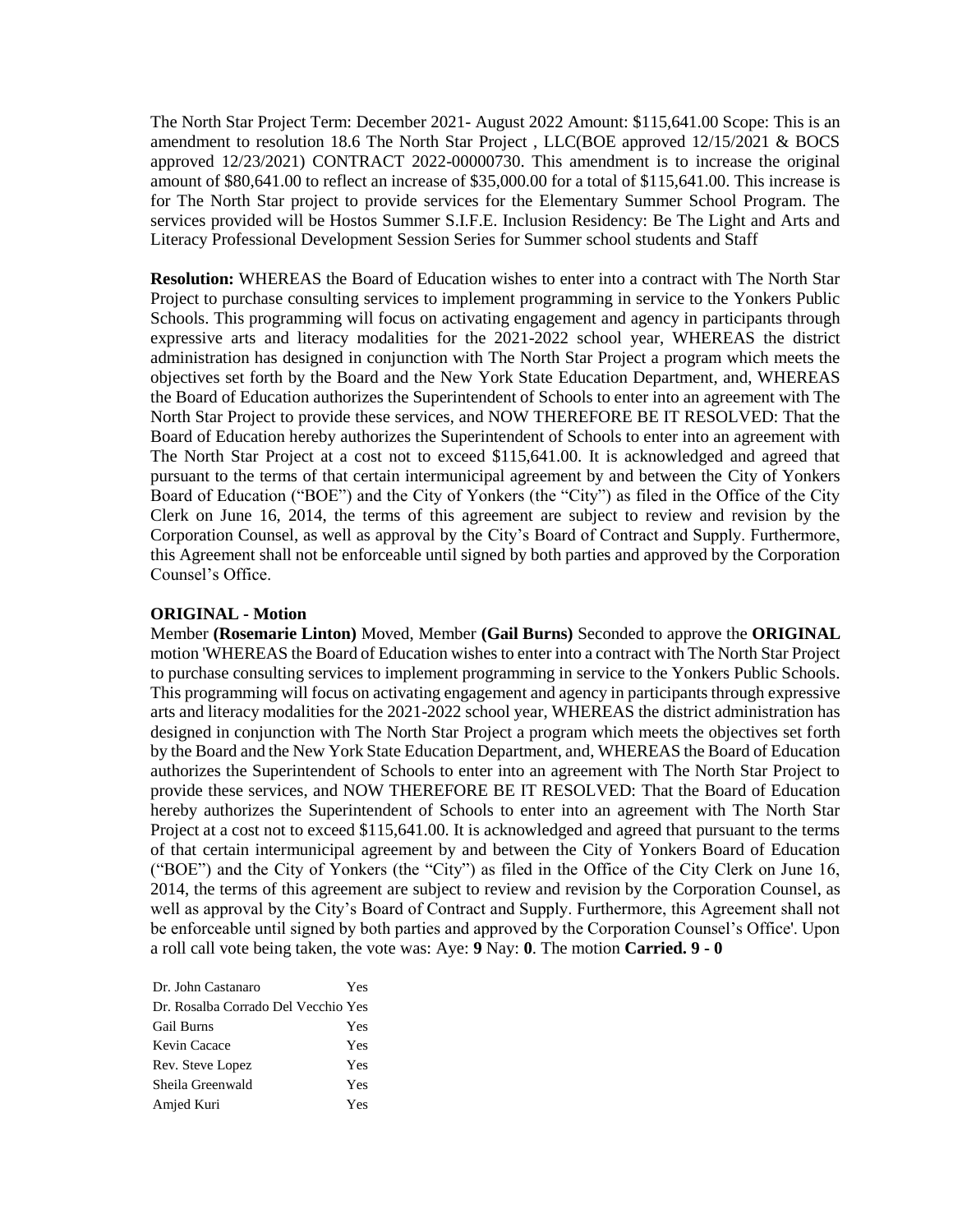| Rosemarie Linton | Yes |
|------------------|-----|
| Lawrence Sykes   | Yes |

### **20.5 FranklinCovey Education**

BOCS Sheet Performance Based Contract Guidelines Appendix B Quotes

FranklinCovey Education Term: April 2022-August 2022 Amount: \$50,575.00 Scope: To provide a summer learning experience, where students will be empowered to feel their worth and potential as they learn, develop, and practice "leading self" and "leading others".

**Resolution:** WHEREAS the Board of Education wishes to enter into a contract with FranklinCovey Education to provide a summer learning experience, where students will be empowered to feel their worth and potential as they learn, develop, and practice "leading self" and "leading others". WHEREAS the district administration has designed in conjunction with FranklinCovey Education a program which meets the objectives set forth by the Board and the New York State Education Department, and, WHEREAS the Board of Education authorizes the Superintendent of Schools to enter into an agreement with FranklinCovey Education to provide this program, and NOW THEREFORE BE IT RESOLVED: That the Board of Education hereby authorizes the Superintendent of Schools to enter into an agreement with FranklinCovey Education at a cost not to exceed \$50,575.00 It is acknowledged and agreed that pursuant to the terms of that certain intermunicipal agreement by and between the City of Yonkers Board of Education ("BOE") and the City of Yonkers (the "City") as filed in the Office of the City Clerk on June 16, 2014, the terms of this agreement are subject to review and revision by the Corporation Counsel, as well as approval by the City's Board of Contract and Supply. Furthermore, this Agreement shall not be enforceable until signed by both parties and approved by the Corporation Counsel's Office.

### **ORIGINAL - Motion**

Member **(Rosemarie Linton)** Moved, Member **(Gail Burns)** Seconded to approve the **ORIGINAL**  motion 'WHEREAS the Board of Education wishes to enter into a contract with FranklinCovey Education to provide a summer learning experience, where students will be empowered to feel their worth and potential as they learn, develop, and practice "leading self" and "leading others". WHEREAS the district administration has designed in conjunction with FranklinCovey Education a program which meets the objectives set forth by the Board and the New York State Education Department, and, WHEREAS the Board of Education authorizes the Superintendent of Schools to enter into an agreement with FranklinCovey Education to provide this program, and NOW THEREFORE BE IT RESOLVED: That the Board of Education hereby authorizes the Superintendent of Schools to enter into an agreement with FranklinCovey Education at a cost not to exceed \$50,575.00 It is acknowledged and agreed that pursuant to the terms of that certain intermunicipal agreement by and between the City of Yonkers Board of Education ("BOE") and the City of Yonkers (the "City") as filed in the Office of the City Clerk on June 16, 2014, the terms of this agreement are subject to review and revision by the Corporation Counsel, as well as approval by the City's Board of Contract and Supply. Furthermore, this Agreement shall not be enforceable until signed by both parties and approved by the Corporation Counsel's Office'. Upon a roll call vote being taken, the vote was: Aye: **9** Nay: **0**. The motion **Carried. 9 - 0** 

| Yes                                 |
|-------------------------------------|
| Dr. Rosalba Corrado Del Vecchio Yes |
| Yes                                 |
| Yes                                 |
| Yes                                 |
| Yes                                 |
|                                     |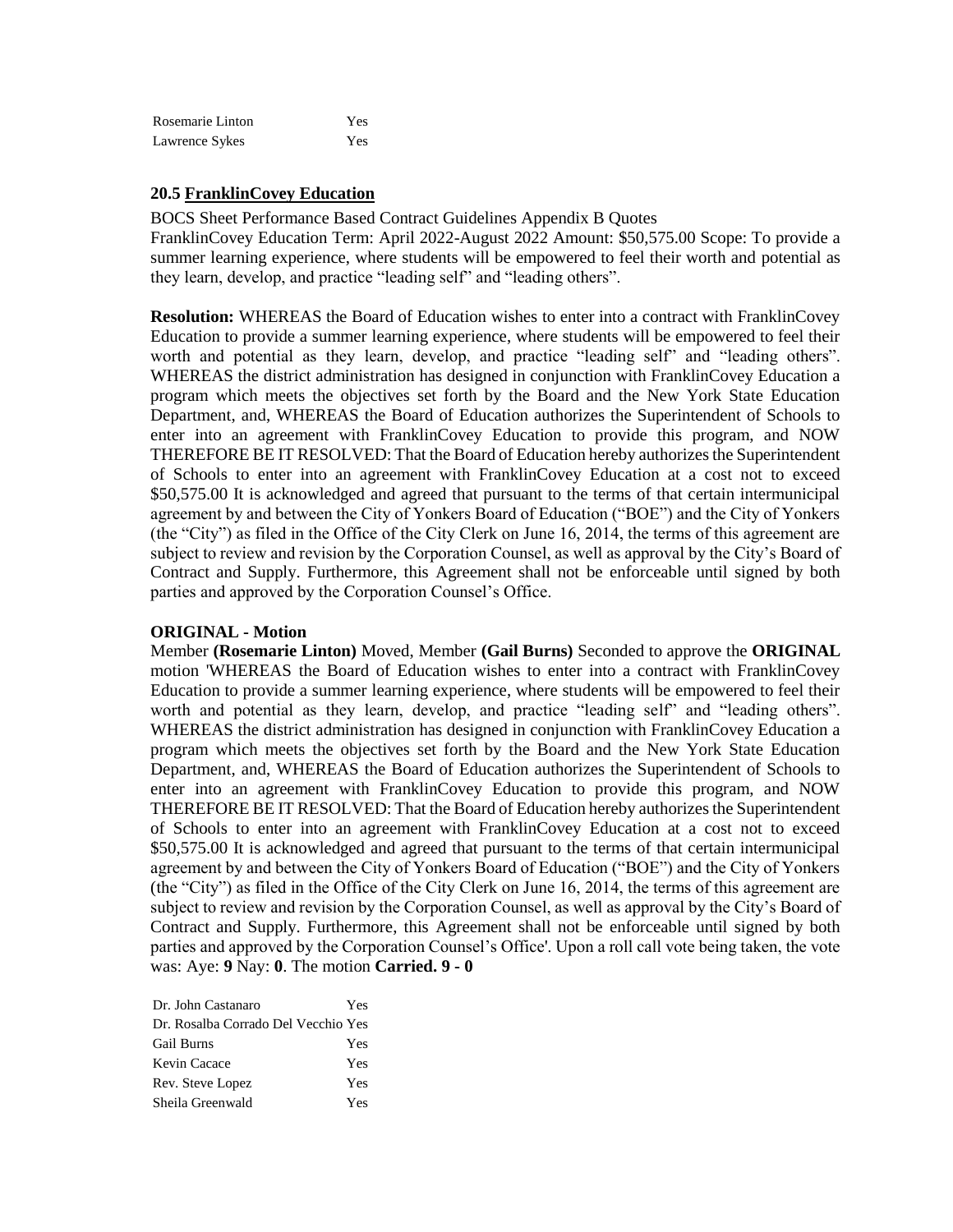| Amjed Kuri       | Yes        |
|------------------|------------|
| Rosemarie Linton | Yes        |
| Lawrence Sykes   | <b>Yes</b> |

# **20.6 Arts House, Inc.**

BOCS Schedule B Performance Based Contract Guidelines

Arts House, Inc Term: May 2022-June 2022 Amount: \$30,000 Scope: To provide support to the teachers in during the Saturday programming and during the summer intensive program. Art's House will infuse the curriculum with the Arts and provide opportunities to students to interpret their poetry through other art genres and link the linguistic experiences of poetry and metaphoric language to other art forms such as digital arts, painting, sculpture, dance, and music.

**Resolution:** WHEREAS the Board of Education wishes to enter into a contract with Arts House, Inc To provide supports to the teachers in during the Saturday programming and during the summer intensive program. Art's House will infuse the curriculum with the Arts and provide opportunities to students to interpret their poetry through other art genres and link the linguistic experiences of poetry and metaphoric language to other art forms such as digital arts, painting, sculpture, dance, and music. Services will be provided to the Yonkers Public Schools to meet the requirements of the ESD/SVP Grants for the 2021-2022 school year, WHEREAS the district administration has designed in conjunction with Arts House, Inc a program which meets the objectives set forth by the Board and the New York State Education Department, and, WHEREAS the Board of Education authorizes the Superintendent of Schools to enter into an agreement with Arts House, Inc to provide these services, and NOW THEREFORE BE IT RESOLVED: That the Board of Education hereby authorizes the Superintendent of Schools to enter into an agreement with Arts House, Inc at a cost not to exceed \$30,000.00 It is acknowledged and agreed that pursuant to the terms of that certain intermunicipal agreement by and between the City of Yonkers Board of Education ("BOE") and the City of Yonkers (the "City") as filed in the Office of the City Clerk on June 16, 2014, the terms of this agreement are subject to review and revision by the Corporation Counsel, as well as approval by the City's Board of Contract and Supply. Furthermore, this Agreement shall not be enforceable until signed by both parties and approved by the Corporation Counsel's Office.

## **ORIGINAL - Motion**

Member **(Rosemarie Linton)** Moved, Member **(Gail Burns)** Seconded to approve the **ORIGINAL**  motion 'WHEREAS the Board of Education wishes to enter into a contract with Arts House, Inc To provide supports to the teachers in during the Saturday programming and during the summer intensive program. Art's House will infuse the curriculum with the Arts and provide opportunities to students to interpret their poetry through other art genres and link the linguistic experiences of poetry and metaphoric language to other art forms such as digital arts, painting, sculpture, dance, and music. Services will be provided to the Yonkers Public Schools to meet the requirements of the ESD/SVP Grants for the 2021-2022 school year, WHEREAS the district administration has designed in conjunction with Arts House, Inc a program which meets the objectives set forth by the Board and the New York State Education Department, and, WHEREAS the Board of Education authorizes the Superintendent of Schools to enter into an agreement with Arts House, Inc to provide these services, and NOW THEREFORE BE IT RESOLVED: That the Board of Education hereby authorizes the Superintendent of Schools to enter into an agreement with Arts House, Inc at a cost not to exceed \$30,000.00 It is acknowledged and agreed that pursuant to the terms of that certain intermunicipal agreement by and between the City of Yonkers Board of Education ("BOE") and the City of Yonkers (the "City") as filed in the Office of the City Clerk on June 16, 2014, the terms of this agreement are subject to review and revision by the Corporation Counsel, as well as approval by the City's Board of Contract and Supply. Furthermore, this Agreement shall not be enforceable until signed by both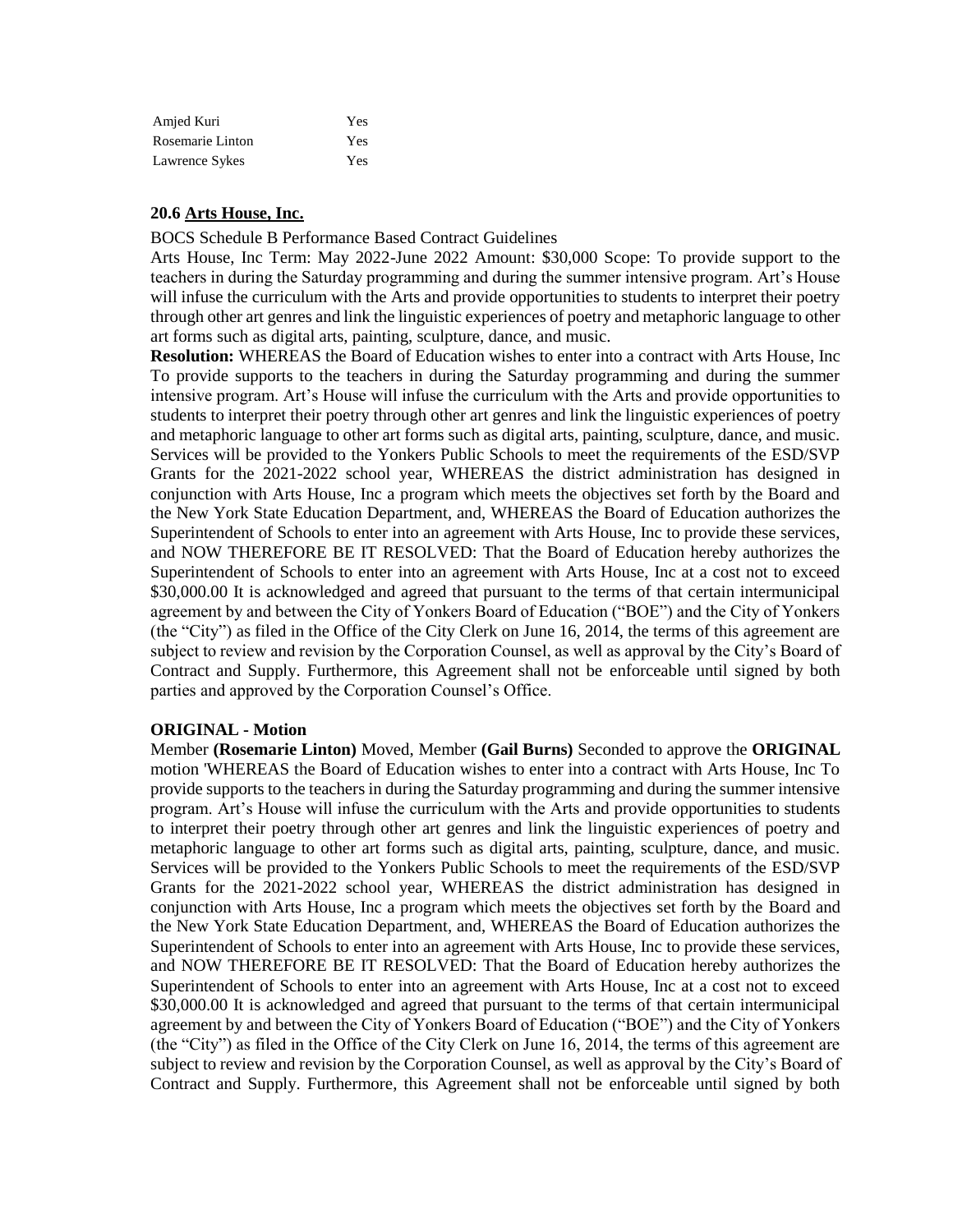parties and approved by the Corporation Counsel's Office'. Upon a roll call vote being taken, the vote was: Aye: **9** Nay: **0**. The motion **Carried. 9 - 0** 

| Dr. John Castanaro                  | Yes |
|-------------------------------------|-----|
| Dr. Rosalba Corrado Del Vecchio Yes |     |
| Gail Burns                          | Yes |
| Kevin Cacace                        | Yes |
| Rev. Steve Lopez                    | Yes |
| Sheila Greenwald                    | Yes |
| Amjed Kuri                          | Yes |
| Rosemarie Linton                    | Yes |
| Lawrence Sykes                      | Yes |

## **DIVISION OF NON-INSTRUCTIONAL SERVICES**

## **21.1 ADOPTION OF DIVISION OF NON INSTRUCTIONAL SERVICES REPORTS - 21.2**

May I have a motion to vote on the Adoption of Division of Non Instructional Services Reports - 21.2

**Resolution:** ADOPTION OF DIVISION OF NON INSTRUCTIONAL SERVICES REPORTS - 21.2

#### **ORIGINAL - Motion**

Member **(Sheila Greenwald)** Moved, Member **(Lawrence Sykes)** Seconded to approve the **ORIGINAL** motion 'ADOPTION OF DIVISION OF NON INSTRUCTIONAL SERVICES REPORTS - 21.2'. Upon a roll call vote being taken, the vote was: Aye: **9** Nay: **0**. The motion **Carried. 9 - 0** 

| Dr. John Castanaro                  | Yes |
|-------------------------------------|-----|
| Dr. Rosalba Corrado Del Vecchio Yes |     |
| <b>Gail Burns</b>                   | Yes |
| Kevin Cacace                        | Yes |
| Rev. Steve Lopez                    | Yes |
| Sheila Greenwald                    | Yes |
| Amjed Kuri                          | Yes |
| Rosemarie Linton                    | Yes |
| Lawrence Sykes                      | Yes |
|                                     |     |

# **21.2 Textbook vendors per attached list - Amendment to April 2022 Resolution 20.3 – (Amendment #3)**

Textbook vendors per attached list Term: 2022-2023 Amount: Not to exceed \$2,301,618.21 Scope: To provide textbooks and classroom resources for Yonkers Public Schools and Non-Public Schools at discounted costs from vendors listed that are either Sole Source vendors or offer discounts from New York State contracts. The allocation will be used for various textbook vendors depending on the needs of the Schools. This 3rd amendment reflects a change of the vendor and the additional vendor is Scholastic Inc. Although the total number of vendors is being changed, the overall total of contract remains the same. Funding is being reallocated among the vendor listed.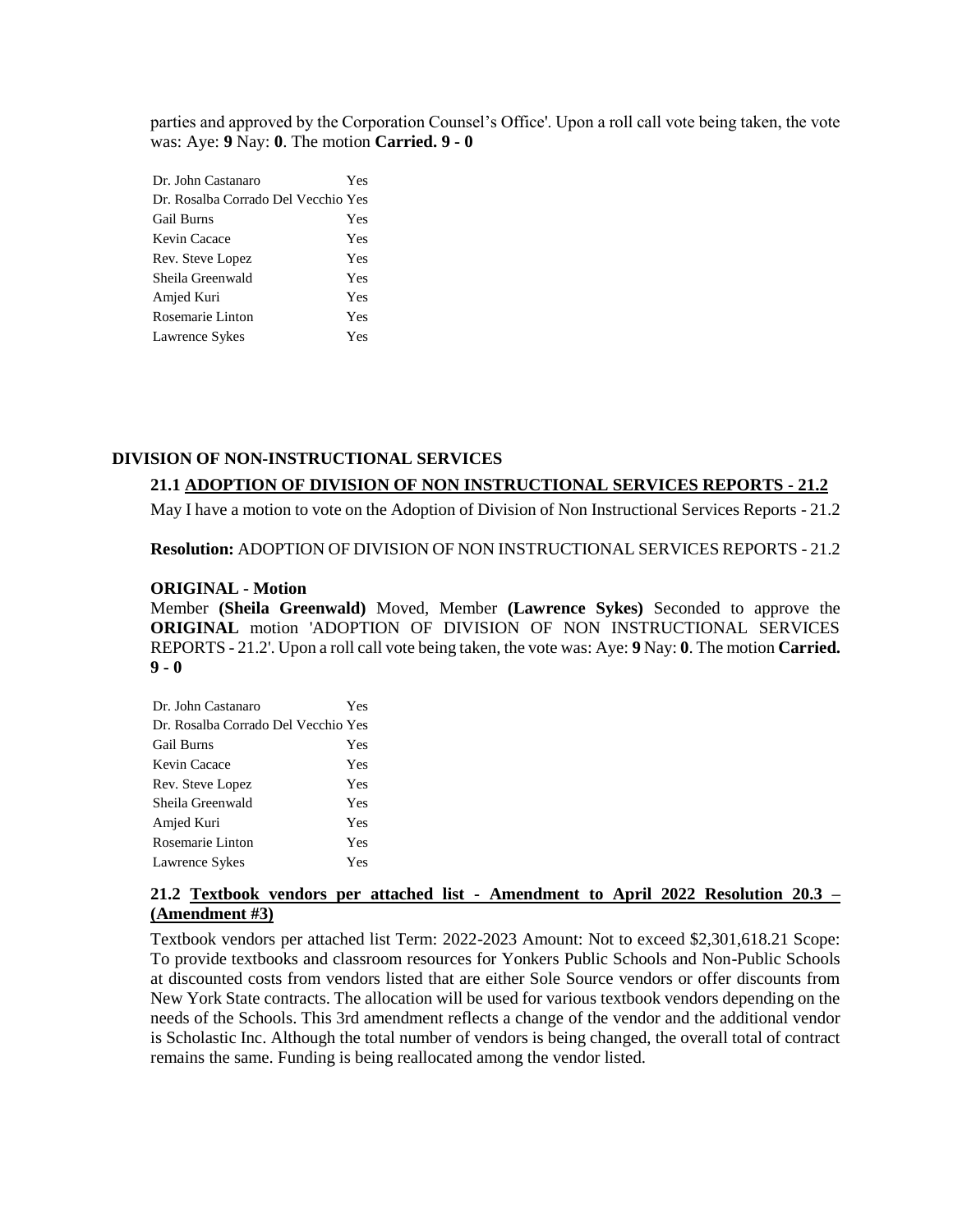**Resolution:** WHEREAS the Board of Education wishes to enter into a contract with the attached vendors to purchase textbooks and classroom resources to support Yonkers Public Schools and Non-Public Schools textbook/resource needs for the 2022-2023 school year, WHEREAS the district administration has designed in conjunction with the attached vendors a program which meets the objectives set forth by the Board and the New York State Education Department, and, WHEREAS the Board of Education authorizes the Superintendent of Schools to enter into an agreement with the attached vendors to provide these services, and NOW THEREFORE BE IT RESOLVED: That the Board of Education hereby authorizes the Superintendent of Schools to enter into an agreement with the attached vendors at a cost not to exceed \$2,301,618.21. It is acknowledged and agreed that pursuant to the terms of that certain intermunicipal agreement by and between the City of Yonkers Board of Education ("BOE") and the City of Yonkers (the "City") as filed in the Office of the City Clerk on June 16, 2014, the terms of this agreement are subject to review and revision by the Corporation Counsel, as well as approval by the City's Board of Contract and Supply. Furthermore, this Agreement shall not be enforceable until signed by both parties and approved by the Corporation Counsel's Office.

### **ORIGINAL - Motion**

Member **(Sheila Greenwald)** Moved, Member **(Lawrence Sykes)** Seconded to approve the **ORIGINAL** motion 'WHEREAS the Board of Education wishes to enter into a contract with the attached vendors to purchase textbooks and classroom resources to support Yonkers Public Schools and Non-Public Schools textbook/resource needs for the 2022-2023 school year, WHEREAS the district administration has designed in conjunction with the attached vendors a program which meets the objectives set forth by the Board and the New York State Education Department, and, WHEREAS the Board of Education authorizes the Superintendent of Schools to enter into an agreement with the attached vendors to provide these services, and NOW THEREFORE BE IT RESOLVED: That the Board of Education hereby authorizes the Superintendent of Schools to enter into an agreement with the attached vendors at a cost not to exceed \$2,301,618.21. It is acknowledged and agreed that pursuant to the terms of that certain intermunicipal agreement by and between the City of Yonkers Board of Education ("BOE") and the City of Yonkers (the "City") as filed in the Office of the City Clerk on June 16, 2014, the terms of this agreement are subject to review and revision by the Corporation Counsel, as well as approval by the City's Board of Contract and Supply. Furthermore, this Agreement shall not be enforceable until signed by both parties and approved by the Corporation Counsel's Office'. Upon a roll call vote being taken, the vote was: Aye: **9** Nay: **0**. The motion **Carried. 9 - 0** 

| Dr. John Castanaro                  | Yes |
|-------------------------------------|-----|
| Dr. Rosalba Corrado Del Vecchio Yes |     |
| Gail Burns                          | Yes |
| Kevin Cacace                        | Yes |
| Rev. Steve Lopez                    | Yes |
| Sheila Greenwald                    | Yes |
| Amjed Kuri                          | Yes |
| Rosemarie Linton                    | Yes |
| Lawrence Sykes                      | Yes |

## **RESEARCH, EVALUATION & REPORTING**

## **22.1 ADOPTION OF RESEARCH, EVALUATION & REPORTING REPORT - 22.2**

ADOPTION OF RESEARCH, EVALUATION & REPORTING REPORTS - 22.2 May I have a motion to vote on the Adoption of Research, Evaluation & Reporting Reports - 22.2?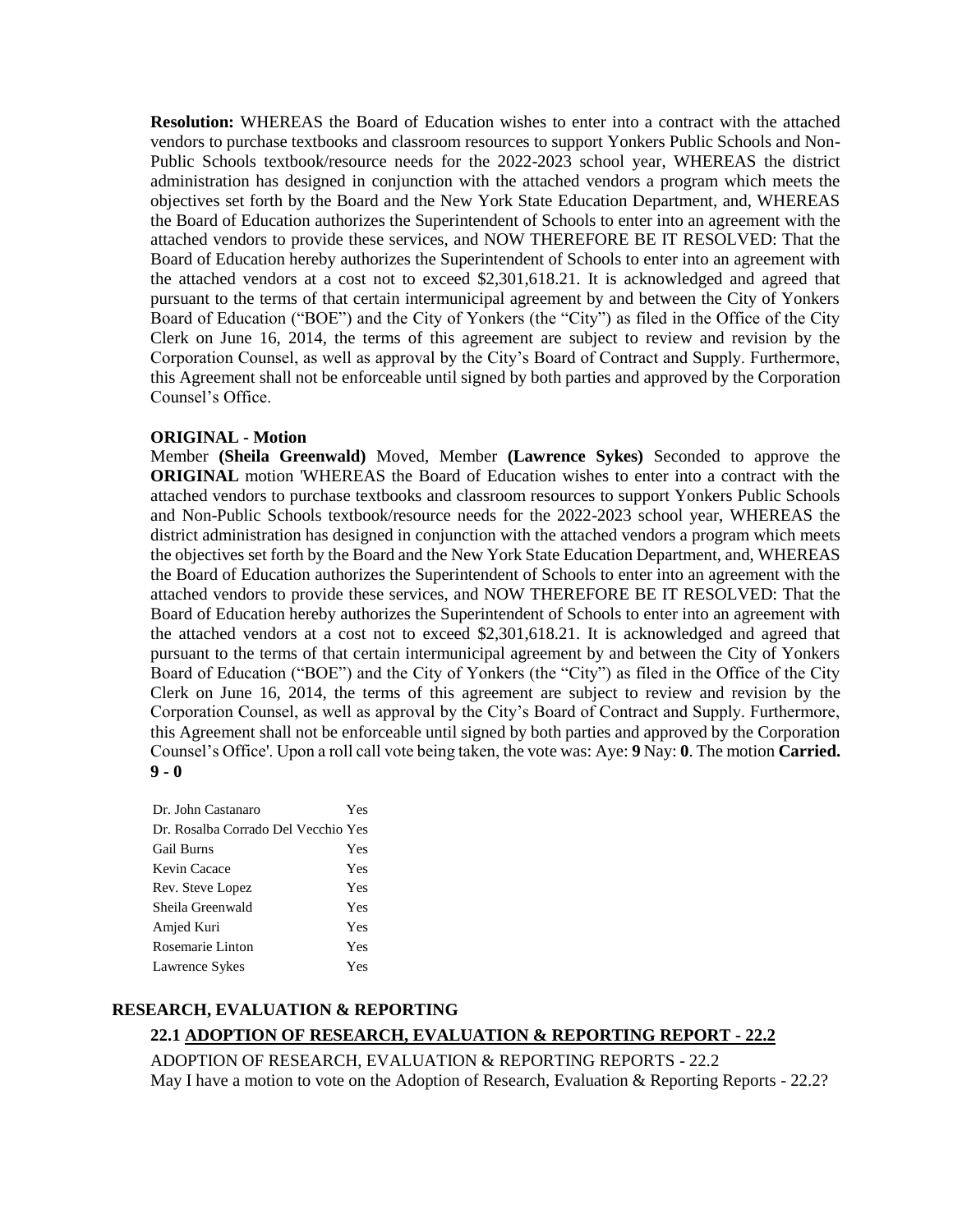## **Resolution:** ADOPTION OF RESEARCH, EVALUATION & REPORTING REPORTS - 22.2

## **ORIGINAL - Motion**

Member **(Rosemarie Linton)** Moved, Member **(Dr. Rosalba Corrado Del Vecchio)** Seconded to approve the **ORIGINAL** motion 'ADOPTION OF RESEARCH, EVALUATION & REPORTING REPORTS - 22.2'. Upon a roll call vote being taken, the vote was: Aye: **9** Nay: **0**. The motion **Carried. 9 - 0** 

| Yes                                 |
|-------------------------------------|
| Dr. Rosalba Corrado Del Vecchio Yes |
| Yes                                 |
| Yes                                 |
| Yes                                 |
| Yes                                 |
| Yes                                 |
| Yes                                 |
| Yes                                 |
|                                     |

## **22.2 OSC World (Optimum Solutions Corp) test data collection and scoring services.**

Division of Research, Evaluation and Reporting- GML 104B 1.Optimum Solutions Corporation (OSC World) Term/Duration of Contract: 3/1/2022- 6/30/2022 Amount: Not to exceed \$40,320.00 Account: 450.5231.100000.2060.B2300 Scope: To continuously meet shortened New York State Education Department (NYSED) time lines for the mandated Grades K-12 NYSESLAT program, the use of image scanning and scoring was proposed to create efficiencies in the processing and hand scoring of the NYSESLAT exams. The imaging of student responses was found to reduce: 1. paper flow during scoring eliminating the need for large numbers of clerical personnel; 2. the number of scorers required for scoring; 3. the amount of time required for scoring; 4. Photocopying of scoring training materials. Image scoring also increased student responses and allowed closer monitoring of scorer reliability. Implementation of image scoring will be for an estimated 3500 exams. OSC World will be scoring student responses, which will eliminate the need to remove teachers from the classroom for scoring.

**Resolution:** WHEREAS the YPSD wishes to enter into an agreement with OSC World, (Optimum Solutions Corp.), for scoring services for grades K-12 State Assessments, and WHEREAS the YPSD has chosen OSC World, for their experience and expertise in scoring services, and WHEREAS OSC World, meets New York State requirements as well as provides superior services for the scoring of large scale assessments, and WHEREAS the Board of Education wishes to enter into contract for the current school year, and WHEREAS the District has evaluated past services from the vendor and has determined that OSC World has performed in a satisfactory manner, NOW THEREFORE BE IT RESOLVED: that the Board of Education and the Superintendent of Schools enter into contract with OSC World for these services at a total cost not to exceed \$40,320.00.

### **ORIGINAL - Motion**

Member **(Rosemarie Linton)** Moved, Member **(Dr. Rosalba Corrado Del Vecchio)** Seconded to approve the **ORIGINAL** motion 'WHEREAS the YPSD wishes to enter into an agreement with OSC World, (Optimum Solutions Corp.), for scoring services for grades K-12 State Assessments, and WHEREAS the YPSD has chosen OSC World, for their experience and expertise in scoring services, and WHEREAS OSC World, meets New York State requirements as well as provides superior services for the scoring of large scale assessments, and WHEREAS the Board of Education wishes to enter into contract for the current school year, and WHEREAS the District has evaluated past services from the vendor and has determined that OSC World has performed in a satisfactory manner, NOW THEREFORE BE IT RESOLVED: that the Board of Education and the Superintendent of Schools